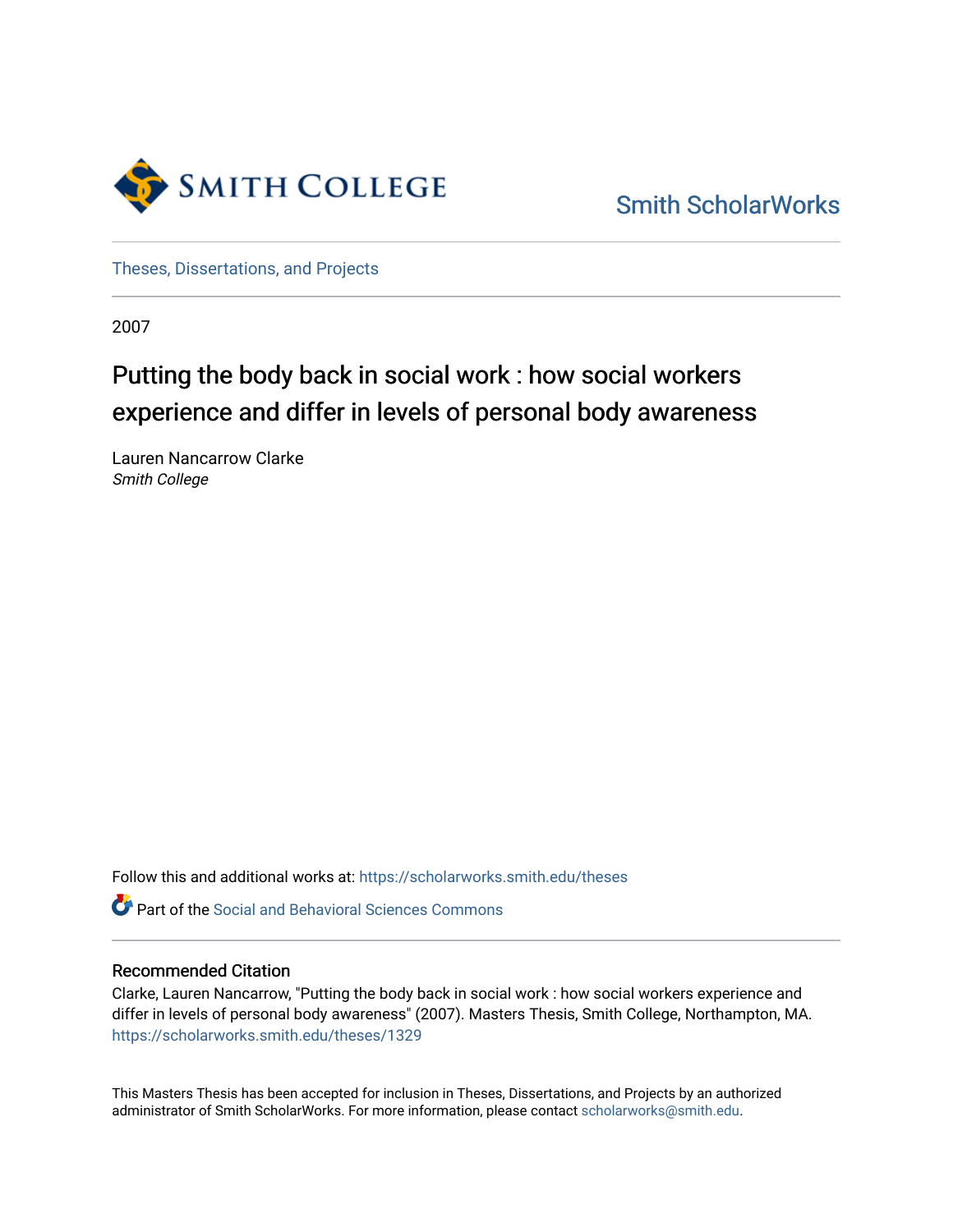Lauren Nancarrow Clarke Putting the Body Back in Social Work: How Social Workers Experience and Differ in Levels of Personal Body Awareness

#### ABSTRACT

This study was undertaken to determine whether or not and if so, to what degree social workers are aware of their personal body awareness in sessions with clients. The corollary question was whether or not those with higher reported body awareness would have similar socio-demographic indicators, environmental factors, or clientele to each other. Based on current literature, it was hypothesized that social workers in general would report a low body awareness and those reporting a higher body awareness would have similar correlates of individual factors.

Smith School for Social Work graduates and current students were solicited for participation in an online survey. After data collection, there were 310 participants. These clinicians were required to complete the personal body awareness scale, socio-demographic questions, with the option to complete three qualitative, written responses.

The major findings are as follows: The vast majority of social workers reported both being aware of their bodies and bodily responses in assessment and practice with clients *and* of taking these factors into account in sessions. Also, there were few correlations between body awareness and individual factors, such as years of experience or gender. Only one significant finding emerged: clinicians who reported being non-heterosexual had a higher personal body awareness compared with their heterosexual colleagues. Clinicians also reported specific types of body awareness, such as sleepiness and thirst, more readily than others. Finally, the new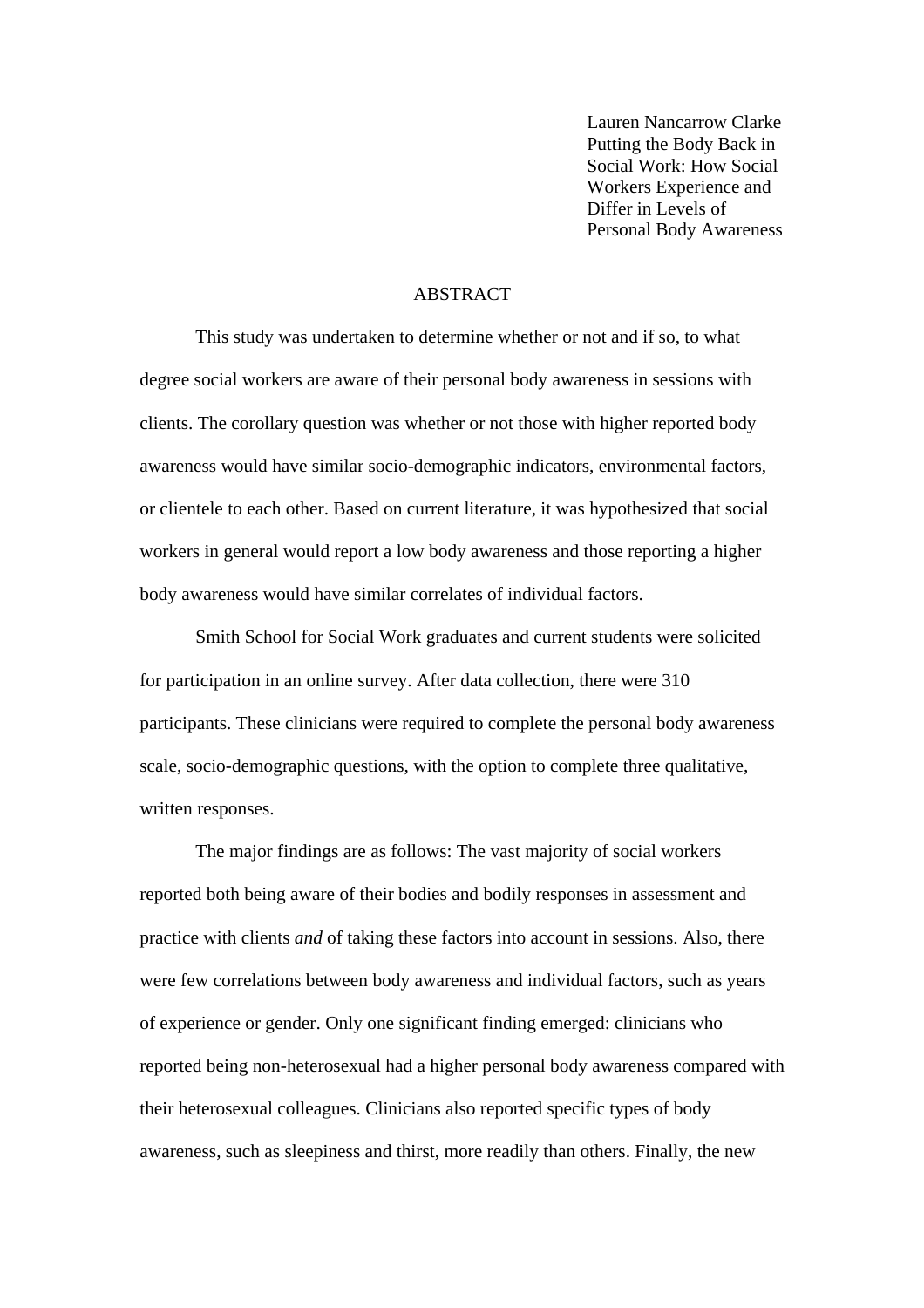Clinician's Body Awareness Scale had a strong internal reliability with a coefficient alpha of .87, indicating possible future use for this scale.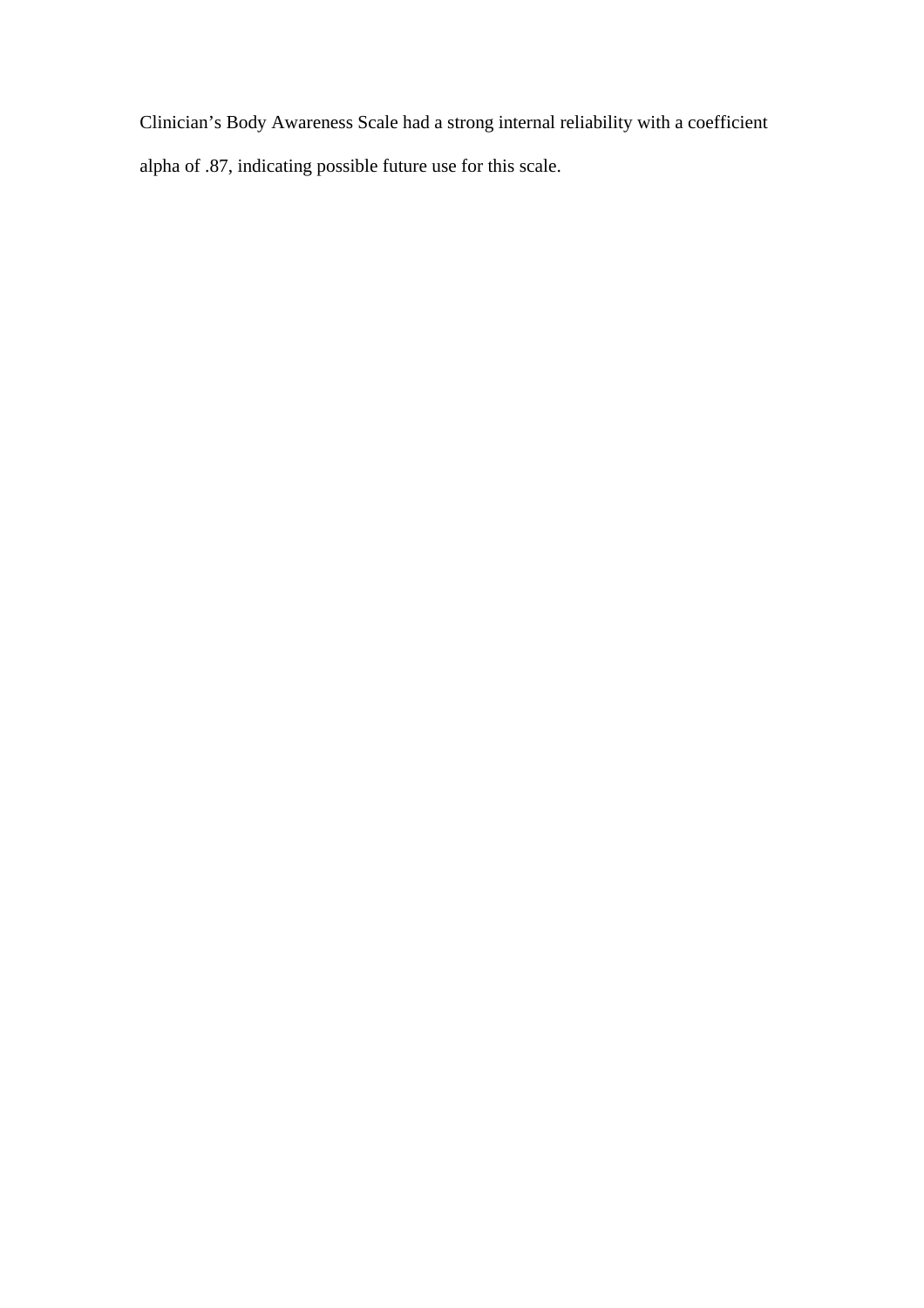# PUTTING THE BODY BACK IN SOCIAL WORK: HOW SOCIAL WORKERS EXPERIENCE AND DIFFER IN LEVELS OF PERSONAL BODY AWARENESS

A project based upon an independent investigation, submitted in partial fulfillment of the requirements for the degree of Master of Social Work.

Lauren Nancarrow Clarke

Smith College School for Social Work Northampton, Massachusetts, 01063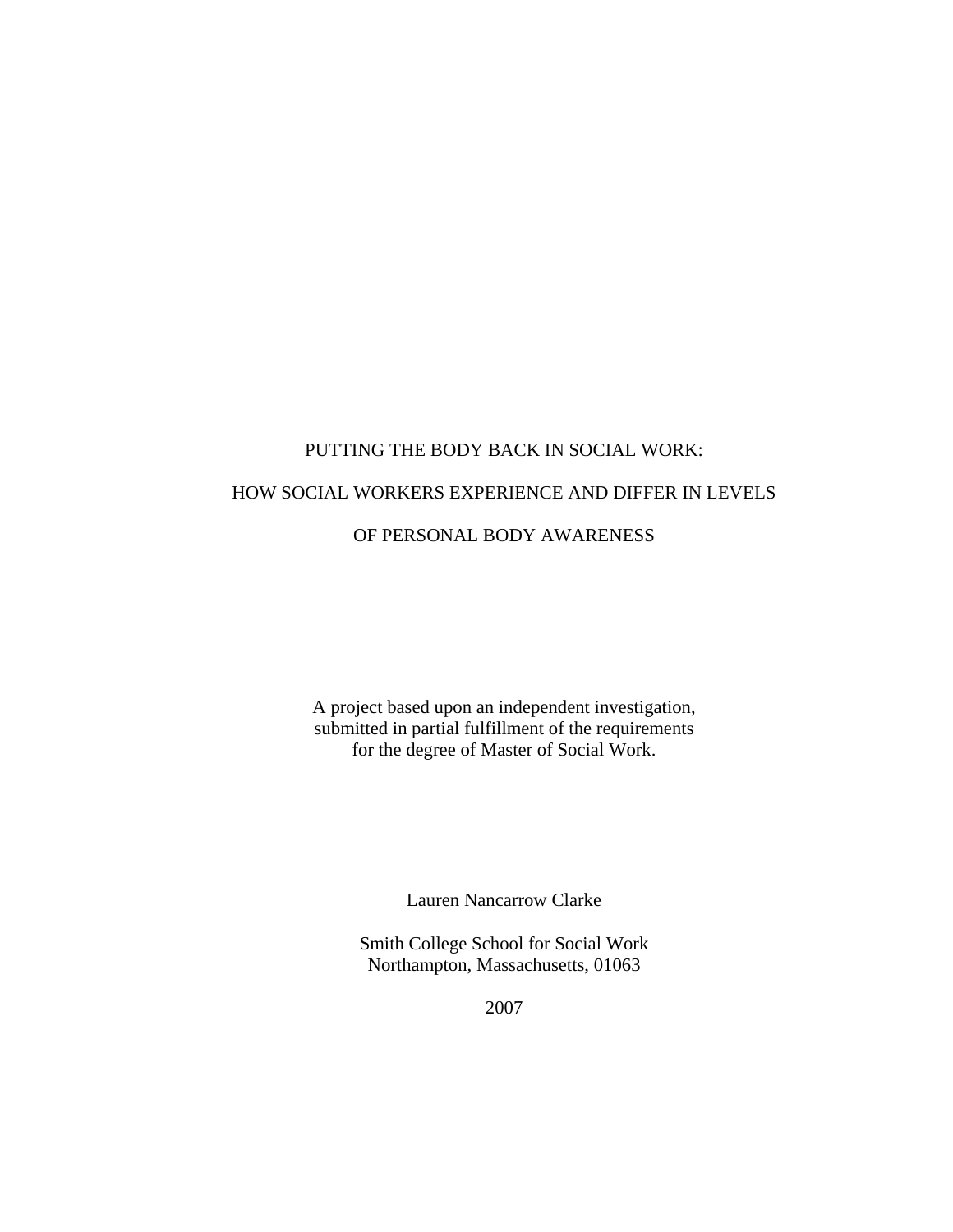#### ACKNOWLEDGMENTS

#### *One must still have chaos in oneself to be able to give birth to a dancing star.*  Nietzsche

*At the center of your being you have the answer you know who you are and you know what you want.* Lao Tzu

> *The nature of this flower is to bloom.*  Alice Walker

What has gotten me to this point? Was it dancing to Cyndi Lauper in my dad's living room? Walking to the corner with my mom to smell orange blossoms? Arguing with my sister and learning the value of yelling out "Violence! She is doing violence to me!"?

I do know that I have many folks and experiences to thank for the successful completion of this piece of research. First, I would like to thank my teachers – my classmates, my dancing companions, my classroom teachers, my friends and family, and my body.

Specifically from my Smith experience, I would like to thank Chikako Nagai and Josh Miller, whose profound, supportive, and "complexifying" first year supervising and advising taught me to begin to trust in myself as a clinician. I would also like to thank Ann Marie Garran who has been such a generous, consistent, warm, and honest teacher, thesis advisor, and mentor for me. Thanks to Marjorie Postal for her statistical expertise and open spirit.

Finally, I would like to thank my mom, Juanne, for her lively discussions about my topic and allowing me to describe my process along the way. I am also so appreciative to my dad, Richard, and my step-mom, Marian, for their continual support in all of my endeavors, pursuits, and passions. Thanks to Jesse, Beth, and Annie for being a haven and reality check to Smith life. Also thanks to Sara for dancing with me in so many ways during this Smith journey.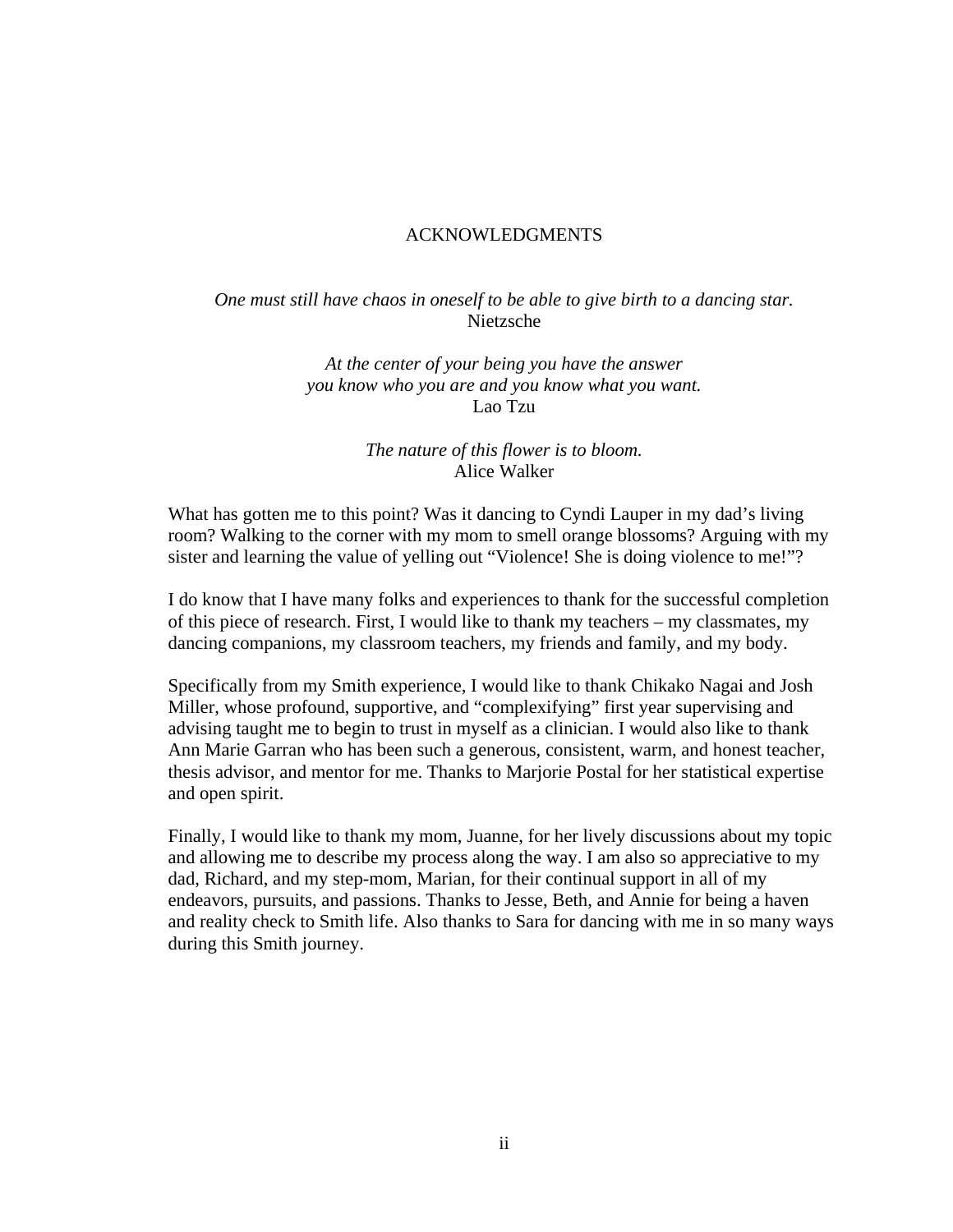## TABLE OF CONTENTS

| <b>CHAPTER</b>    |  |
|-------------------|--|
|                   |  |
|                   |  |
|                   |  |
|                   |  |
|                   |  |
|                   |  |
| <b>APPENDIXES</b> |  |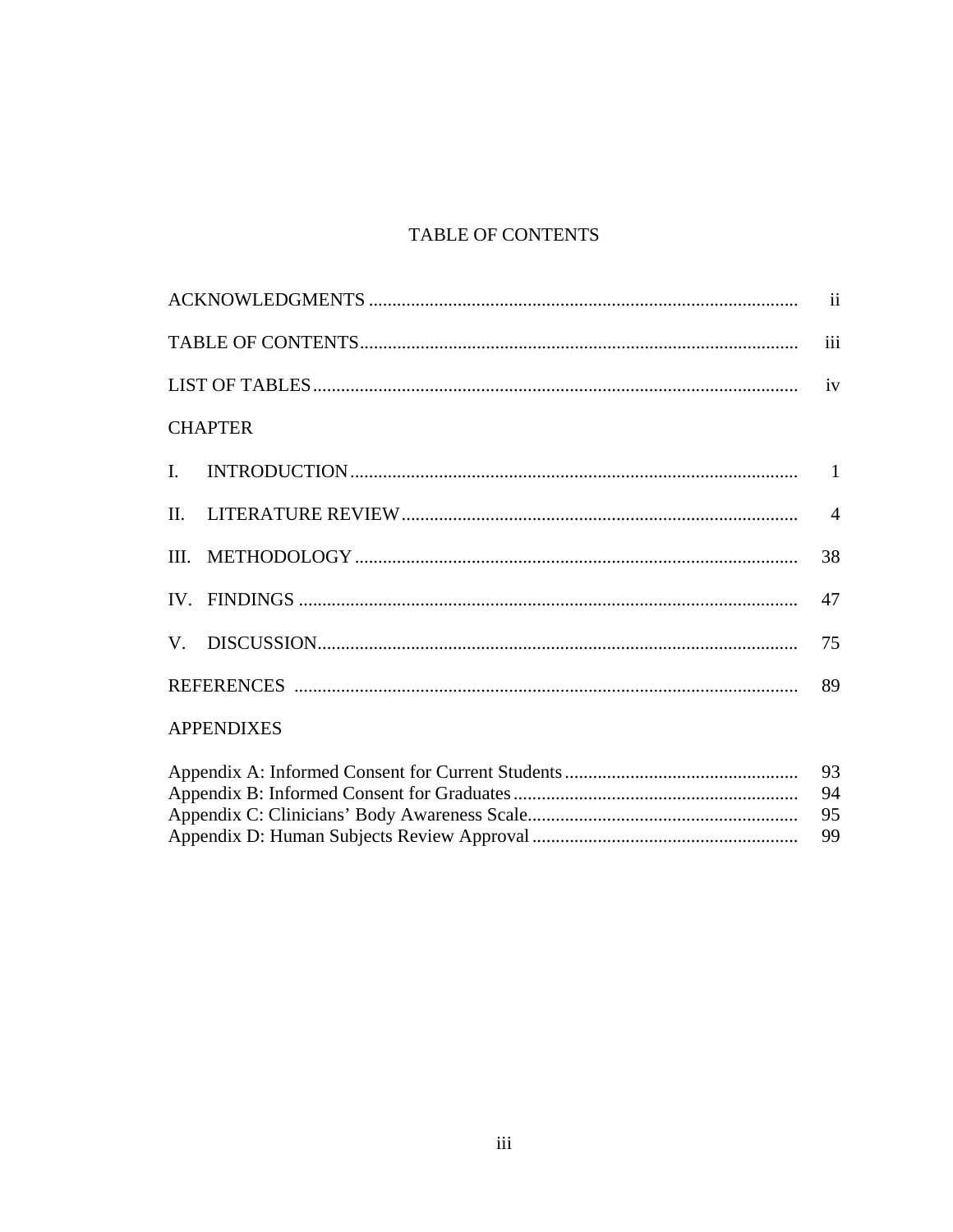## LIST OF TABLES

|                                                             | 50 |
|-------------------------------------------------------------|----|
|                                                             | 50 |
| 4. Total Percentage of Clinicians' Caseloads as Represented |    |
| 5. Total Percentage of Clinicians' Caseloads as Represented | 52 |
|                                                             | 53 |
| 7. Clinicians' Body Awareness Scale: Higher and Lower       | 54 |
|                                                             | 55 |
|                                                             | 60 |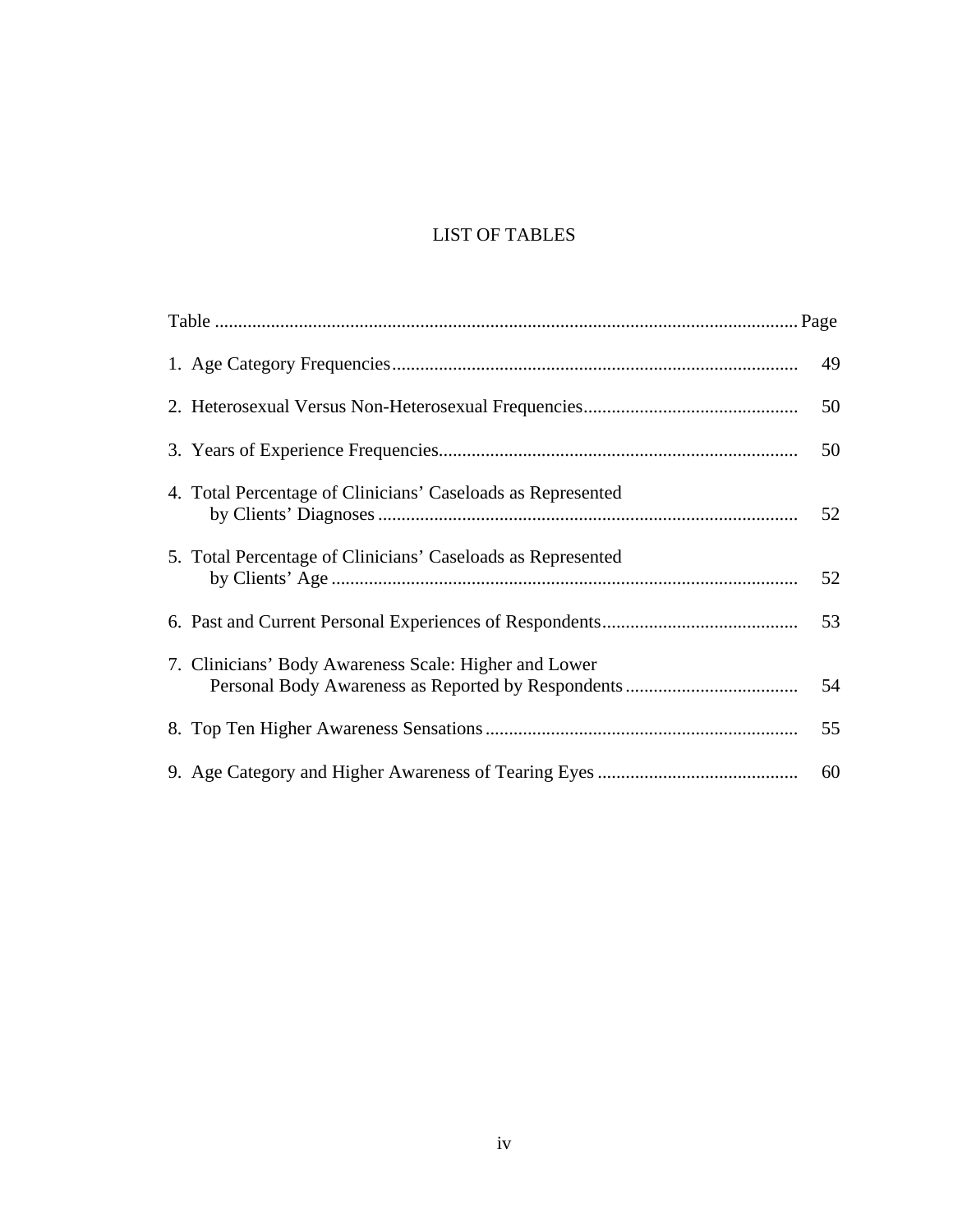#### CHAPTER I

#### INTRODUCTION

The body is present in every therapeutic interaction. Two (or more) humans are relating, breathing, sweating, sighing, making eye contact and more. Each of these bodies is also sensing what is happening internally and externally. The psyche could be said, in some ways, to be made visible through these bodies. However, how the client and clinician are aware of their bodies and how this has an impact on the therapeutic alliance and experience is under-examined in the social work literature. Therefore there is a need for further study of how the body is manifested, used, and understood in social work practice. This topic is too large to be examined fully within the context of a Master's Thesis; yet, a beginning may be made. The purpose of this research is to generate information first, of how social workers are aware of their bodies in sessions with clients and second, if there are any personal characteristics of those who report a higher sense of personal body awareness. With this in mind, the research question for this study is as follows: How and to what extent do clinicians experience personal body awareness in sessions and what factors are associated with an increased sense of personal body awareness?

There are no studies in social work theory that focus on this research question specifically. There is clearly a need for further investigation as the therapeutic field in general is moving towards more inclusion of the body in practice (Grand, 1998). For example, there are an increasing number of body-based therapies; there are trauma theory developments related to the importance of the body in treating trauma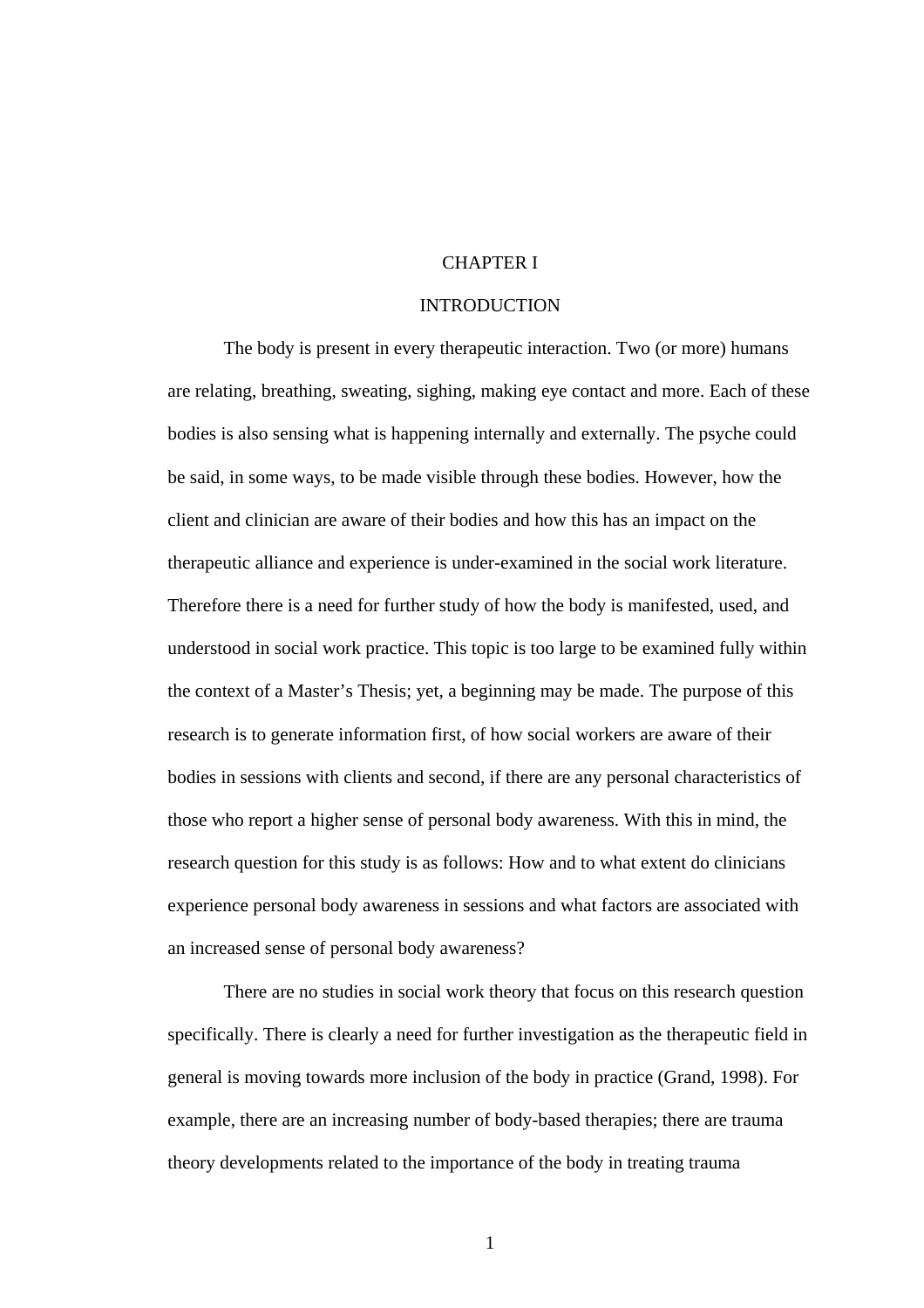(McDougall, 1989); and there is a movement within relational theory to include the body in practice (Aron, 1998). However, no quantitative studies were found that examined how or whether clinicians are aware of their bodies in sessions, how they might use this awareness, and whether or not there are particular correlates to a higher awareness. All of the literature related to this topic was found to be based on anecdotes, case studies, or theoretical examinations (see Ross, 2000; Balamuth, 1998; Stone, 2006). Thus the findings of this study may be beneficial to the social work field and might have an affect on treatment and treatment outcomes for both client and clinician. It may also offer information about why some clinicians are more aware of their bodies than other which may lead to improved training and supervision related to this emerging field of bodily inclusion.

This study was based on a mixed methods design involving quantitative questions along with a qualitative portion to elicit more nuanced responses. An online survey was created and sent to all Smith College School for Social Work graduates and current students throughout the United States. For the graduate sample, the Smith School for Social Work Alumni Office forwarded the survey to their entire email list. The current students received an emailed version of the survey as well through the Registrar's office. The email included an introduction letter with a link to an informed consent for the survey and the survey itself.

The study addressed clinicians' personal body awareness and whether or not there were any relationships between a heightened sense of body awareness and other personal factors, including socio-demographic indicators, environmental factors, or particular clientele. This researcher's interest in this particular topic arises from extensive personal movement based self-exploration. As well, this researcher has had many experiences of being aware of strong 'messages' from her body in sessions and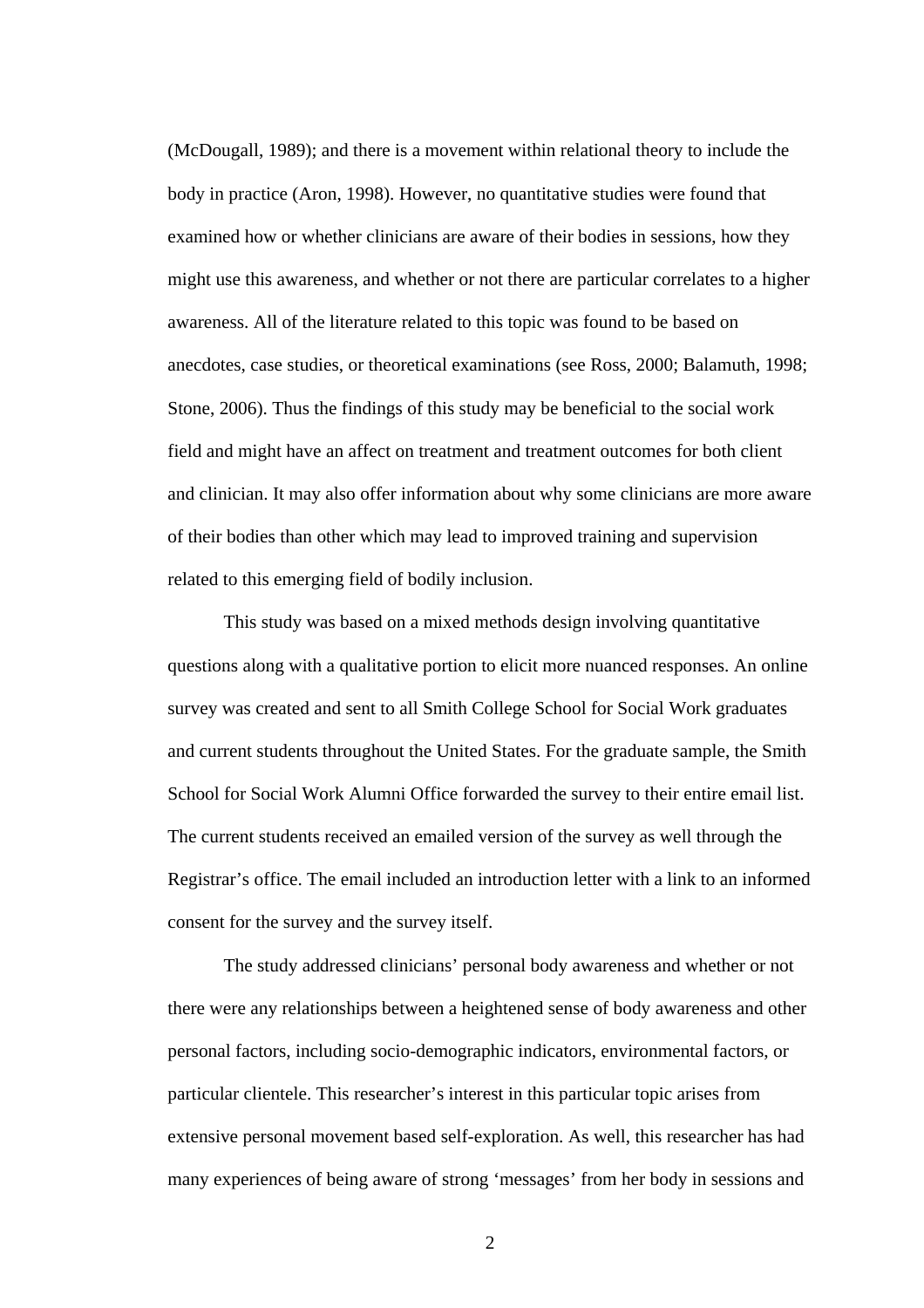of being unsure of how to theorize and contextualize these messages due to a lack of research; therefore she has a desire to examine how others within her field are aware and use their bodies' information with clients in sessions. In order to situate these questions, the study will begin with a review of the literature regarding the body in therapeutic practice.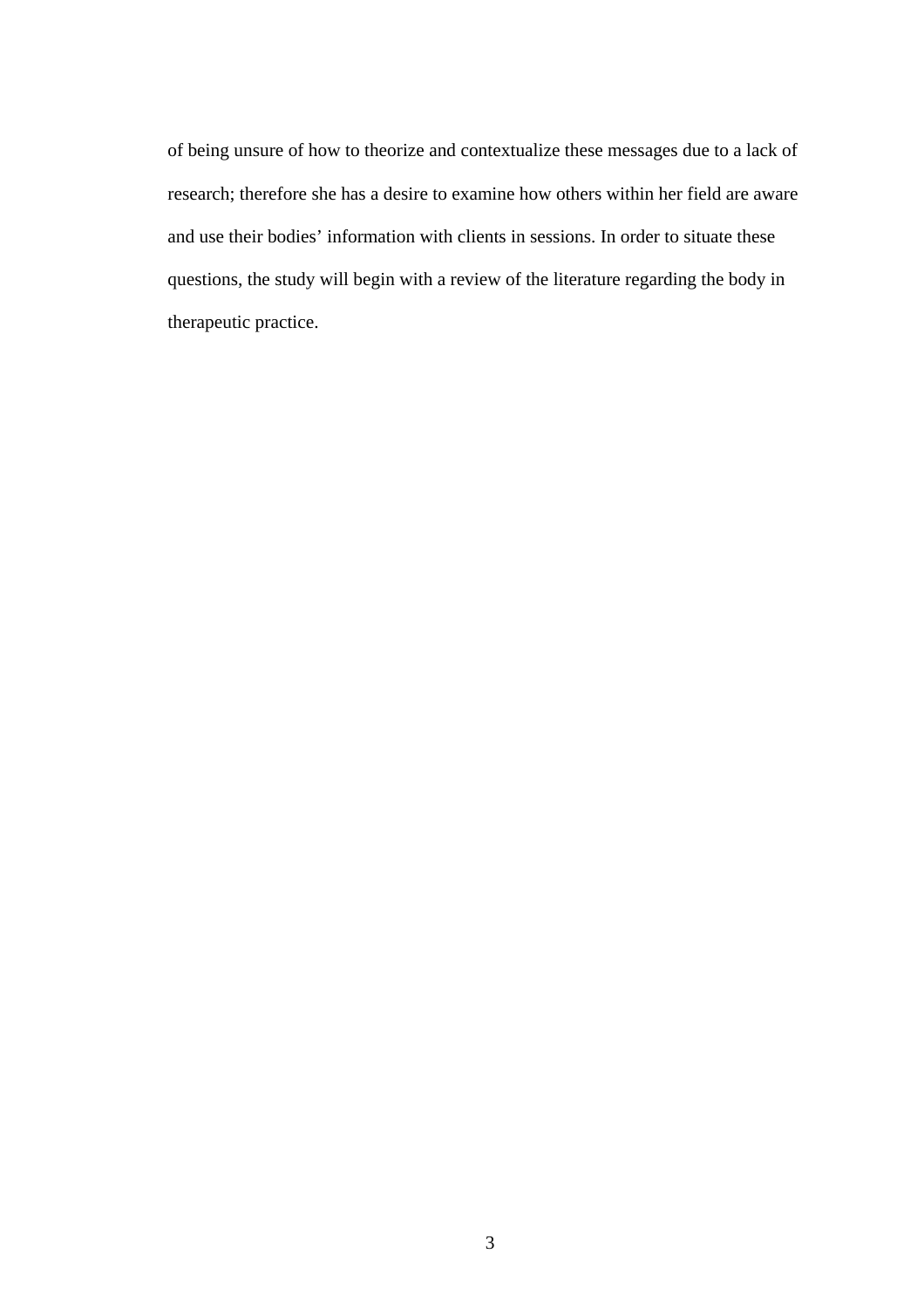#### CHAPTER II

#### LITERATURE REVIEW

The body has been conceptualized in many different ways. It has been seen as a strictly taboo object (Kimble Wrye, 1998), a container for clients' trauma (van der Kolk, 1996), and as an observable object holding clients' latent and manifest material. New therapeutic disciplines have been established, such as body psychotherapy and somatic psychology, to explore the phenomenon of the body in therapeutic encounters. However, the body is still under-utilized by the majority of clinicians practicing today (Aron, 1988). There are also few theorists exploring and researching the body in psychotherapeutic practice (Stone, 2006). Most theorists who do write about the body have placed a greater emphasis on the somatic aspects of the client than on those of the clinician. In particular, little attention has been given to the possible effect of the clinician's body and personal body awareness within the clinical encounter. This study is an initial exploration into clinicians' personal body awareness during sessions with clients. As there has yet to be a systematic, empirical study of this topic, this project is meant to increase the limited amount of empirical data on how clinicians perceive their bodily sensations and responses during psychotherapy sessions. This study will also offer a preliminary examination of possible correlations between clinicians' heightened sense of personal body awareness in sessions with certain personal characteristics and experiences.

The literature review will lay the foundation for this investigation by starting with a brief examination of the dichotomy of the psyche and soma versus the unity of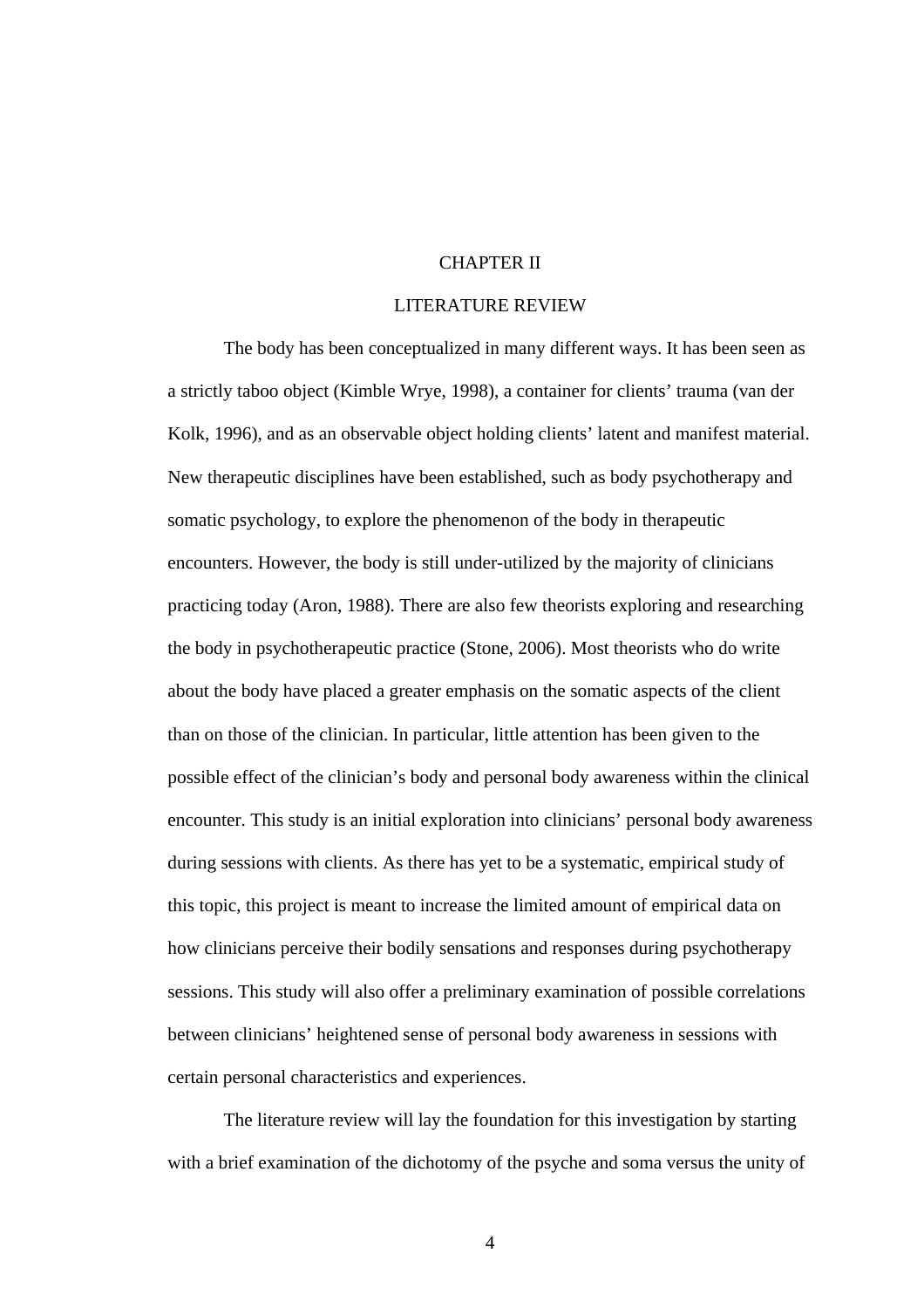the psyche-soma within psychodynamic theory. The next section will provide a survey of how the body is seen in three theoretical orientations: psychoanalytic classical thought (Freud), trauma theory work (Scaer and van der Kolk), and the relational perspective beginning from the infant and caretaker interaction (Stern, Beebe, and Lachmann) to intersubjectively-oriented theory (Aron and Harris). Next, will be a discussion of the clinician's use of self in psychotherapy and the argument for the inclusion of the clinician's body in this understanding. This exploration will include an examination of the nature of personal body awareness and its importance to the psychodynamic therapeutic process as a tool for greater understanding of the clinical experience, in particular embodied countertransference. Finally, the chapter will end with some possible correlates to heightened personal body awareness that have been suggested through this literature review.

#### *The Body-Mind Connection*

Over four hundred years ago, Descartes postulated that the mind and body were not unified. Following this division, Descartes situated reason with the mind and affect with the body, privileging reason over affect, or the mind over body. This splitting of the human being and favoring of the mind, created a legacy that is still being played out in psychotherapeutic relationships today to the detriment of clients and clinicians.

Humans are not born with this divide but instead learn it through cultural initiation (Seigel, 1984). Forester (2000) states that the terms 'body' and 'mind' are culturally constructed in order to create a dichotomy where false superior objectivity (mind) can be positioned against inferior subjectivity (body). However, the terms 'body' and 'mind' are constructs used to articulate experience and are not distinct identities (Forester, 2000). It is more helpful for integration and healing to see them as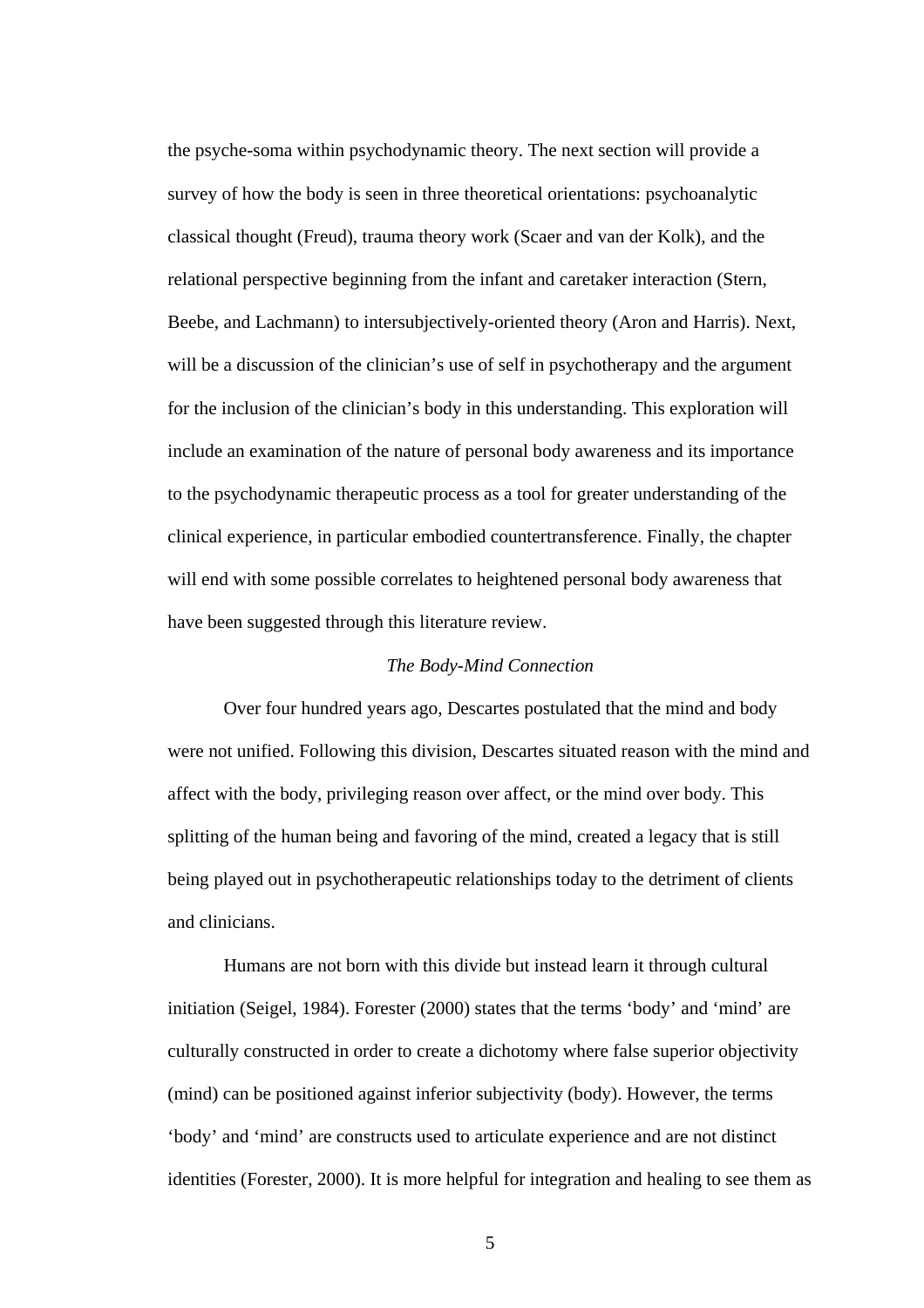referring to, "interrelated aspects of experience…and experiencing" rather than fixed entities (Forester, 2000, p. 58). By doing so one can view "body states and processes as inseparable from fantasy, interaction, and meaning" (Harris, 1998, p. 43). In other words, the mind and body are one and equally inform each other in both physical and psychical terms. In fact, humans come to know their bodies only in the course of "a series of interactive events with the…social psychic environment" (Harris, 1998, p. 42). Therefore one recognizes oneself through physical-emotional interactions with others, bridging the psyche and soma divide. However, most humans, in the North American context, carry this "ubiquitous split between psyche and soma [which is] often traumatically underscored even in relatively unimpaired people" (Seigel, 1984, p. 34). Integrating this split is the primary concern of several types of therapeutic practice, including body psychotherapy and psychoanalytic dance therapy, however it is not included in most psychotherapeutic contexts.

Winnicott (1949) believed that the "age old gap between mind and body…the antithesis which has baffled all the philosophers will be found to be based on an illusion" (as cited by Aron, 1988, p. xix). A possible outcome from this *gap* is a competition between the body and mind. One possible manifestation of this is the construction of Winnicott's 'false self' and 'true self' dichotomy, where:

Mind becomes the location of False Self, and the development of False Self is based on a dissociation between intellectual activity and psychosomatic existence. True Self, by way of contrast, is rooted in the body, both in the mother's holding the otherwise unintegrated baby (physically and imaginatively) and in the mother's recognition of the baby's spontaneous gestures. (Aron, 1988, p. 21)

In this interpretation both mind and body are connected and at play continually throughout the human life span. Aron (1988) seems to poignantly suggest that the 'false self' is engendered in part through the mind and body split. Under this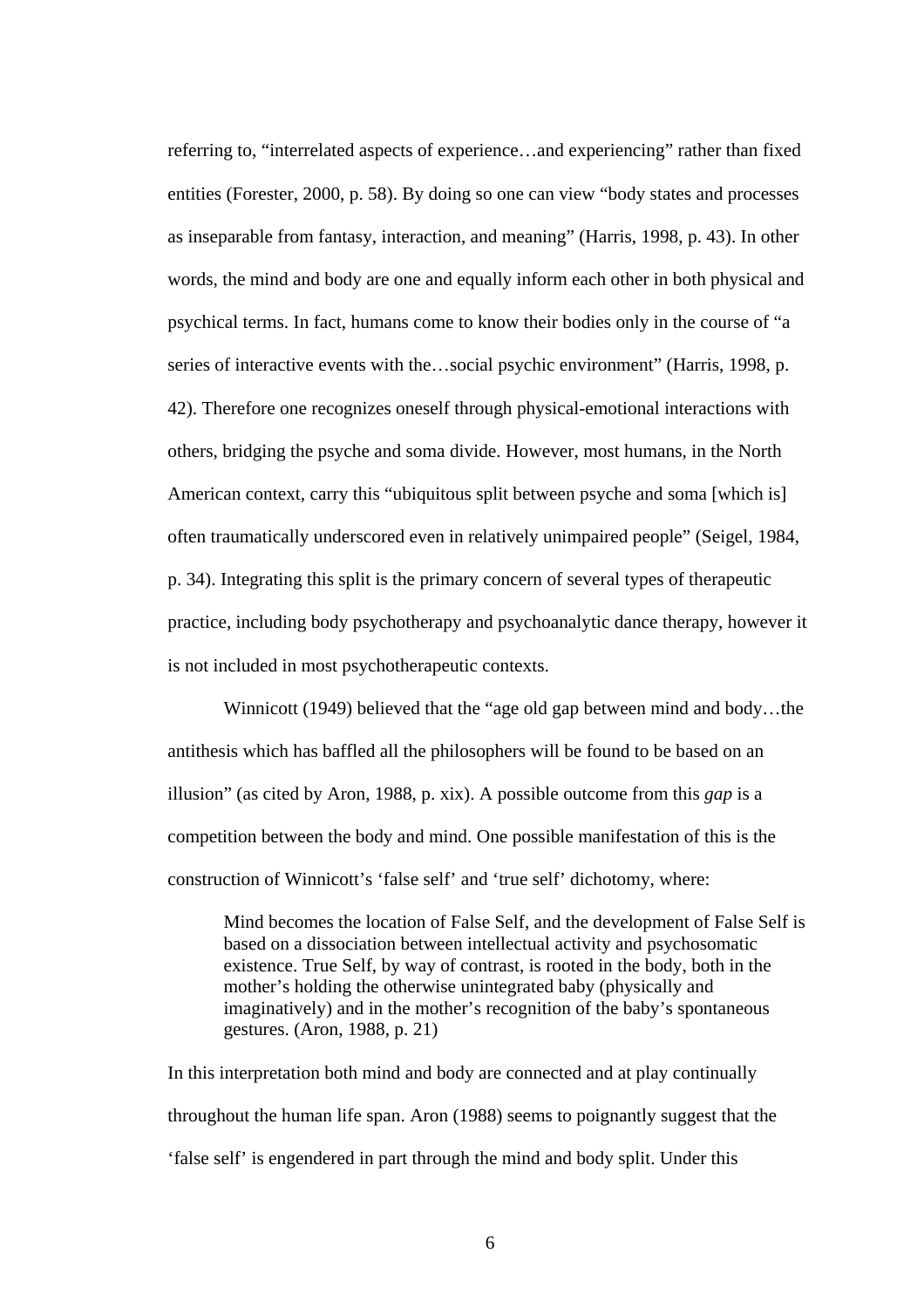interpretation it would seem irrational to address issues of the 'false self' without including attention to the whole human being, including his or her body. Through integration of the body/mind may come an integration of the 'false self' and 'true self.' Therefore, one possible task of the therapeutic encounter is to help ground the relationship in the body, as this split has left the body a silent player for many clients and clinicians (Aron, 1988).

In later discussion, this understanding of the body and how the relational experience in therapy might aid both client and clinician will be assessed. The following section will begin to look at the mind and body continuum and the need for inclusion of the body in therapeutic discussion through different theoretical frameworks. The first discussion centers on Freudian psychoanalysis.

#### *Psychoanalysis and the Body*

At its roots, psychoanalysis, and therefore psychodynamic treatment, is founded on the body (Ross, 2000). However, it has been postulated, that most current practitioners do not utilize their own bodies or that of the clients' in therapeutic sessions (Aron, 1988). Perhaps this can be traced back to Freud's ambivalence about incorporating his own body in treatment discussions and of privileging the psyche over the soma. Yet, throughout his theoretical life, Freud did include the body, at a certain distance, to develop his understandings of humans' inner beings. Below is a discussion of four different ways in which the body was critical to Freud's theory and treatment, including 1) his personal career history, 2) his use of his patient's bodies in descriptions of their 'illnesses', 3) his use of touch in treatment, and 3) his incorporation of the body into his theoretical conceptualizations.

First, Freud was grounded in the body as he began his career studying the anatomy and physiology of the nervous system. It was through this work and his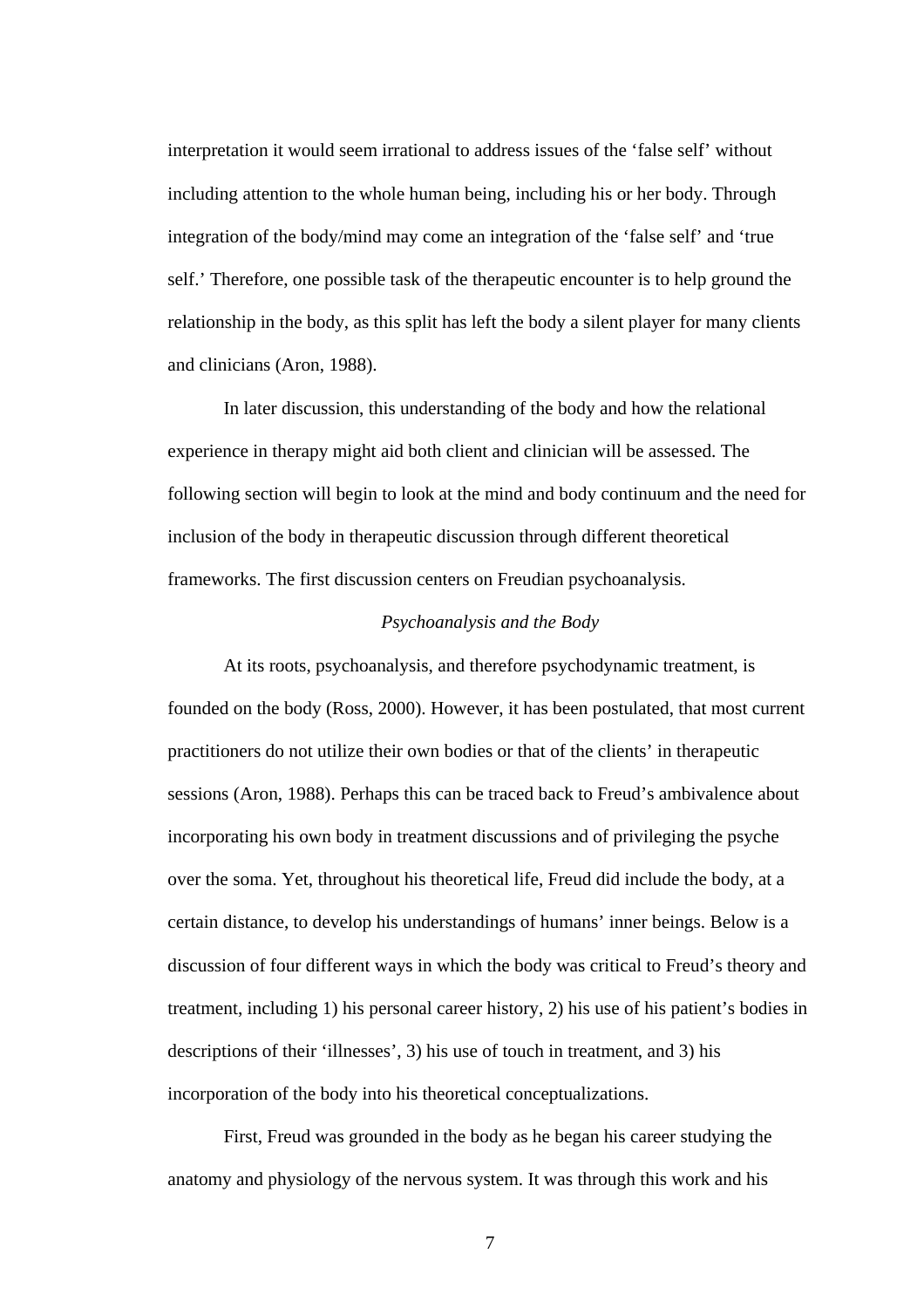contact with Charcot that he shifted his practice into psychology, thus founding psychoanalytic treatment. The structure and workings of human bodies were his passion and it was the body and its symptoms that gave Freud his first clues to developing his drive theory. Originally Freud (2004) hypothesized that at times some physical illnesses, such as paralysis, pain, and fatigue, were in fact conversions of psychical events into somatic reality. These conversions indicated to Freud a hysterical disorder that could be treated using a primarily verbal method. Freud understood the connection between psyche and the soma as critical to both psychopathology and cure. Yet, he highlighted the importance of the psychical meanings limiting the physical implications in his work (Aron, 1988).

Second, when Freud described his patients, he emphasized his awareness and attention to their physical selves. Readers of his case studies gain a sense of his patients as bodily beings (Jacobs, 1973; 1994). In the case of Fraulein Elisabeth von R., Freud (2004) offers the following description:

the hyperalgesic skin and musculature of the legs was pinched or pressed, her face took on a peculiar expression, more that of pleasure than pain, she cried aloud – I couldn't help thinking that it was as if she were being tickled voluptuously – her face became flushed, she threw back her head and closed her eyes, her trunk bent backwards. (p. 141)

In this portrayal, Freud creates a sensual image of sound, touch, and sight so that that reader can almost feel a connection to the patient, as Freud must have. He intimately shares his impressions of his patients' bodily selves; yet shares little to nothing of his own felt-experience. Even when a description, such as the one above, is stated in somewhat erotic terms – the voluptuous tickle, for example – he gives away nothing of his own bodily experience. He emphasizes his patients' bodies against his own blank screen. By choosing evocative words and images it must be questioned how Freud's own body was moved. Was there underlying erotic countertransference to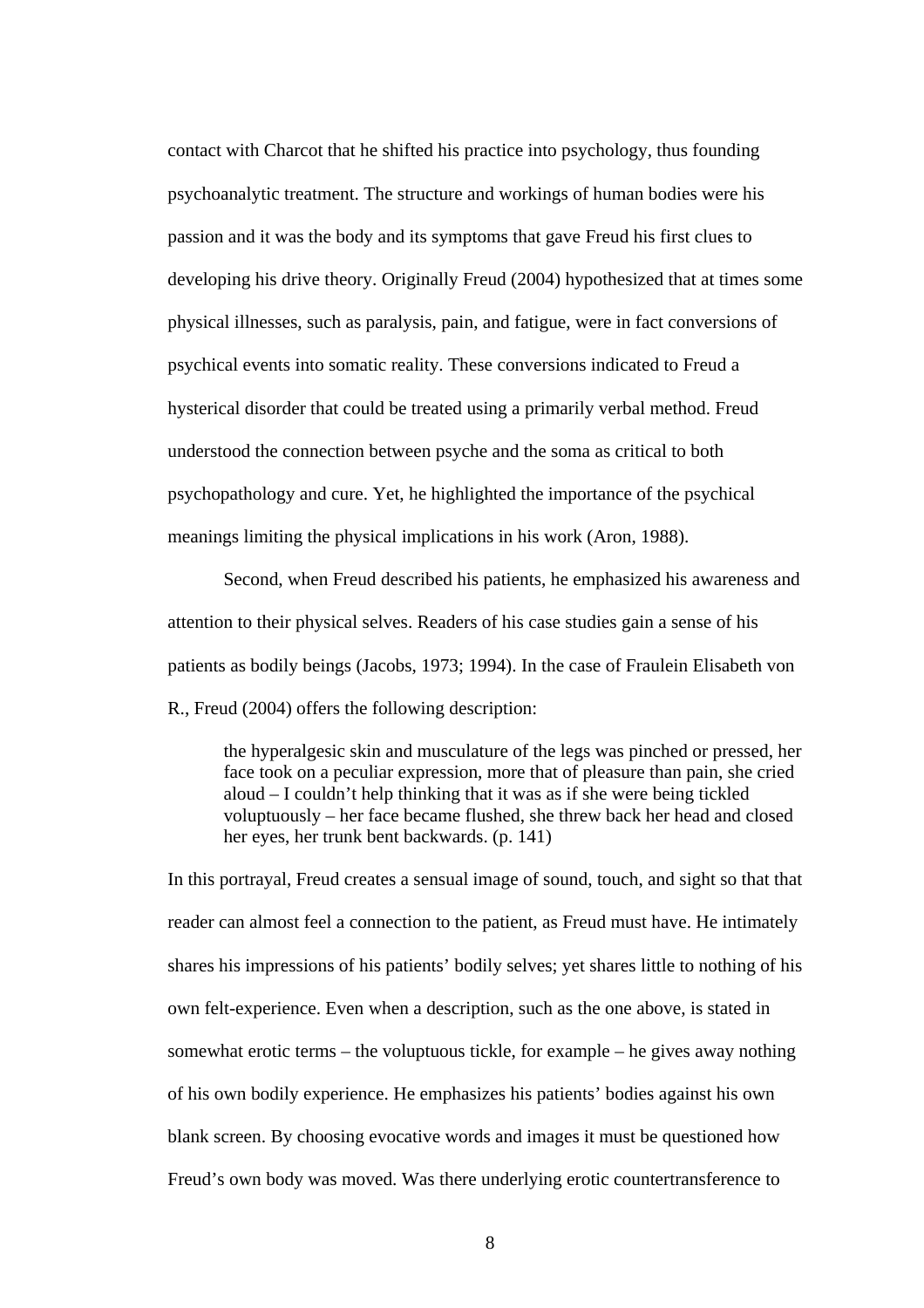Fraulein Elisabeth and others through his choice of descriptors? This is an unanswerable question, yet valuable to attend to while addressing Freud's use of touch in his practice.

Third, Freud used physical, body-to-body touch as one of his therapeutic tools. Freud (2004) describes how he created a "small technical trick" (p. 272) where he applied a limited amount of pressure onto a patient's forehead, telling the patient this would help in the recalling of an event. Freud (2004) literally was trying to 'push' an idea or image out of his patient for analysis. Freud, in several recorded case studies, performed the necessary leg massage and rolling for his hysterical patients to help alleviate their symptoms (see Fraulein Elisabeth von R.'s case, for example). Although touch is not the primary focus of this study, Freud's use of touch raises interesting thoughts about the 'touch taboo' in psychotherapy (Kimble Wrye, 1998). Additionally, while this practice has been lost, the creator of psychoanalysis thought that touch was an important part of the healing process. If one of the patients' main modes of communication is through the bodily symptoms, why is this no longer an area of focus for all clinicians working today? These questions are too broad to be explored adequately in this study however they point to the dearth in literature on the body, to the ensuing mind and body duality, and the resulting necessity of this study.

Finally, Freud grounded his theory of the ego in the body, such that he conceptualized it as a "body-ego" (Freud, 1961, p. 27). In Freud's seminal work, *The Ego and the Id* (1961), he states that, "the ego is first and foremost a bodily ego" (p. 26). To insure that the reader grasps this emphasis, less than a page later, Freud states that the "conscious ego…is first and foremost a body-ego" (p. 27). This body-ego is comprised of and created by the experiences and sensations it feels. It is the "part of the id which has been modified by the direct influence of the external world through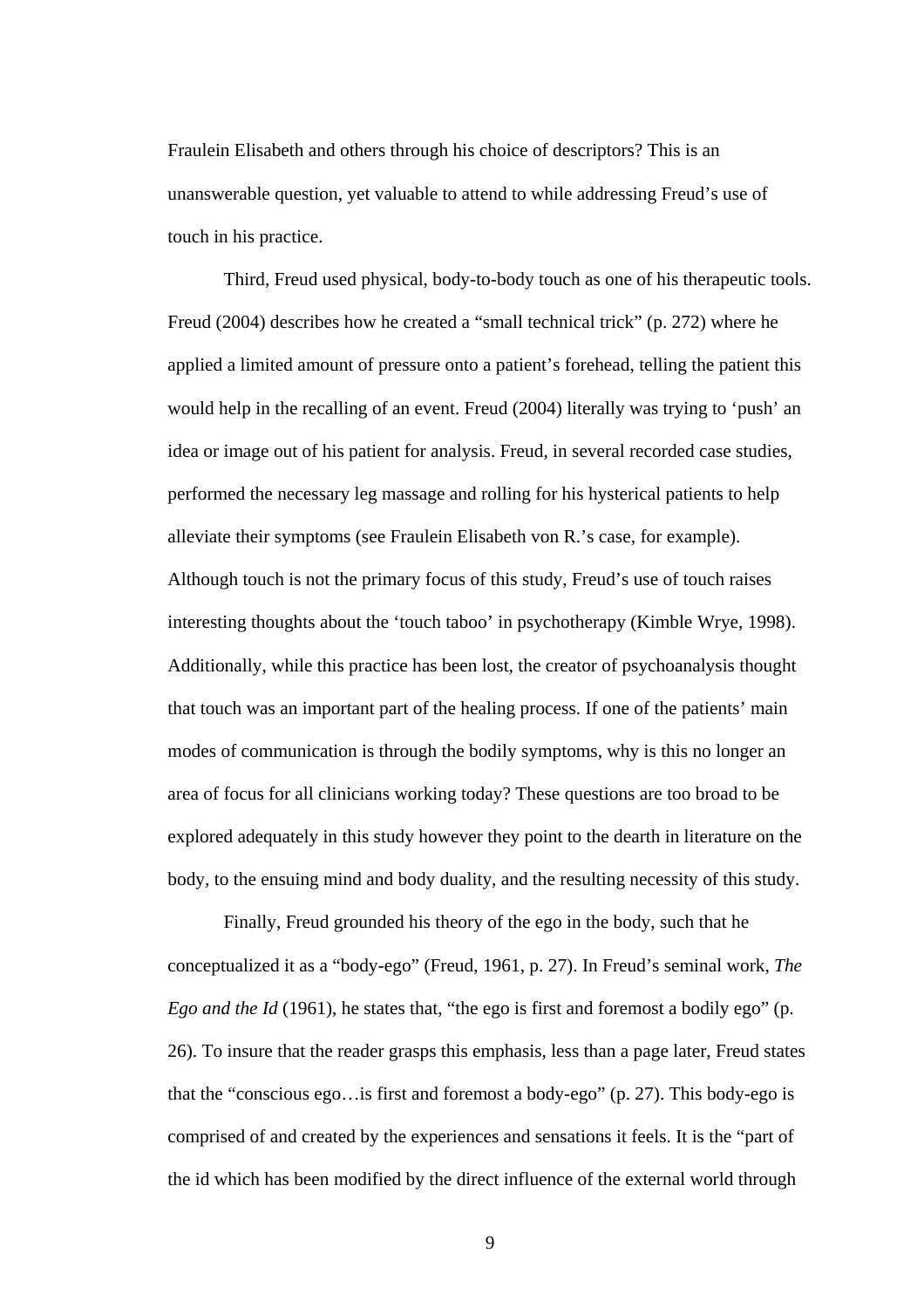the medium of perception" (p. 25). Simply put, Freud suggests that it is humans' perceptions and sensations that shape and mould the ego into the force that it is. It is through the body that the ego is formed. Freud theorizes that perceptions are critical, equating the influence of perceptions on the ego to the drives on the id. These sensations and in particular the non-pleasurable sensations are those which, "impel towards change, towards discharge" (p. 22). By defining the ego in terms of physical sensations and perceptions, Freud creates a binding connection between the psyche and the soma. Therefore, although the body has been lost from most psychodynamic work today, the founder thought it was critical to treatment and development. The importance of the body in psychoanalysis itself has only recently been recovered (Aron, 1988).

Another controversial aspect of Freud's work is his changing theories regarding the origin of hysterical and physical symptoms in his patients. At one point Freud believed that these symptoms were a real by-product of abuse; however, seemingly due to societal pressure, Freud repositioned himself as believing that these symptoms were created by the patients' own repressed sexual fantasies (Scaer, 2001). This view has since been dismissed, yet, it has still taken much research and discussion to give legitimacy to trauma being caused by external stressors that can lead to somatization, dissociation and more (Scaer, 2001). This next section will focus on current trauma theory in order to highlight the mind body connection in treatment and health.

#### *Trauma: 'Mind from body'*

Bessel van der Kolk's (1996) famous saying, "the body keeps the score" (p. 214), has come to symbolize current trauma theory thinking. His (1996) research into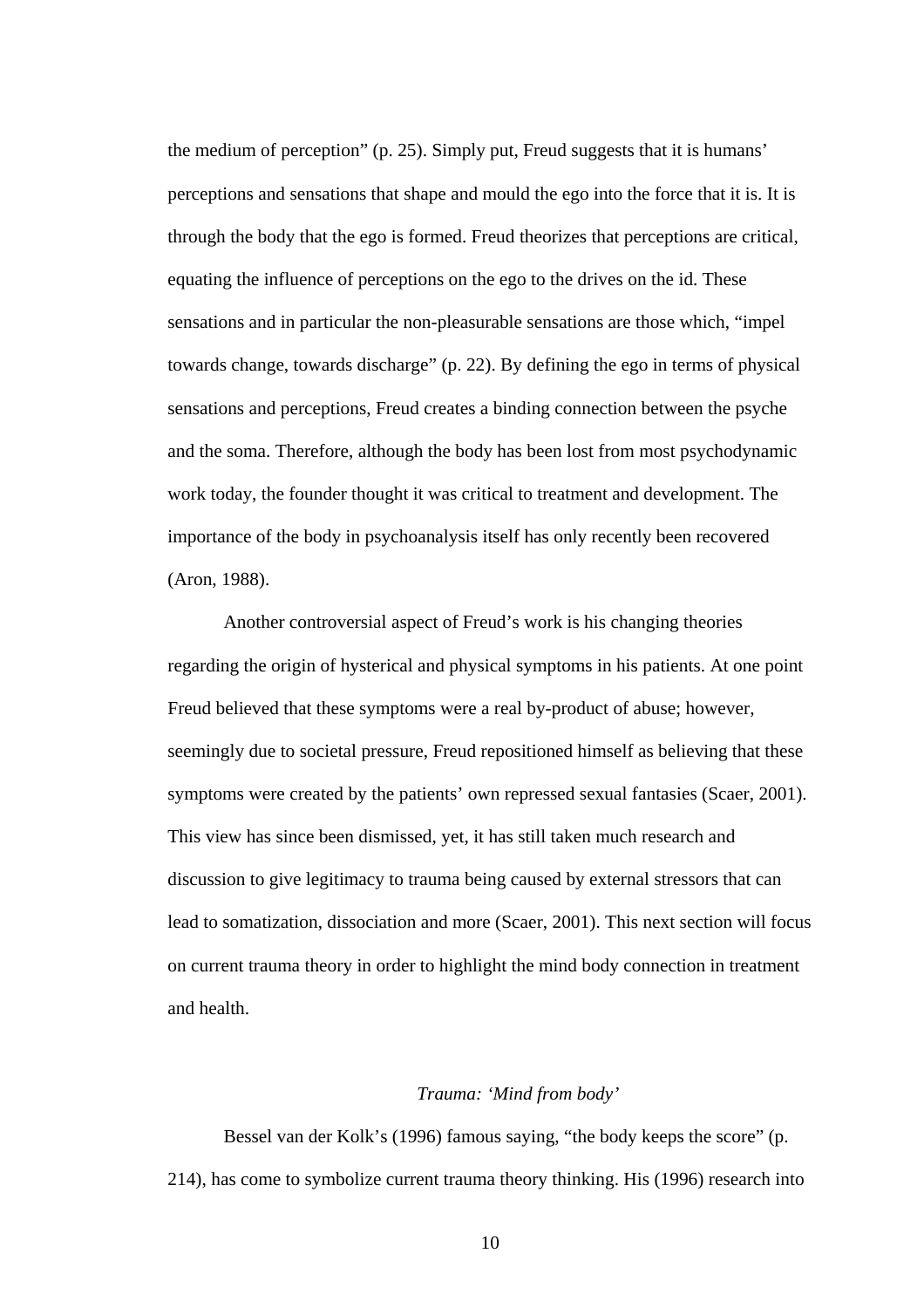the biological causes of trauma states that it is the bypassing of the mental apparatus through the enactment of hormonal changes organized by the limbic system, amygdale, and hippocampus that allow for individuals, in some cases, to survive lifethreatening experiences and then sustain trauma. van der Kolk (1996) reports that this circumventing of the psyche may lead to long-term physical, emotional, and mental consequences. Seigel (1986) agrees, writing that there is a, "'Body Memory,' i.e. that all experiences are stored in the body, specifically in muscle systems" (p. 65). van der Kolk (1996) explains further:

Almost all persons who have been exposed to extreme stress develop intrusive symptoms; [it is] the persistence of intrusive and repetitious thoughts [that] sets up a chronically disordered pattern of arousal. [D]issociation at the moment of the trauma has been shown to be an important concomitant for the development of full-blown PTSD. (p. 218)

One of the primary effects of trauma is dissociation. It is hypothesized that this dissociation creates a gap between the ability of the individual to verbally describe their experience and the experience that is being held in the body.

Aron (1998) defines dissociation as "a way of organizing information in which there occurs a compartmentalization of experience. Elements of trauma are not integrated into a cohesive sense of self" (p. 15). This affects the person's ability for self-reflexive functioning that is the cause of much of the long-lasting symptoms. He goes on to state, "All dissociation is rooted in the primal dissociation of body from mind, of subjective awareness from objective awareness, of 'I' from 'me'" (p. 27). It is in these separations that the person experiencing the trauma loses crucial, protective abilities. Without the ability to make perceptions and recognize interconnectivity, humans are unable to self-reflect and heal themselves.

Both clients and clinicians hold their psychological experiences in this way – in their physiology– and some of these experiences are accessible to cognition and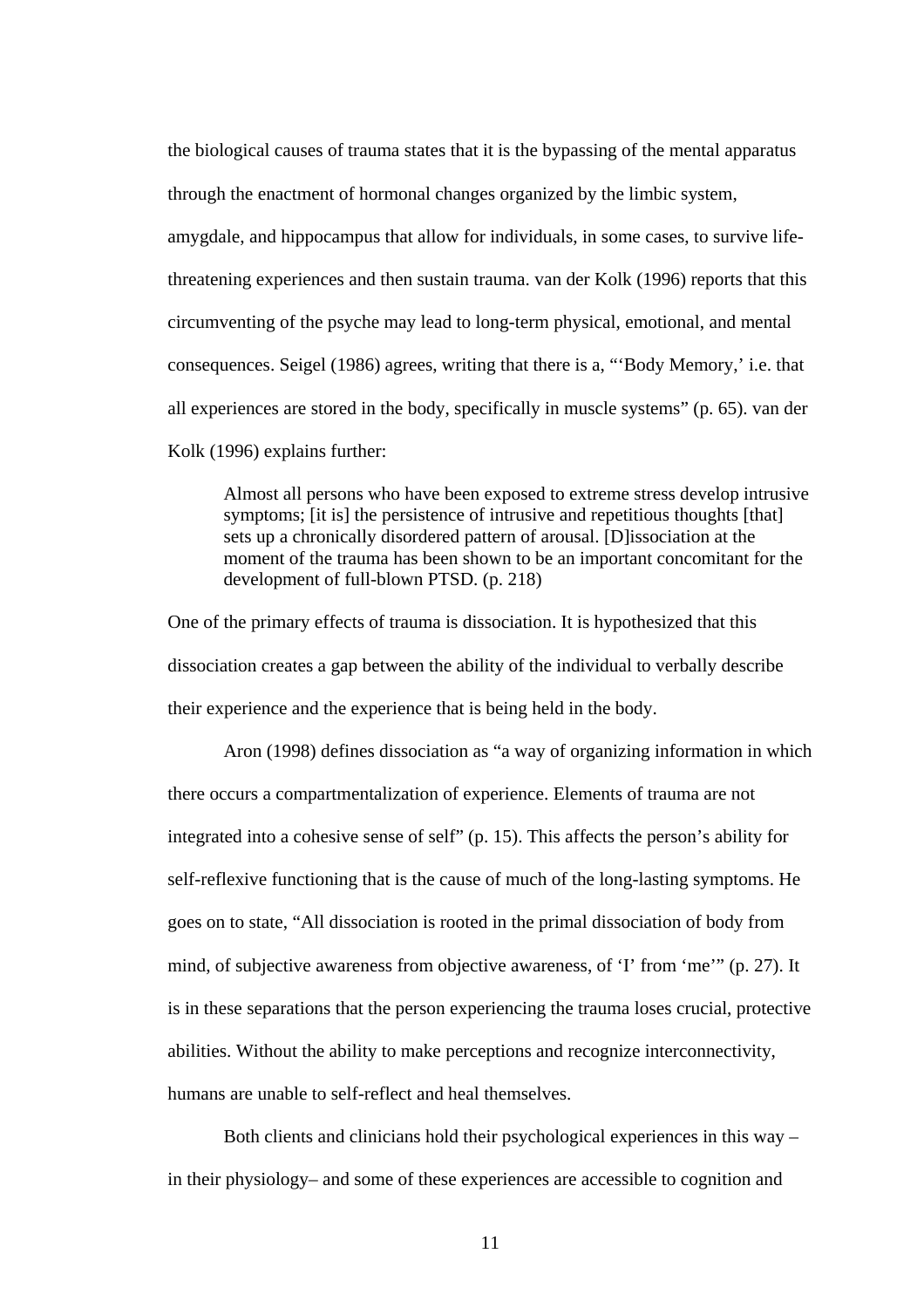verbalization, while others are not. McDougall (1989), while writing about the importance of the inclusion of the body in psychotherapeutic practice, states:

All of us use action instead of reflection when our usual defences against mental pain are overthrown. Instead of becoming aware that we are guilty, anxious, or angry, we might overeat, overdrink, have a car accident… or, weather permitting, fall victim to the flu. These are simple examples of "expression in action," through which one disperses emotion rather than thinking about the precipitating event and feelings connected to it. (p. 15)

Through relying on the body to act, it is possible to bypass the verbal, cognitive, emotional system therefore not needing to self-reflect on the experience. People can lose their ability to connect the experience with verbal language because of hormonal changes, dissociation, and "a primitive psychic message of warning [is sent] to the body which bypasses the use of language [in which] the danger cannot be thought about" (McDougall, 1989, p. 28).

van der Kolk (1996) suggests that those who experience trauma may lose their ability to use emotions as signals and therefore the ability to express these emotions. Furthermore, they are unable to use arousal as a cue for behavior. Thus, some people cannot utilize the full fight-flight-freeze spectrum and either freeze when inappropriate or overreact to triggers. There have also been psychobiological abnormalities found in people who have been diagnosed with PTSD. The entire human being may be affected by trauma, from a cellular to perceptive level.

This initial inability to integrate and reflect on emotional experience can cause some people to have "extreme reactivity to the environment without intervening reflection" (Aron, 1996, p. 235). Without this reflection, "traumatic memories tend to be stored in an emotional or somatic context, and the victim simply may not be able to place them in a verbal context" (Scaer, 2001, p. 159). McDougall (1989) describes the concept of *alexithymia*, sometimes caused by trauma, as: "certain people have no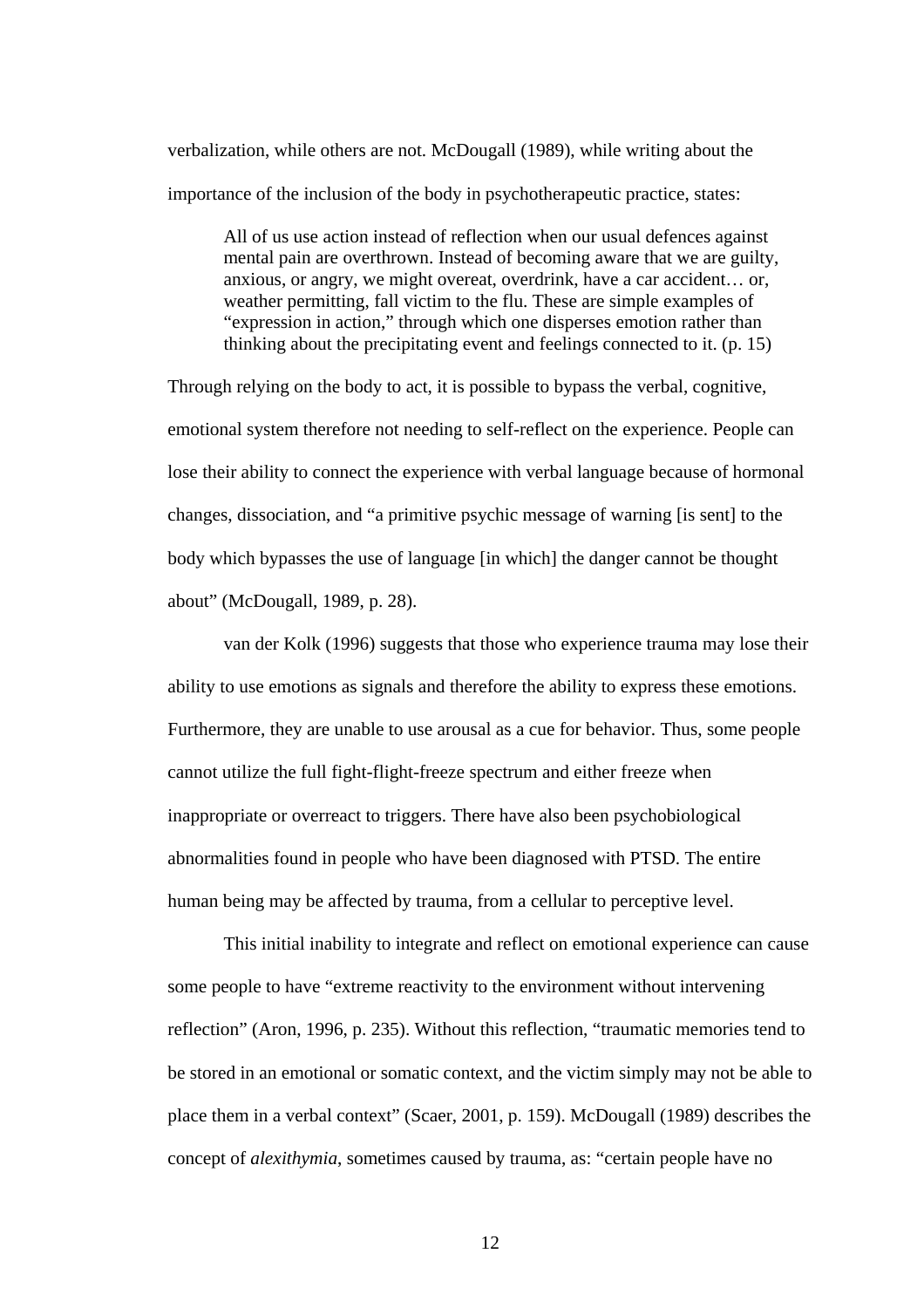words to describe their emotional states, either because they are unaware of them or because they are incapable of distinguishing one emotion from another" (p. 24). However, this ability to self-reflect is a primary tool in psychotherapeutic healing, and it may be (temporarily) lost through trauma. The clinician may be able to help the client regain this skill through offering her or his reflexive connection. However, in order to do so, the clinician must be aware of her or his own reflective thoughts. One primary tool to gaining this is self-reflection is personal body awareness.

The clinician, through a connection to his or her somatic self, can be helpful to clients through interpreting the clients' somatic experience. The clinician's body posture and messages may also change treatment. Scaer (2001) suggests that, "a trusting environment is extremely important for trauma patients…Even the facial characteristics or behavioral quirks of the therapist may remind patients of…their trauma" (p. 60). The clinician, through use of personal body awareness and selfreflexivity, may be able to better help the client integrate his or her traumatic experiences. These findings highlight the necessity for this study in determining how clinicians are aware of their personal body awareness. In the next section of this literature review, the concepts of nonverbal and preverbal communication and how preverbal communication directly links to an understanding of relational theory will be discussed.

#### *Relational Aspects of the Body in Psychotherapy*

#### *Preverbal experience of mutual influence*

Humans' first relational experiences are through the body. In the infant's preverbal world, communication and connection are achieved primarily through physical means: crying or not crying, gazing or not gazing, eating or not eating and so on (McDougall, 1989; Beebe & Lachmann, 1988). In this stage the gaze interaction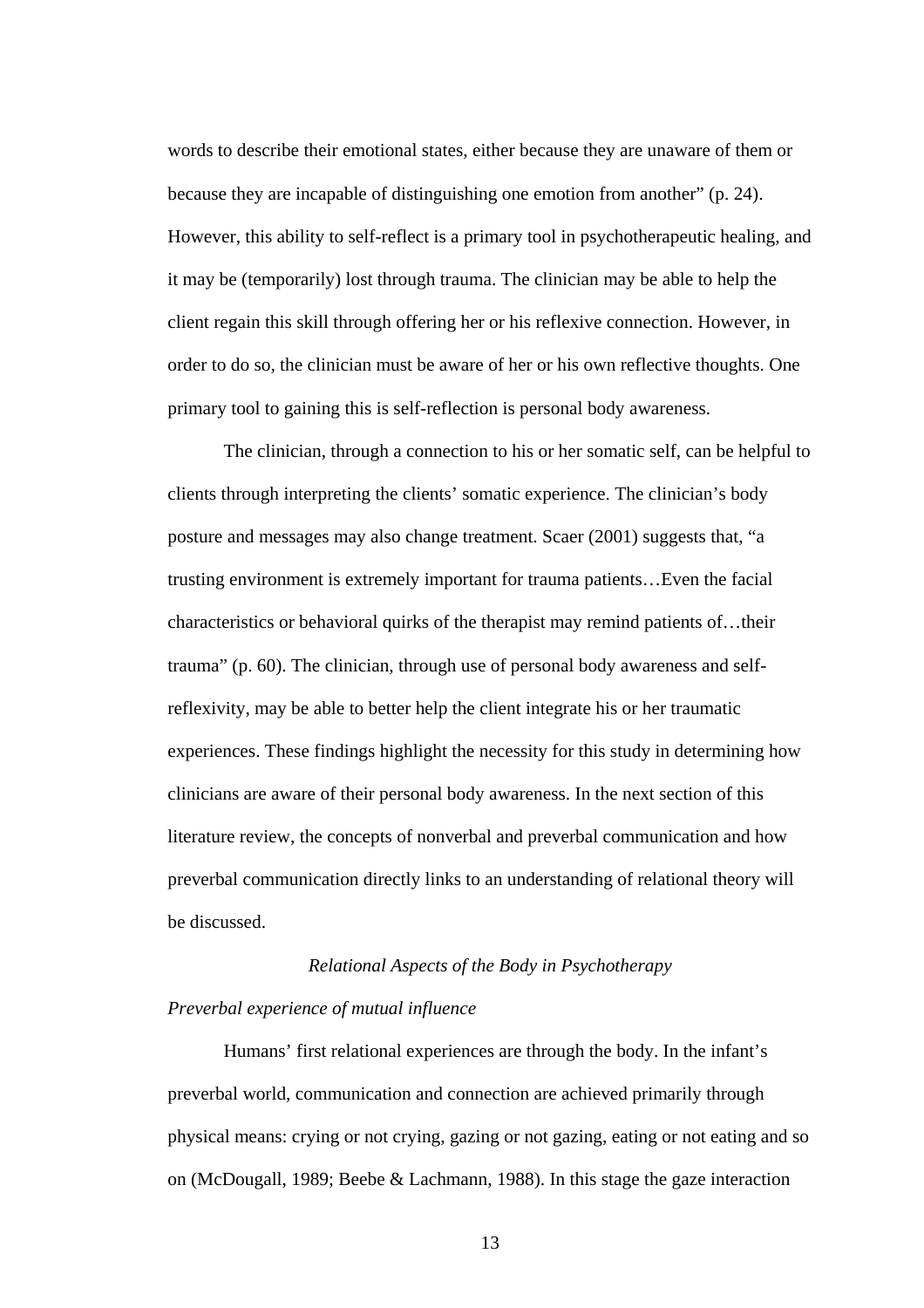with mother (caretaker) is akin to locomotor behaviors of later childhood– the infant can use his or her gaze to interact with the caretaker and does so with "almost equal facility" to the caretaker, effectively helping to control this social behavior (Stern, 1985, p. 21). Through gaze alone, the child and caretaker are developing relationship, boundaries, awareness of each other and of themselves. The infant is beginning to gain a sense of self, a sense of other, and a sense of self in relation to other. It is indeed these first actions that "construct representations…including looking, attending, vocalizing, grimacing, turning away" (Beebe & Lachmann, 1988, p. 7). Further, what is "represented is not simply interiorized action, but interiorized *interaction*…the dynamic mutual influence" (p. 8).

The infant learns a sense of self through relationship and attunement to the body. And even at this primary, non-mobile level, the infant has some power to create its social reality and connections (Stern, 1985). Beebe and Lachmann's (1988) research focuses on using mother-infant dyads to track communication interchange. Through their study, they show how body interaction creates mutual influence. They define this as a "communication process in which influence flows in both directions: both mother and infant systematically affect, and are affected by the other" (p. 4). This influence is a complex, subtle, often unaware, system where ideally infant and caretaker become attuned to one another. This mutual regulation is crucial to the healthy development of the child.

Through infant research, Stern (1985), Beebe and Lachmann (1988), and others demonstrate the volition and ability of humans to use their bodies for meaningful social interactions and control. These social interactions include later relationships such as the therapeutic one. In the therapeutic relationship, communication is recognized primarily on the verbal level, neglecting to take into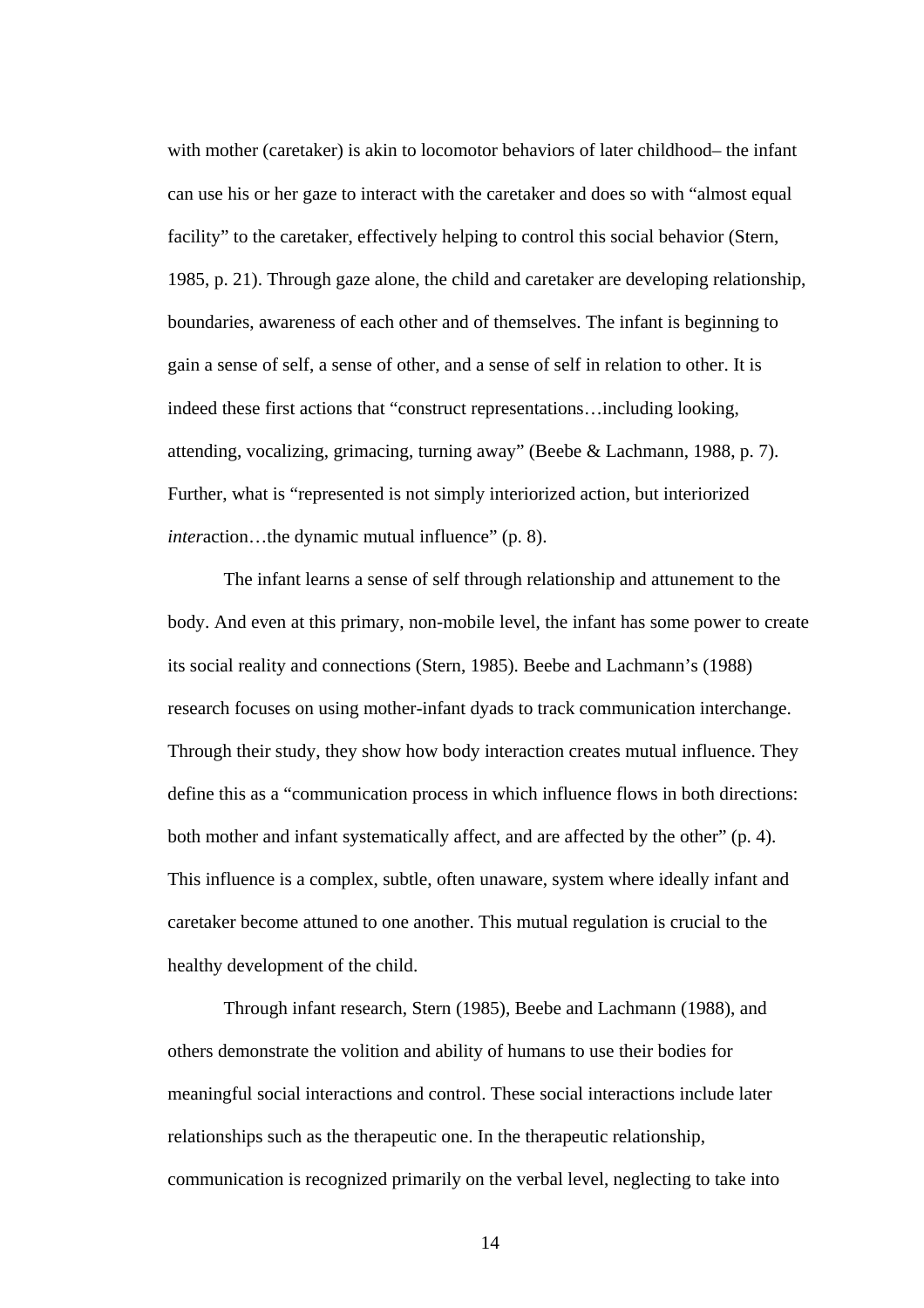account the significant preverbal influence on human relationships. How would therapeutic relationships differ if they intentionally included the first, primary means of communication, the body?

Stern's influential work, *The Interpersonal World of the Infant* (1985), outlines how attunement is produced in caretaker-child interactions through the physical experience. Since attunement and therapeutic alliance have been linked in the literature, how does the somatic reality of the therapeutic interchange influence this alliance? If a clinician has higher personal body awareness are they better able to utilize this aspect of relationship? This next section will address these questions through exploring the effect of gesture, movement and other non-verbal practices on the therapeutic relationship (Davis & Hadiks, 1990, 1994).

#### *Nonverbal communication: Gestures, movement, and rapport*

A nursling learns very quickly to distinguish between those gestures and movements that bring its mother closer and those which are met with no response or even induce rejection. (McDougall, 1989, p. 40)

Over the past thirty years, one arm of research around body awareness and nonverbal communication has focused on how physical movements and gestures of both subjects in the room change the therapeutic process (see Fretz, Corn, Tuemmler & Bellet, 1979; Davis & Hadiks, 1990, 1994). Before this time, "empirical findings and observations about facial expressions, gaze, gestures, and postures were denigrated by referring to them as 'veterinary psychiatry.' The study of people was the study of words and verbalizations" (Karpf, 1980, p. 478). Recently more theorists are in accord with Norman (1982) who shares that counseling, "as [a] communication process is dependent upon nonverbal communication. Counselors need to be able to send and receive [nonverbal] messages" (353).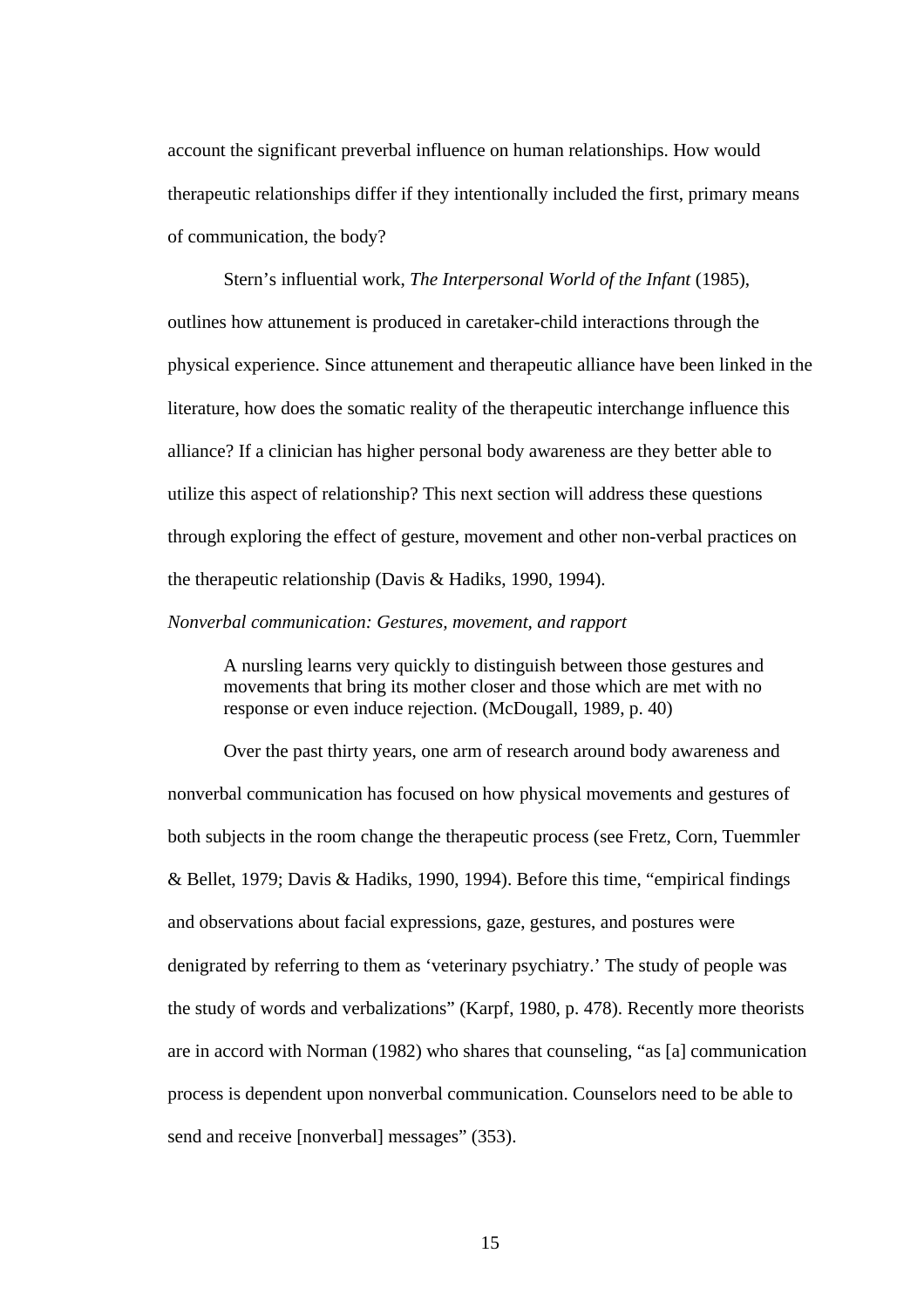Coming from a relational perspective, what the clinician *and* client feel and express are both important parts of the therapeutic encounter. It is possible that which gestures and movements therapists and clients use also influence the relationship. There has been some debate over the usefulness of this gesture and movement research within therapeutic dyads because of the problematic nature of testing for this type of rapport building skills in an artificial, controlled environment (Fretz, Corn, Tuemmler, & Bellet, 1979). Another possible limitation is the need to evaluate a somatic phenomenon through primarily verbal means. However, through video recording, testing, and self-reflecting, studies have shown some indicative responses of the importance of gestures and movements in therapy.

Birdwhistle (1970) states that the "verbal components of a two-person dialogue carry less than 35% of the social meaning of the situation while more than 65% is carried by the nonverbal component" (a cited by Norman, 1982, p. 353). If 65% of communication is through the body than what are some of the common manifestations of this bodily, nonverbal communication? Norman (1982) lists, based on extensive observation, a common understanding of body language from a North American perspective including facial expressions, "a frown—displeasure or confusion…tightened jaw muscles—antagonism…both eyebrows raised questioning" (354) and gestures, "steepling of fingers…suggests a person quite confident, smug, or proud; women often use a rather subtle steepling, putting their hands in their lap and joining fingers at about belt level... pinching bridge of nose…indicates deepness of thought, evaluation…locked arms…defensive position" (355). These findings have a significant bearing on the usefulness of clinicians' personal body awareness and the therapeutic relationship.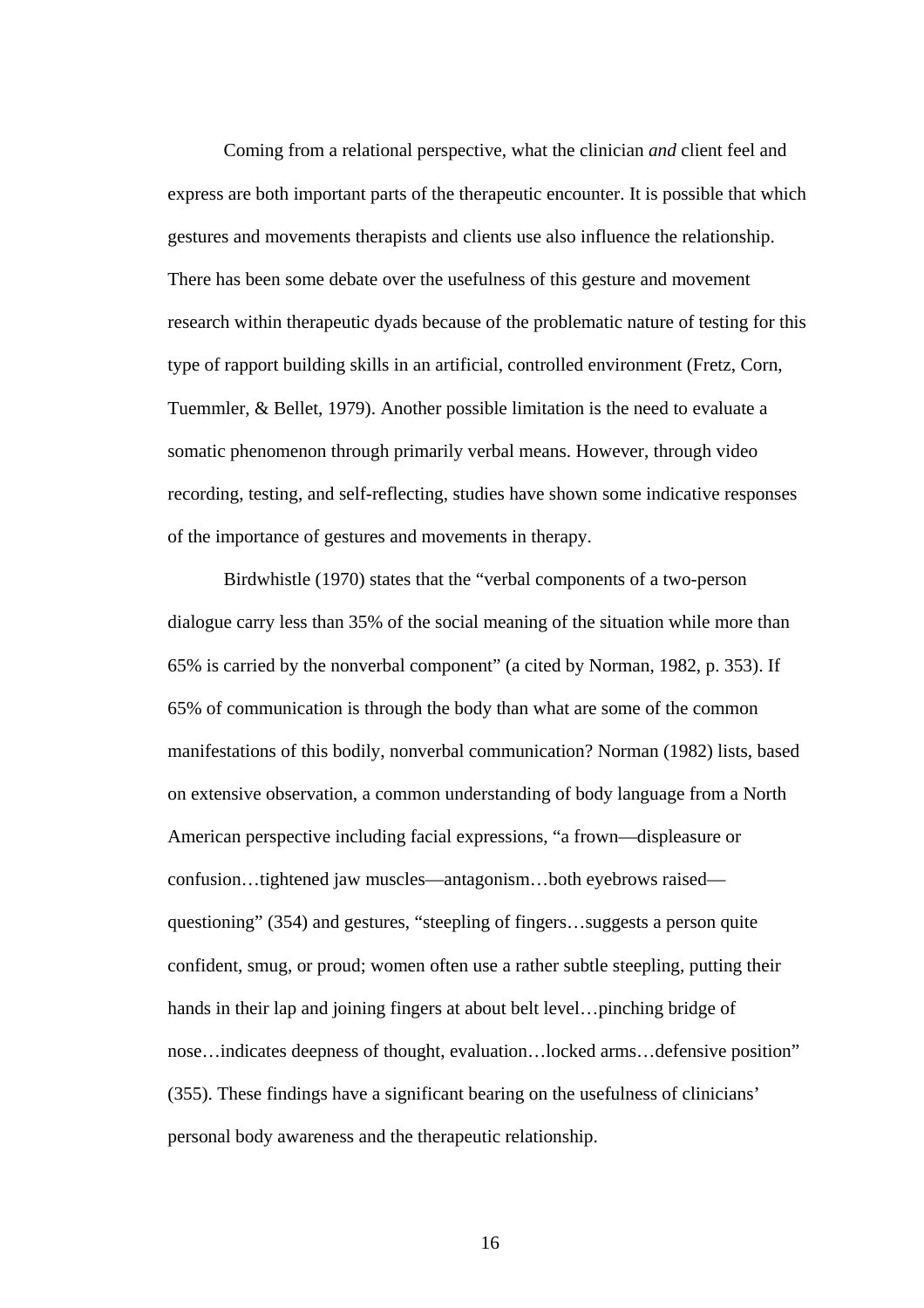Tinnin (1990) contributes to this dialogue by describing nonverbal communication from biological research. His theory revolves around the communication of emotion through primarily nonverbal means. He states the, "recipient of nonverbal communication perceives the sender's state of mind through unconscious mimicry of the sender's bodily state" (p. 9). This mimicry, he suggests, comes from the human brain's evolution out of the reptilian brain, which relies on mimicry for information gathering and perception. In mimicry, the receiver is allowed a visceral experience of what it is like to be in the body of the sender. Additionally, Tinnin (1990) adds, in "communication by emotion, the message is conveyed mainly by facial expression" (p. 9). In particular it is through eye contact or lack of eye contact that the quality of the relationship can be discerned in dyads. Therefore both eye contact and other nonverbal communication are extremely important to therapy as communication is the central aspect of therapeutic process. These studies highlight the this significance.

Davis and Hadiks (1990) developed a research project where they recorded and monitored both the client and therapist's gestures and movements on a second by second scale over sixty-three sessions of treatment. Through this investigation they determined that "as the client shifted from superficial discussion to actively exploring her internal reactions, her bodily positions became increasingly more accessible, open, and oriented toward the therapist" (Davis & Hadiks, 1990, p. 347). Further they found that the session where there was the best 'fit' between the therapist's movements and those of the client, the therapist reflected that it had also been the best session of work (Davis & Hadiks, 1990). These interactions were non-linear where the client and therapist's movements and gestures were not completely corresponding but rather interwoven to create a pattern of "echoing, mirroring, and posture sharing"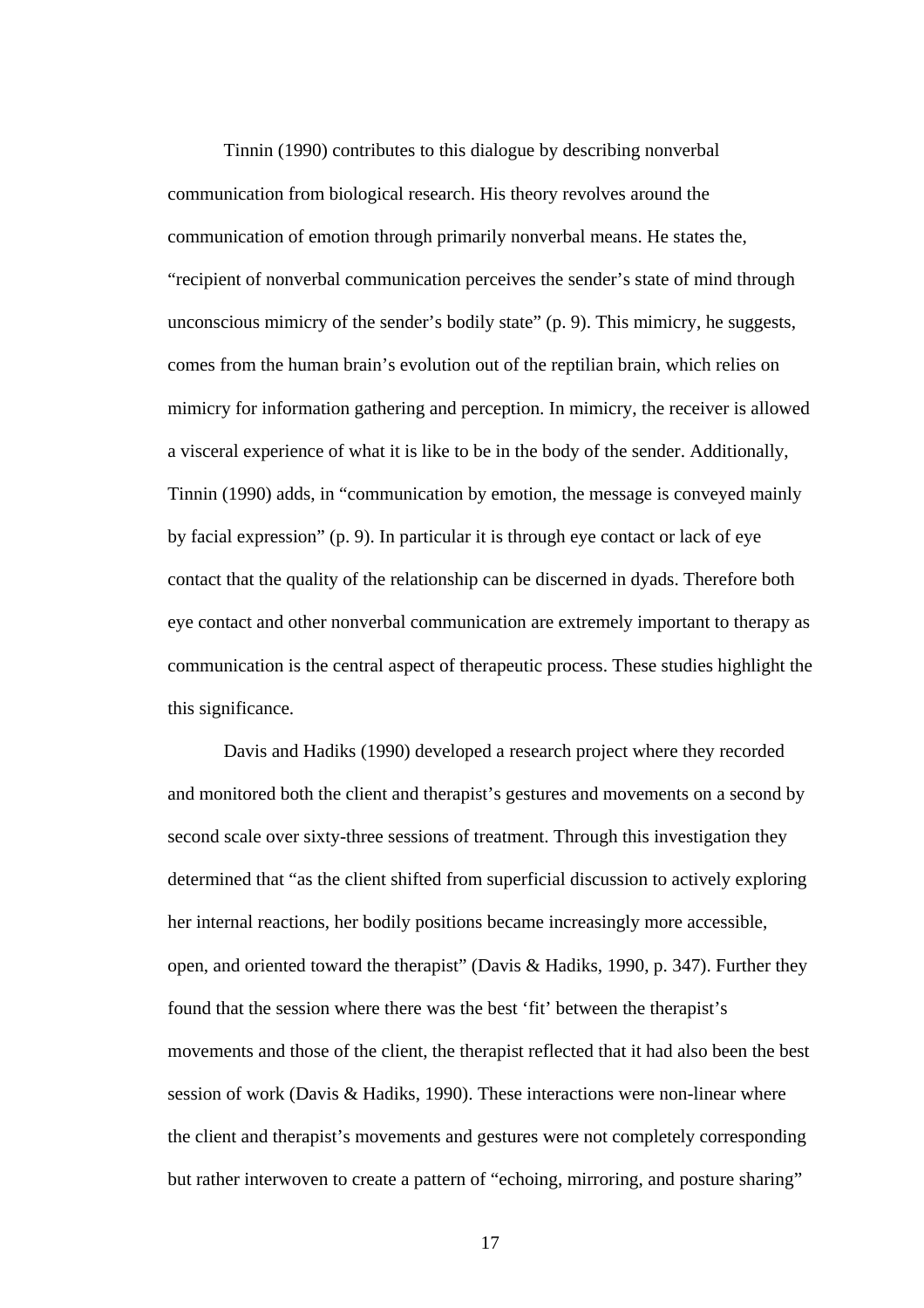(Davis & Hadiks, 1990, p. 348). Therefore it is not exact matching that is important but rather something else, perhaps the mutual influence of Beebe and Lachmann (1988). Again, the meaning and importance of body language suggests a need for further research with practice implications.

This thinking is in accord with Meekum's (1992) research with mothers and toddlers, where movement attunement in relationships between mother and child had a positive effect on both participants. Furthermore, as Davis & Hadiks (1994) turned their lens more purposefully to the therapist's contribution to the dyadic experience they saw that "body position patterns reflect and possibly facilitate the development of rapport and self-disclosure in psychotherapy" (p. 401). This type of nonverbal, personal body awareness may act as a tool of metacommunication encapsulating the therapeutic process.

Bodies in relation to other bodies are used as part of creating healing in dancemovement therapy. Mills and Daniluk (2002) conducted a study to assess the usefulness of movement in a group for women survivors of sexual abuse. In their study, they monitored and interviewed participants about their experiences before and after group. The women shared that by mirroring each other physically, they were able to better connect to their bodies, have a sense of intimate connection, a sense of freedom, and gain healing. The participants all reported some sort of positive improvement through the mutual moving of the group in relation to each other and each other's bodies. Relational theorists are turning their own thoughts to similar questions of how the *mutual* experience of the body informs psychotherapy. This next section will explore the significance of the body in psychodynamic theory using a relational lens.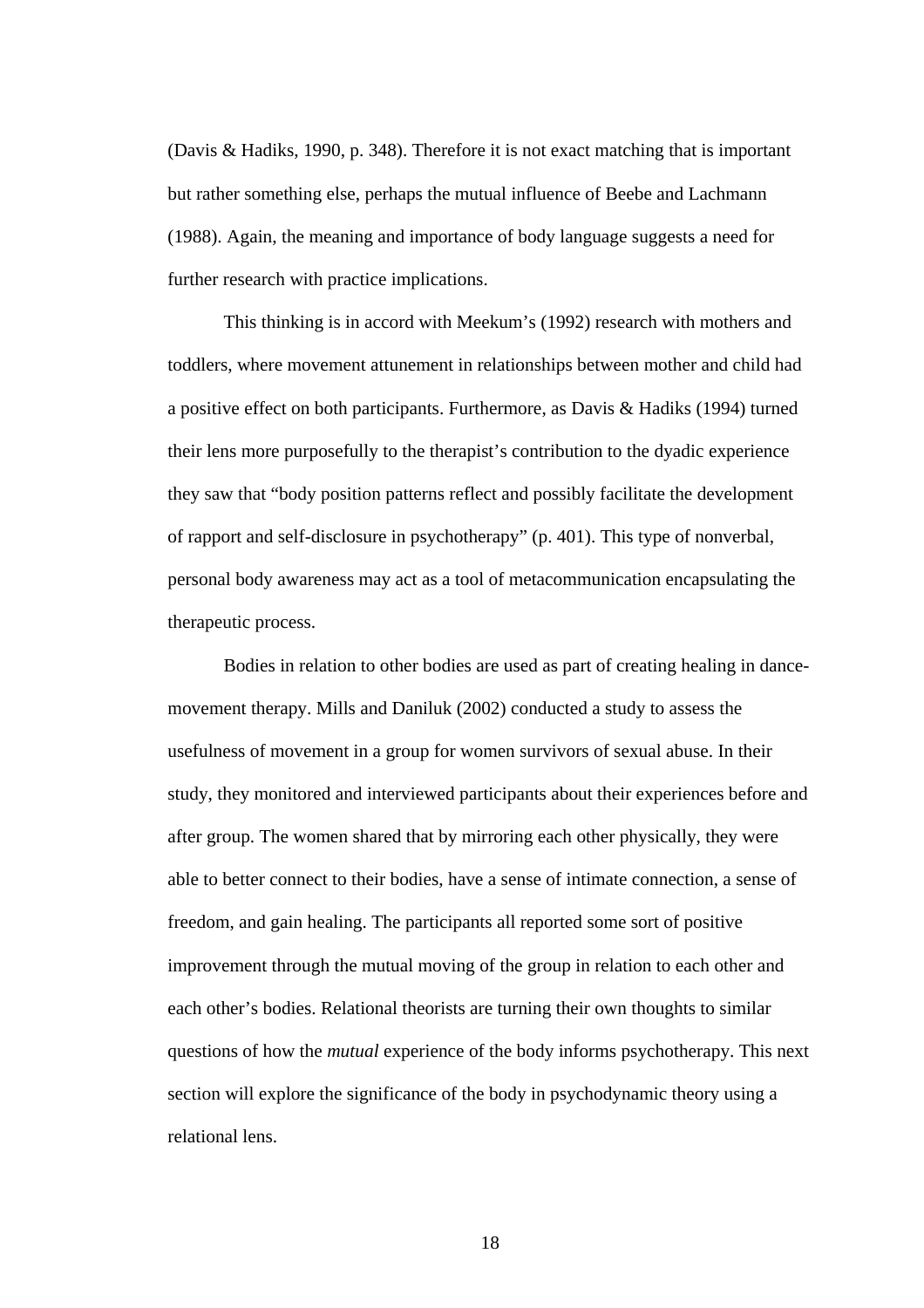*My body, your body, and our body: Client and clinician's bodies in relational theory* 

If our self is first and foremost a bodily self, then our relational experiences are first and foremost bodily experiences as well. (Aron, 1998, p. 24)

Relational theory is one of psychoanalytic thought's newest developments. In this body of work, which focuses on the intersubjective clinical experience, the clinician and client's body is becoming more and more significant. However, even as the "body, bodily sensations, bodily metaphor, and bodily imagery play a central role in the psychoanalytic process" they are under-acknowledged by current clinicians (Aron, 1998, p. 3). Some relational theorists argue that the usefulness of the body in the therapeutic process is manifold, including the clinician's use of body awareness to monitor both the self and client's body. One of the main tools of relational theory is self-reflexivity, as previously discussed in the trauma section. This self-reflexivity is developed, to a certain extent, through personal body awareness. Without selfreflexivity, by both client and clinician, therapy progresses less effectively (Aron, 1998). If clients, as with some who are dealing with trauma, are unable to express their experiences, perhaps due to alexthymia or operatory thinking, their selfreflexivity may be limited. In part it is the clinician's role to help the client become aware of this rupture in reflexivity and gain access to verbal expression of the experience (Aron, 1998; McDougall, 1989). If verbal reflection and expression does not occur, it is possible that there will be release of the "un-uttered experience [in the form of] somatic explosions" (McDougall, 1989, p. 11). Because self-reflexivity is key, relationally-oriented psychoanalysts focus on helping clients develop selfawareness and self-reflexivity through body based awareness. It is through the relationship with the clinician that clients can gain these insights and skills. Further, "it is not enough to encourage self-expression, since they know not what to express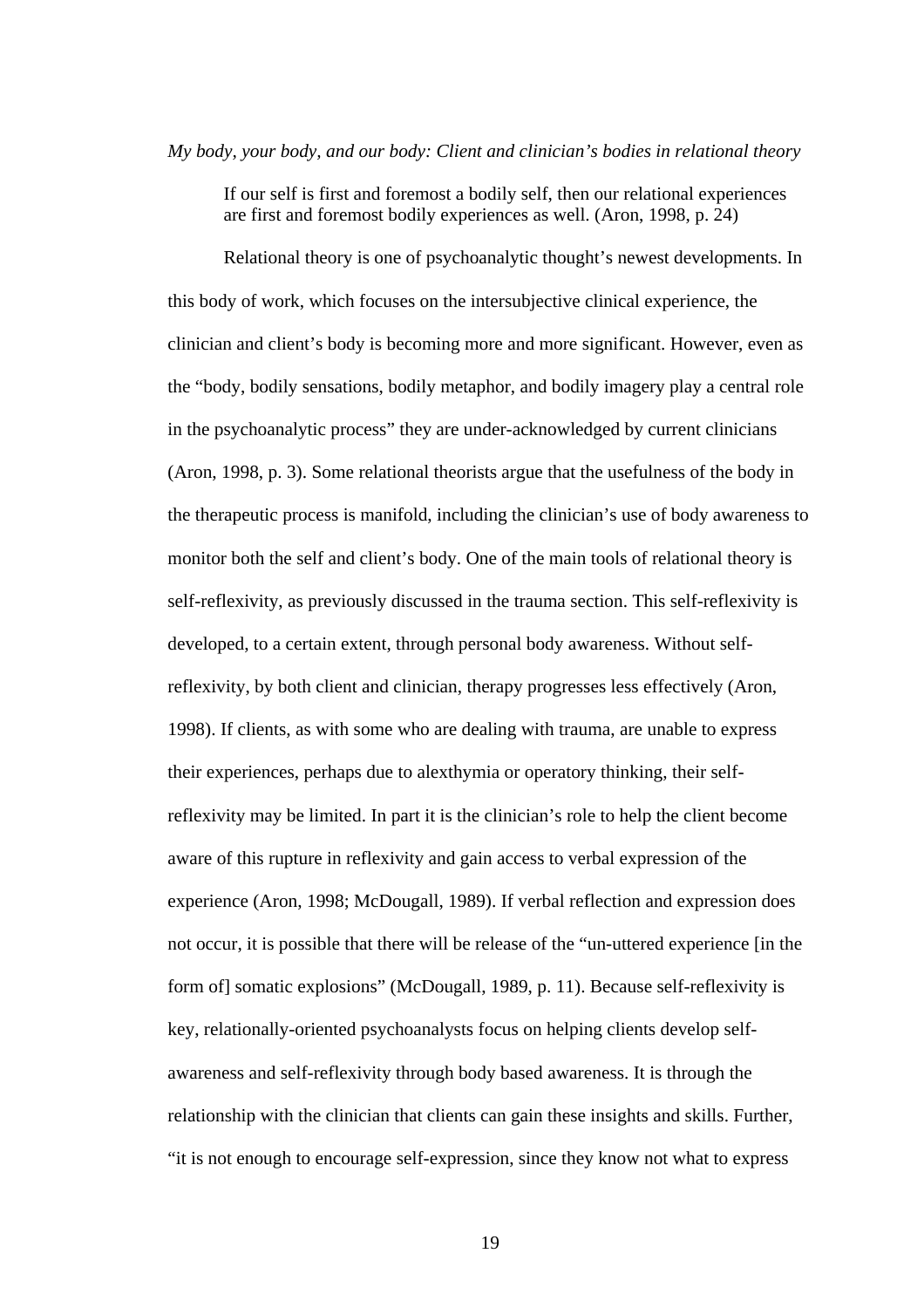[they] need to have their affects recognized [which] take place on a bodily level" (Aron, 1998, p. 29). In this way, clients may need to have their own emotions experienced from their body and re-interpreted back to them by the clinician.

As relational theory rests its basic assumptions on the importance of subjectivity and intersubjectivity it is not the client alone who must come to greater self-awareness and personal body awareness, but also the clinician. Indeed Harris (1998), another relational theorist, states that "[a]nalysts must have access to and be comfortable with their subjective affect states and bodily reactivity if they are to experience and metabolize patients' communications" (p. 40). It is through the clinician's own body awareness that clients' latent meaning may be felt and interpreted. However, being attentive to one's own body may be difficult for clinicians as they are trained to pay attention to their feelings related to the client's material and "are less likely to consider the appearance of bodily sensations tensions, contractions and pains, sudden changes in breathing and posture—as analytic data" (Balamuth, 1998, p. 267). These core ideas promulgate the importance of the clinician's own body awareness because if they are able to "…bring… unnoticed bodily states into…consciousness, [they] may enable… patients to bring to life deadened or inaccessible aspects of themselves" (Kimble Wrye, 1998, p. 100).

Aron (1998) broadens the concept of intersubjectivity by speaking of the literal physical intersubjective space that is created by the sharing of breath. Aron (1998) suggests that:

Gradually, patient and analyst mutually regulate each other's behaviors, enactments, and states of consciousness such that each gets under the other's skin, each reaches in the other's guts, each is breathed in and absorbed by the other. For a while, patient and analyst share a jointly created skinego/breathing-self. (p. 26)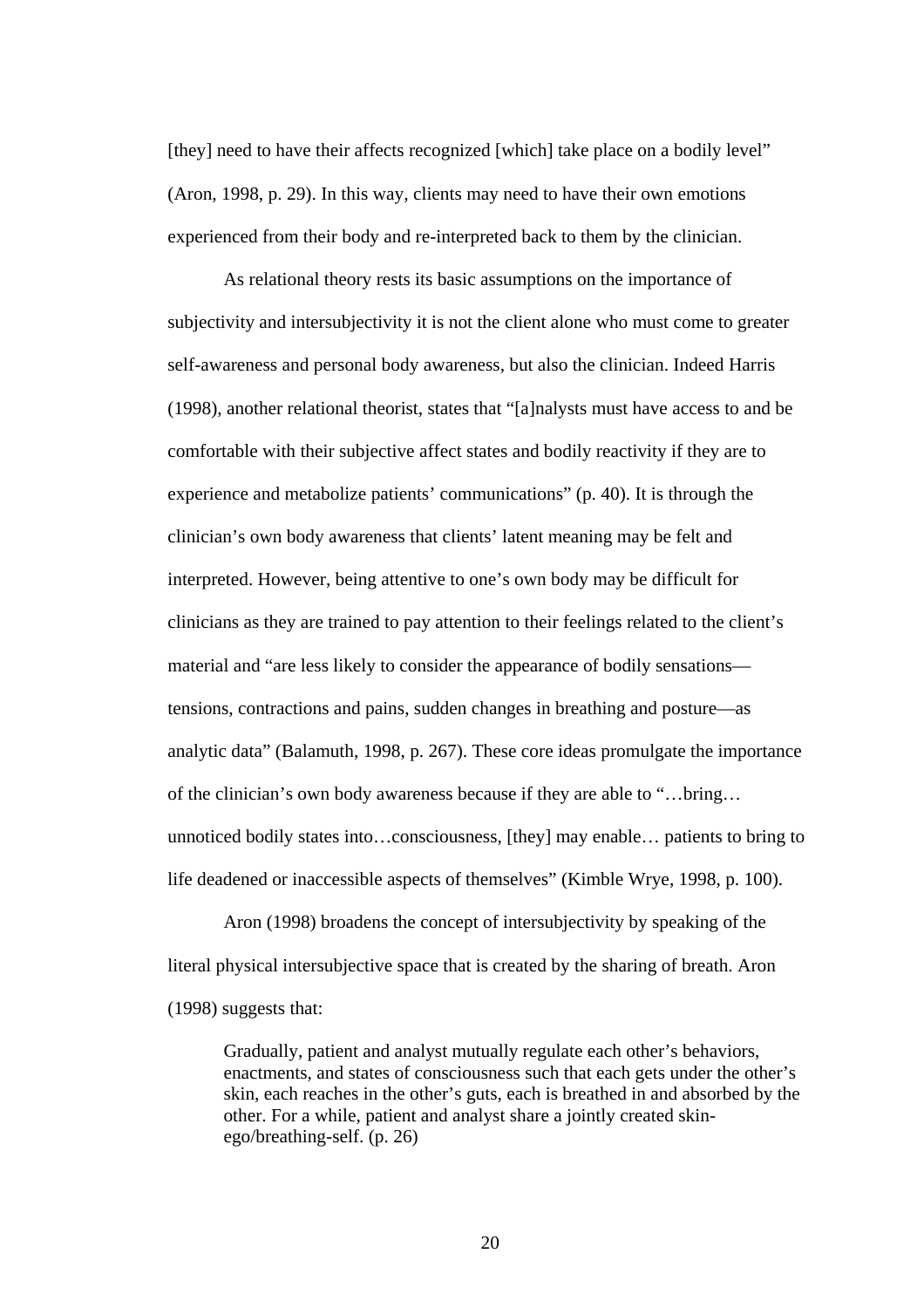Aron proposes that breath can act as the medium through which the ego can safely move in and out of a person's self, literally being taken in and transforming each person in the dyad. It is also through this mutual 'breath' that clinicians may first become aware of clients' latent meanings and be able to make interpretations *literally* through their inhalation and exhalation (Aron, 1998).

From the relational perspective, clinicians are currently not using their body awareness enough while working with clients to the possible detriment of both clients and clinicians' wellness. Aron (1998) remarks that:

…corollary of findings on self-reflection and the body is that, when selfreflection begins to falter, one of the first signals is often a bodily reaction. This is true for both the patient and the analyst, so that an obstacle to selfreflection may become apparent in a change of posture, facial expression, eye movements, respiration, bodily tension, or, more worrisomely, in psychosomatic explosions and the outbreak of illness or deterioration in physical functioning. (p. 28)

However clinicians, by being able to tune into their own bodies and that of their clients, may be able to better aid their clients. Through the use of self-reflexivity bolstered by personal body awareness, clinicians may be better able to interpret the 'un-uttered experience' of their clients. Personal body awareness, in fact, becomes an important use-of-self in therapy. This crucial therapeutic concept, use-of-self is the focus of this next portion.

#### *Use-of-Self: Use of Body*

The concept of 'use-of-self' includes clinicians' ability to effectively use their personal experiences, intellect, emotions, and corporeality to better aid clients. It is an encompassing term, suggesting that clinicians' selves are their primary tools. However, as Balamuth (1988) relates, in psychoanalysis, "we often look far and wide for subtle and hidden meanings. We often miss an experiential center in ourselves from which to perceive the intersubjective field in which we are immersed [that of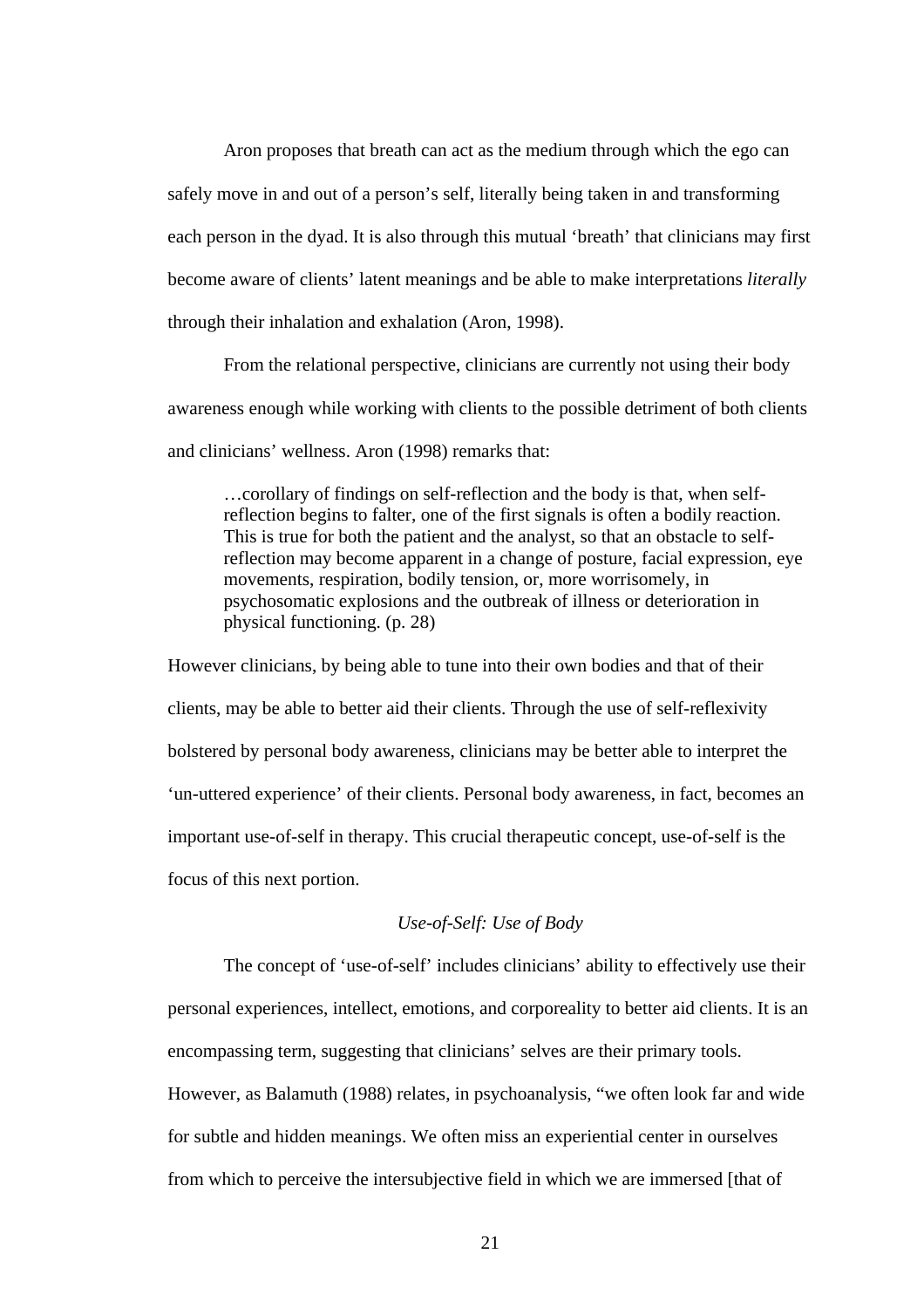the] body as a container…" (p. 283). Balamuth suggests that clinicians' understanding of their body awareness is crucial to full use-of-self.

Silvia (2003) supports these basic use-of-self statements through his qualitative research project investigating the use-of-self of social work students. In this study, participants outlined five primary meanings of 'use-of-self', including "(1) "being real" or taking a relational approach, (2) responding differentially to each unique client, (3) the use of self-disclosure, (4) the use of countertransference, and (5) the use of one's physical self" (p. 70-71). One participant stated that use-of-self included:

the way you make eye contact with someone or the way your body language talks to someone, how you sit…crossed arms, sitting back, very distant, or able to sit forward, reach out, hear them. I think all of those things are you using…your physical self: smiling, frowning, looking concerned. (Silvia, 2003, p. 53)

These findings concur with other writers who suggest that use of the physical self is an important part of use-of-self techniques that are essential in the therapeutic relationship (see Kimble Wrye, 1998; Aron, 1998).

Balamuth (1998) uses a case example of a client named Jim to explore the usefulness of his own body awareness in therapy. With Jim, Balamuth (1998) became "aware of my rigid routinized interactions with Jim, the presence of my body—tense and unfree to breathe and to be—was the first clue to how strapped we both had become" (p. 280). Using this awareness, Balamuth was able to correctly interpret Jim's latent emotions around his father and help Jim through a corrective emotional experience. Balamuth (1998) states that the clinician "needs to be able to 'free associate' to his own body, to take his own body as an object" (p. 280) in order to fully engage in the therapeutic process with the client. Being able to use the body in therapy begins with being aware of one's own body (Aron, 1998). Some of the uses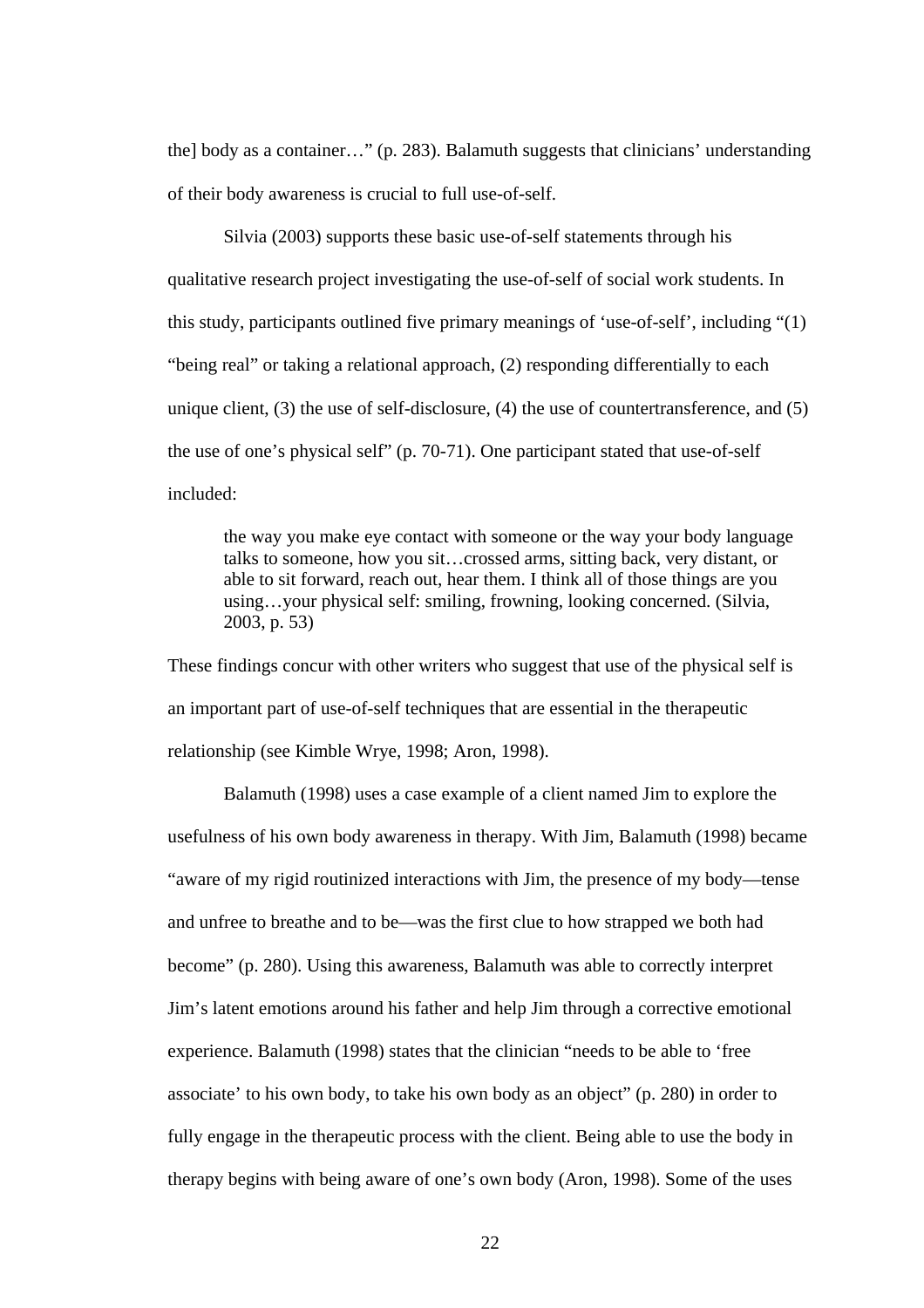include acknowledgment of countertransference and a possibly clearer recognition of enactments and projective identification. In the next section, an examination of how use-of-self in the form of personal body awareness affects clinical experience will be addressed. It will begin with an exploration of personal body awareness itself.

#### *Personal Body Awareness*

Clinicians' personal awareness, including perceptions and sensations of clients, guides treatment. Having a fuller access to awareness may contribute to more understanding and interpretations. One part of this awareness is of the body. But what is personal body awareness? Philosopher Thomas Hanna (1988) suggests that it is the "living, self-sensing, internalized perception of oneself" (as cited in Forester, 2000, p. 5). Forester (2000), like Hanna, does not include interpretation in his definition, in fact states that personal body awareness requires a "crucial…delay of, or disinterest in, 'interpretation'" (p. 72). This disinterest, he suggests, creates a natural container to allow awareness to arise, be observed, and noted without trying to effect change, reminiscent of a meditative approach. Through this process of awareness "clinicians are able to refine their sense of their own and other people's boundaries" (p. 73). By leaving space for awareness, crucial interpretation may be available to clinicians, who may be able to better reflect on what is their countertransference and what is the client's transference, and gain clarity about the interaction. Thus personal body awareness can be critical to both gaining important information about the therapeutic relationship and maintaining clear boundaries. For the course of this study, personal body awareness is defined as the *perception of the living self experienced from within the self* (Hanna, 1995). Body awareness can be thus understood on multiple levels: emotionally, physically, and intellectually. Within this study, the crucial element in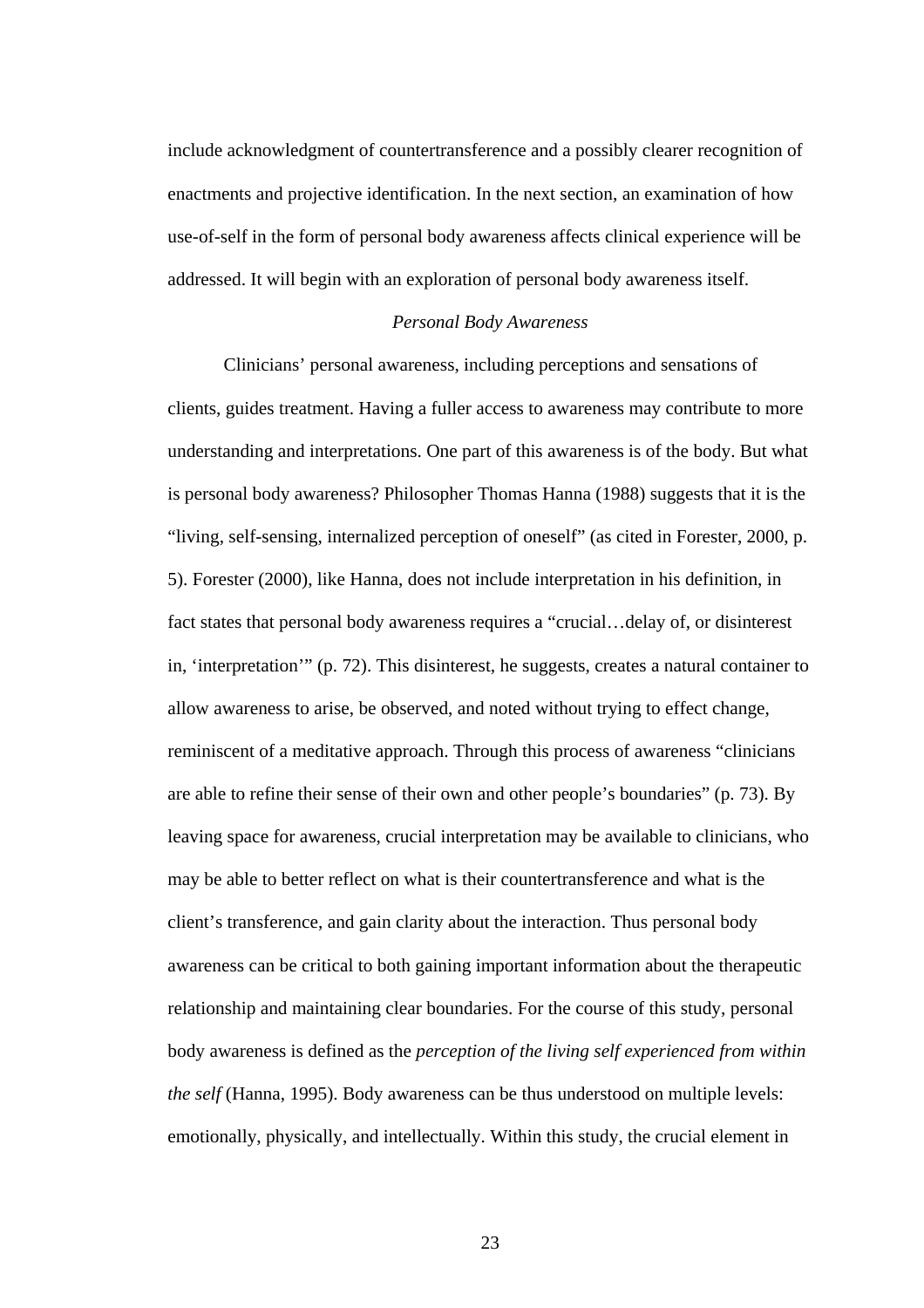the definition is the 'experience' perspective in that it is the action and corporal element that creates the experience that is perceived.

As has been stated previously, the body and personal body awareness, in therapy has been undervalued and understudied (Grand, 1998). However, there are researchers who are trying to share their experiences of their personal body awareness through case studies in order to highlight its possible contribution to practice. For example, Ross (2000) playfully writes of her experience of body awareness by stating:

without so much as a 'by your leave or it you please', Simon/Simone enters my nose, possessing me with the effluvia of wickedness. Bertice/Bert forcefully penetrates my ears with the ring of a doorbell. Jo lies curled on the couch, wraps herself in the blanket and my eyes in tears. (p. 452)

In this description, she highlights how her awareness of the impact of her client on her physical self helps her 'do' therapy in a different way with a deeper understanding of herself. She shares that this awareness allows her to listen better and provide better treatment. Another writer, Burnstein (1998), suggests that her "use of the body in therapy sessions involved not so much a change in technique or working style, but rather a change in myself that permeated my participation in all aspects of the therapeutic relationship" (p. 119). Thus, a simple shift of awareness, onto the body, can have a significant result on the clinical experience.

Some theorists, such as Burnstein (1998) and Epstein (2000), suggest a personal body awareness practice, such as meditation, in order for clinicians to have fuller access to their experiences in sessions with clients. Through enhanced body awareness and shifting consciousness, it may be possible for clinicians to utilize the body's messages more effectively in treatment. Some of the ways in which this shift can effect change include a deeper understanding of countertransference through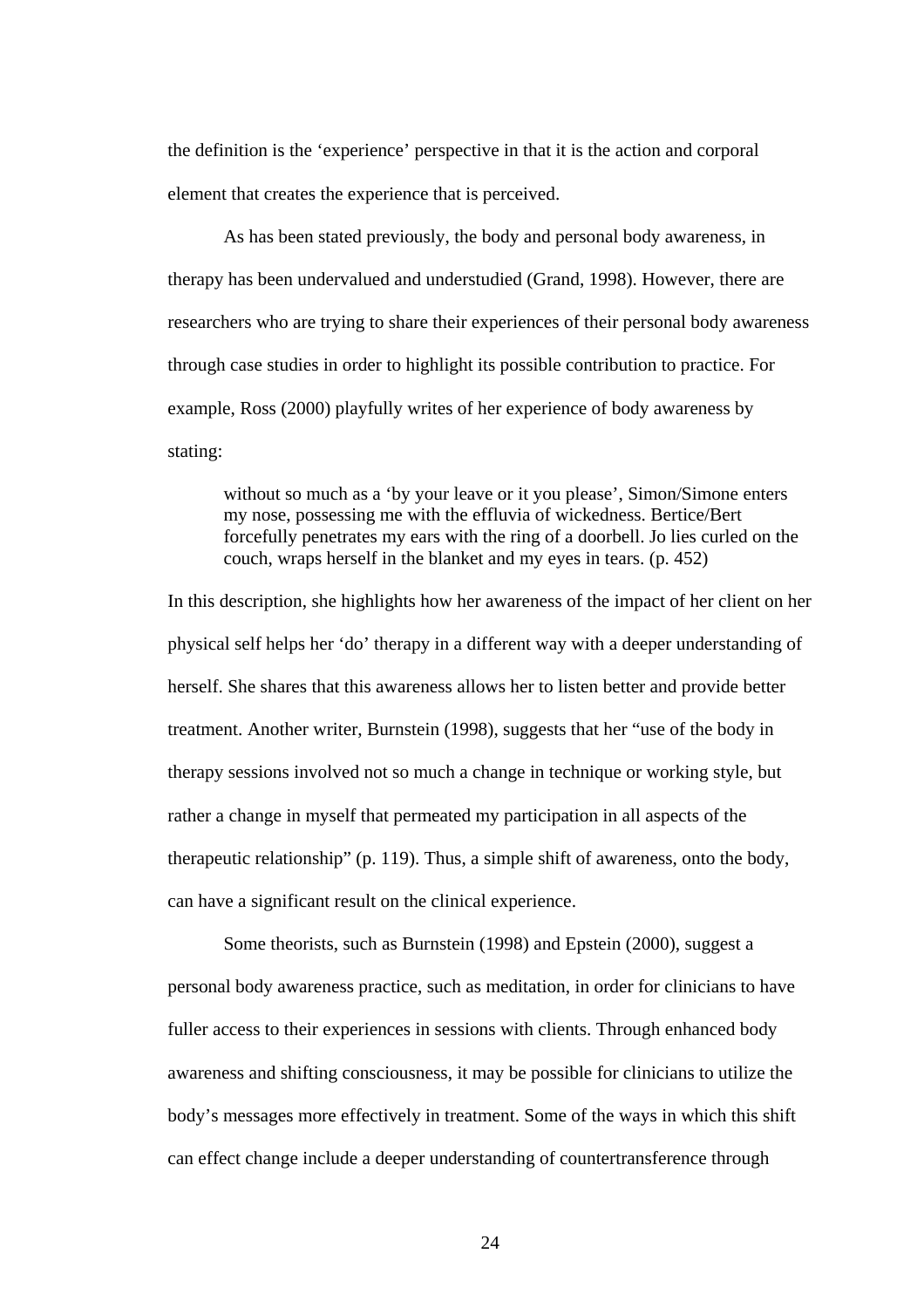personal body awareness. This next section will explore a particular type of

countertransference, embodied countertransference.

#### *Embodied Countertransference*

One of the most useful aspects of personal body awareness is its possible impact on the therapeutic relationship. Personal body awareness has the potential to allow the therapist to gain a greater attunement to what is happening in the room, including her or his responses to the client. As Kimble Wrye (1998) describes of her relationship with one client, these responses are complex:

I became aware that my body would tighten warily [with the client], as if sensing danger. At times I imagined unpleasant smells emanating from him; at others I wondered how his girlfriend could tolerate sex with him. I felt invaded and repelled. I felt tense, provoked, and worn out after sessions; often; I would get a stiff neck. (p.100)

In most types of psychotherapy, clinicians use an awareness of their reactions to the client in order to gain countertransferential meaning. They use this meaning to formulate hypotheses about the client and how to proceed in working with the client. This awareness or reaction may be on various levels including the intellectual, emotional, spiritual, physical, or some type of combination (Hayes & Gelso, 2001). It is the latter aspect of awareness that is the focus of this study as an emerging significant component of effective use-of-self in therapy: the clinicians' personal body awareness. This section will outline first a definition of countertransference, then a definition of embodied countertransference, followed by the history of embodied countertransference, then the three postulated primary types of embodied countertransference, and, finally, the importance of embodied countertransference in therapeutic practice.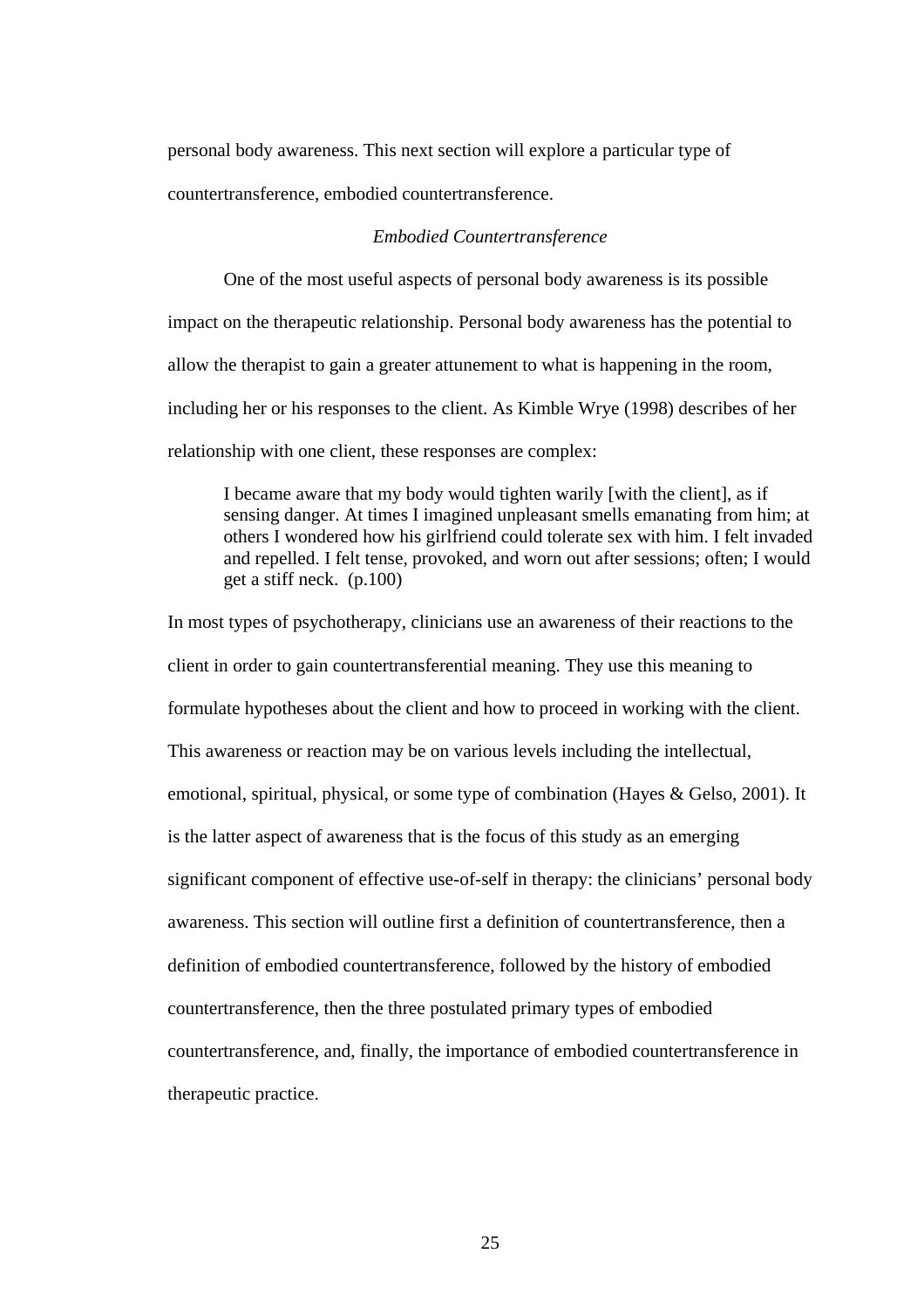#### *Countertransference*

Freud initially hypothesized that countertransference was the analyst's defensive, unconscious response to client's transference (Hayes & Gelso, 2001). Indeed, Freud wrote "the doctor should be opaque to his patient and, like a mirror, should show nothing but what is shown to him" (Freud, as cited in Davis, 2002, p. 437). Freud believed that the analyst's countertransference was as a result of unanalyzed pieces of him or herself that had yet to be analyzed sufficiently. In fact, if the analyst was not able to sustain the "ideal [of] absolutely objective observer whose attention hovered evenly over the associations of the client…the therapy suffered" (Kahn, 2001, p. 128). However, current theorists and practitioners have developed a broader understanding of countertransference acknowledging that often the knowledge from the therapist's reactions to the client could teach the therapist and client new, helpful information (Kahn, 2001). Indeed today, countertransference has become known in some therapies, in particular the relational school, as broadly as encompassing *all* the therapist's reactions to his or her client (Kahn, 2001). 'All of these reactions' may include the therapist's physical reaction to the client and the latent content in the room. Because of its unique application to therapy, this type of physical countertransference has been assigned its own name, embodied countertransference (Field, 1988).

#### *Defining Embodied Countertransference*

Somatic countertransference- soma meaning body- extends [the] definition to include the physical as well as the emotional responses aroused in the therapist. (Ross, 2000, p. 453)

Countertransference can be seen as any of the clinician's reactions to the client, including physical reactions. Embodied countertransference was originally referred to as somatic countertransference. In some ways the terms are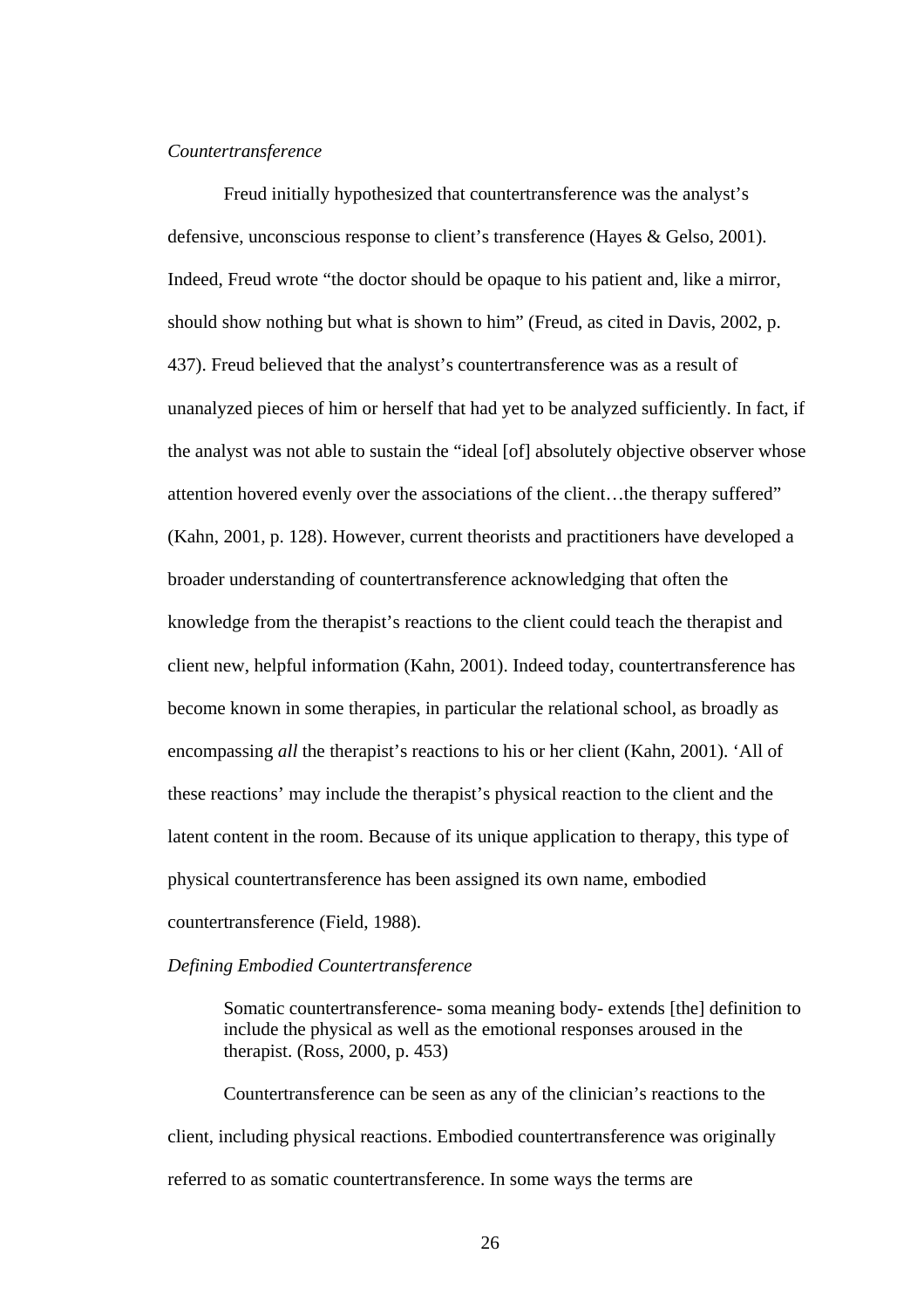interchangeable as they both evoke the body. Yet the definitions have different understandings. The word somatic is an adjective meaning "of, relating to, or affecting the body, especially as distinguished from a body part, the mind, or the environment; corporeal or physical" (Somatic, n.d.). Embodied, however is a verb meaning "to give a bodily form to; incarnate" (Embody, n.d.). For the purpose of this study, the term "embodied" as opposed to "soma" was selected because of its more active meaning.

Embodied countertransference has been further defined as a "physical reaction, evoked in the therapist apparently without connection to the manifest material or even in direct contradiction to it" (Field, 1988, p. 513). It is generally assumed to be the clinician's physical reactions to the client whereby it "extends [the] definition [of countertransference] to include the physical as well as the emotional responses aroused in the therapist" (Ross, 2000, p. 453). This extension can potentially provide a more holistic understanding of the client. It is possible, as Iannoco (2000) suggests, that this "silent dialogue between therapist and patient…has much to do with the pre-reflective and preverbal communication based on the motherchild model" (p. 534) thus accessing and responding to buried material that is not otherwise accessible or perceived.

There is little written in the literature regarding embodied countertransference. Those who do write of bodily experiences suggest these types of sensations: "…aches, pains, rumblings, coughing, nausea and suffocation… tightness in my chest…strange sensations" (Stone, 2006, p. 109-112). Still more perceptions were reported by Field (1988) as "surges of physical hunger, tears, fits of coughing or sneezing in an inappropriate moment, stabs of pain in the head or body, the sudden sensitivity to noises from the street or the deafeningly loud ticking of the clock" (p.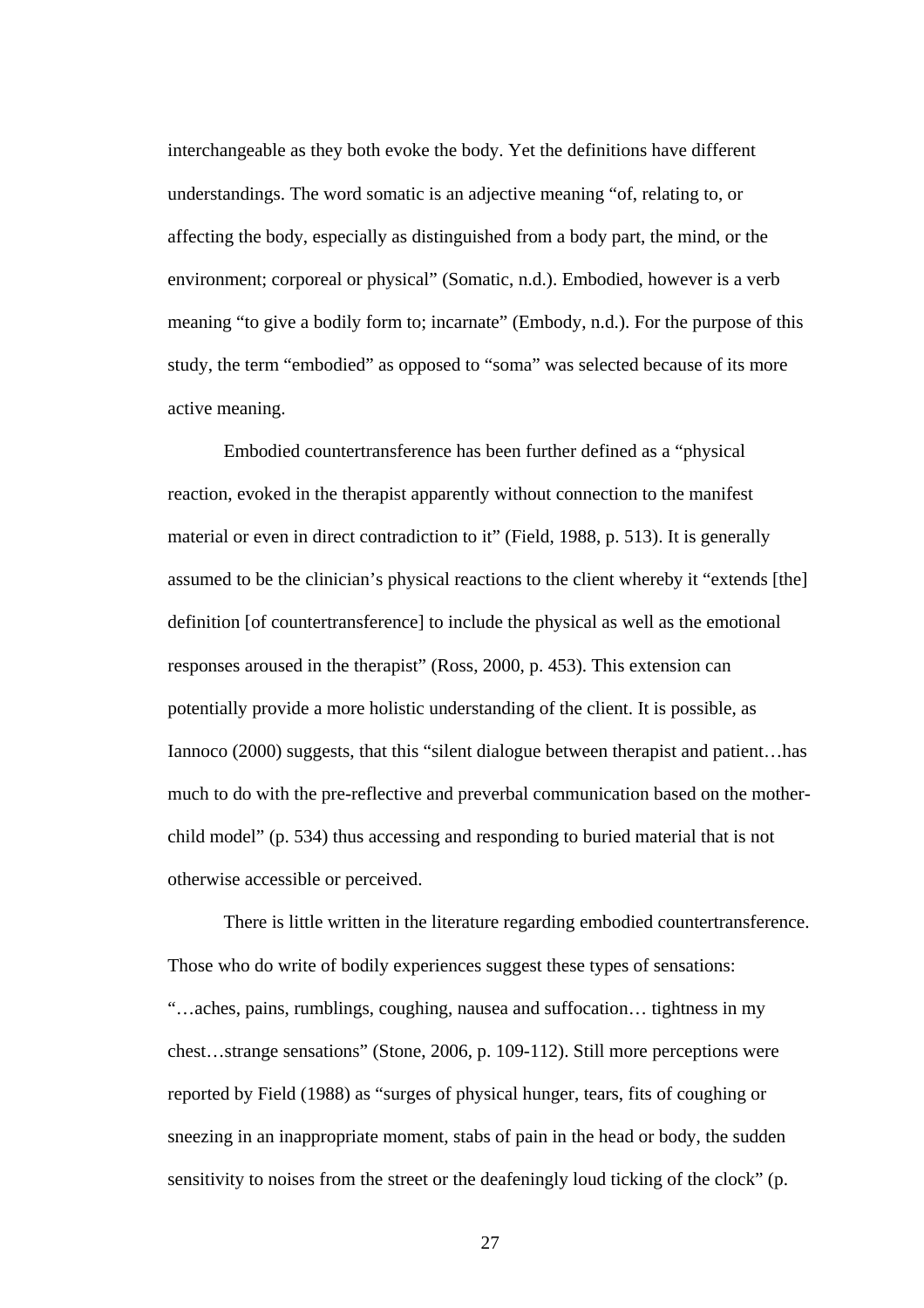513). Yet what is the history of the term embodied countertransference? This upcoming section is a brief look at the history of this term and its uses.

#### *History of Embodied Countertransference*

It is a paradox that although the study of transference has been elevated to a fine art, rarely in courses on technique are students taught to observe those small, barely perceptible, and often fleeting [embodied] interactions between patient and analyst that can be of the greatest significance. (Jacobs, 1994, p. 749)

Embodied countertransference as a particular part of countertransference was a term first used in the past twenty-five years to describe a phenomenon that was a previously unnamed part of psychodynamic theory (Field, 1988). Embodied countertransference as a concept has perhaps been little explored since, "the role of nonverbal communication in both the theory and practice…has been an uncertain one [as] Freud was a keen observer of nonverbal behavior in his patients [but] did not elaborate on or develop this aspect of analytic work" (Jacobs, 1994, p.743). As previously discussed, Freud described and utilized the body's workings but did not verbalize his own feelings or thoughts about the inclusion of the body theoretically in practice or of his own body or bodily reactions. Accordingly, his followers have needed to find new ways of introducing and arguing for its presence in theoretical thought.

Some of these theorists have examined their patients' bodies' movements and meaning during sessions and how this corresponded to their interpretations of both latent and manifest content. Wilhelm Reich, a Freud contemporary, focused on "defensive processes and character traits [which] were revealed in muscular tension, body posture, voice, and movement" in the analytic situation (cited in Jacobs, 1994, p. 743). As early at 1952, Deutsch wrote of how the body could be used as a diagnostic tool to see thematic shifts in analysis (as cited in Jacobs, 1994). Merloo (1959)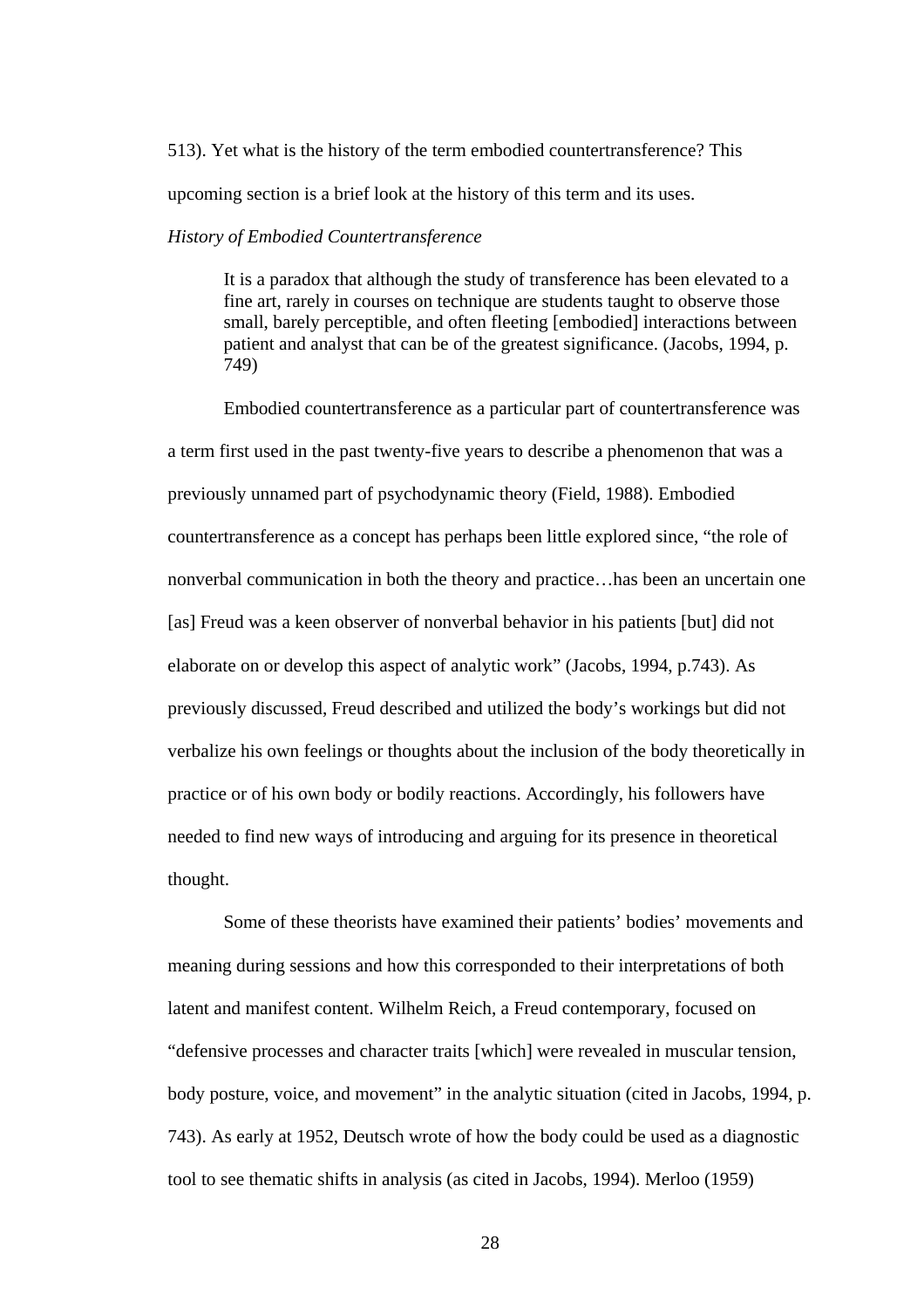discussed first how posture shifting and holding could be signs of regression (as cited in Jacobs, 1994). Finally, Sharpiro (1979) wrote of the way a dissonance between the body and verbal presentation could change interpretation (as cited in Jacobs, 1994).

As the theory of the patient's body and its importance developed, so did hints at the significance of the clinician's attunement. MacDougall (1979) writes of working with trauma survivors who are often unable to communicate verbally. In these cases, he suggests that the trauma can sometimes be understood through "the analyst's countertransference reactions, and particularly by his tuning in to his affective and bodily responses" (cited in Jacobs, 1994, p. 746). Here, MacDougall suggests, perhaps for the first time in the literature, that analysts can gain insight and interpretation through use of their own bodily responses to their patients. Other writers speak of the danger analyst's own regression due to the pull of the patient's *body* and the risk to the analyst of taking on the bodily symptoms of the patient through interpretation (Ross, 2000). These theorists suggest that clinicians' awareness of their bodies affects their ability to treat their clients. They seem also to be suggesting that whether clinicians are aware of it or not, they are being affected somatically, and affecting the other as in mutual influence research (see Beebe & Lachmann, 1988; Stern, 1985). By gaining awareness into this physical process, clinicians have the potential to increase insight of what their clients are telling them through their internal reactions.

In this larger constellation of embodied countertransferential reactions and meanings, three primary groupings have been established (Ross, 2000; Field 1988). These include sleepiness, erotic or sexual arousal, and trembling from fear. This chapter will continue with an examination of these three subcategories.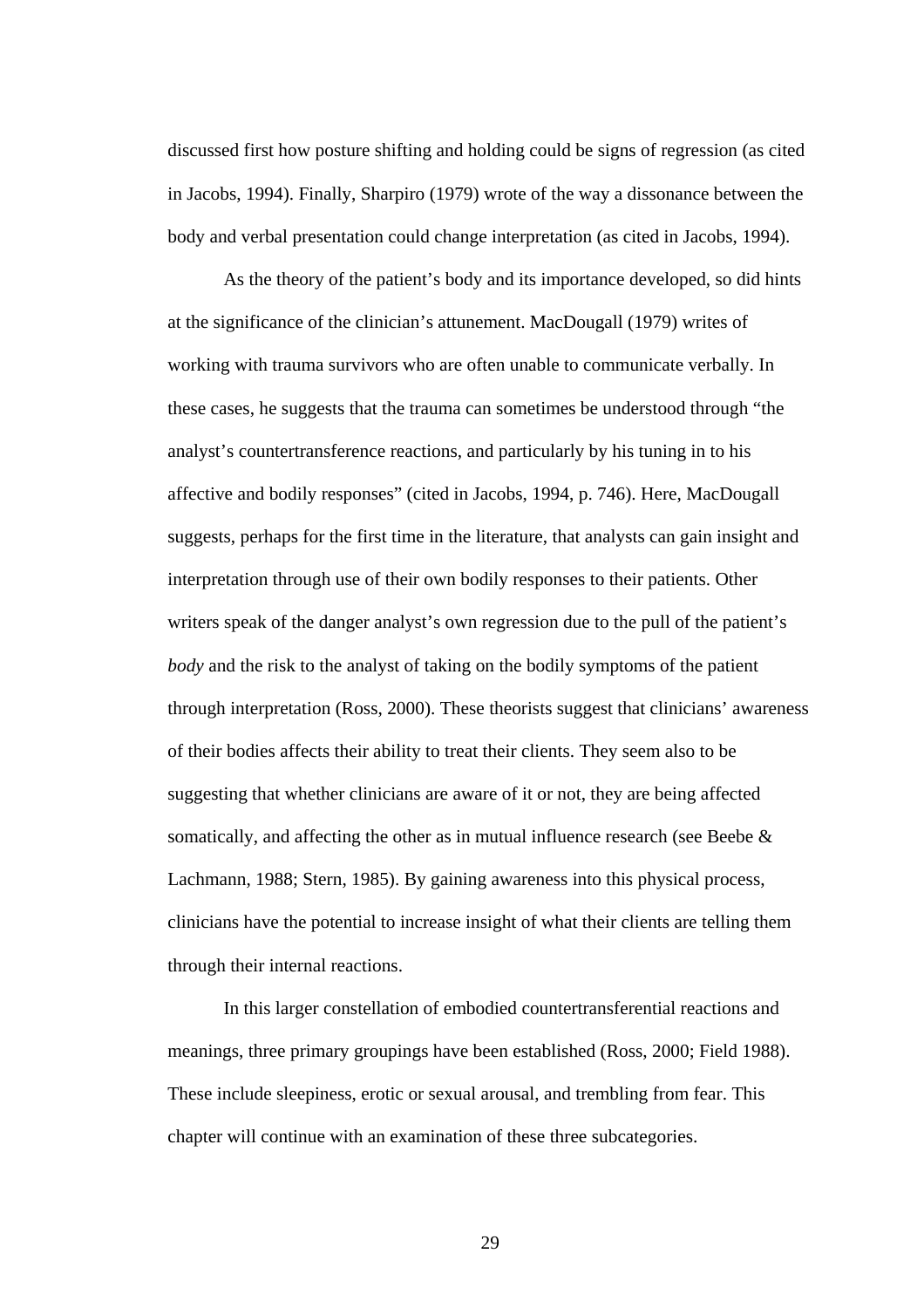#### *Primary Types of Embodied Countertransference*

Over the years I have developed a familiarity with some of my own body communications, particularly my belly which has a varied repertoire. Terror grips it like a vice. At times like that it is silent with pain. Fear produces feelings of nausea. Anxiety makes me sweat with a particular smell. A sexualized environment can excite my vagina. (Ross, 2000, p. 462)

Above Ross alludes to a general consensus among theorists that embodied countertransference can be divided into three major categories, with some exceptions, including sleepiness, erotic or sexual arousal, and trembling or fear (see Stone, 2006; Field, 1988; McLaughlin, 1972). In order for any of these sensations and perceptions to be experienced, clinicians must have a certain amount of body awareness. Each of these groupings has a particular *raison d'etre*, which is explored in the following section.

First, McLaughlin (1972) suggests that sleep and sleepiness "constitute the most striking examples of a true countertransference response" (p. 369). This sleepiness or sleep is not caused by physical fatigue. Rather therapists, at times, use sleep as a primary defense to ward off possible hostile or erotic feelings directed at them by the client. From the relational perspective, sleep could be the clinician's defense against his or her own feelings of hostility or eroticism towards the client or from the clients' projections. If the clinician has personal body and self-awareness, he or she may interpret and intervene with this new knowledge at hand. However, without awareness the clinician may just feel sleepy, missing a chance to engage more fully with the client.

Second, sexual and erotic arousal is often cited however there is little or brief exploration beyond the reporting of this type of physical reaction (see Jacobs, 1994; Stone, 2006). It is likely that there is little exploration of the erotic reaction due to the taboo surrounding it (Miller, 2000). However, based on psychoanalytic theory, the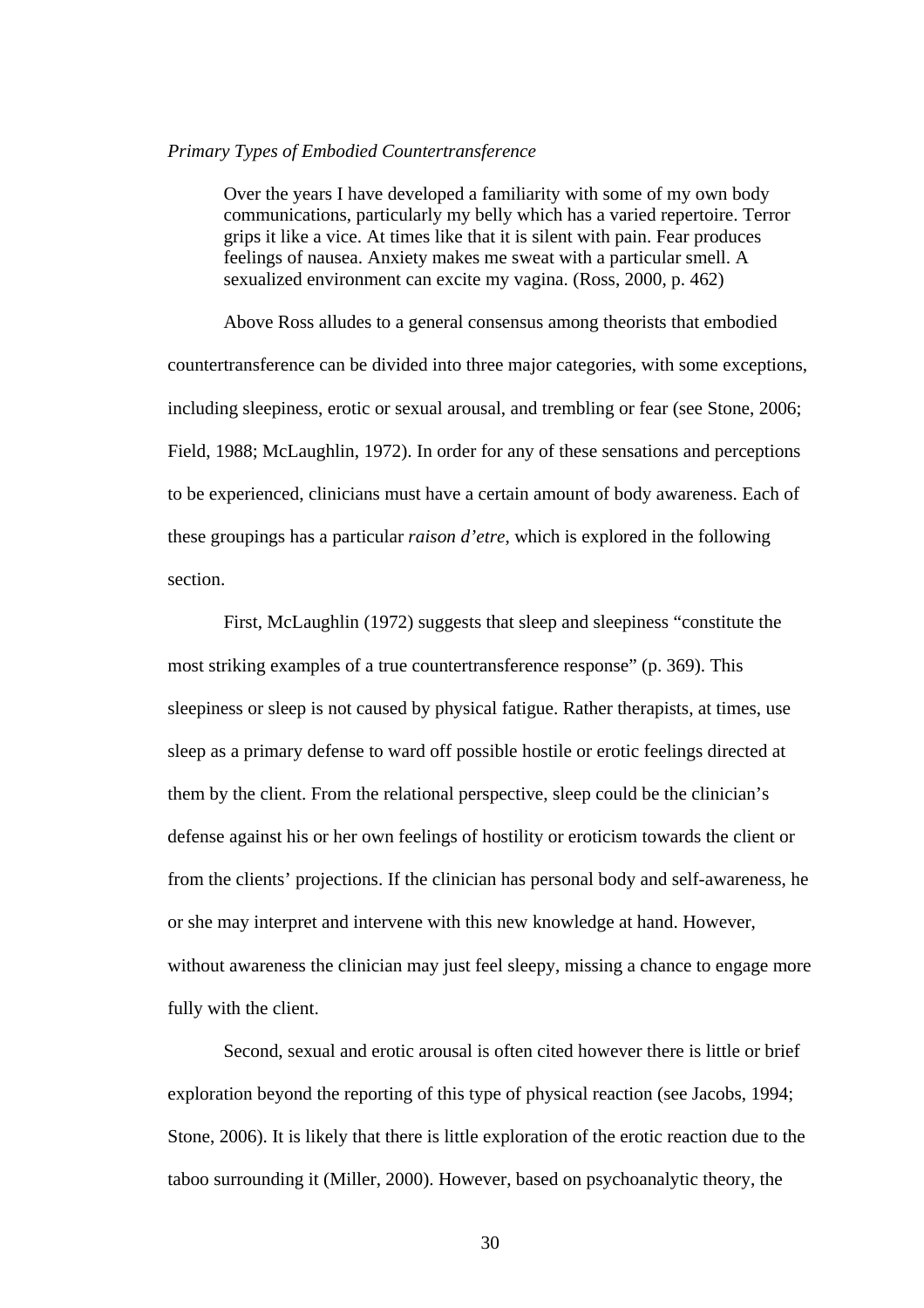erotic/libidinal drive is a constant companion in the intimate therapeutic setting. As Field (1988) asks why would there be such condemnation against sensuality, if it were not naturally present? He goes on to state that it "must be presumed that nearly every therapist, at some time in his or her practice, has been disturbed by erotic responses to patients" (p. 516). The lack of exploration of this topic is also understandable due to the possible (and actual) boundary violations that may (have) come from this type of erotic reaction. Yet, in not exploring, and therefore not normalizing this type of embodied countertransference, the field may be missing something that needs to be addressed for the greater health of the client and clinician.

Third, the final type of embodied countertransference most often reported is trembling in association with fear and anxiety. Field (1998) graphically describes his experience with fear as it:

…can arise the moment the patient enters the room and before a word has been spoken. Equally often I can begin to be aware of it during the session, although the talk may have no apparent connection with the feelings that have been aroused. These feelings may range from a slightly increased heartbeat to intense internal trembling, so that I have to hold myself together with my arms tightly clasped and I can barely speak. (p. 518)

This trembling fear again comes more from the reaction to the latent content of the client than the clinician's own sense of anxiety due to external or internal stressors. It may also be related to anxiety related to the clinician's own sense of self and ability. For example, this trembling can at times signify a type of power struggle as it is shared back and forth between the client and clinician due to latent (and sometimes manifest) material in the room (Field, 1998). It is only with careful analysis that the therapist is able to discover that the perceptions she or he is feeling are related to the power dynamic and not another cause.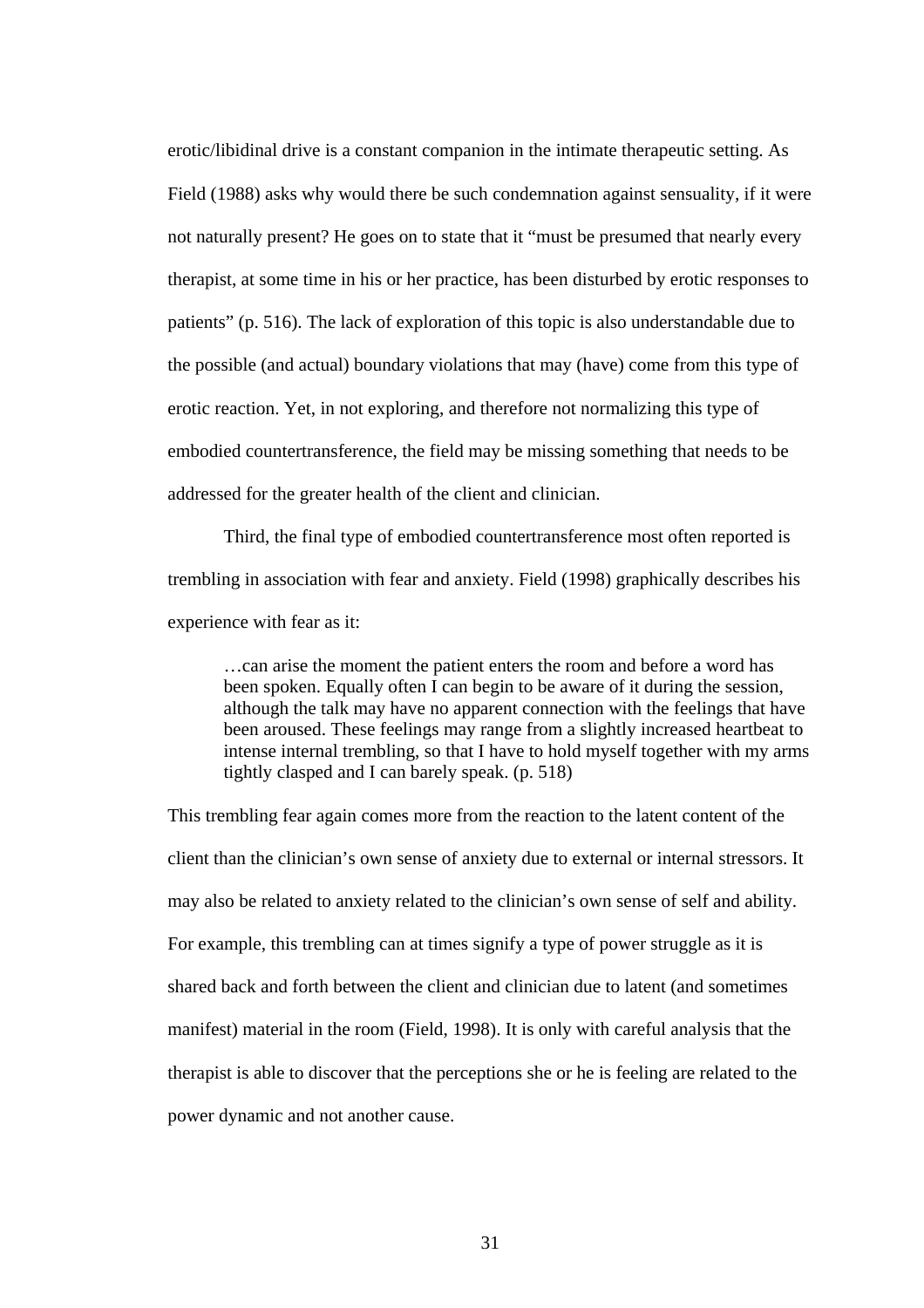Embodied countertransference is an area of psychodynamic practice with much potential to add to effective work with clients. Thus far, theorists have only touched the surface. As McLaughlin (1972) shares "I think we stand to learn much more about the way we work and the vicissitudes of the analyzing instrument if we can become freer to talk about and study the full range of our reactions" (p. 381). Without honestly addressing all countertransferential experiences, including sleepiness, erotic arousal, and trembling fear, clinicians are not using their full ability to work with clients.

### *The Importance of Embodied Countertransference*

Embodiment…invites us to awaken our senses and our own sensual responses to our patients' material, to help us attune as well to the rich data within the realm of body talk. (Kimble Wrye, 1998, p. 97)

 Stone (2000) has eloquently suggested that a clinician's body is like a tuning fork and when working well a "[r]esonance occurs [that] vibrates with the patient's psychic material through the unconscious" (p. 115). It may not be necessary for verbal expression to occur for the clinician to gain insight into the client's psyche. From a relational perspective, the client is also possibly resonating with the clinician's body and making interpretations from this for his or herself. Imagine a client who has repressed an event in her or his body who then experiences his or her clinician through body awareness gently, recognizing the bodily experience of that repression and working it through on the level of bodily affect. This may signify a way of working with certain clients whose physical messages are stronger than their verbal. As Field (1988) suggests, "these responses may be seen as a kind of internalized body language that offers an additional means of access to primitive levels of communication [which] may prove a vital part of the therapeutic process" (p. 513).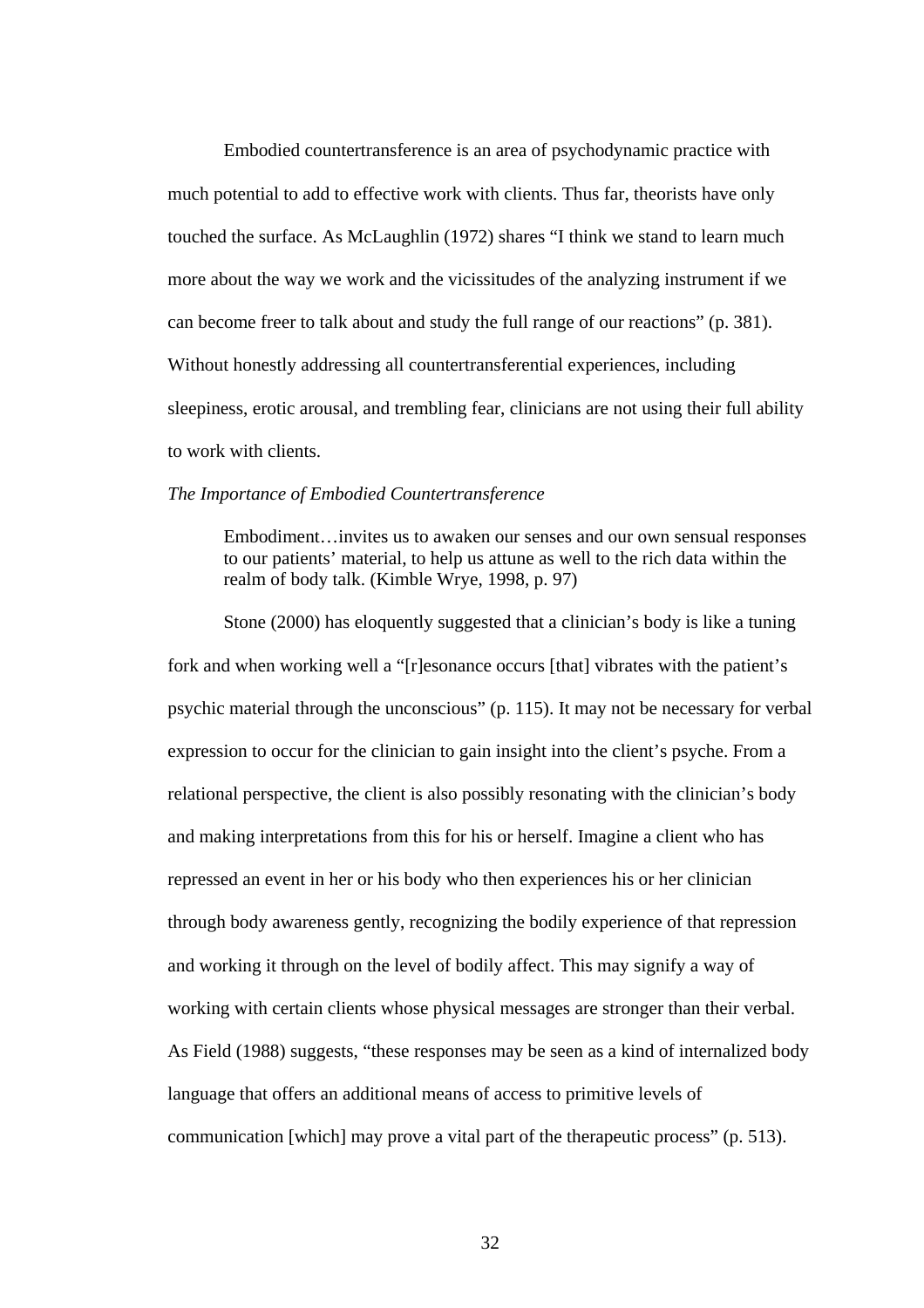Further, this internalized body language may be extremely important to client's perspective of the therapeutic experience. Bedi (2006) researched clients' perceptions of counseling alliance formation. In this study, a research team interviewed forty counseling clients who all reported having a good connection to their therapist. Clients first talked about their therapeutic experience and then once this information had been transcribed and categorized, formed groupings of the answers into distinct categories to represent factors contributing to therapeutic alliance. From these groupings, the participants picked the top eleven factors that contribute to alliance formation. Included in the top three factors were two bodyrelated elements: 1) body language and nonverbal gestures and 2) self-presentation of the clinician. This introductory study demonstrates from the client's viewpoint the importance of the clinician's physical self, presentation, and gestures. It also highlights the necessity for further research to gain more insight into clients' perceptions of clinicians' use of body in treatment.

### *Possible Critiques of Using Embodied Countertransference*

The optimum analytic stance is one free from neurotic countertransference. At first glance such gross physical reactions in the therapist may appear massively inappropriate. (Field, 1988, p. 519)

Although the literature clearly suggests that having a more holistic, bodyaware approach is helpful, there are also possible limitations. These possible cautions parallel any caution around the use of all types of countertransference. One area of possible conflict is if a clinician is overwhelmed by a physical response, say a racing heartbeat, and instead of attending to other countertransferential responses, only attends to this aspect, missing other important dynamics. Upon examining a conference's proceedings on the body, Iannaco (2000) raises this question, stating: "[s]omatic feelings are more pressing than psychic feelings, but are they necessarily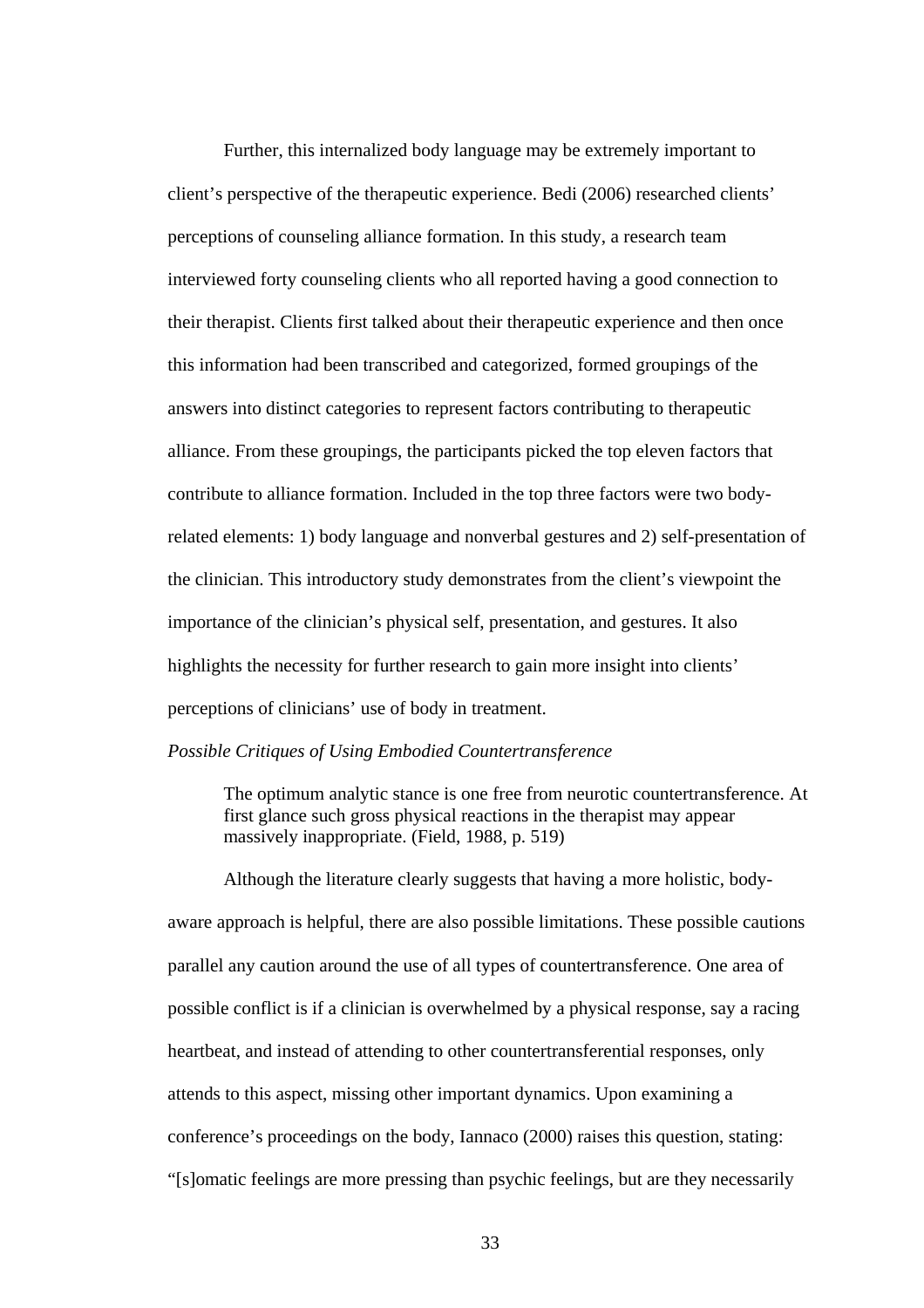more truthful? If one feels sexually aroused, or breathless for instance, there is little else one can think about" (p. 537). If clinicians allow their bodies to become the primary tool by which they are aware of themselves and the other in the room, what is lost? How does a clinician discern which information is important or not? One part of this study is an attempt to address this question through exploring potential factors influencing clinicians' personal body awareness. Further, Iannaco (2000) wonders if "in stressful situations [using the body's signs] may become an easy way out of the uncomfortable state of not knowing" (p. 537). Could it be that rather than stay in the 'hard place' that is 'not knowing', a clinician would choose an easier way out by following the body? And if this is the case, it is possible that the state of 'not knowing', which many have argued is an important and necessary part of the therapeutic process, might be lost at times (Stone, 2006)?

Iannaco (2000) continues by asking, "what does one do with these feelings if they are not to be acted out? Not all somatic feelings can be translated into language…and they may have to remain silent. This may be the limit of psychoanalysis" (p. 537). By acknowledging another variable in the room, do social workers deepen the ability to engage with clients and possibly confront the boundaries of understanding? If clinicians act from physical perceptions and sensations, without allowing for 'not knowing' and space for repetition, what impact will this have on practice? Stone (2006) suggests that when working with the body, a clinician must be even more comfortable working with confusion and 'not knowing' than in strictly verbal interpretation. Clearly, this is another part of the complex nature of a holistic approach to working with clients.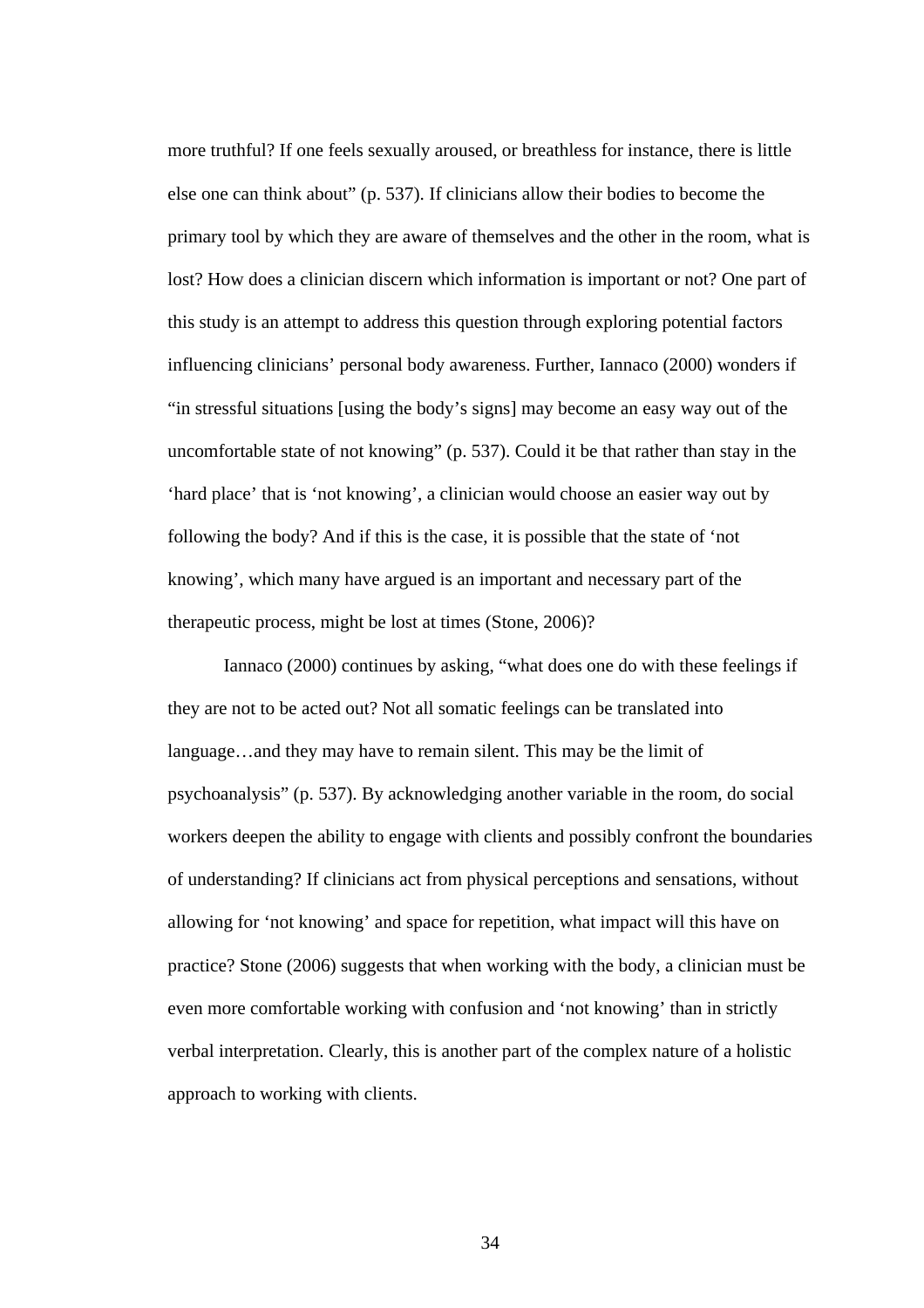### *Possible Factors Effecting Personal Body Awareness*

It appears that there are many potential aspects involved in a clinical experience that may lead to varying levels in the clinician's personal body awareness in sessions. Everything from the clinician's past to the client's is included in this spectrum (Ross, 2000). A clinician's somatic awareness outside of the sessions is possibly important to their awareness inside the session (Ross, 2000). The clinician's relationship to his or her body and past experiences also may play an influential role. Further, the sameness and difference in body between the clinician and client may also affect the use of personal body awareness by clinicians (Stone, 2006). Finally, the diagnosis of the client may change the clinician's sense of their own body and its responses (Field, 1988; Jacobs, 1973).

#### *Summary*

Since the development of psychodynamic thought there have been numerous additions, refinements, and omissions that have formed the practice of social work and counseling. One thread throughout these decades has been the changing nature of the body in psychodynamic thought. The general trend has been towards more and more inclusion of the usefulness of awareness of the client's body in therapeutic treatment; however, the use of the therapist's body has lagged behind. It is only in more recent years that the therapist's body has become a site of examination and importance.

Throughout the literature there appears to be a tension between the usefulness of including the body and the possibility that the body will divert attention from the psychological realm. This conflict reflects Descartes original separation and reification of the mind over body. Many current theorists believe that this divide is primarily useful as a cultural construct, where objectivity and subjectivity are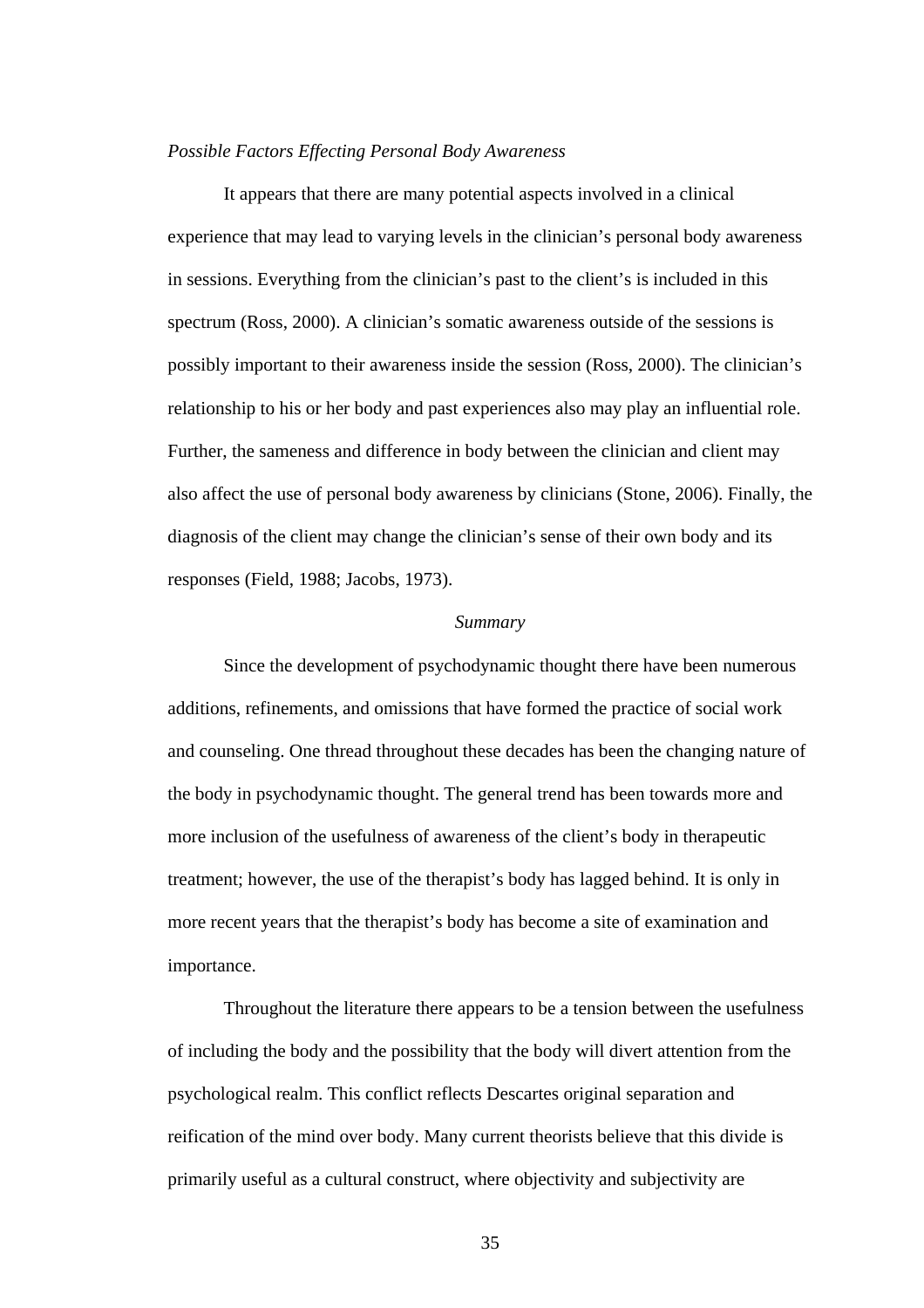polarized. One group of researchers, trauma theorists, who tend not to separate the psyche from the soma, see the affect of life-threatening experiences on the whole individual with both somatic and psychiatric complaints being reticulated as one. Trauma theory postulates that one of the main causes *and* outcomes of serious trauma is the inability to verbally express the experience and the unexpressed experience becomes held in the body.

As the literature shows, it has taken many years for the therapist's body to become accepted as an important exploratory site, particularly in psychoanalytic thought. At its start, psychoanalytic practice was highly connected to the physical psychical connection as Freud incorporated both components into treatment and interpretation. However, this connection was lost, as it seems Freud distanced himself and his work from the corporal concerns, never articulating his own physical awareness in sessions. Currently, body-based psychotherapy, dance-movement therapy and some relational theorists are positing this different view. These clinicians offer that the body not only keeps the score but also can give important, otherwise inaccessible, information to the clinician about both the client and the clinician. This review suggests that further dynamics in the therapeutic dyad may be addressed through body awareness as a part of clinicians' use-of-self. This body awareness can allow clinicians to use embodied countertransference, which may be particularly helpful where verbal expression by the client is not possible for numerous reasons. The literature has suggested that clinicians at varied times have diverse levels of body awareness and therefore perhaps different ability to access embodied countertransference.

The study issue, then, is first, addressing clinicians' personal body awareness in therapeutic sessions and second, beginning to assess any possible relationships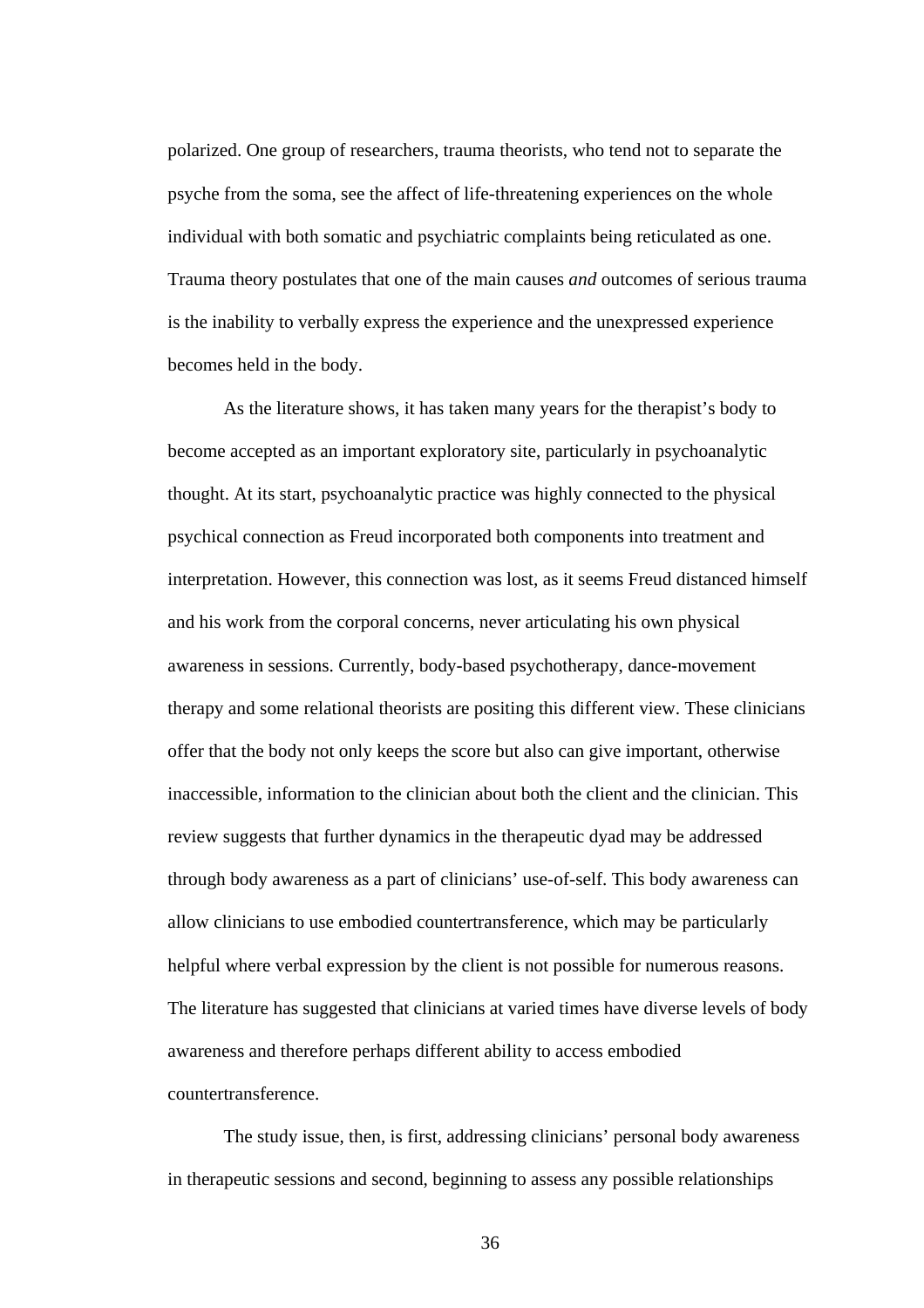between those clinicians with a higher sense of personal body awareness with certain characteristics, such as years of experience, gender, and type of clientele with whom they practice. This study is meant to shed light on how clinicians experience their bodies during sessions and possibly how awareness of the body is being used in therapy by clinicians. In the next chapter, the methodology used for this study is outlined and explained. Quantitative methods have been used as a way to reach a sizeable amount of people in an effort to gain information from a diverse group of participants. A qualitative component is included in order to gain fuller access to more nuanced responses. Through a mix of closed and open-ended questions, a large sample of participants were encouraged to express their understanding of body awareness, its place in their practice, and demographic questions that may contextualize differing awareness levels.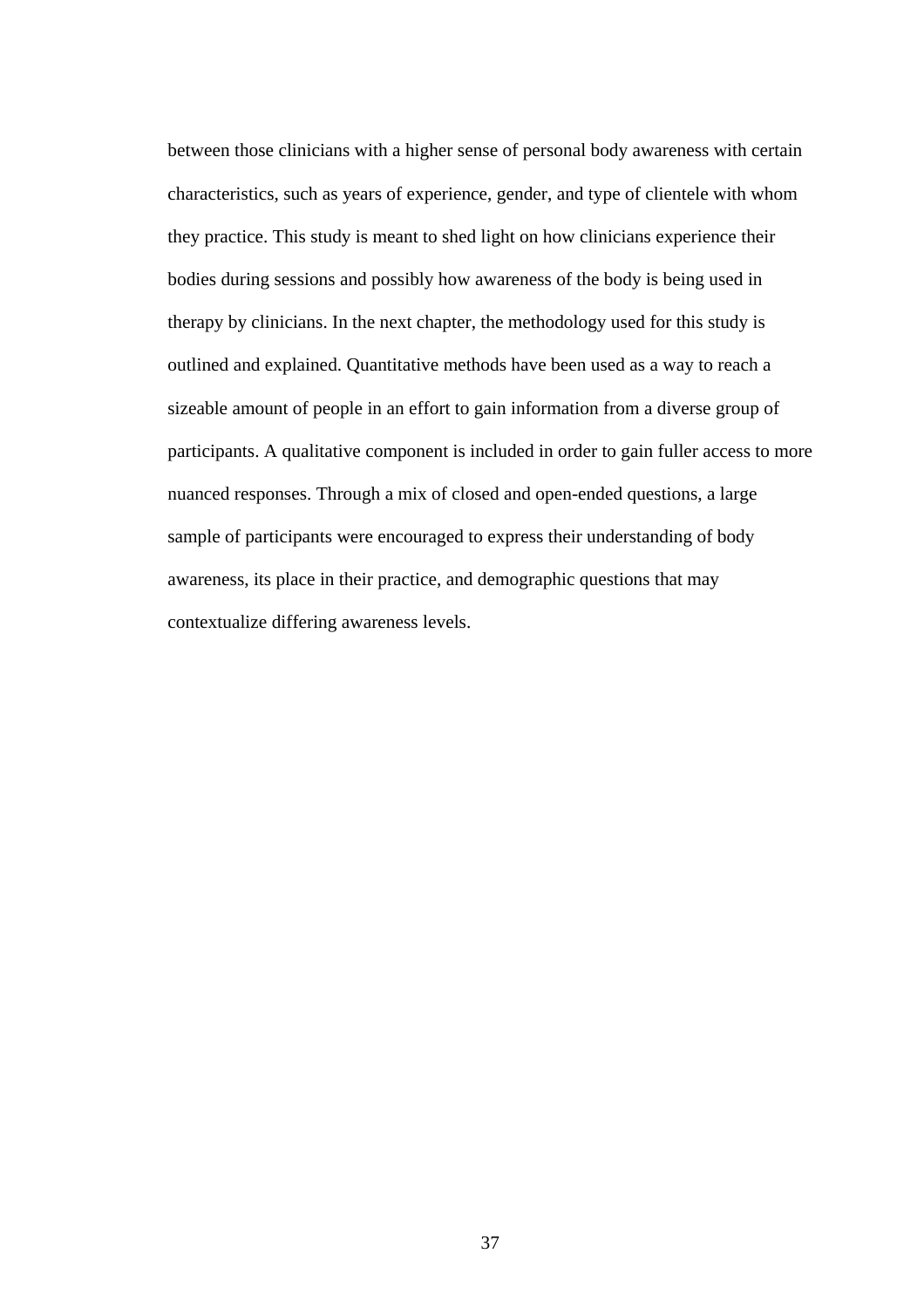# CHAPTER III

## METHODOLOGY

# *Formulation*

The primary purpose of this study is to examine how social workers report on and differ in their level of personal body awareness in sessions with clients. A secondary focus is to determine if there are any possible relationships between those clinicians who have a higher sense of personal body awareness with other factors, such as theoretical orientation, years of practice, personal bodily experiences and so on. With this dual purpose in mind, the research question is: How and to what extent do clinicians experience personal body awareness in sessions and what factors are associated with an increased sense of personal body awareness? Underlying this research question are two hypotheses. The first is that different social workers report differing levels of personal body awareness but in general they have a low awareness. The second is that there are factors, such as gender and population served, which influence this awareness.

#### *Research Design*

To date, the literature surrounding this topic is made up of case study and theoretical writings. There has never been a systematic, multi-case, empirical study to address differing levels of social workers' personal body awareness. Therefore this study was designed to begin to fill this gap by choosing primarily a quantitative, relational research design founded on descriptive data to gather as broad a sample as possible. The survey also includes a qualitative portion to allow for further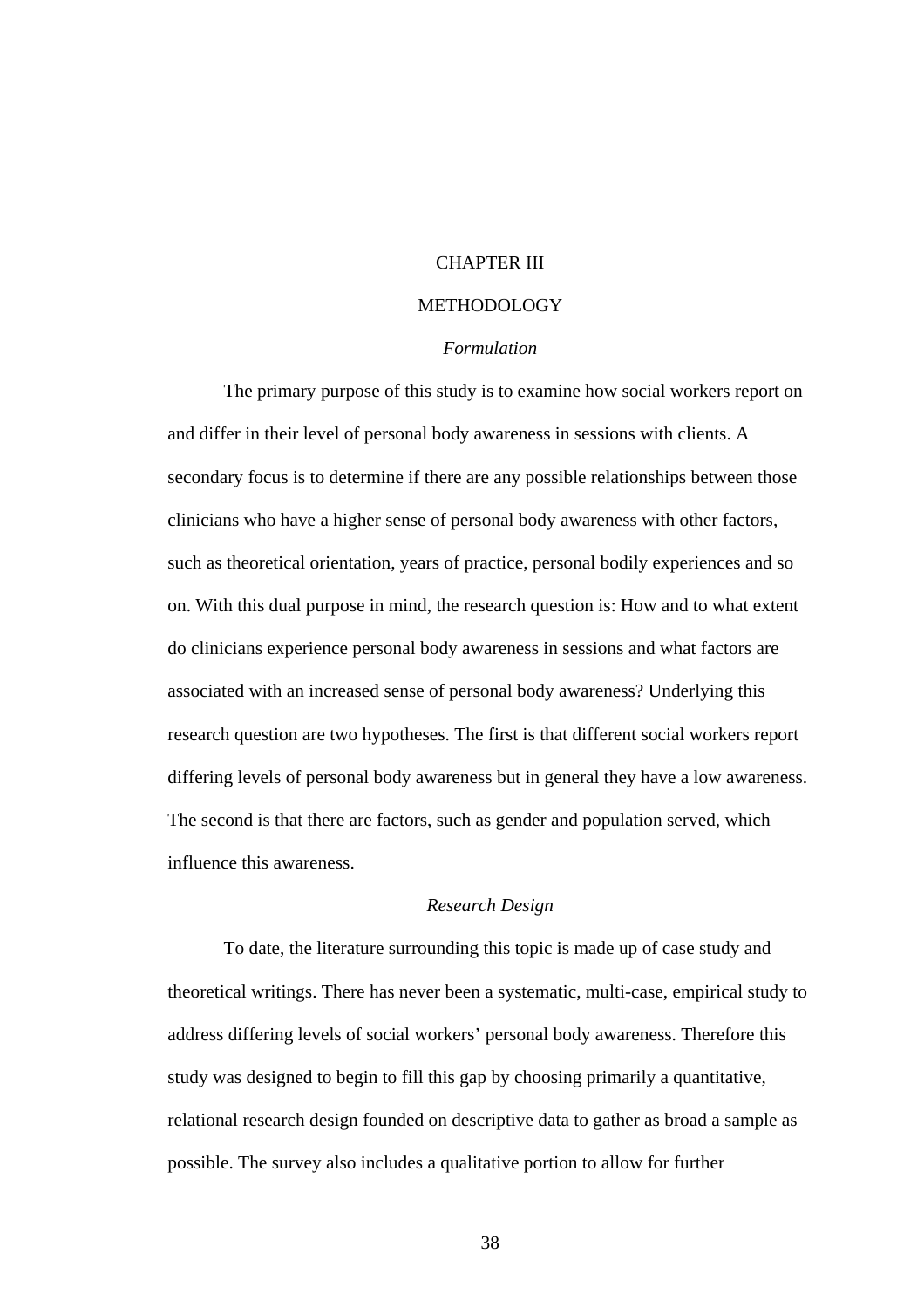exploration of the question. Descriptive data offers the possibility of "a better understanding of a phenomenon in detail [and] the results can be perhaps among the most unambiguous" (Anastas, 1999, p. 123-124). However, it is this detail and clarity that can be its greatest limitation as it presents a limited, static portrait of the data (Anastas, 1999). Second, the relational aspect of the data was addressed by examining promising correlates to higher personal body awareness. By making relational comparisons, the research addressed the possible "dynamics, that is, changing or interacting, relationships among phenomena" (Anastas, 1999, p. 149). Through addressing both the underlying descriptive data and possible dynamic issues of the data from a large sample, potential new insights have been created regarding the role of body awareness in clinicians' work along with possible correlations to a heightened sense of this body awareness. The qualitative portion allowed participants to enrich their survey responses by answering open-ended questions. Due to time limitations, a longitudinal study was not feasible even as it would better offer a non-static view of the sample.

Prior to the survey being placed online, the Smith College School of Social Work Human Subjects' Review Board Committee (HSR) gave permission for its use. The survey was conducted online as: 1) it was convenient for participants as they had easy and private access to the survey, 2) it could gather a large sample, and 3) it was inexpensive and practical to manage. However, there were some possible disadvantages of using an online survey. These included: 1) the sample had to be computer literate, 2) the survey tool lacked the ability for interaction and mutual reflexivity, and 3) the results remain static as they were responded to at one time, in one manner.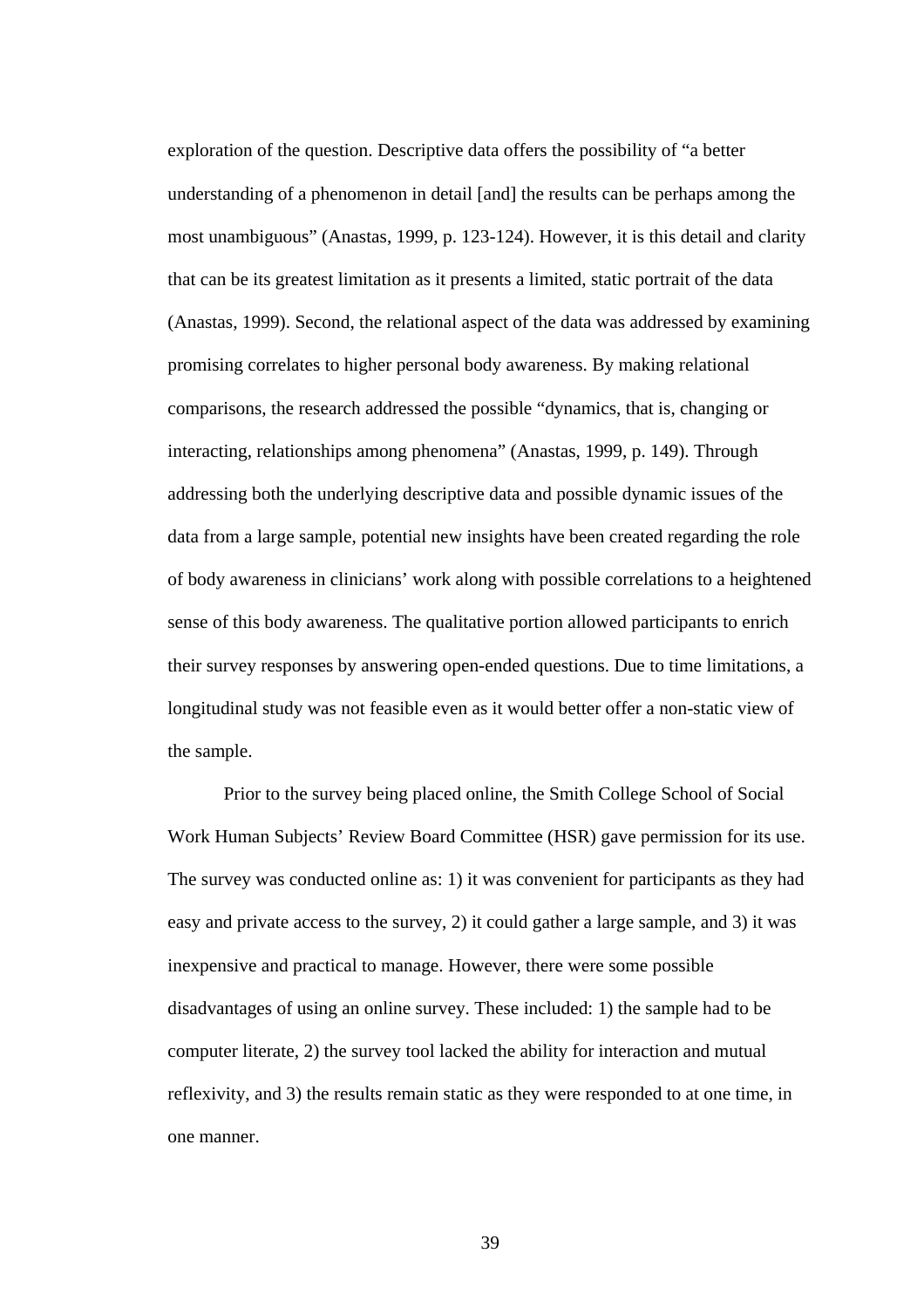*Sample* 

The sample included 338 respondents recruited from current Smith College School for Social Work (SCSSW) students and graduates of the Smith program. Twenty-eight participants were eliminated from the sample because they did not answer the primary body awareness questions, the Clinicians' Body Awareness Scale. This left a sample of  $310$  (N=310). As broad a sample as possible was drawn from this group, which was chosen both for its convenience and relatedness to this researcher's own educational experience. As the study is both descriptive and exploratory, an attempt was made to gather multiple sociocultural variables such as ethnicity, gender, age, level of experience and so on. However, as the sample population was recruited from the entire graduate and current SCSSW community, participants were not specifically recruited for sociocultural factors. Therefore, one limitation of the sample was the lack of diversity presented within the SCSSW community itself. Specific inclusion criteria were simply having been or currently being a SCSSW student. Within this group, there were no exclusion criteria beyond those students and graduates who were not accessible via email addresses through the school. One participant mailed her response to the researcher; however, this data was not included because it was not verifiable without multiple readers and this system was not in place. Another limitation of the sample is that it is not generalizable as it only involved social workers from Smith College and not a diverse sample from all colleges in the United States, or the globe. Specific socio-demographic information is reported in the Findings chapter.

## *Data Collection*

The recruitment process involved contacting both the Registrar and Alumni Officer for the SCSSW to gain access via email to those students and graduates whose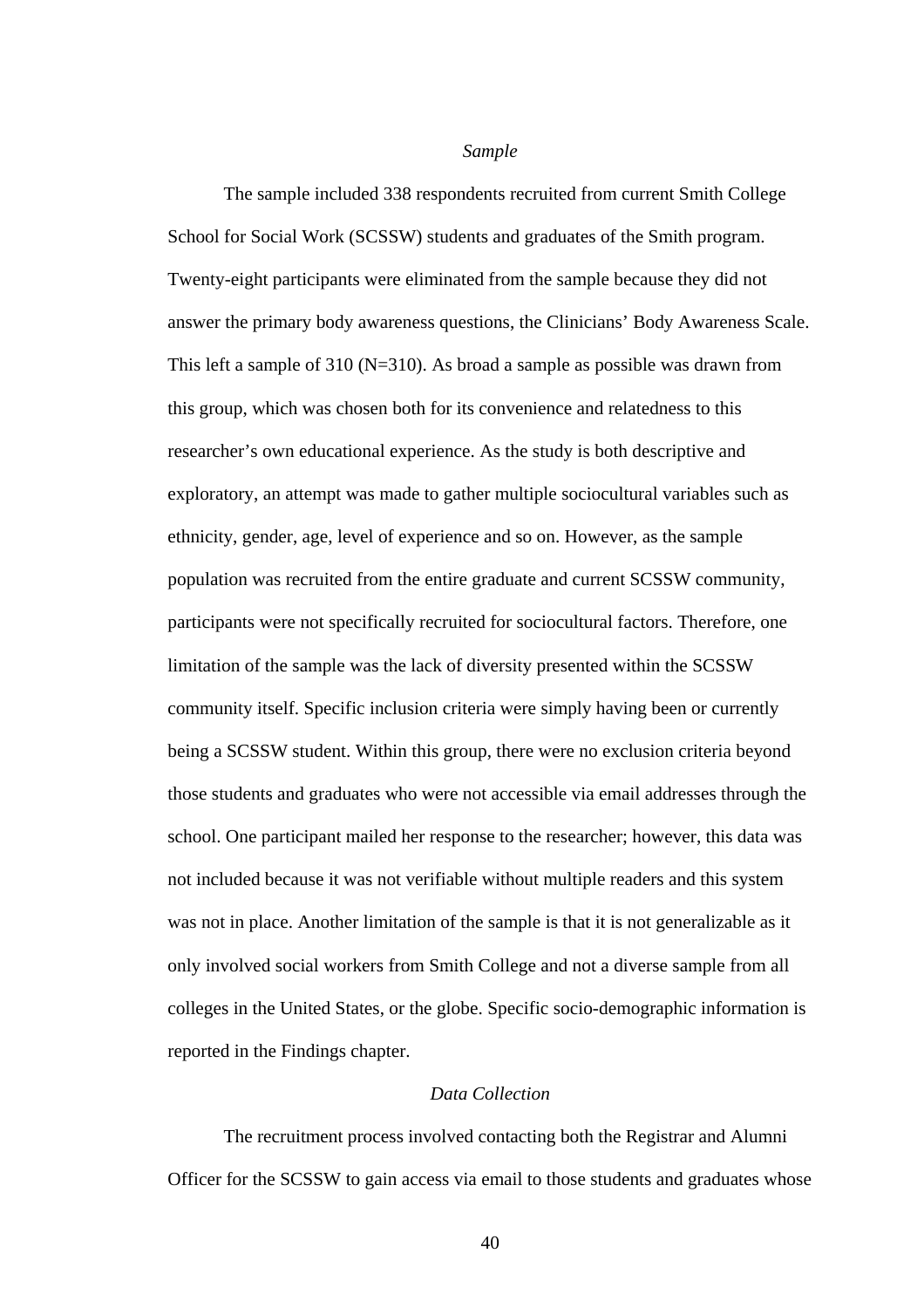email addresses were open to public access after gaining SCSSW HSR Committee approval. Potential participants were sent an email (see Appendix A and B) describing the context and purpose of the study and asking for their participation. Graduates and current students received slightly modified versions addressed to each group as 'graduate' and 'student.' Potential participants were then directed to connect to the measure at surveymonkey.com. Surveymonkey is an online software program that manages anonymous gathering of information at a low cost to the researcher. It is also recognized by SCSSW HSR Committee as a reliable and confidential tool. By agreeing to take the survey, participants gave their consent for inclusion in the survey, unless they decided at any point during completing the survey to withdraw. It was stated clearly to participants that once the survey was submitted, they would not be able to remove their data. There was no individual screening of participants, as only current students or graduates of SCSSW received the survey. All recruitment took place online. Although several other reminder emails were composed for further recruitment, the response rate was higher than expected from the initial email, and therefore no follow up letters were needed. The survey took participants between ten and fifteen minutes to complete online at their own convenience. Participants were able to reach the survey on the website until the desired sample size  $(N=80)$  was surpassed (N=338). Once the anticipated sample size was exceeded, participants attempting to take the survey reached an online note stating that the survey was no longer accessible. Once the survey closed, this researcher sent the results, with no personal identification attached, to Marjorie Postal, at SCSSW, for further statistical analysis based on a created codebook with requests for specific analyses.

There were few risks for participants in this research project as it was anonymous, the participants were not a vulnerable population, and the survey was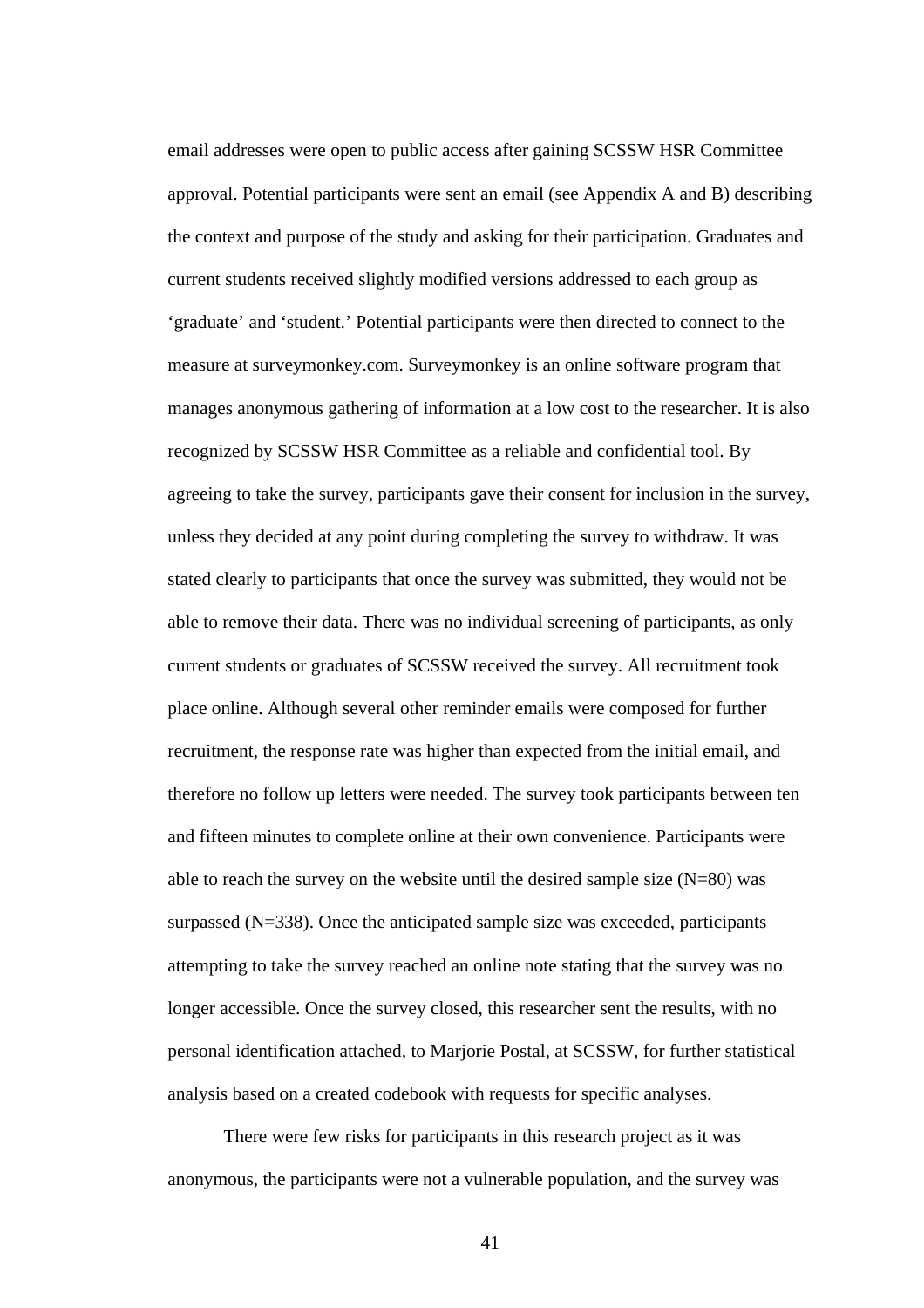comprised of fairly non-intrusive questions. However, there was a possibility that some participants may have discerned from the questions' contents a certain bias towards inclusion of the body in psychotherapy that may have led them to alter their practice without proper support of this change. It is also possible that a participant may have had painful or shameful memories evoked from experiences of personal body awareness in sessions (Miller, 2000). Further, because this was an online survey, participants may have felt some sort of regret after submitting the survey with no recourse for expunging their data from the research because of the limitations of the instrument. To help mitigate these concerns, participants were aware that their participation was anonymous, as the submitted data was not linked to their email addresses. The Human Subjects Review Board did not find it necessary for the inclusion of referral resources in the informed consent procedure.

Just as a possibly heightened sensitivity to the body in sessions following the survey might cause limited harm, it also may indeed have helped clinicians in their work. It is also possible that participants may have found this opportunity to describe their personal body awareness in sessions relieving or supportive, as it is rarely discussed in supervision yet is an integral part of any therapeutic interaction (see Jacobs, 1994). Further, some may have experienced a certain normalization of their otherwise under-acknowledged bodily experiences and sensations in therapeutic sessions and in this way have been validated. Finally, participants would have the awareness that their responses contributed to social work research and literature for the possible betterment of both client and clinician.

## *Ethics and Safeguards*

Ethics and safeguards were given the highest priority in this study. As this survey was conducted entirely through an online resource, the informed consent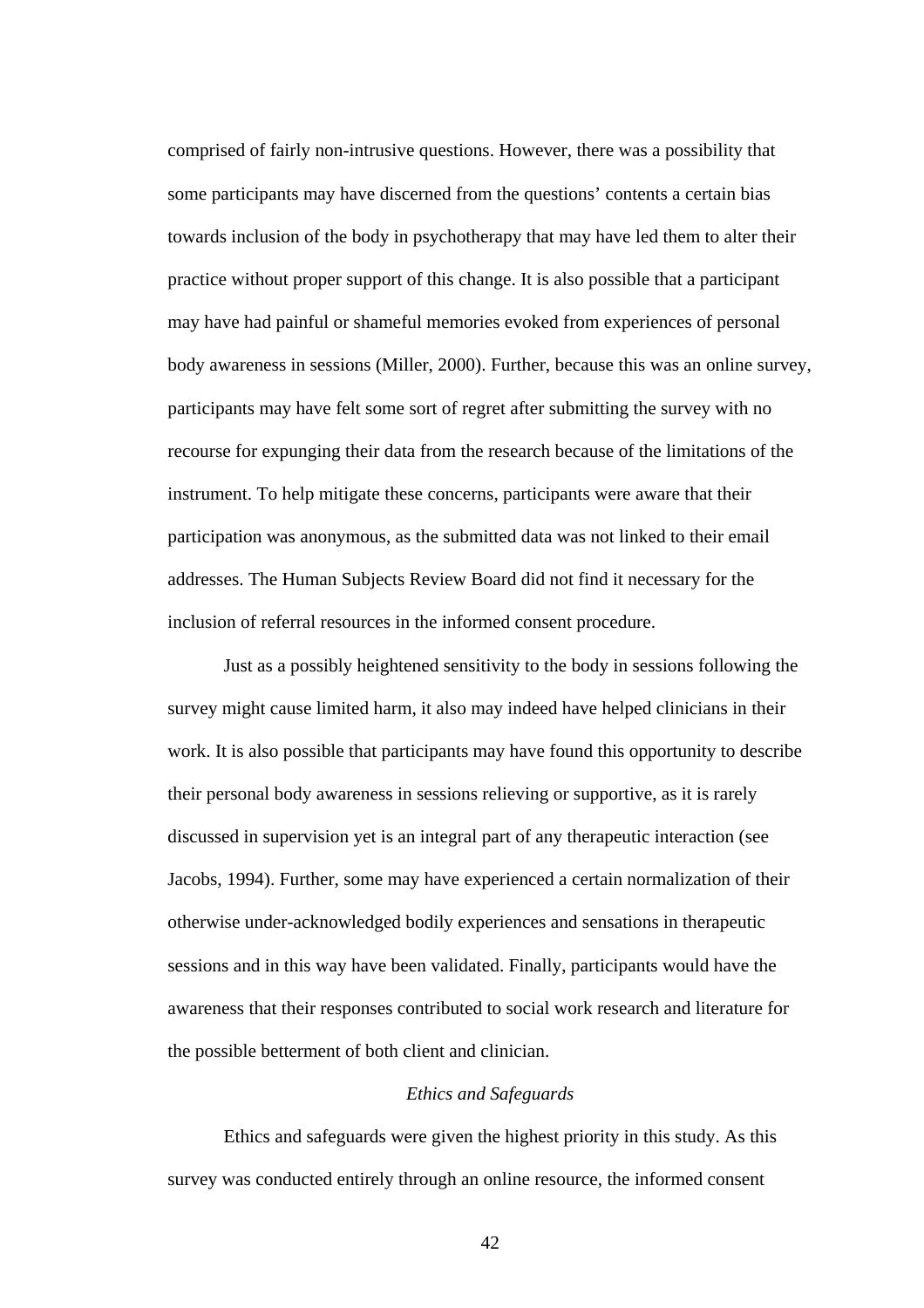procedure was linked to the online survey itself. The participants were not minors, so no special consent procedures were applicable. Participants did not sign a traditional informed consent as their submission of the survey online was their consent. The researcher highlighted this before they entered the survey and then once again after they entered the survey itself. Participants received an introductory email letter stating the nature of the survey, the reason they were being asked to participate, the possible risks and benefits of completing the survey, the length of time the survey would take, information stating that their submission of the survey was their consent, and the researcher's contact information (see Appendix A and B). This letter was also posted on surveymonkey.com for participants review before they moved on to the rest of the survey. As this survey was anonymous, there was no link between who answered the survey and who did not. Participants' returned surveys were their de facto consent.

The individual, non-identifiable survey results were received and downloaded onto an Excel spreadsheet on the researcher's computer and sent online to the statistical analyst. After the data was entered, the printed results were placed in a folder that was locked in the researcher's cabinet. After the data analysis was complete, all computer files were destroyed, and the researcher only retained the hard copies, which will be destroyed after three years according to Federal regulations. All results from this study are non-identifiable and are presented in aggregate form in this thesis and will be in any future presentations or publications.

### *Instrument Design*

The survey was newly created for the purposes of this research project. The survey is comprised of five sections: 1) standard demographic questions; 2) the population served by the social worker; 3) personal body awareness; 4) personal bodily experiences; and, 5) qualitative responses (see Appendix C). Questions were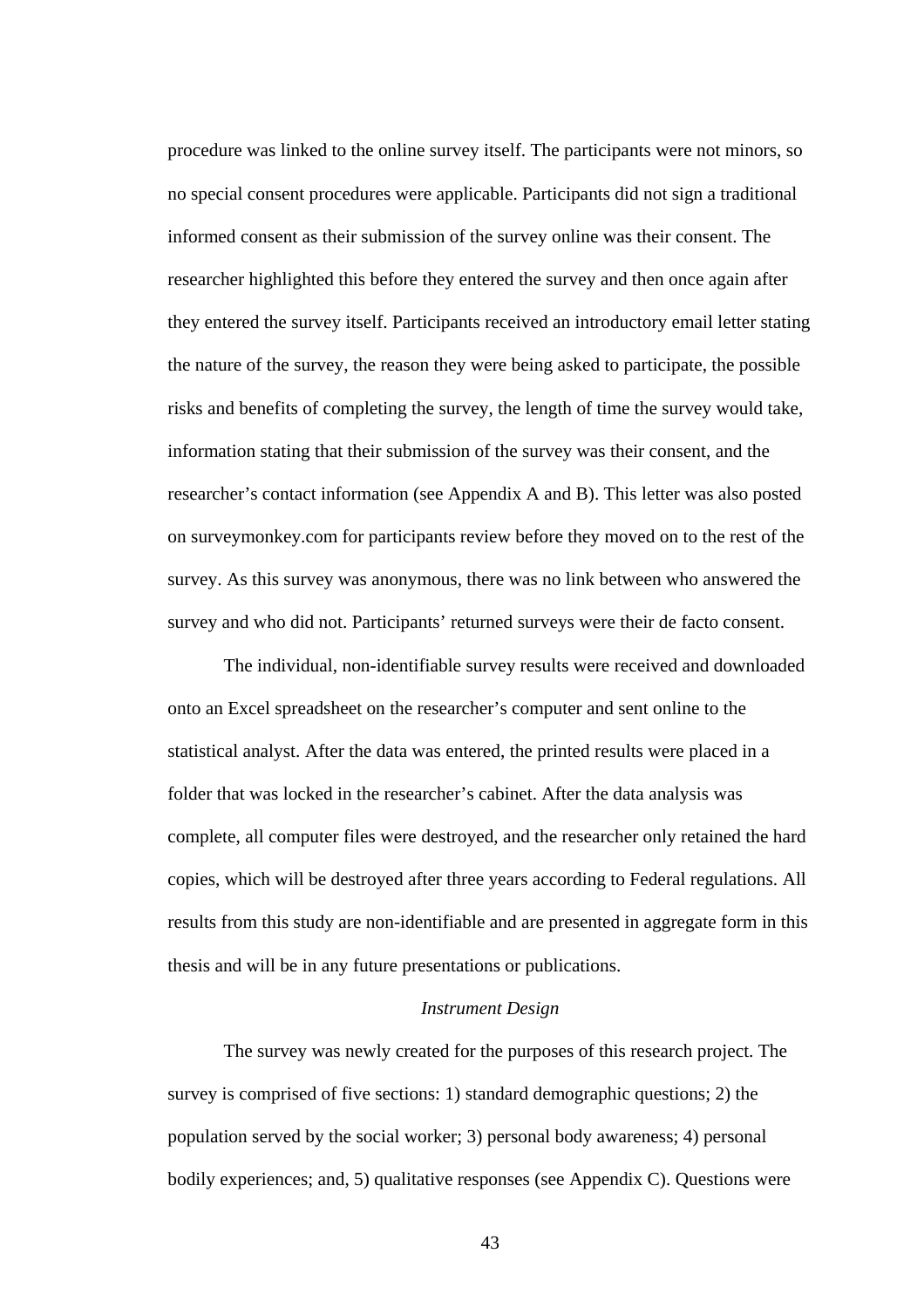limited to a total number of sixteen in order to minimize imposition on participants' time and to streamline the data gathered. First, the survey began by asking eight demographic questions in order to ease the participant into the survey. These questions are being used for descriptive purposes and to document possible correlations between heightened personal body awareness with particular characteristics of participants (see Field, 1988; McLaughlin, 1972). Second, the survey continued with two questions addressing the population served for descriptive purposes and to examine the hypothesis that a clinician's personal body awareness is heightened by interactions with certain types of clients (see Stone, 2006). Third, a multi-variant, lickert-type scale was created to address the question of social workers' personal experience of body awareness based on the hypothesis of the reality of embodied countertransference (see Stone, 2006; Ross, 2000). Fourth, two questions were based on clinicians' past and current bodily experiences in order to determine, again, any relationship between these experiences and their bodily awareness (see van der Kolk, 1996). Last, the survey ended with three qualitative questions, which focused on clinicians' awareness of the body in their therapeutic work, allowing participants to elaborate fully in their own words. These questions were reserved until the end in the hope that participants would have had maximum time to be immersed in the study and respond from this possibly more reflective place.

### *Data Analysis*

Descriptive statistics were used to describe the demographic characteristics of the sample. In order to determine the internal reliability of the question in section four based on social workers' personal body awareness, a Cronbach's Alpha test was run. As well, the responses to this question were categorized into two groups, higher and lower personal body awareness, based on those who answered 'never/I haven't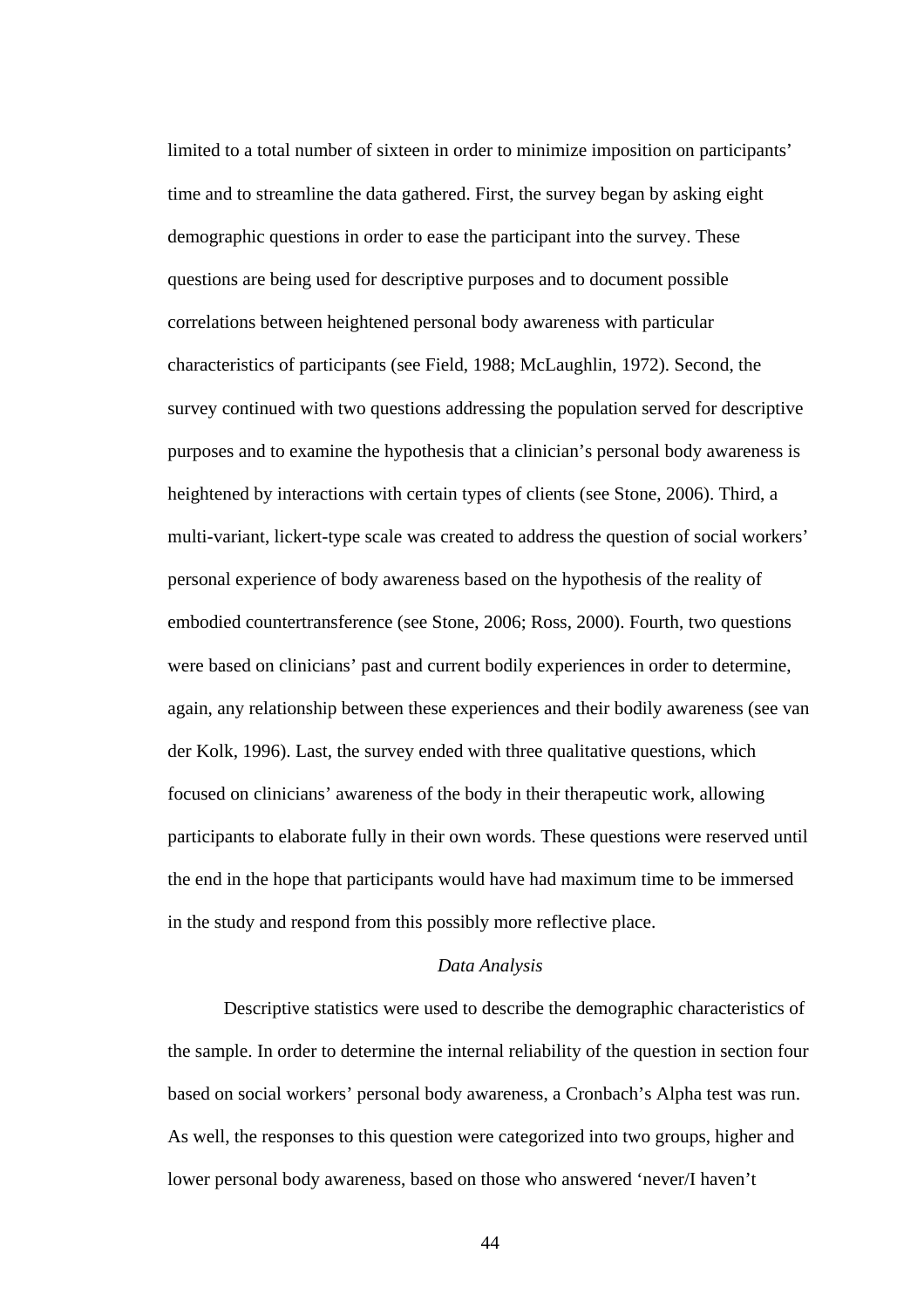noticed' and 'sometimes/frequently'. In order to determine possible correlates between those determined to have a higher versus. lower sense of personal body awareness with other variants, t-tests and Chi-square tests were utilized. For one question addressing gender demographics, a random sample of the higher response was taken in order to run a valid Chi-square test. In order to allow re-examination of context, questions related to age, years of experience practicing, past and current personal bodily experiences were not categorized prior to analysis. Further, Pearson Correlations were used in three cases to determine the relationship between social workers level of body awareness with client and personal factors. A one-way analysis of variance test was used to determine difference in personal body awareness of social workers based on years of experience.

## *Discussion*

As with any research project, there were methodological and personal biases inherent in the study. First, some possible methodological biases may have included the choice of using an online survey as the data-gathering tool. As outlined above, there are disadvantages to this method including but not limited to an exclusion of those without computer access, an assumption of computer literacy, and the limiting of flexibility in terms of response options. In order to best address this last question of bias, space was included for "Other" options where appropriate and three qualitative questions for participants were added in which they could express their experiences in their own words. Another methodological bias may be using a written tool to assess a physical/emotional experience in a retrospective manner as opposed to an in vivo experiment.

In terms of self-disclosure, this researcher's personal bias and reason for the research is a strong belief in the importance of inclusion of the body in therapy.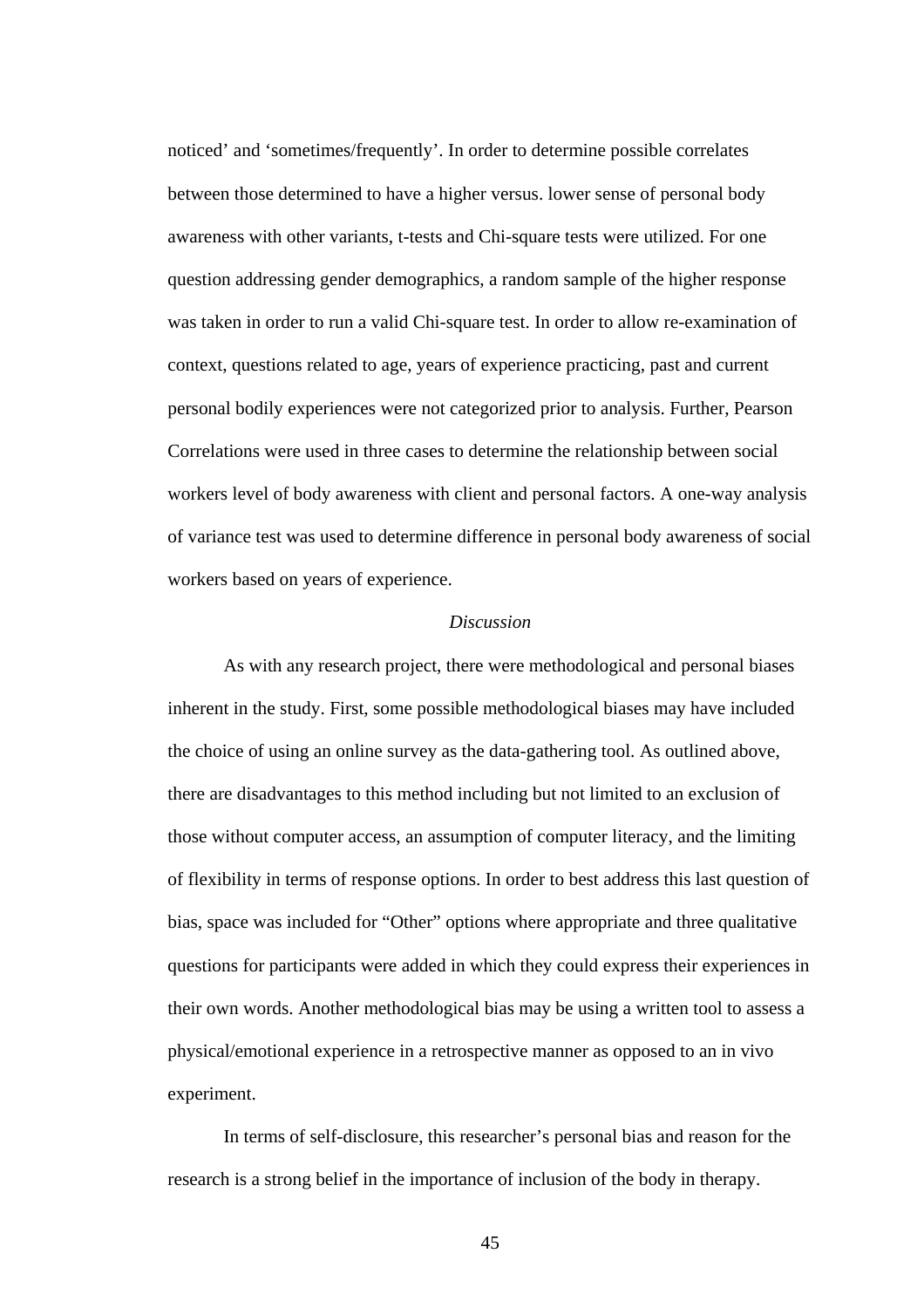Coming from a relational perspective, this researcher considers that both "bodies" in the room are equally significant and engaged in the interaction and therapeutic experience. Therefore, there is a probability that some of the questions reflect this bias. In certain questions, there may be underlying assumptions based on personal past experience and interests that are not the same as the participants. However, four proofreaders critiqued the survey in order to attempt to minimize bias.

In the next chapter, the findings will be presented beginning with sociodemographic factors, followed by responses to the body awareness scale questions, and concluded with an overview of the common themes from the open-ended questions of the scale.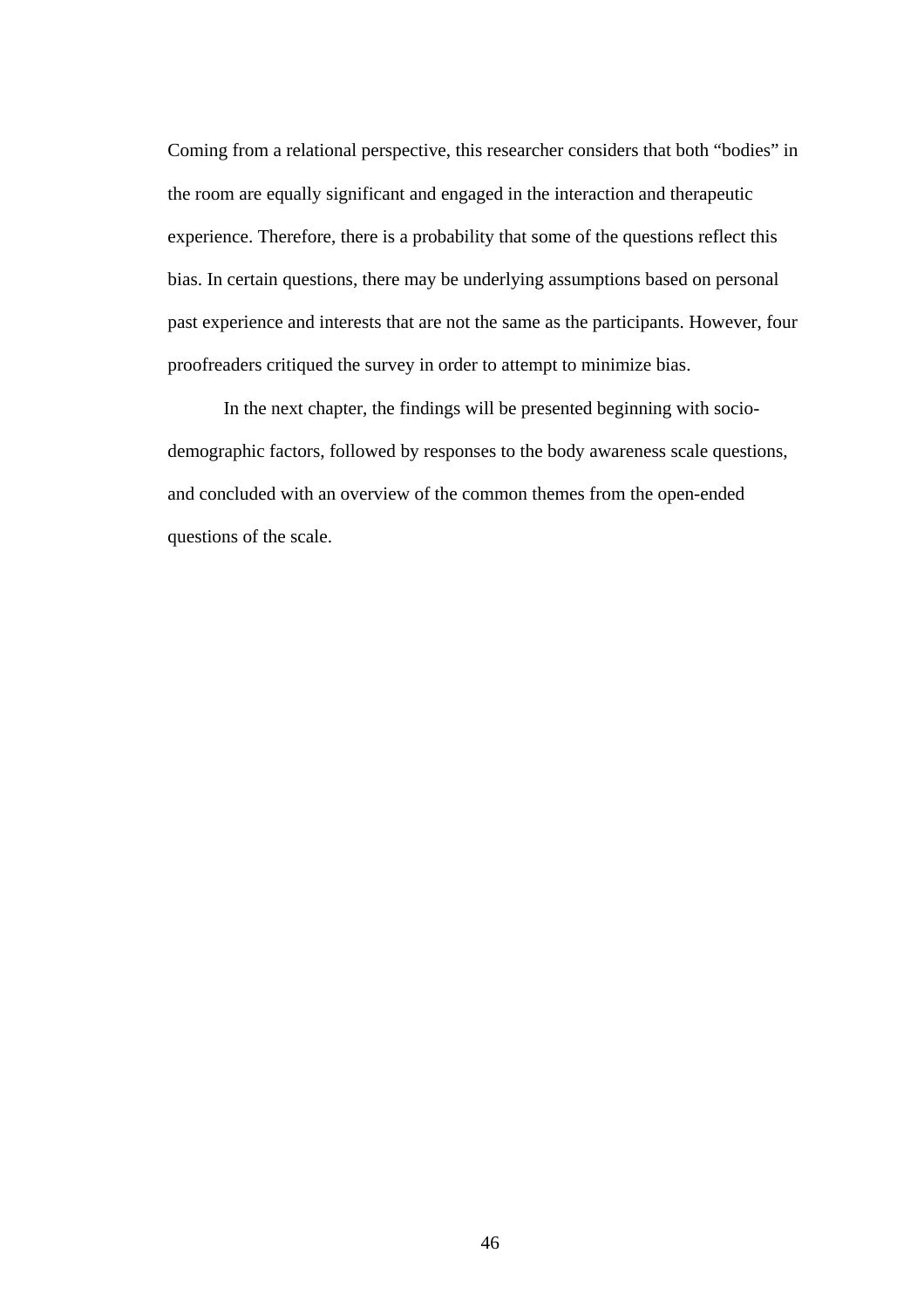## CHAPTER IV

## **FINDINGS**

The purpose of this study is two-fold. First, this research was conducted to examine how social workers report on and differ in perception of their personal body awareness in sessions with clients. Second, it was created to determine the possible relationships between those clinicians who have a higher sense of personal body awareness with other factors, such as their personal experience with trauma, the client population with whom they work, years of experience and so on. The first hypothesis was that different clinicians report differing levels of personal body awareness and that this reporting of awareness would be low. The second hypothesis was that there are factors, such as the social worker's gender and population served, which affect this awareness. There were several major findings for both hypotheses.

In regards to the first hypothesis, it was found that social workers reported wide levels of personal body awareness. This was shown through the variations in participants' responses on the newly created personal body awareness scale, Clinicians' Body Awareness Scale, and through respondents' answers to the open ended questions. There were also significant findings associated with the second hypothesis. Major findings included: a higher rate of body awareness by nonheterosexual social workers than their heterosexual colleagues; a higher awareness of crying by social workers with more years of experience than their colleagues; a higher awareness of 'tearing' eyes by social workers with more years of experience, who are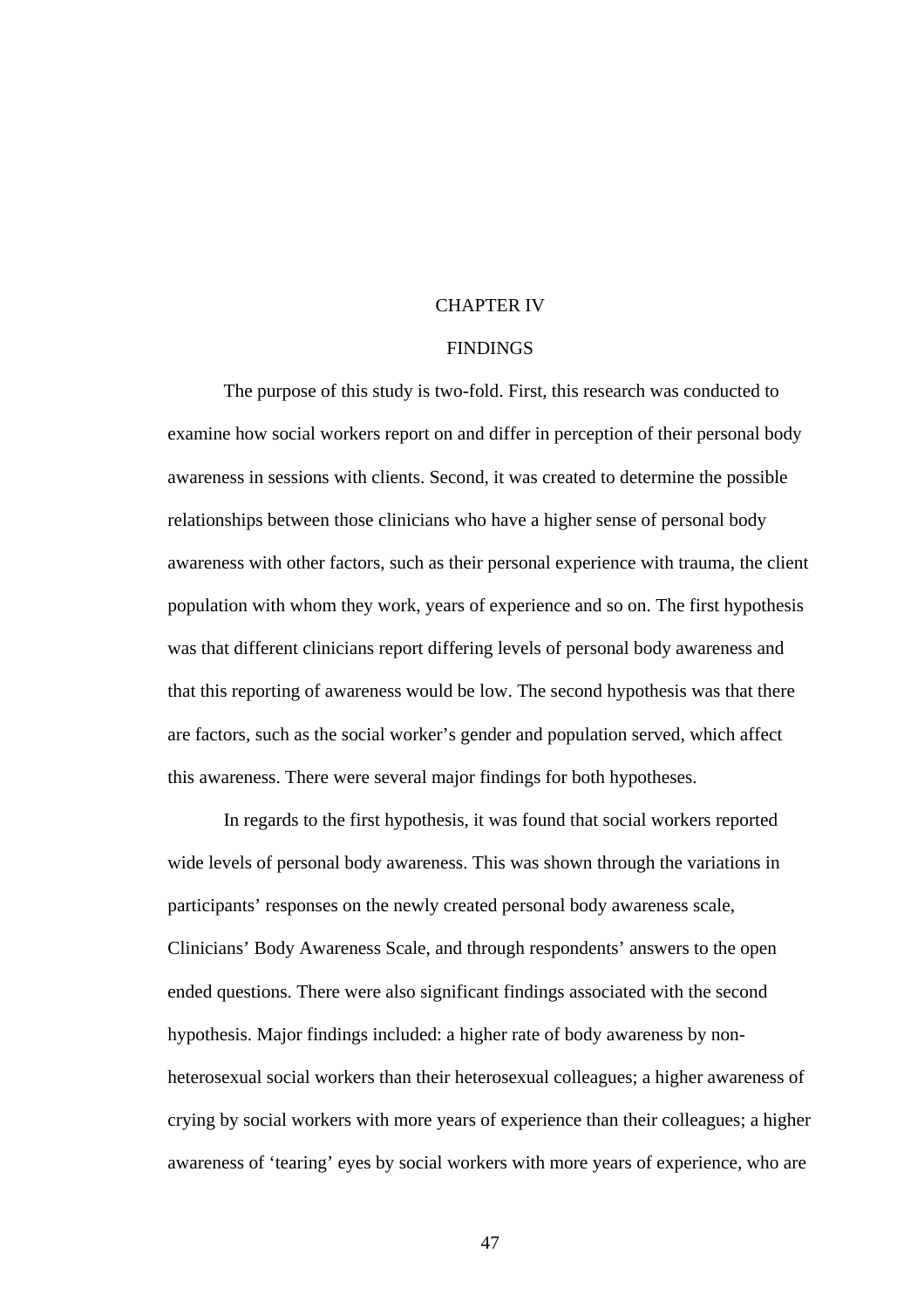older, and who practice from a psychodynamic theoretical orientation; and, finally, a reported higher awareness of sexual/erotic arousal by those with more years experience, those who were older, males, and non-heterosexual respondents. Another significant methodological finding was the robustness of the newly created body awareness scale, which was found, through a Cronbach's alpha test, to have a strong internal reliability (alpha= .87, N=310, number of items= 27).

There were  $338$  (N=  $338$ ) respondents to the online survey within the time period using survey monkey. Of these 338 respondents, 28 individual respondents' answers were eliminated before any frequencies or tests were run because they did not respond to the central question regarding personal body awareness, Clinicians Body Awareness Scale. Therefore the sample size that was used to calculate all statistics was 310. One participant sent in a survey through the mail. This survey was not used as it fell outside the parameters for collection via the Internet. Although the responses to both the quantitative and qualitative questions have commonalities, and the same sample, for the sake of clarity they will be presented separately. Therefore this chapter will contain two parts: 1) Quantitative Data Analysis, and 2) Qualitative Data Analysis.

### Part One: Quantitative Data Analysis

*Socio-Demographic and Practice Related Results: Independent Variables Gender* 

The vast majority of the 310 respondents were female (87.7%, N=271). Twelve point three percent  $(N=38)$  of respondents reported being male. Two other gender choices were offered in the survey, intersex and transgender; however, no one from the sample selected these options.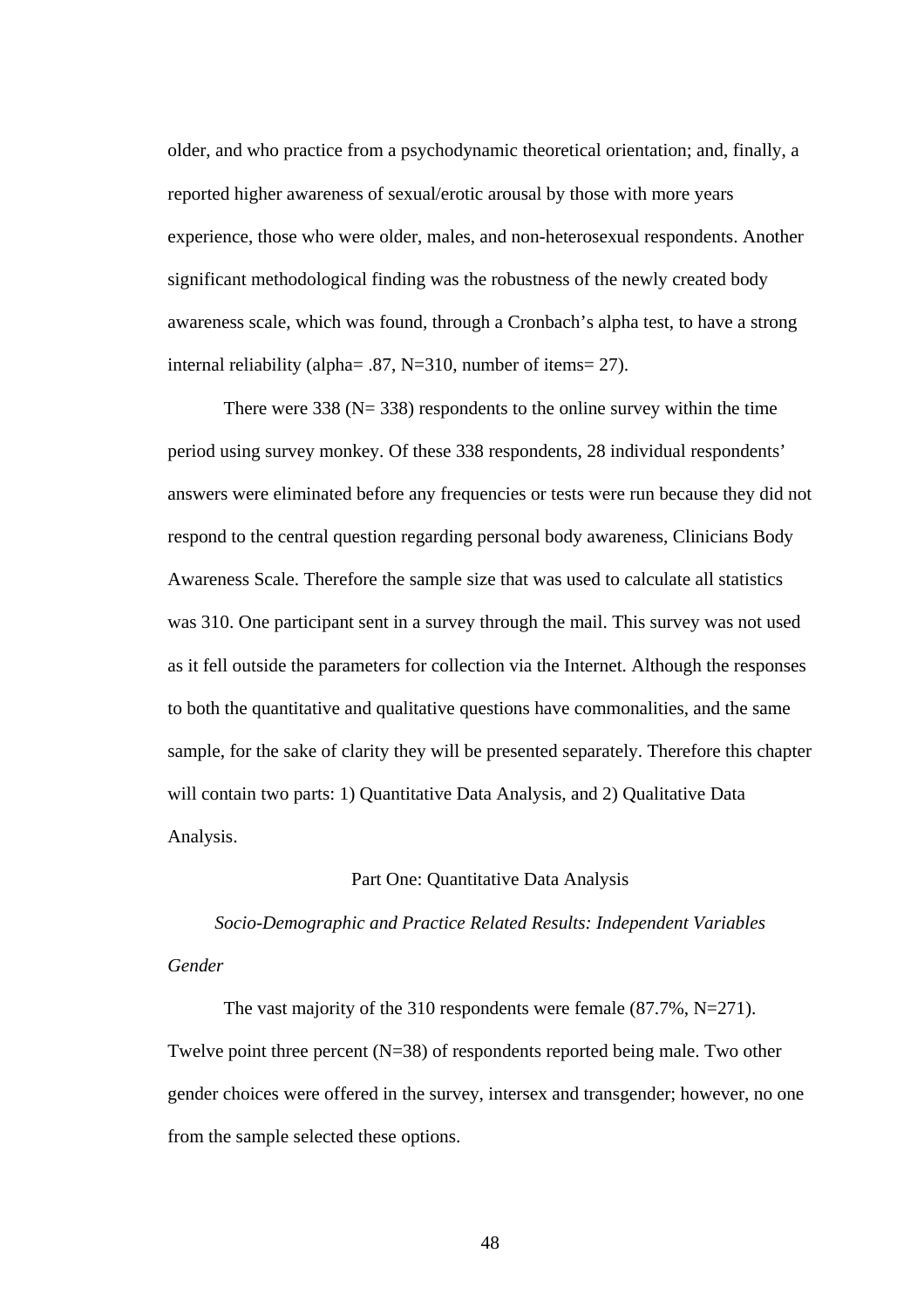*Age* 

The median age of the sample was 36 years old with a range of the youngest respondent being 23 years old and the oldest reporting 88 years of age. Respondents' individual ages were grouped into five categories. Below is a table indicating the ages by category of participants in the survey. The largest group of participants were in the 31-40 year old range.

Table 1

| <b>Age Category</b> | Frequency $(N)$ | Valid Percent (%) |
|---------------------|-----------------|-------------------|
| $20 - 30$           | 88              | 29.6              |
| $31 - 40$           | 94              | 31.6              |
| $41 - 50$           | 40              | 13.5              |
| $51-60$             | 56              | 18.9              |
| $61+$               | 19              | 6.4               |

Age Category Frequencies

### *Racial Identity*

Racial identity categories were chosen in accord with the majority of the United States racial composition. The majority of the sample reported being White/Caucasian (84.5%, N=262). The next highest group reporting was a combination of those who stated they were either African American or Black (3.8%, N=12). This statistic was closely followed by Hispanic/Latino/Latina respondents with 3.2% (N=10), trailed by those stating they were 'Multiracial' at 2.9% (N=9), followed by Asian participants with 1.6% (N=5). Three point nine per cent (N=12) of respondents identified as being in the 'other' category. No one responded to the Pacific Islander possibility.

# *Sexual Orientation*

Sexual orientation options were presented with an attention to inclusive language in order to elicit as much specific information as possible. The majority of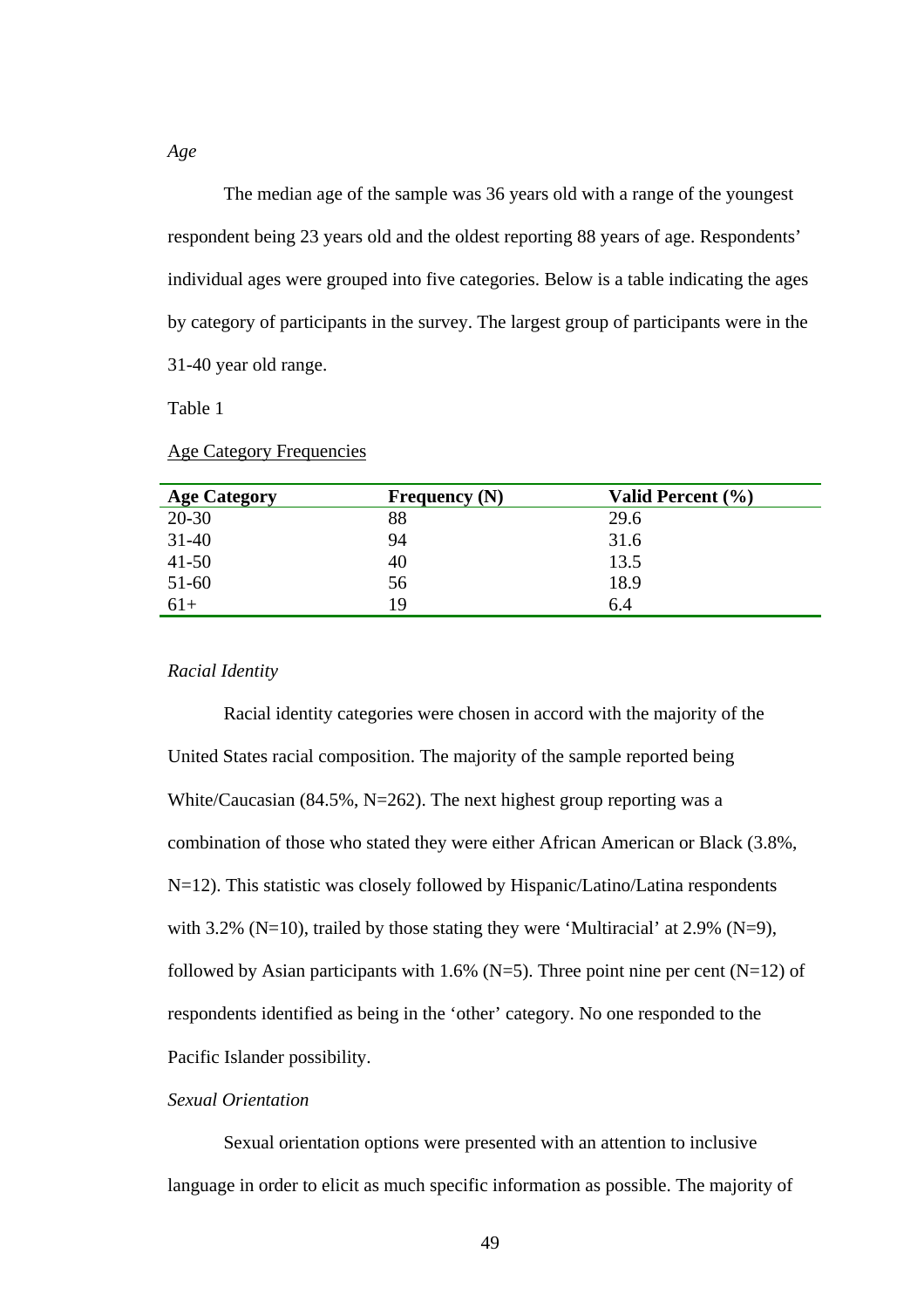respondents reported being heterosexual (69.7%, N=216). Those reporting a bisexual orientation (11.6%, N=36) and lesbian orientation (11.0%, N=34) nearly equalled each other. The same number of individuals (2.6%, N=8) stated that they were gay, queer, or 'other.' The table below demonstrates the re-coding of the gay, bisexual, lesbian, queer, and 'other' into one category, 'non-heterosexual', compared with heterosexual orientation respondents.

Table 2

Heterosexual Versus Non-Heterosexual Frequencies

| <b>Sexual Orientation</b> | Frequency $(N)$ | Valid Percent (%) |
|---------------------------|-----------------|-------------------|
| Heterosexual              | 216             | 69.7              |
| Non-Heterosexual          | 94              | 30.3              |
|                           |                 |                   |

# *Years of experience*

The median years of experience as a practicing social worker were reported by participants as 6 years. The mean however was higher with 10.7 years of experience in practice. In order to get a more complete description of the breakdown of participants' experience, three categories were created, grouping individual answers. The table below outlines these categories.

Table 3

### Years of Experience Frequencies

| Years of Experience | Frequency $(N)$ | Valid Percent (%) |
|---------------------|-----------------|-------------------|
| 5 or less           | 139             | 46.2              |
| $6-14$              |                 | 23.9              |
| 15 or more          | 90              | 29.9              |

## *Theoretical orientation*

Participants were given five choices for specifying their theoretical

orientation, including 'other.' Of these categories, the vast majority reported having a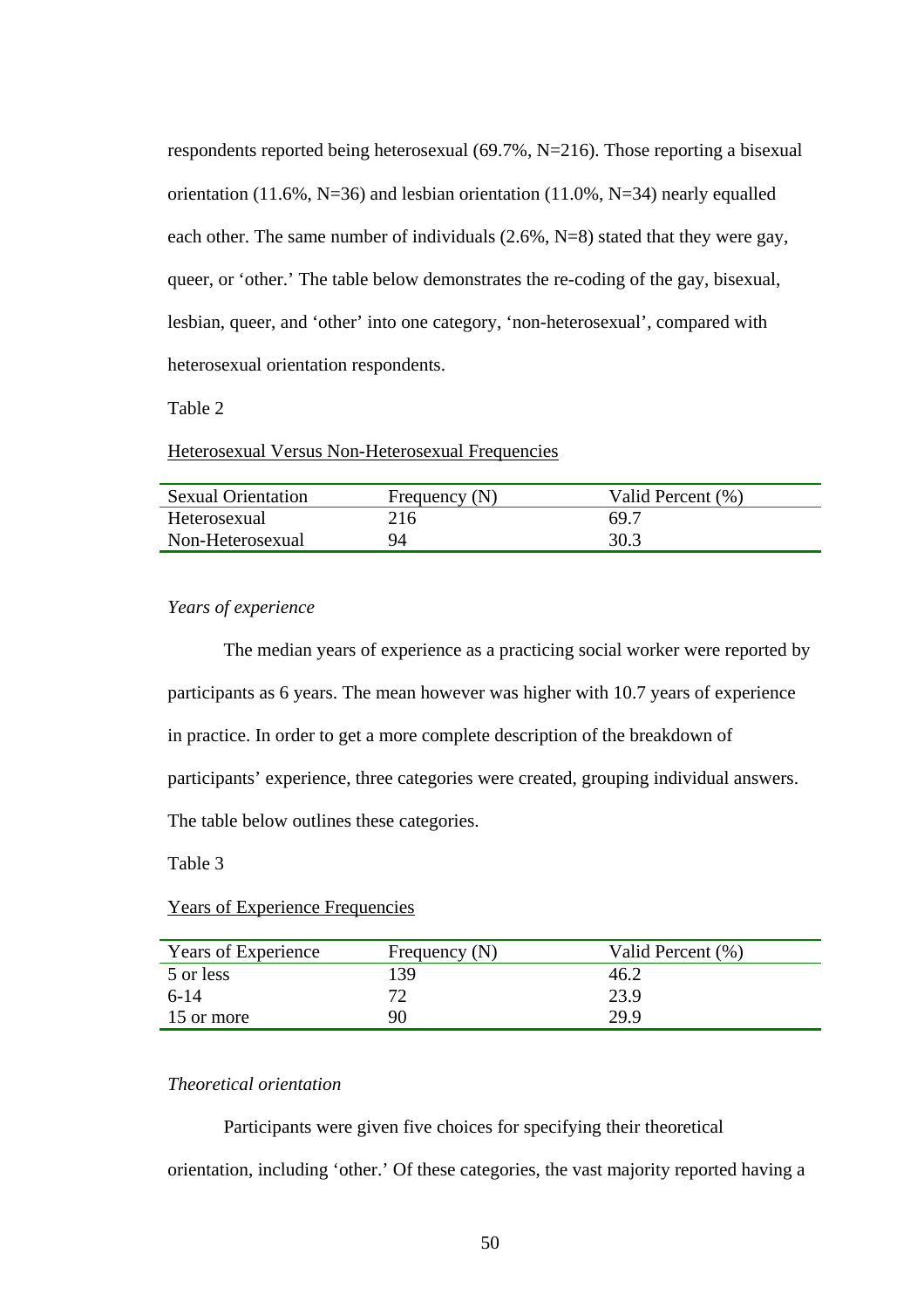psychodynamic orientation (69.1%, N=212). The next highest percentage were those stating that they had an 'other' orientation (13.2%, N=41); a sample of their written in answers includes: 'all of the above', 'body psychotherapist', 'shamanic and energy', and, 'eclectic.' Those who practice from a behavioural orientation and those from a systems perspective reported with the same frequency (8.4%, N=26). The smallest group were those reporting a 12-Step orientation (0.6%, N=2).

## *Primary Practice Setting*

Eight practice settings were chosen to enable grouping of respondents into appropriate categories, including 'other.' The highest number of participants chose outpatient clinic as their primary practice setting  $(31.1\%, N=96)$ . This was closely followed by those participants who reported being in private practice  $(23\%, N=71)$ . The next highest group reporting were those who responded in the 'other' category (15.5%, N=48). Some of their individual responses include: 'college counselling'; 'forensic setting'; and 'hospice.' The next highest category was comprised of those who reported working in a school setting  $(11.3\%, N=35)$ . Far fewer individuals stated working in residential programs (5.5%, N=17), day treatment facilities (4.2%, N=13), and on inpatient units (4.2%, N=13).

## *Client Population*

Participants identified the percentage of their caseload by various mental health issues. They were not limited to a total of one hundred percent as many clients present with multiple mental health issues. Below is a table that outlines the results of these responses.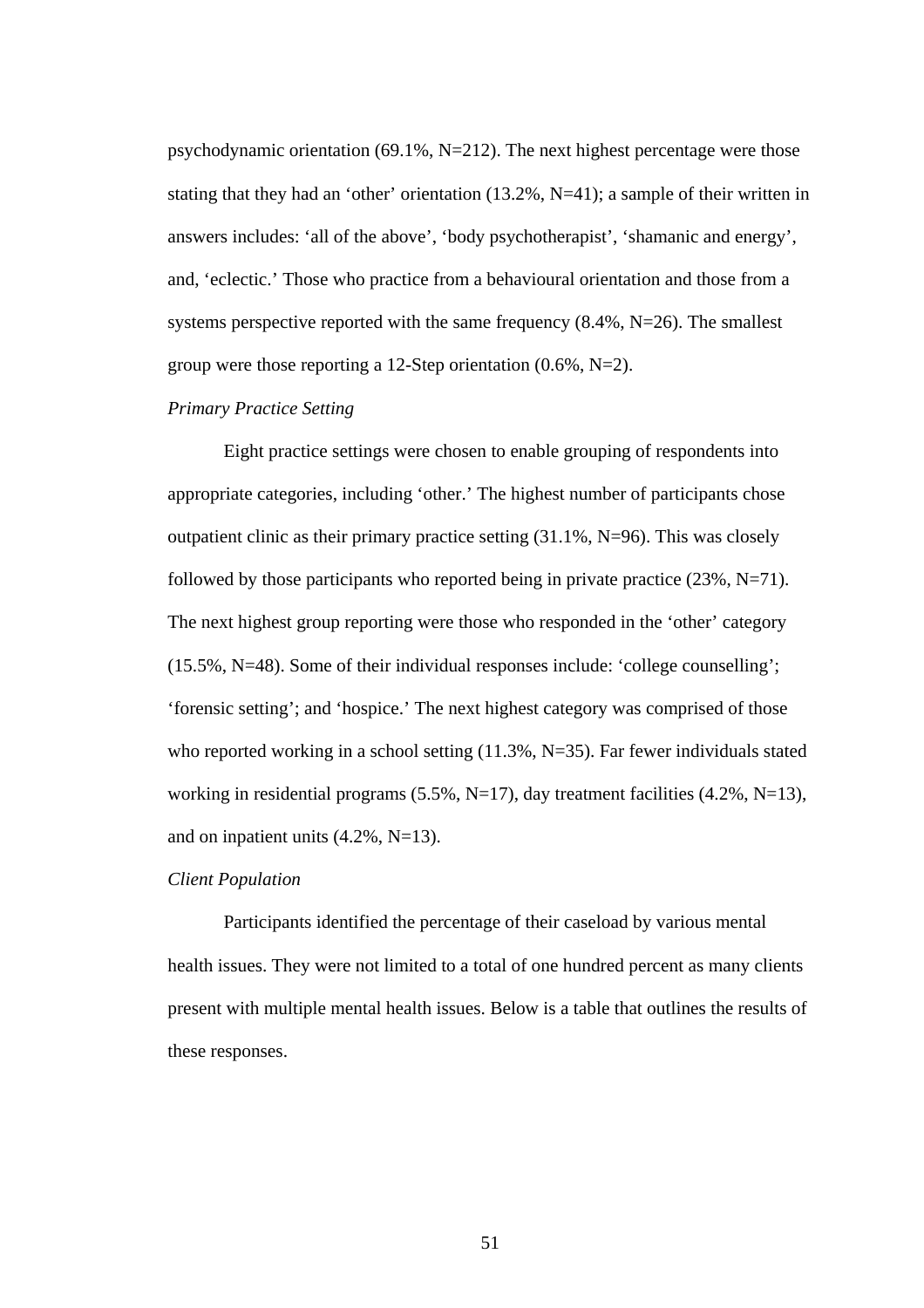# Table 4

Total Percentage of Clinicians' Caseloads as Represented by Clients' Diagnoses

| <b>Mental Health Issue</b>      | Mean $(\%)$ |
|---------------------------------|-------------|
| <b>Anxiety Disorder</b>         | 31.45       |
| <b>Developmental Disability</b> | 5.74        |
| Mood Disorder                   | 40.26       |
| <b>Personality Disorder</b>     | 14.07       |
| Psychotic Disorder              | 7.33        |
| <b>Substance Abuse</b>          | 19.47       |
| Trauma                          | 37.99       |

# *Age Groups of Client Population*

Similarly, clinicians reported on the composition of their caseload based on their clients' ages. Five age groups were created for respondents to differentiate between, including: 1) children (0-12 years); 2) adolescents (13-18 years); 3) young adults (19-30 years); 4) adult (31-64); 5) seniors (65 and above). Below is a table that demonstrates the mean of client age groups with whom the sample works.

Table 5

| Total Percentage of Clinicians' Caseloads as Represented by Clients' Age |  |
|--------------------------------------------------------------------------|--|
|                                                                          |  |

| Age Group   |                            | Mean $(\%)$ |  |
|-------------|----------------------------|-------------|--|
| Children    | $(0-12 \text{ years})$     | 16.69       |  |
| Adolescents | $(13-18 \text{ years})$    | 20.08       |  |
|             | Young adults (19-30 years) | 18.78       |  |
| Adult       | $(31-64 \text{ years})$    | 34.18       |  |
| Seniors     | $(65 \text{ and over})$    | 4.03        |  |

# *Past and Current Personal Life Experiences*

Participants answered a variety of questions addressing their past and current personal life experiences related to their physical wellbeing. Respondents were asked if they had experienced a serious or life-threatening physical illness in the past or currently; whether or not they had a debilitating or chronic physical illness; if they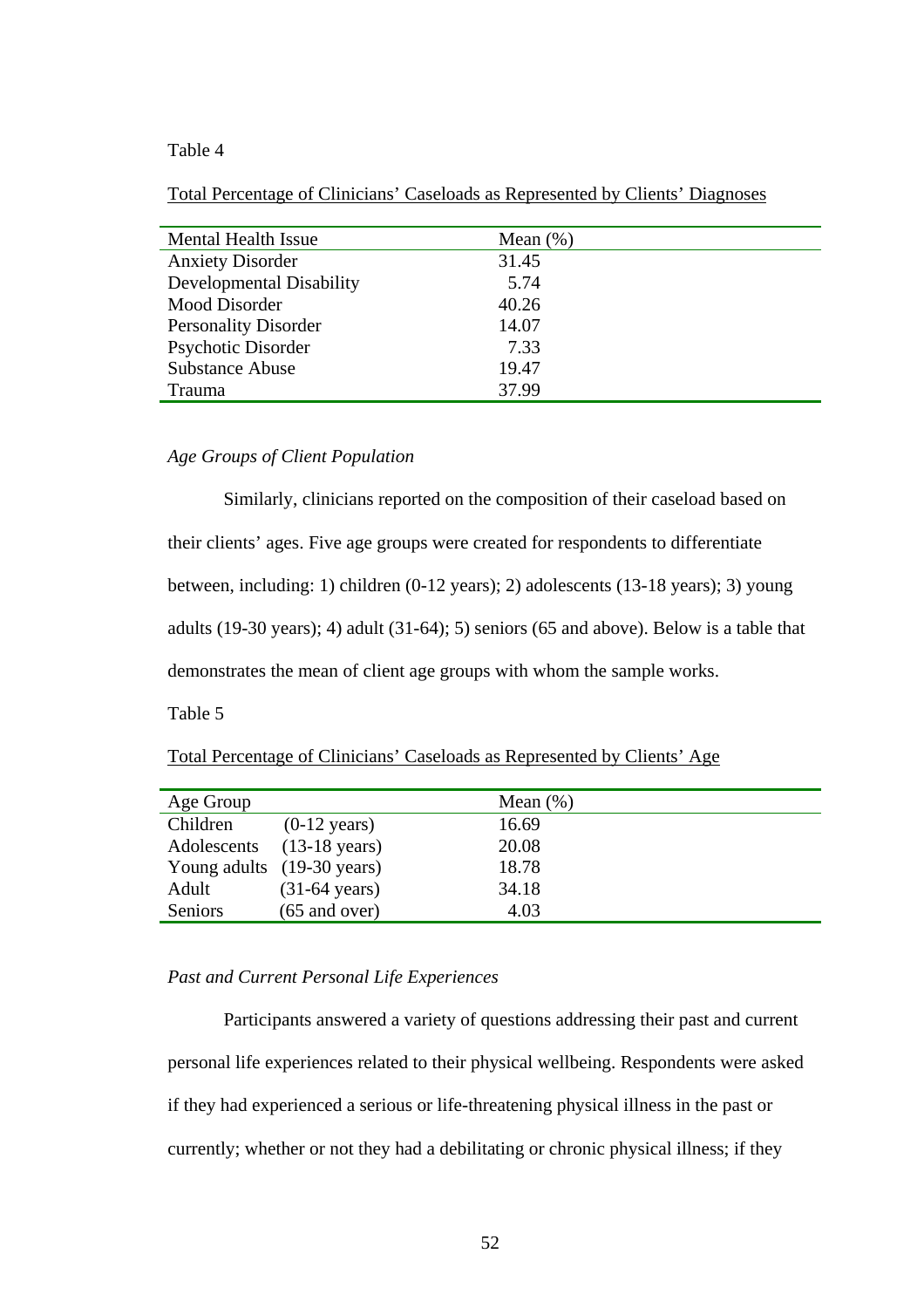had in the past or present experienced a physical disability; and whether or nor they had in the past or currently experienced some type of other trauma. The overall results show a higher level of respondents reporting past experiences with these issues as opposed to those who are currently facing these occurrences. The highest percentage of respondents reporting on the past identified having a personal experience with trauma. The highest percentage of those reporting some current personal experience reported having a chronic physical illness. Below is a chart outlining these results. Table 6

| Type of                                             | Past                   |                                  |                       | Current                         |
|-----------------------------------------------------|------------------------|----------------------------------|-----------------------|---------------------------------|
| Personal<br>Experience                              | Experienced<br>% $(N)$ | Did Not<br>Experience<br>% $(N)$ | Experience<br>% $(N)$ | Do Not<br>Experience<br>% $(N)$ |
| Serious or life-<br>threatening<br>physical illness | 24.7 (76)              | 75.3 (232)                       | 2.6(8)                | 97.4 (295)                      |
| Debilitating or<br>Chronic<br>physical illness      | 12.1(37)               | 87.9 (286)                       | 13 (40)               | 87<br>(267)                     |
| Physical<br>disability                              | 14.3 (44)              | 85.7 (263)                       | 4.6(14)               | 95.4 (289)                      |
| Other trauma                                        | 44.0 (133)             | 56.0(169)                        | (24)<br>8             | 92                              |

| Past and Current Personal Experiences of Respondents |
|------------------------------------------------------|
|------------------------------------------------------|

#### *The Clinician's Body Awareness Scale: Dependent Variable*

There were two steps in the development of the dependent variable. A series of questions was created to measure social workers' level of personal body awareness. These questions were drawn from an extensive literature review, as presented in Chapter II. The questions addressing personal body awareness had four possible response categories including 'never', 'sometimes', 'frequently', and 'I haven't noticed.' The answers to these questions were then analyzed in two ways: 1) The four categories were collapsed into two categories to enhance interpretability; 'never' and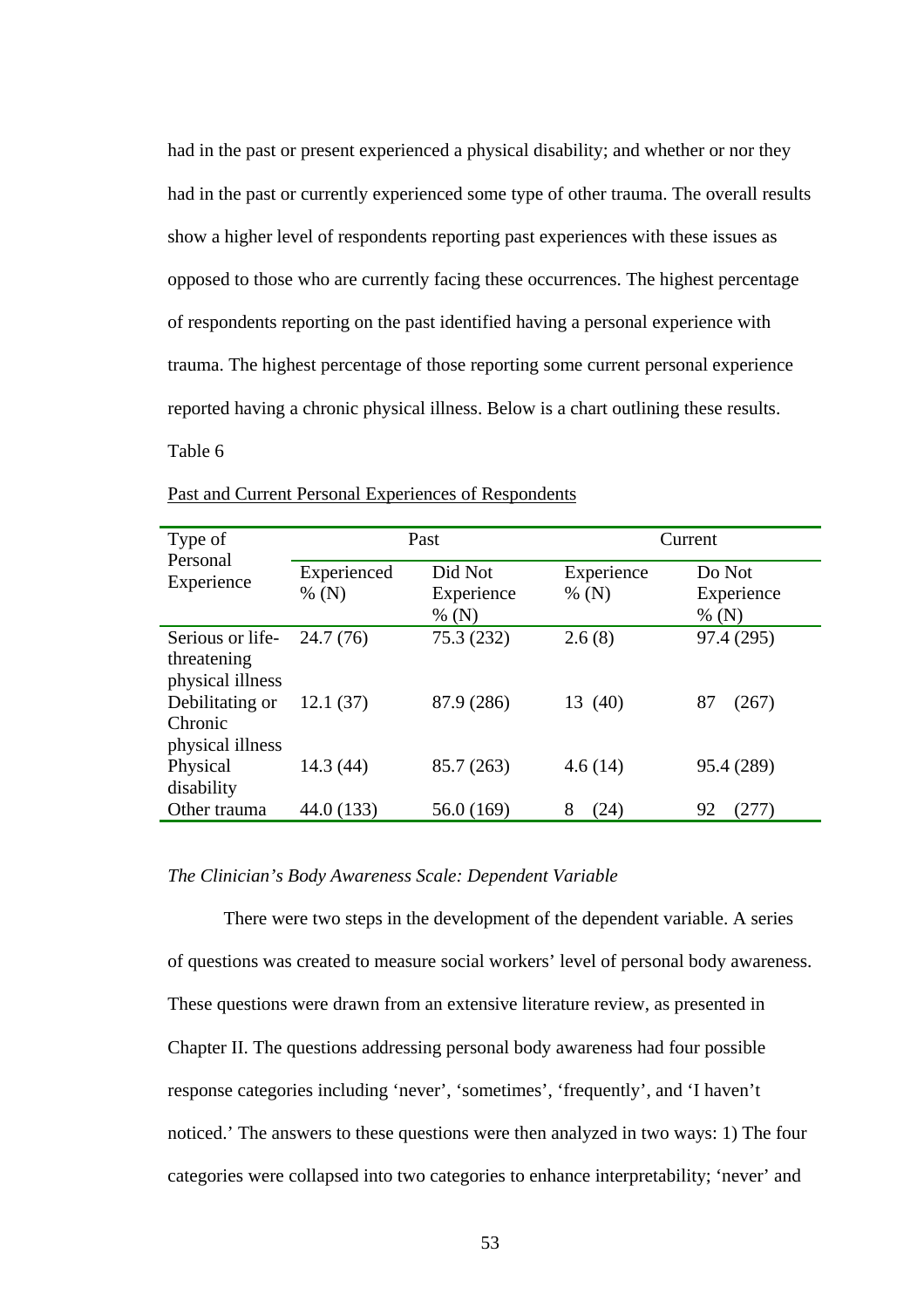'I haven't noticed' recoded as 'lower awareness' and 'sometimes' and 'frequently' recoded as 'higher awareness'; and, 2) These questions were also combined into a scale, called "Clinicians' Body Awareness Scale." This was created by taking a mean of all responses to the body awareness questions, after first testing the internal reliability using Cronbach's Alpha. The questions were found to have a strong internal reliability (alpha=.87, N=310, number of items=33). The chart below demonstrates social workers different awareness of physical sensations in sessions. The following table presents a description of the respondents' answers to all individual questions after the categories have been collapsed.

Table 7

Clinicians Body Awareness Scale: Higher and Lower Personal Body Awareness as

| <b>Physical Sensation</b> | Percentage Reporting | Percentage Reporting |
|---------------------------|----------------------|----------------------|
|                           | Higher Awareness (%) | Lower Awareness (%)  |
| Coughing                  | 73.1                 | 26.9                 |
| Constricted throat        | 36.6                 | 63.4                 |
| Dry throat                | 60.5                 | 39.5                 |
| Increased heart rate      | 73.1                 | 26.9                 |
| Decreased heart rate      | 16.1                 | 83.9                 |
| Trembling                 | 23.8                 | 76.2                 |
| Sweating                  | 50.3                 | 49.7                 |
| Sweaty palms              | 38.2                 | 61.8                 |
| Crying                    | 22.5                 | 77.5                 |
| Tearing eyes              | 85.8                 | 14.2                 |
| Yawning                   | 88.7                 | 11.3                 |
| Sleepiness                | 94.1                 | 5.9                  |
| <b>Falling Asleep</b>     | 12.1                 | 87.9                 |
| Headache                  | 65.8                 | 34.2                 |
| Tension in jaw            | 49.5                 | 50.5                 |
| Tension in back           | 65.7                 | 34.3                 |
| Tension in neck           | 71.6                 | 28.4                 |
| Tension in arms           | 27.6                 | 72.4                 |
| Pain in jaw               | 14.1                 | 85.9                 |
| Pain in back              | 42.2                 | 57.8                 |
| Pain in neck              | 37.4                 | 62.6                 |
| Pain in arms              | 12.4                 | 87.6                 |
| Rigidity in body position | 58.7                 | 41.3                 |

Reported by Respondents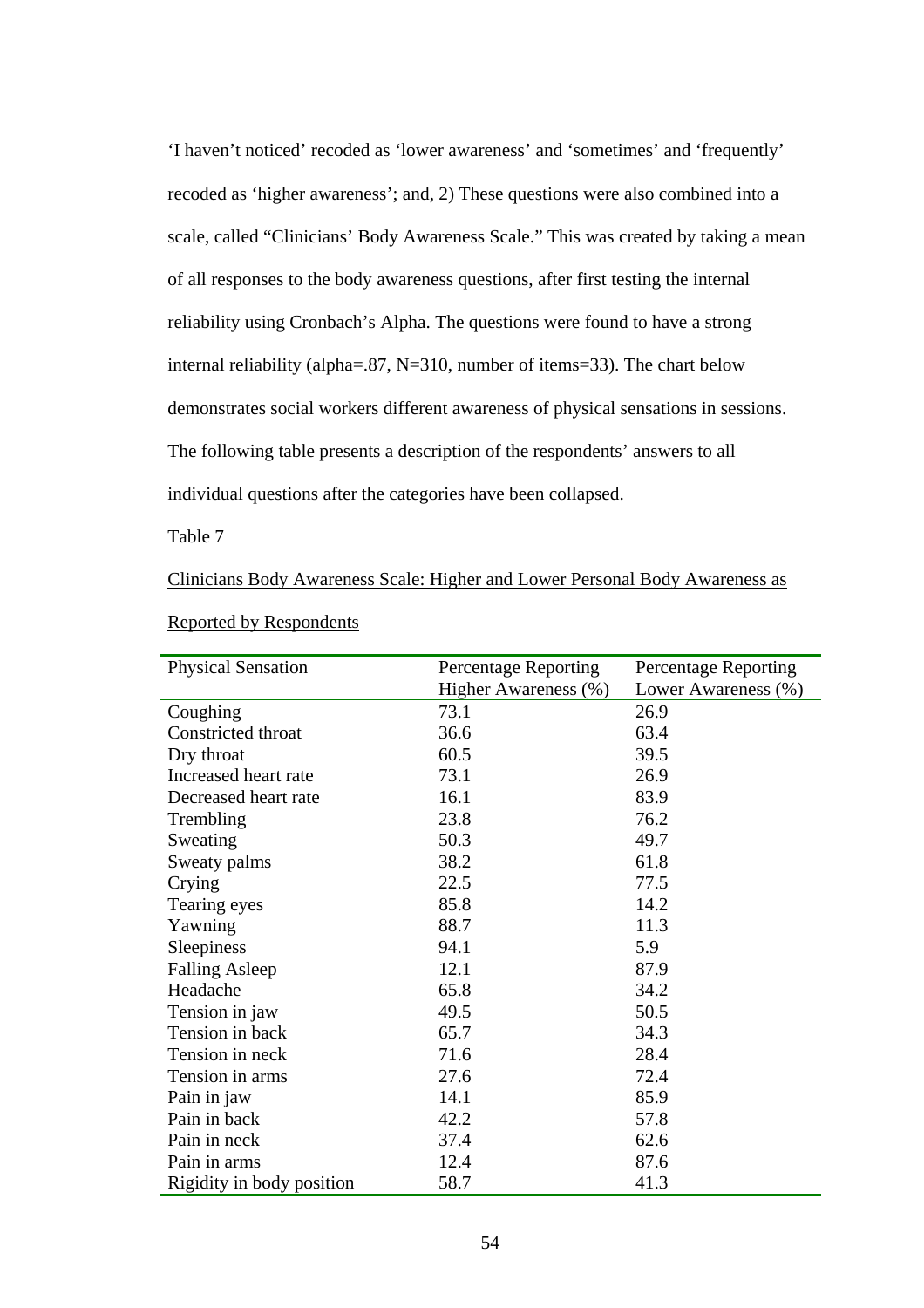| Uncomfortable body position       | 85.2 | 14.8 |
|-----------------------------------|------|------|
| Abnormal body position            | 35.9 | 64.1 |
| Sexual/erotic arousal             | 45.1 | 54.9 |
| Erection                          | 4.3  | 95.7 |
| Thirst                            | 90.0 | 10.0 |
| Hunger                            | 87.3 | 12.7 |
| Need to defecate                  | 35.9 | 64.1 |
| Need to urinate                   | 81.4 | 18.6 |
| Feeling of being 'outside of your | 19.7 | 80.3 |
| skin'                             |      |      |
| Feeling of being disconnected     | 29.7 | 70.3 |
| from your body                    |      |      |

The clinicians' responses of physical awareness can be divided into three groups by percentage levels in a virtually equal manner. Twelve physical sensation fall between 64% and 100%; eleven sensations are within 34% to 63%; and the remaining ten are between 0% and 33%. This wide spread demonstrates the variability of responses between each question. Below is a chart that denotes the top ten percentages of higher awareness factors of which social workers reported.

Table 8

|  | The Top Ten Higher Awareness Factors |  |
|--|--------------------------------------|--|
|  |                                      |  |

| Number | <b>Physical Sensation</b>   | Percentage Reporting<br>Higher Awareness (%) |
|--------|-----------------------------|----------------------------------------------|
|        | Sleepiness                  | 94.1                                         |
|        | <b>Thirst</b>               | 90.0                                         |
|        | Yawning                     | 88.7                                         |
| 4      | Hunger                      | 87.3                                         |
|        | Tearing eyes                | 85.8                                         |
| 6      | Uncomfortable body position | 85.2                                         |
|        | Need to Urinate             | 81.4                                         |
| 8      | Coughing                    | 73.1                                         |
|        | Increased heart rate        | 73.1                                         |
|        | Tension in neck             | 71.6                                         |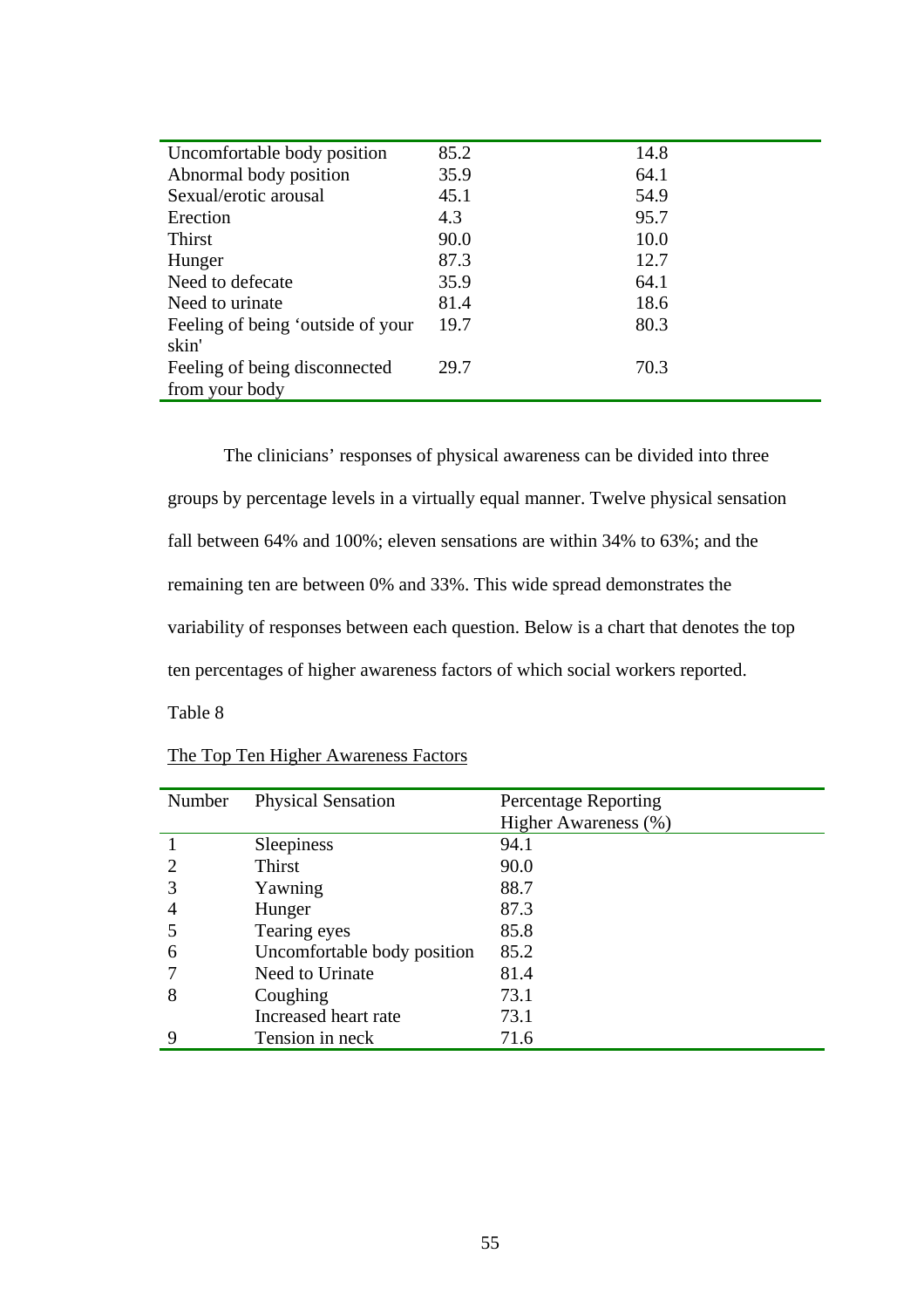## *Erection Question*

As the majority of the sample reported being female, the results for the erection question were skewed. A separate frequency test was run on the male respondents' answers to the erection question. Of this sub-sample, 70.3% (N=26) reported never being aware of having an erection during sessions while  $29.7\%$  (N=11) reported sometimes having an erection.

# *First Hypothesis Analysis*

The first hypothesis suggested that different social workers would have differing levels of personal body awareness and that overall reporting would be low. Through examining the responses to the Clinicians' Body Awareness scale and participants' written answers to the open-ended questions it is evident that not only do social workers pay attention in different ways to their bodies, they do so in a significant manner. Therefore, the first hypothesis has both been supported and refuted by the data.

### *Second Hypothesis Analysis*

 In order to examine the second hypothesis, that there are relationships between those clinicians who have a higher sense of personal body awareness with other factors, such as their personal experience with disability, gender, sexual orientation and so on, a series of inferential statistical tests were run. Two sets of analysis were run because of the lack of results from the first set where the overall scale was tested against all of the socio-demographic and practice related results. In this set, only one significant finding was determined. Therefore, a second set of tests was utilized, where specific physical sensations and socio-demographic factors were chosen for theoretical reasons. Below is a description of these two sets of analysis.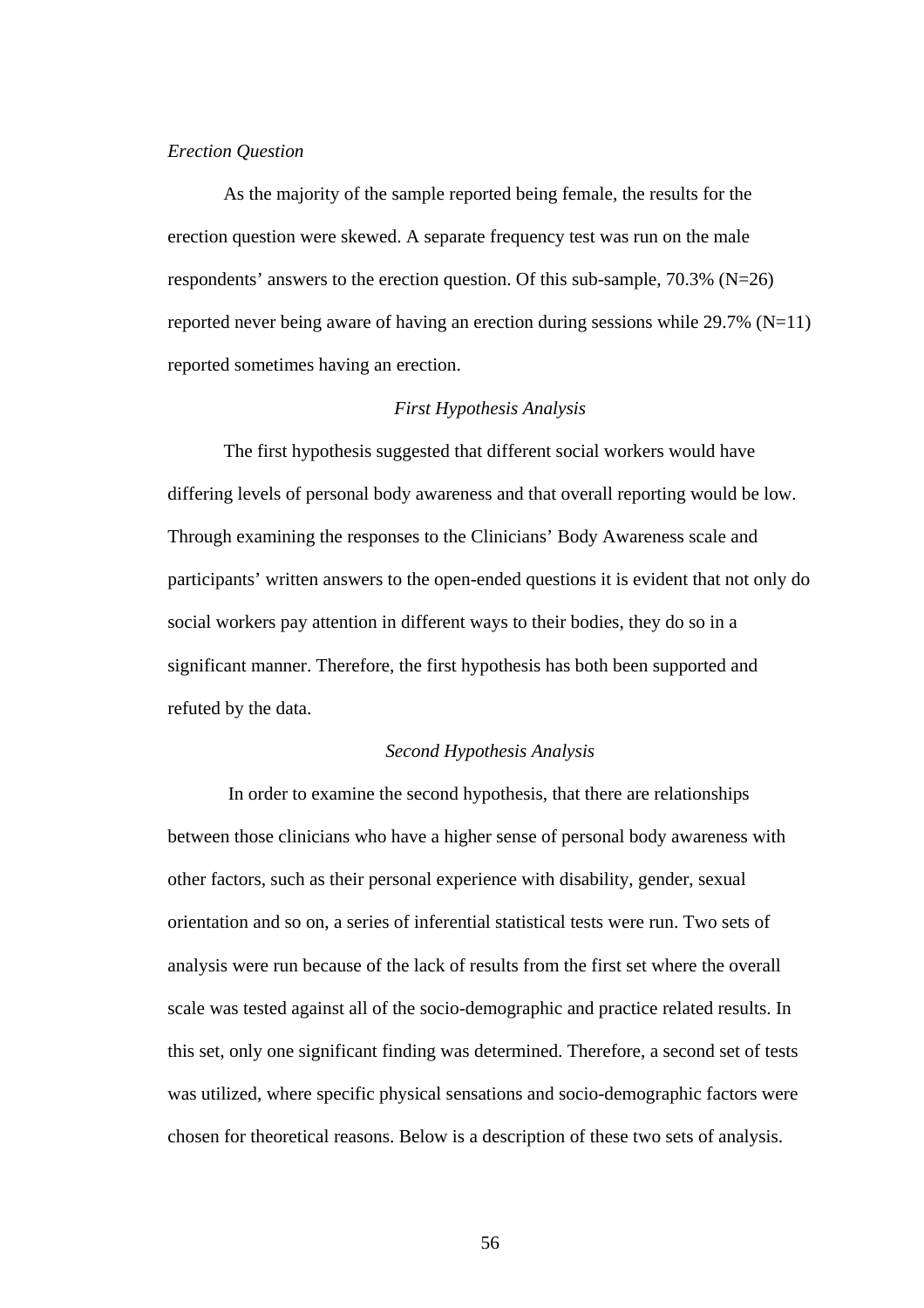#### *Clinician's Body Awareness Scale Correlations with Independent Variables*

To determine if difference exists in level of personal body awareness between respondents who work with children (recoded children and adolescents categories as 'children') versus adults (recoded young adults, adults, and seniors categories as 'adults'), a t-test was utilized. There was no significant difference. Similarly, a t-test was run to determine difference in body awareness of respondents by gender, no significance was found. No significance was determined through the use of a t-test in comparing the level of personal body awareness for practitioners who had more or less years of experience. There was no significant difference determined when a t-test was run to determine the difference in personal body awareness for practitioners with a primarily psychodynamic orientation versus a combination of the combined other categories (recoded behavioral, systems, 12-Step, and other). Again, when looking at the different diagnoses of the primary client population with whom social workers practiced and higher or lower personal body awareness, there were no significant findings. Finally, through running separate t-tests, no significant findings were found when determining difference between social workers' personal body awareness as related to past or current personal experiences, such as disability, trauma, and lifethreatening illness.

The one significant finding from this series of t-tests was between social workers who reported being heterosexual as compared to those who reported being non-heterosexual. It should be noted that this group of non-heterosexual is a recoding of the groups including gay, lesbian, bisexual, other, and queer respondents into one category. The t-test showed that the non-heterosexual group had a mean body awareness score of 1.53 whereas the heterosexual group had a lower mean body awareness score of 1.44. This difference is significant showing that the non-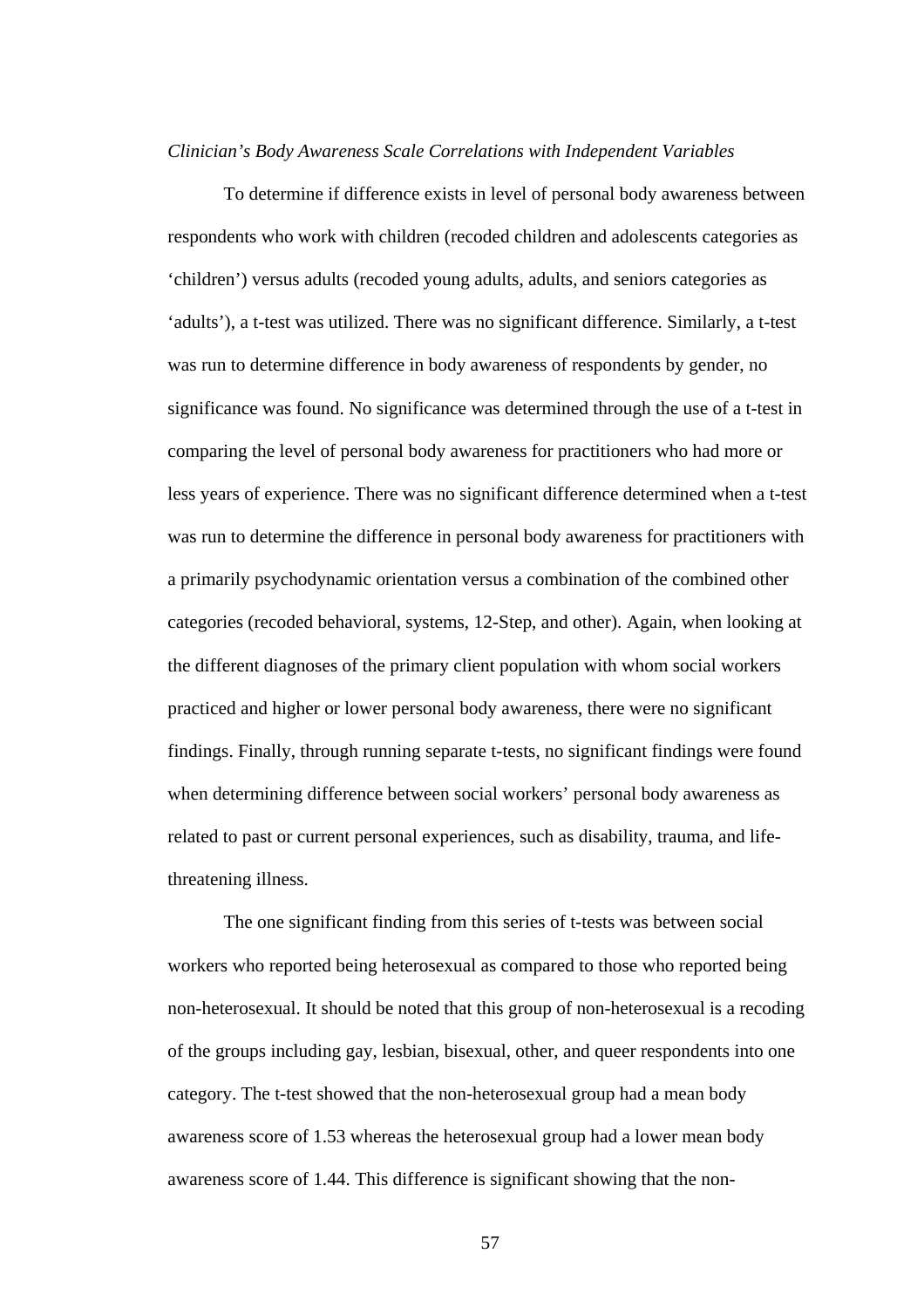heterosexual group has a reported higher body awareness than the heterosexual group  $(t(145.37)=2.251$ , two-tailed p=.026).

In order to further explore the hypothesis, a Pearson Correlation was used to determine the relationship between level of personal body awareness of the social workers and the different diagnoses of clients. No significant correlation was found. A second Pearson Correlation was used to determine a relationship between the different age groups of clients and social workers personal body awareness; no significant correlation was elicited. Finally, no significant correlation was found when a Pearson Correlation was run to determine the relationship between a social workers' personal body awareness and the years of experience they had been practicing. A one-way analysis of variance was utilized to determine if there was a difference in the mean body awareness score between the three years of experience groups (5 years or less, 6-14 years, and 15 years and more). No difference in mean was found. *Correlations Between Specific Independent Variables and Specific Dependent Variables* 

After utilizing the overall Clinicians' Body Awareness Scale in a variety of tests to determine correlations, only one was found of significance. In order to gather a fuller picture of the second hypothesis, which suggests that social workers' personal body awareness levels vary with difference in personal experiences and sociodemographic variables, specific physical sensations and socio-demographic characteristics were chosen to test as correlations. The five socio-demographic characteristics were chosen for methodological simplicity's sake: these factors were gender, age of social worker, years of experience practicing, sexual and theoretical orientation. Six physical sensations were chosen from Clinicians' Body Awareness Scale for theoretical reasons. Sleepiness, yawning, and falling asleep were chosen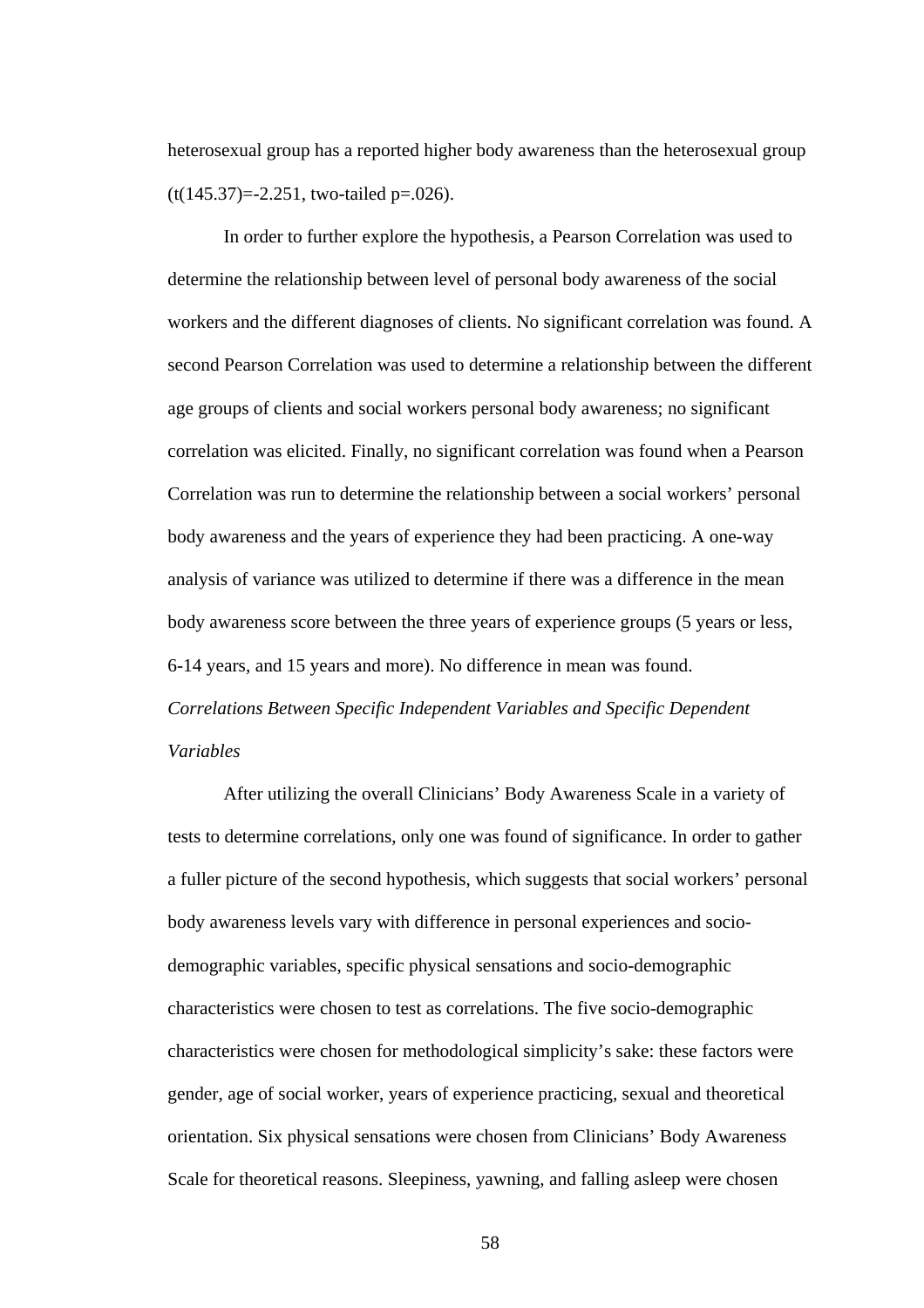because of the findings from the literature, which suggest that sleep is the strongest form of countertransference (McLaughlin, 1972). Sexual/erotic arousal was chosen because of its repetition in the literature as clear signal of embodied countertransference (Stone, 2006). Tearing eyes and crying were chosen due to their theorized nature as an exhibit of visible embodied countertransference by this researcher. These six physical sensation categories were divided into those reporting higher versus lower body awareness, as explored in the collapsed Clinicians' Body Awareness Scale above. These higher and lower awareness categories were used in a series of Chi-square tests to determine difference by each of the five particular chosen socio-demographic factors as noted above. The results of these tests are presented below.

## *Crying*

In an effort to assess whether there are differences in the extent that male and female social workers report having a higher or lower awareness of crying in sessions, a Chi-square test of differences was utilized, and no significant difference was found. The same test was run to determine difference in regards to higher or lower awareness of crying in sessions by age categories, sexual orientation, and theoretical orientation. No significant differences were found for any of these variables. However, in assessing the difference between social workers with different years of experience practicing, there was a significant difference (Chi square (2,298)=10.74, p=.005). As the years of experience for social workers increased so did their reporting of crying during sessions. Clinicians with 15 years or more of experience reported the highest awareness of crying (34.1%). A smaller percentage of social workers with 6-14 years of experience reported higher awareness of crying during sessions (19.7%). In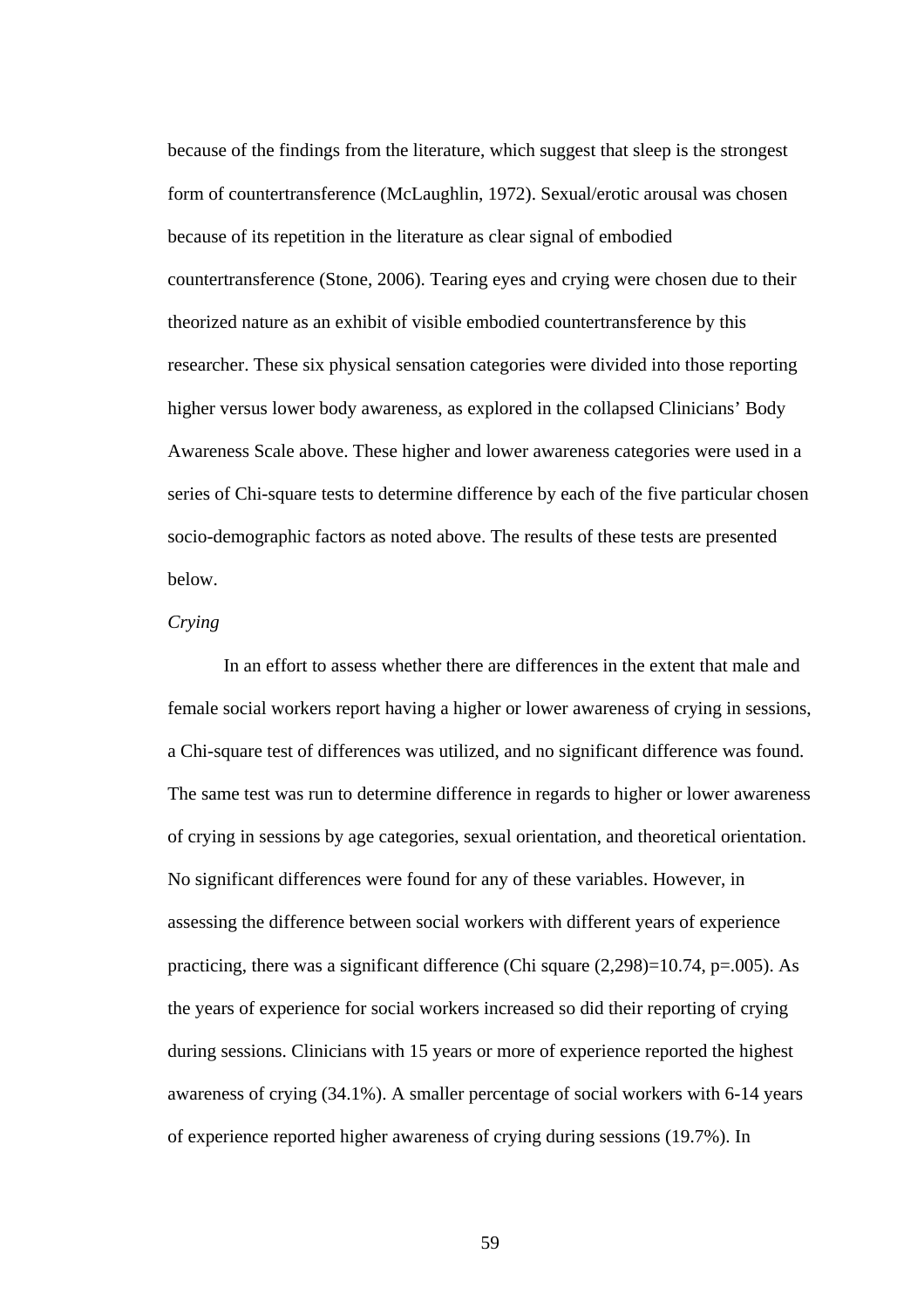contrast, those with 5 years experience or less reported the lowest percentage of a higher awareness of crying (15.8%).

## *Tearing Eyes*

Again, in an attempt to determine the differences in 'tearing eyes' by social workers in relation to various personal qualities, a series of Chi-square tests were run. There were no significant differences found in the awareness of tearing eyes by gender or sexual orientation. However, the three other personal quality variables did present with significant differences. First, there was a difference by years of experience (Chi square  $(2,300)=8.59$ , p=.014). A smaller percentage of those with 5 years experience or less reported a higher awareness of tearing eyes (80.6%) than those with 6-14 years (86.1%). Those with 15 or more years of experience reported the highest percentage of higher awareness (94.4%). Second, as people aged they reported a greater awareness of tearing eyes in sessions (Chi square (4,296)=13.65, p=.008). These differences are shown in the chart below.

Table 9

| <b>Age Category</b> | Percentage Reporting Higher Awareness of Tearing Eyes |
|---------------------|-------------------------------------------------------|
| $20 - 30$           | 76.1                                                  |
| $31-40$             | 85.1                                                  |
| $41 - 50$           | 90                                                    |
| $51-60$             | 96.4                                                  |
| $61+$               | 94.7                                                  |
|                     |                                                       |

Age Category and Higher Awareness of Tearing Eyes

Third, those with a psychodynamic orientation reported a higher awareness of tearing eyes (89.1%) as compared to those in the non-psychodynamic category (78.9%) (a recoding of behavioural, systems, 12-step, and other) (Chi square(1,306)=4.781, p=.029, continuity corrected).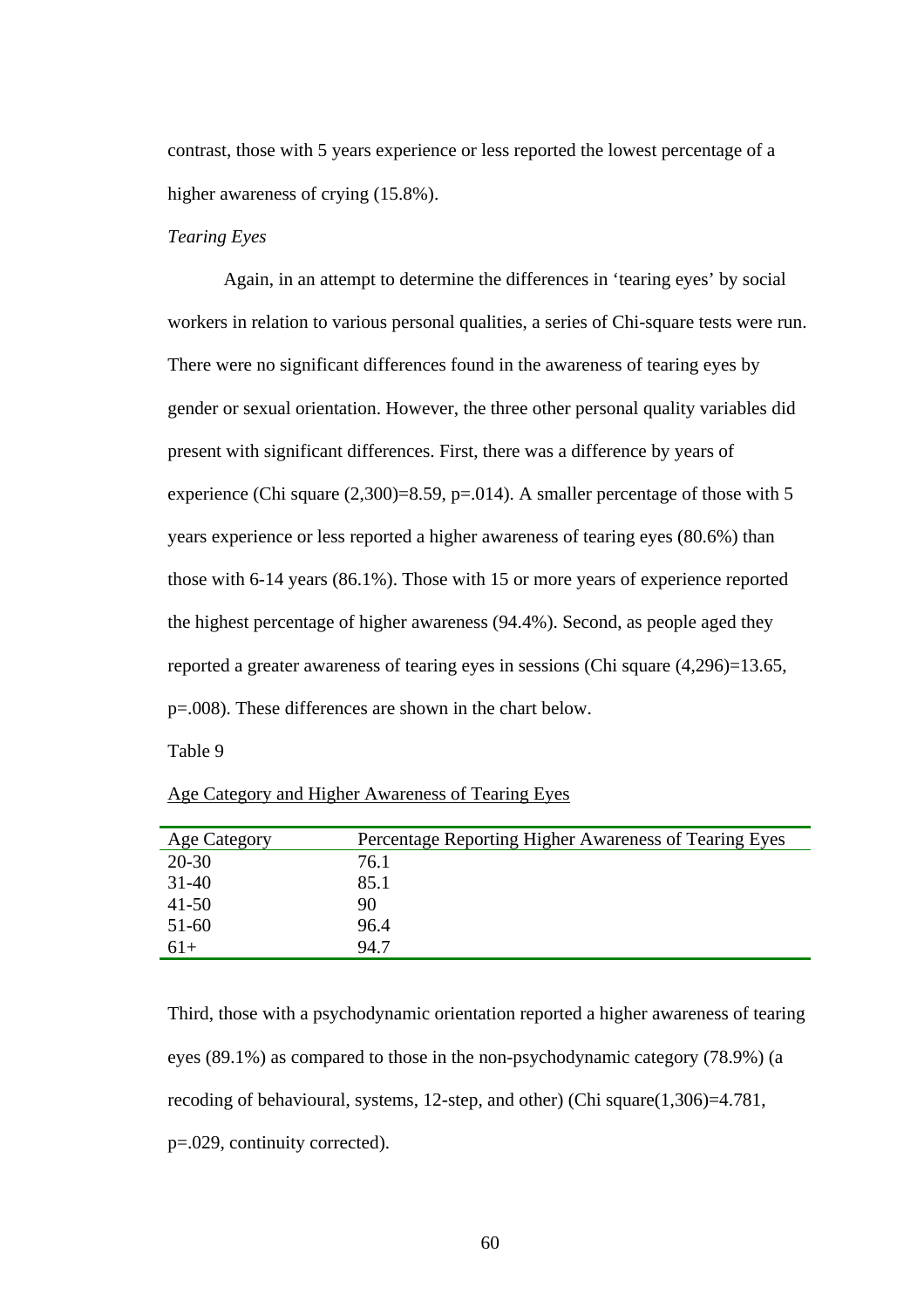# *Yawning, Sleepiness, and Falling Asleep*

As a way of determining whether there were significant differences between those who reported a higher awareness of yawning in sessions and particular personal qualities, a series of Chi-square tests were utilized. These tests measured all five personal qualities above in relation to yawning. There were no significant differences found. Similarily, in an effort to assess whether there are any significant differences between those social workers with a higher awareness of sleepiness in sessions and personal characteristics, a series of Chi-square tests were run. In these tests, which measured all five personal qualities, no significant differences were found. Finally, in an attempt to determine whether there are differences between personal qualities of social workers and those who report a higher level of sleep during sessions, a series of Chi-square tests were run with no significant differences found.

### *Sexual/Erotic Arousal*

The final series of Chi-square tests addressed the question of higher awareness of sexual arousal by various socio-demographic variables. The first of these variables was gender where a significant difference was found (Chi square(1, N=305)=15.876, p=.000, continuity corrected.) Males had a much higher reporting of awareness of sexual arousal at 76.3% compared with females at 40.6%. There was also a significant difference found by the number of years of experience of social workers reporting awareness of sexual arousal (Chi square(2, N=297)=25.18, p=.000). As social workers gained more years of experience, they were more likely to report having a higher level of awareness of sexual/erotic arousal. Clinicians who had been practicing for the longest (15 years or more) reported sometimes or frequently being aware of sexual/erotic arousal 61.8% of the time. Those who had a mid-range of experience (6- 14 years) also reported having a higher awareness (55.1%) than those with the least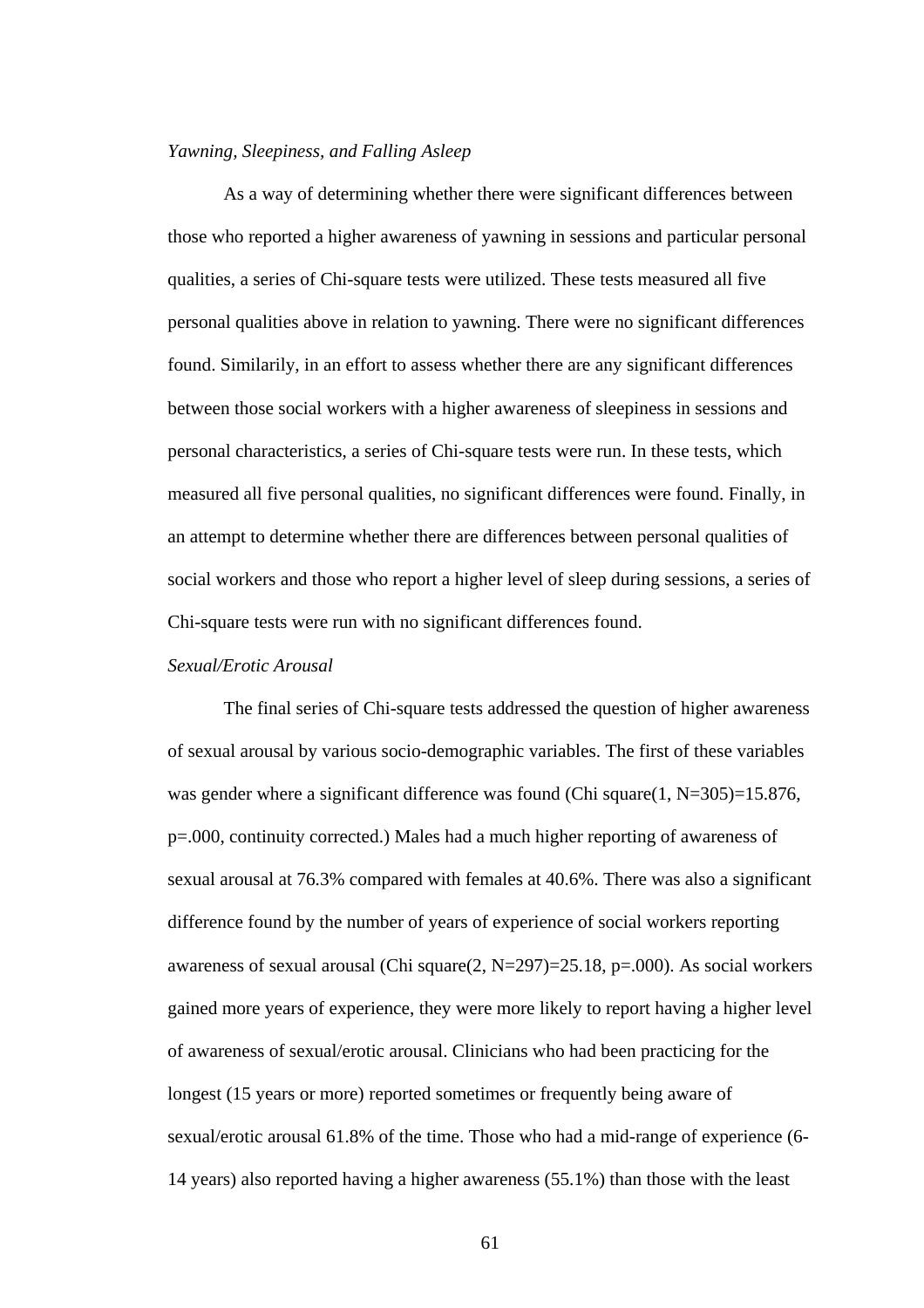experience (30.2%). There was also a significant difference in those reporting higher levels of sexual arousal by age categories (Chi square (4, N=293)=23.02, p=.000). These rates rose consistently until the last category of participants over sixty-one years old. Below is a chart that summarizes these findings.

Table 9

| <b>Age Category</b> | <b>Higher Awareness of Sexual Arousal</b> |
|---------------------|-------------------------------------------|
| $20 - 30$           | 26.1                                      |
| $31 - 40$           | 45.1                                      |
| $41 - 50$           | 60                                        |
| 51-60               | 61.8                                      |
| $61+$               | 52.6                                      |
|                     |                                           |

Age Category and Higher Awareness of Sexual Arousal

In order to determine whether there were significant differences of higher body awareness of sexual arousal as defined by sexual orientation, a Chi-square test was utilized, which found a significant difference (Chi square(1,  $N=306$ )=5.701, p=.017). Those who reported being heterosexual stated having lower awareness of sexual arousal (40.4%) than their non-heterosexual colleagues (55.9%). There was no significant difference found when using a Chi-square test to determine higher awareness of sexual arousal compared with differing theoretical orientations.

Part Two: Qualitative Data Analysis

In order to elicit a fuller and broader picture of social workers' personal body awareness, three open-ended questions were devised. The majority of the sample answered all three of the questions, seeming to indicate an interest and engagement with the material (1<sup>st</sup> question: N=280; 2<sup>nd</sup> question: N=279; 3<sup>rd</sup> question: N=231). Below are the results obtained from the participants' answers to these questions.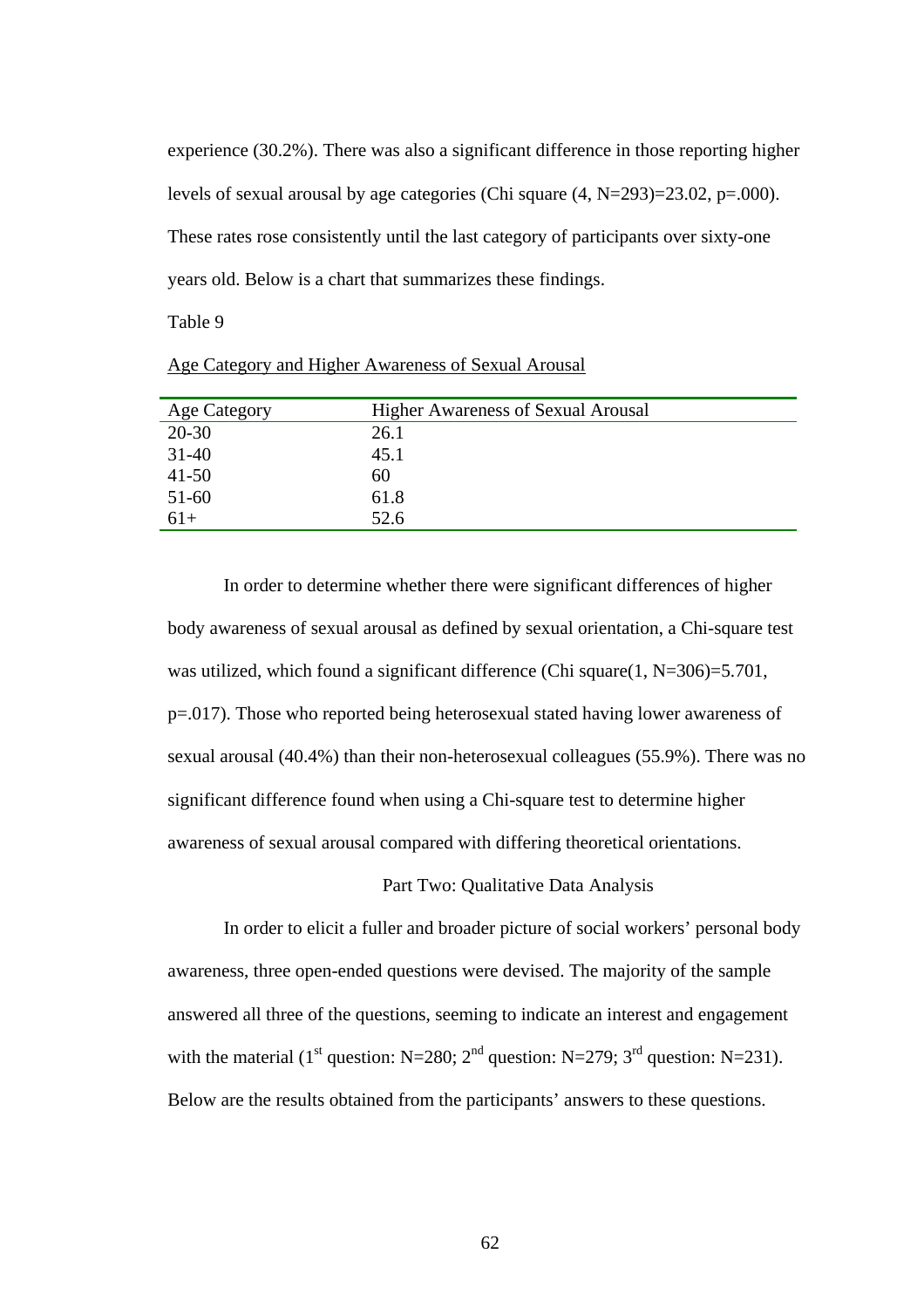## *First Question*

The first open-ended question asked participants to share whether or not they view their bodies or bodily responses as factors in their assessment and practice with clients. (Is your body or are your bodily responses in sessions a factor in your assessment and practice with clients? Please describe.) Two hundred and eighty respondents (N=280) completed this question. The results below are based on multiple readings looking for common themes and outlier comments. Based upon these readings, seven common themes were identified with several outlier comments. These common themes are outlined below.

*1) Most social workers reported using their body and bodily responses as important pieces of information to inform their assessment and practice.*

This was the most frequently reported theme by participants. The large majority of participants elaborated (N=241/280) on how they use their body and bodily responses in their work. One participant explained:

> I use my body as a barometer for what is presenting with my client. My body is telling me what is going on, so when I notice any of those sensations presenting, I work with the client as to what is presenting for them right in that moment and where in their body it is presenting. From there I would incorporate some guided imagery into what their body is holding…

Another respondent answered emphatically, stating, "Absolutely. Sometimes my own body sensations are the most honest reactions I have." Further, another clinician shared:

> Yes- I often use what is happening in my body to consider what is happening for the client, what it might feel like to be with the client, and what might be hapening [sic] in the relationship. What happens in my body in response to a client also helps me think about developmental and diagnostic category.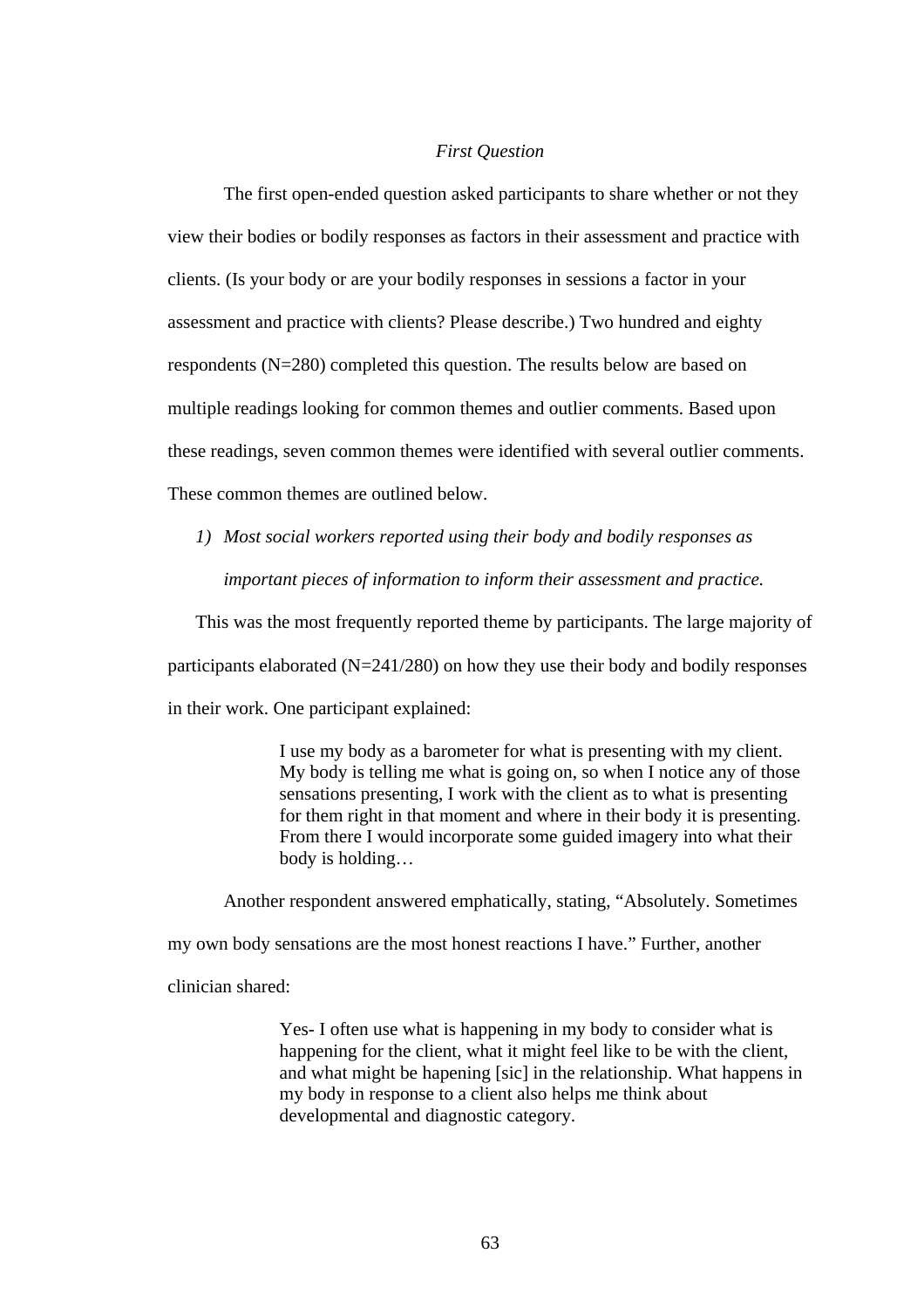*2) Fewer social workers reported that they do not take their body into consideration while doing assessment or practice.* 

Several clinicians shared that they were not "aware" of the body in sessions, not elaborating further. A few others simply stated "no" as their answer. One respondent shared:

> I would say that my own bodily responses in sessions have a limited impact on my assessment with clients. I do take note of them but have usually found that they are related more to my own stress, lack of sleep--- generally [sic] speaking, my personal wellness. I don [sic] think those responses play a larger role in practice. I have to question whether my responses may be similar to what others experience when I am in the company of the client.

Another participant shared, "the less aware of myself, the firmer the treatment

alliance." A different social worker stated, "No they are not. I am aware of them

however I do not notice any patterns with particular clients."

*3) Some social workers believe their bodies mirror their clients' bodies, giving*

*them insight into their clients' experiences.* 

Several participants shared how their bodies own reactions mirror what they think

their clients' bodies are experiencing thus giving them possible interpretations of

clients' material. One clinician wrote that:

I definitely feel that when I am sitting with an anxious client that my body tenses up and I may even get a head ach [sic]. If I feel very connected to my client I may tear up as I talk about intimate information. This often happens when my clients are not expressing any emotions. I sometimes feel spaced out when my clients are confused or perhaps somewhat dissociated.

Another respondent shared:

Yes. I pay attention to my breathing, anxiety levels, tiredness. Often these things mirror what the client is experiencing. I have asked in the past about a client's breathing, and he acknowledged that he had stopped---mine had also stopped. I tend to feel teary eyed when a client is feeling intense emotion even if their affect is restricted.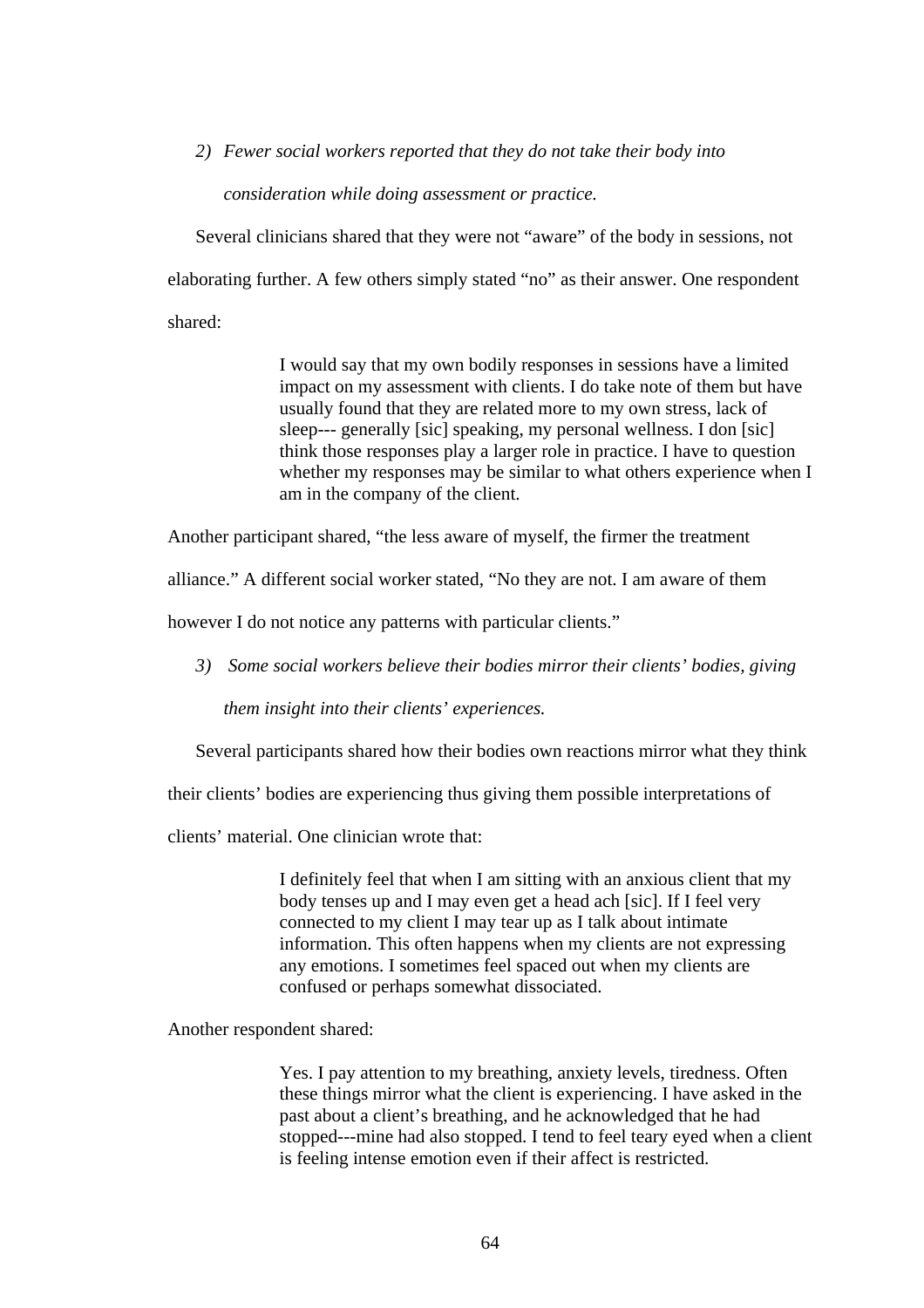Finally, a different social worker reported, "I like to think that they [sic] way I am feeling is often the way the client feels. So I try and pay attention. If I am bored, chances are they are too."

*4) Some social workers are only aware of their bodies' responses when they are particularly strong and, or reacting to particular types of clients.* 

Another group of clinicians reported instances where they became aware of their bodies because of the nature of the material their clients were presenting. A number reported that their bodies would often attune them to the potential for danger from their client in sessions, seeming to "shout" at them to stop the work. One social worker stated:

> Yes, if during the first session I get a sensation of 'the hair on the back of my neck raising'…and my gut churning I have learned that my body is telling me that the client is at least 'putting me on' in a deceitful way. But more often that the clint [sic] has a violent history.

Several clinicians spoke of their strong reactions to clients' presenting with personality disorders. One stated, "I frequently feel fatigued or bored with clients with narcissistic personality features." Another shared:

> …A new client walked into my office and I had this sudden sensation of 'Uh-oh, I'd better fasten my seat belt' before I realized that I was not in my car! Boy, could I have trusted that bodily sensation! The client turned out to have a personality disorder that had messed up her life and the lives of several others, including threatening previous therapists. That was many years ago and since then I especially pay attention to how I feel when I first sit down with my client.

Other clinicians spoke of their strong reactions, "when working with clts [sic] who

have a trauma hx [sic]."

*5) Some social workers experience tearing up, sleepiness, anxiety, and arousal* 

*from their clients and use this as countertransferential material.*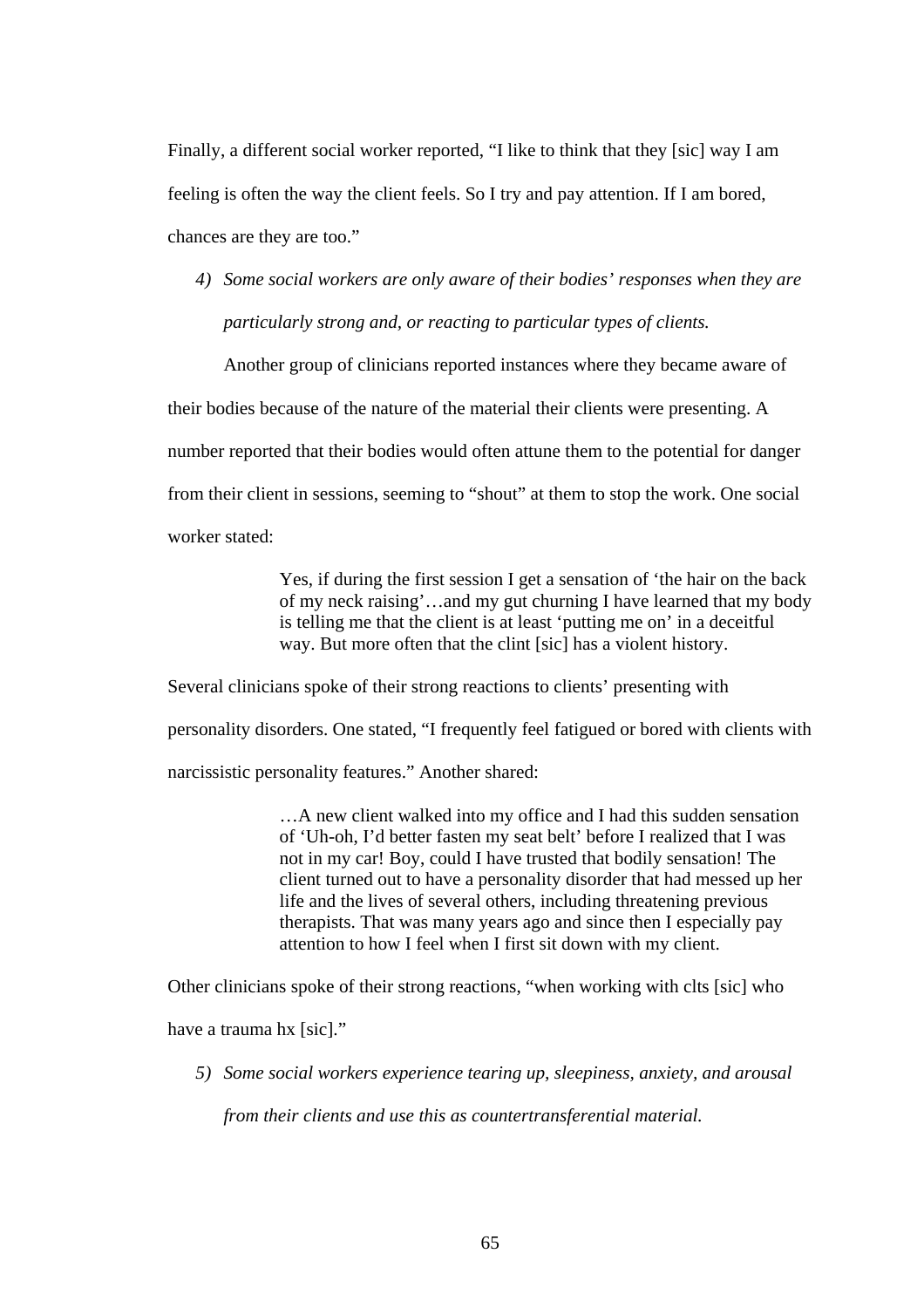Numerous clinicians stated that they not only used their bodies and bodily responses as tools in assessment but that they did this through understanding these responses as countertransference. One respondent reflected:

> With one client in particular I am quite aware of how I hold my body and the sweatiness of my palms. I am acutely aware of transference and countertransference in this relationship and believe these bodily responses to be directly connected to these issues. I use awareness of these bodily responses to heighten awareness of transference and countertransference.

Another clinician stated simply, "I always try to be aware of any bodily reactions when seeing clients, as they are often clues to countertransference." An additional social worker responded to this question, sharing:

> While sometimes a bodily response may be completely unique to me (e.g., needing to urinate when I've had a busy day and haven't allowed myself time to get to the restroom), often when I feel tired/sleepy or slump in my chair…I believe that this is related to something in the patient—either anger, or a defence against engagement or some other affect. If I feel tension it is sometimes either anger in me at the client, or anger in the patient (either observable or not). So, in some cases I use my own responses to understand what is going on between myself and the client, and/or what is going on in the client.

*6) Some social workers use body language, spatial dynamics, and their own* 

*body as tools of communication.* 

 Another common thread throughout some clinicians' responses was the significance of the way they used and positioned their bodies to communicate with their clients. A respondent shared, "I try to pay close attention to body language – mind [sic] and the client's." A different participant reported that spatial dynamics were important with her clients, noting when she feels clients are, "invasive of my space or when they seem to want me to be farther away from them or nearer to them. For example, I have one client who will ask me to sit in a chair closer to her." Several other social workers shared ideas around how changing posture was a way to engage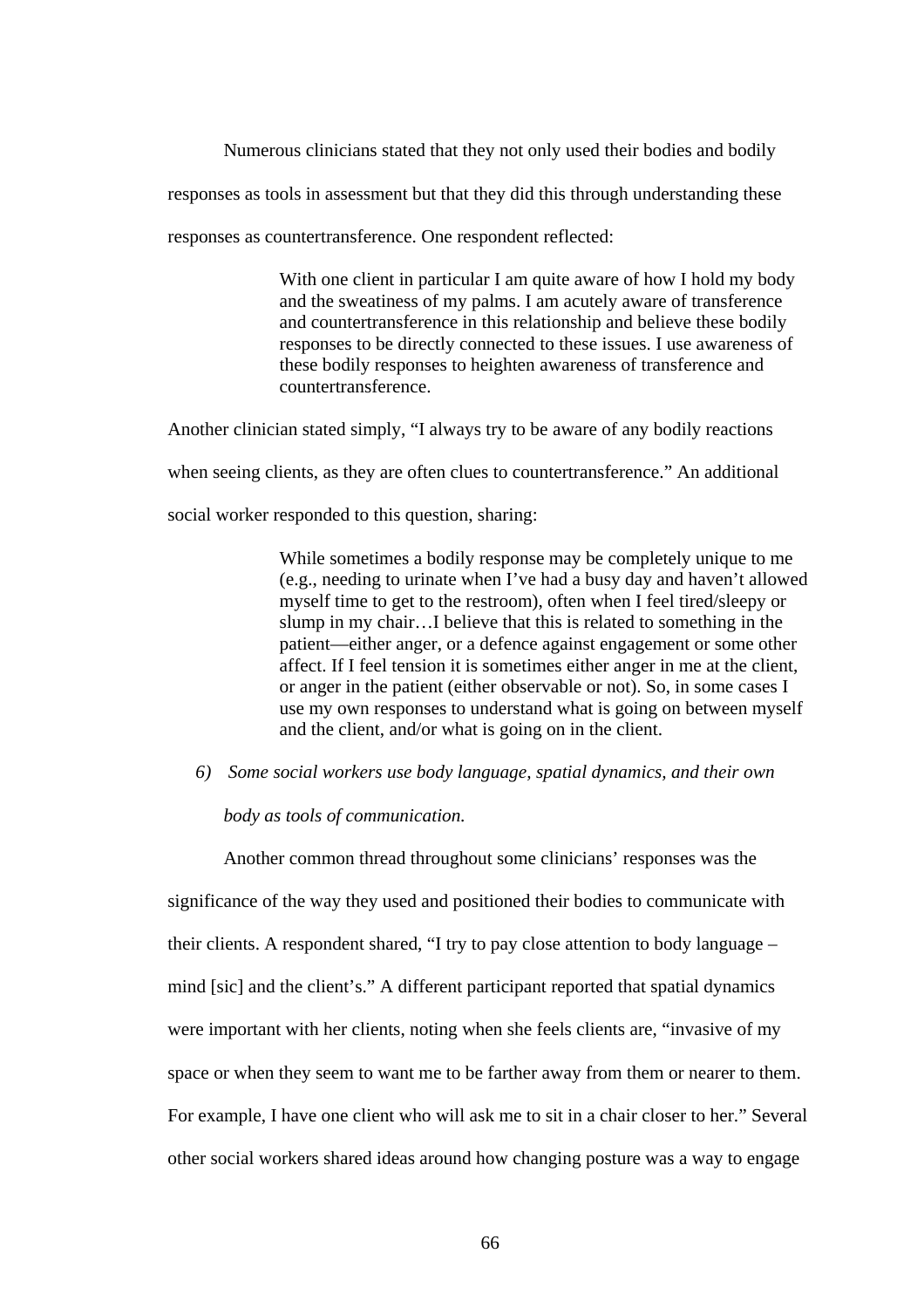or change the therapeutic dynamic. One stated, "At times, I purposefully change position to 'block or unblock', to present a more formal or informal stance." Another noticed, "sitting forward, leaning back, levels of calm relaxation, tension etc and use this information in my understanding." A different clinician added, "I…will intentionally move forward to demonstrate greater interest, as a way of giving feedback to patients." Finally, another group of clinicians shared how they literally express themselves through their body language. One stated, "I sometimes use my hands when expressing myself." Another wrote, "I…consciously try to maintain a relaxed body position realizing that clients do pick up on body language."

*7) Some social workers see their body as distracting from assessment and practice.*

Several clinicians expressed caution about the usefulness of the body as they feel that at times it can be a distraction to deeper meanings or nuances. One respondent shared, "It is important to be aware of your body's processes because they may be detracting you from paying complete attention to the client, therefore, hindering a complete assessment and possibly preventing genuine and complete empathy." Another participant stated, "I suppose if I am not feeling well, that might affect my assessment and practice with clients, in that I may not be focused on their issues, distracted by my own bodily situation." A different respondent seemed to share the same hesitation, writing, "Usually, I cannot help but be aware of my anxiety because of my bodily responses (sweaty palms, redness in my face, racing heart) and the fact that this anxiety is potentially inhibiting rather than informing my practice with clients."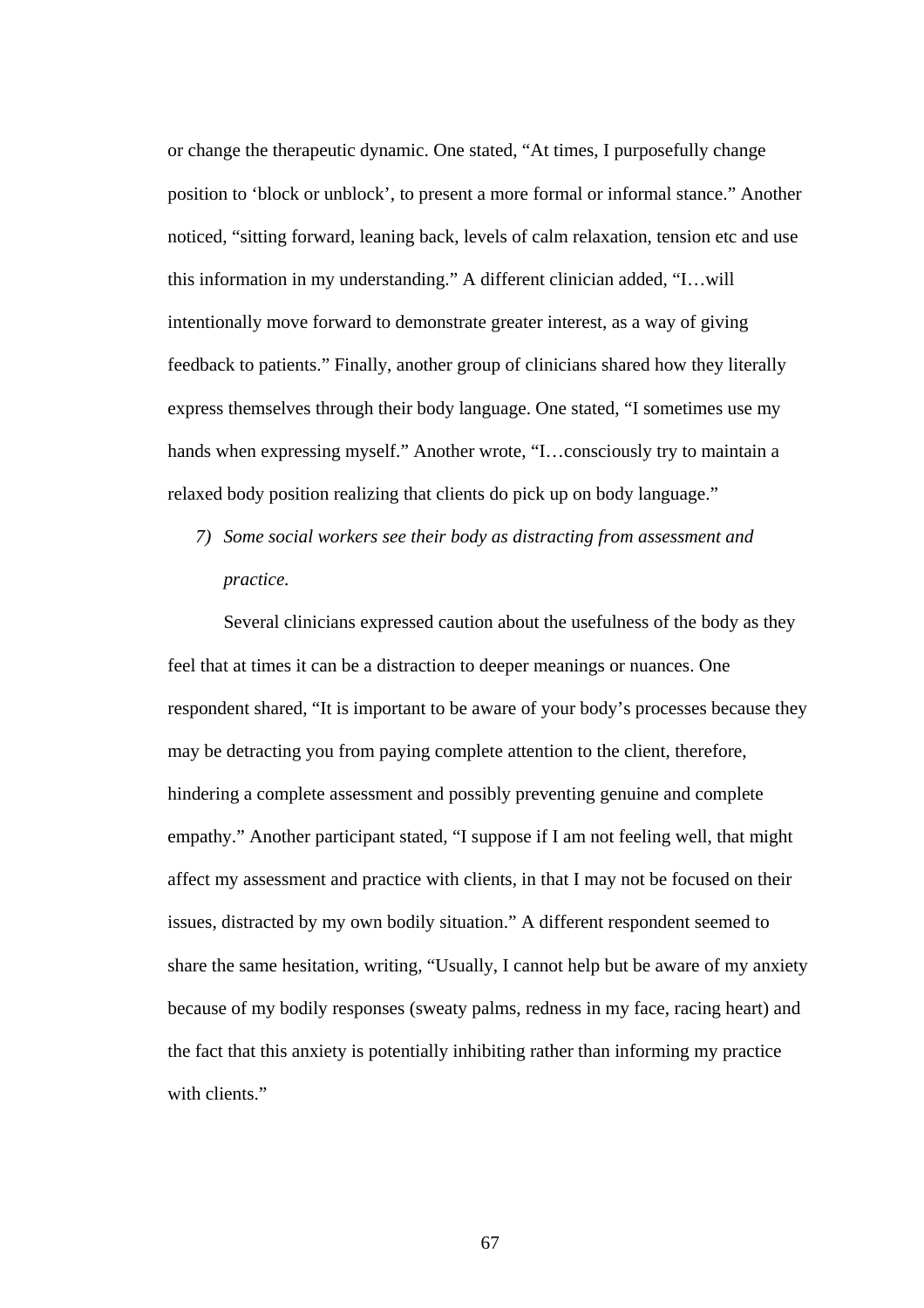## *8) Other Outlier Comments*

Some of the outlier comments included several clinicians who spoke of using 'gut reactions' to inform their practice, another who feels as though she literally holds the client's material in her own body, a different practitioner who spoke of having her personal illness inform her work with clients, and, several social workers who wrote about how they use what they feel in their bodies to gather information about how the client makes other people 'feel' in their bodies. Another small group of respondents reported that they felt like they were too new to therapy to be able to incorporate their bodies into it while other clinicians stated that after doing this survey they would begin looking more to their bodies for information.

#### *Second Question*

Participants were asked in the second open-ended question to share times when their clients' bodies or bodily responses have been a factor in assessment or practice. (Are your clients' bodies and bodily responses a factor in your assessment and practice with clients? Please describe.) Two hundred and seventy nine respondents (N=279) answered this question. Again these answers were read in order to draw out common themes and any outlier comments. From these multiple readings, seven common themes and several outlier comments were elicited. The respondents noted that their clients' bodies and bodily responses affected their practice in these ways listed below.

*1) Most social workers reported clients' bodies and body language is an essential component to practice and assessment.* 

More social workers reported being aware of their clients than their own. The vast majority of respondents reported that they took their clients' bodies into account when working with and assessing clients  $(N=271/279)$ . Of these, a large number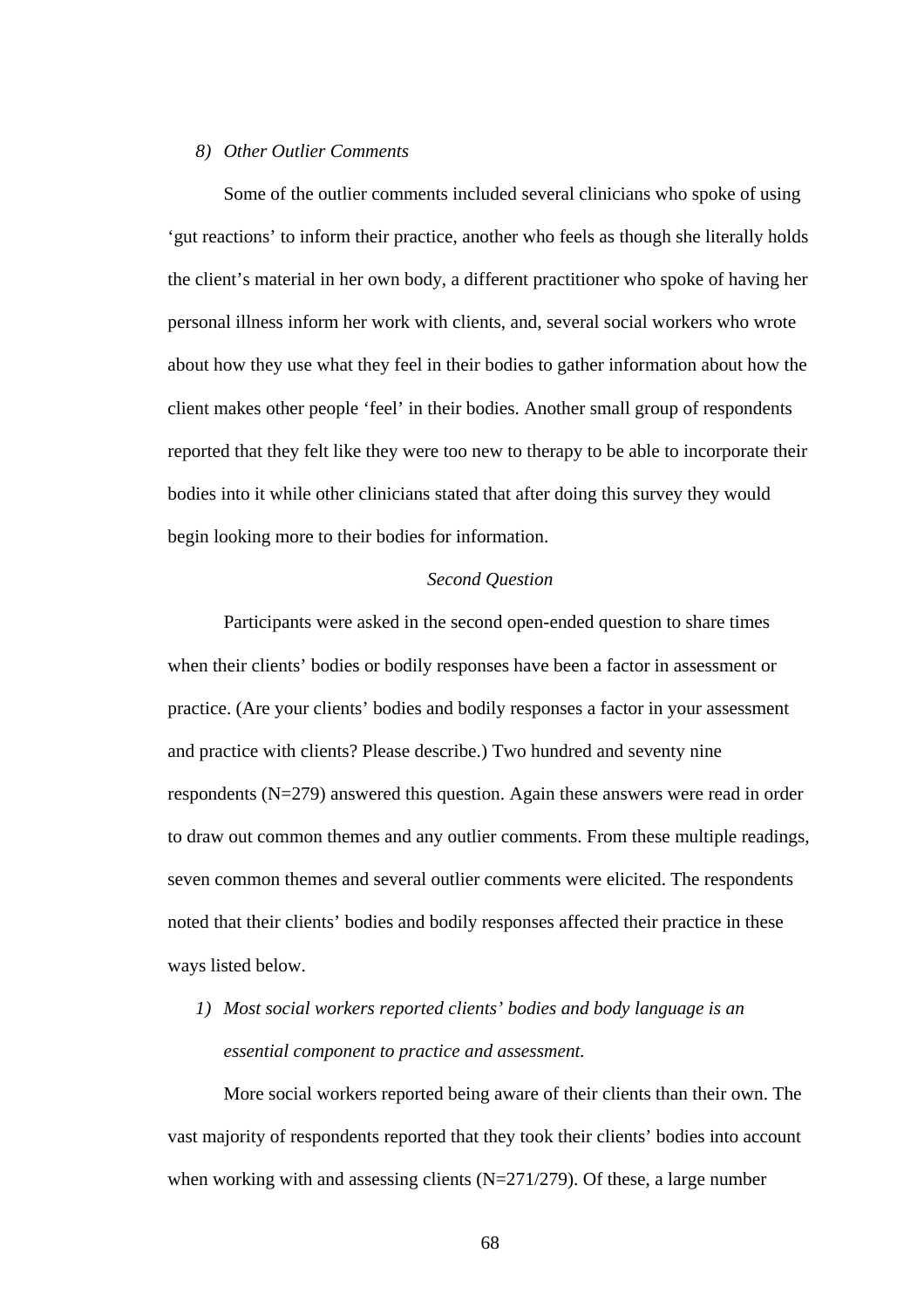stated that body language itself was a significant variable in their practice. One clinician reported, "Yes, body language is a powerful signal of communication." Another stated emphatically, "…definitely….that is why I believe that in person sessions are better 99 per cent of the cases…than phone, email, letters, etc. bodies 'speak' of tension, sadness, trauma, anger…." A further respondent spoke about not always being able to rely on reading body language, as "It can be difficult to read some of the clients based on their bodily responses and difficult to gauge their emotional reactions based on their body language." However, this social worker still took body language into account.

2) *Many social workers noted that discrepancies between a client's words and body language are important for interpretations.* 

Another factor that multiple respondents identified as being helpful to their work was being able to notice and acknowledge when clients' words did not support their body language or physical presentation. One clinician shared, "Sometimes…I notice…the patient's bodily actions are out of synch with what he/she is saying." Another explained, "I pay attention to my cts [sic] postures and facial expressions when I am working with them. In particular, I pay attention to whether their body language and affect reflects the content of what they are taling [sic] about." Finally, a different respondent stated:

> Observing the nonverbal cues and/or client's reported somatic feelings provide a wealth of information about what may be going on in the client. Also, the difference between what a patient says he/she is feeling and their body/nonverbal messages can be useful. The discrepancy may be revealing in and of itself, or it may lead to exploration with the client about the meaning of the disparity.

*3) Many social workers feel that clients' emotions are held in the body and that asking clients to verbalize these physical experiences can be helpful.*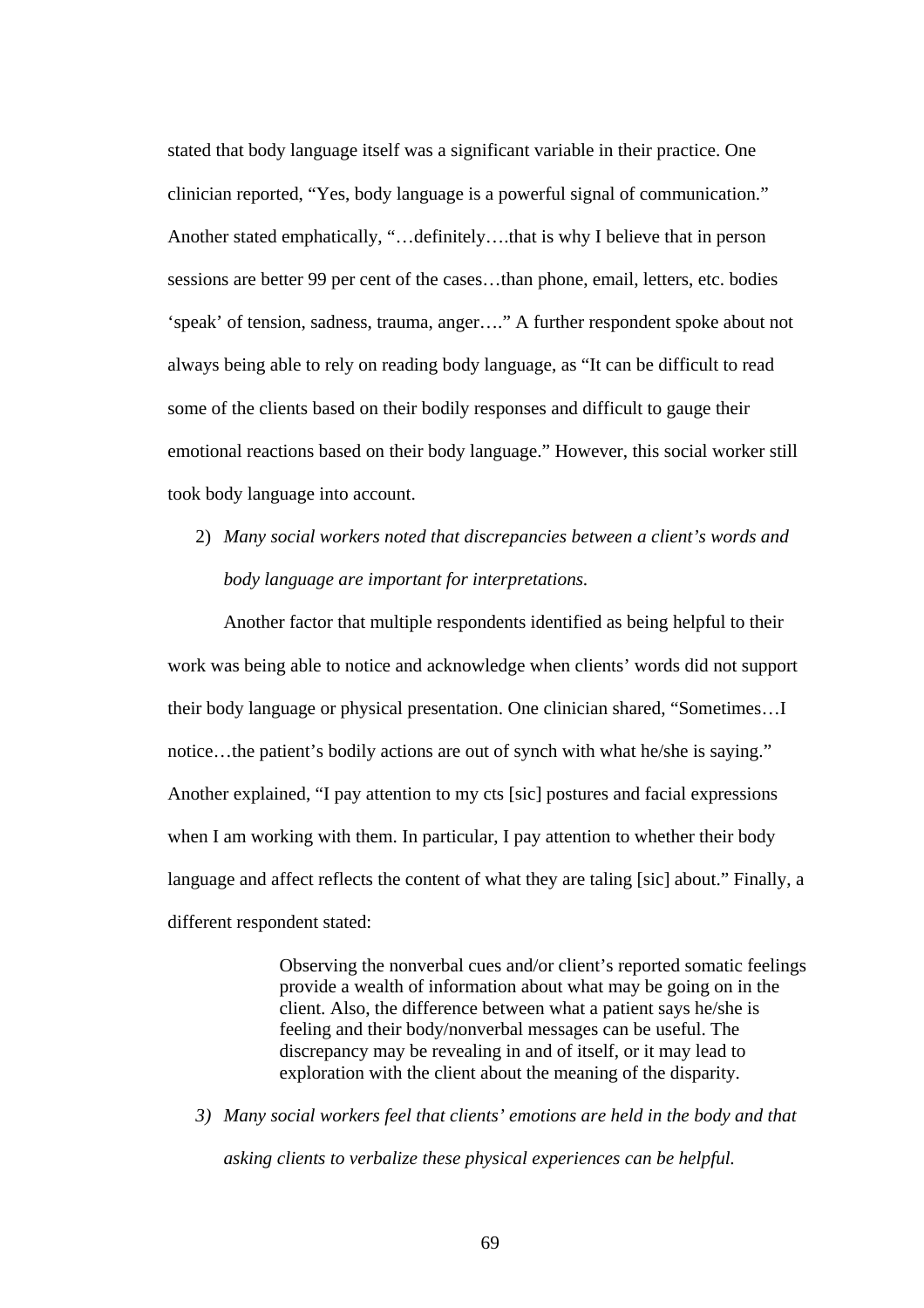Many participants addressed the issue of their clients' bodies holding emotions and that an effective intervention was to ask clients about this. Two clinicians had slightly different takes on this process. One stated that the way clients are, "holding their emotions in their bodies seems to be reflected in our sessions and so I sometimes ask clients what they are feeling in the moment in the room in their bodies (breath, tightness, rigidity, etc.)" The other shared, "I often ask clients when they are describing feelings to tell me where in the body they are feeling the feelings and what those feelings are like." Another clinician explained:

> I am aware of clients' responses and work with them to become aware of their bodies and to use their responses to inform them of their own processes. I also encourage them to work with me to inhabit their bodies more fully and to heal from the experiences they have had.

One participant shared her whole process of observing and intervention:

Yes, I try to practice in a contemplative, aware state, noticing changes in posture, breathing, eye contact, movements, and reflecting these changes back to the patient and asking them about the[m]. Sometimes I say: Your body is doing \_\_\_\_\_\_\_\_. Why do you suppose that is? Or: What does the feeling of anger feel like in your body?

A different social worker shared how she coaches clients' to better understand their

bodies and reflect their feelings, stating:

When clients are having trouble identifying emotions, I often ask where they feel something in their body. I sometimes will suggest grounding in the body through breathing or noticing sensation, particularly when a client has a strong emotional reaction.

*4) Some social workers find interpreting and verbalizing for clients what they see* 

*in their clients' bodies helpful.* 

Other participants shared how they themselves put into words what they were

seeing in their clients' bodies in order to offer insight. One such respondent stated,

"Yes, I am always reading the client's body. I comment [on] it a lot to guess if what

they are showing me is how they are feeling." Another social worker wrote: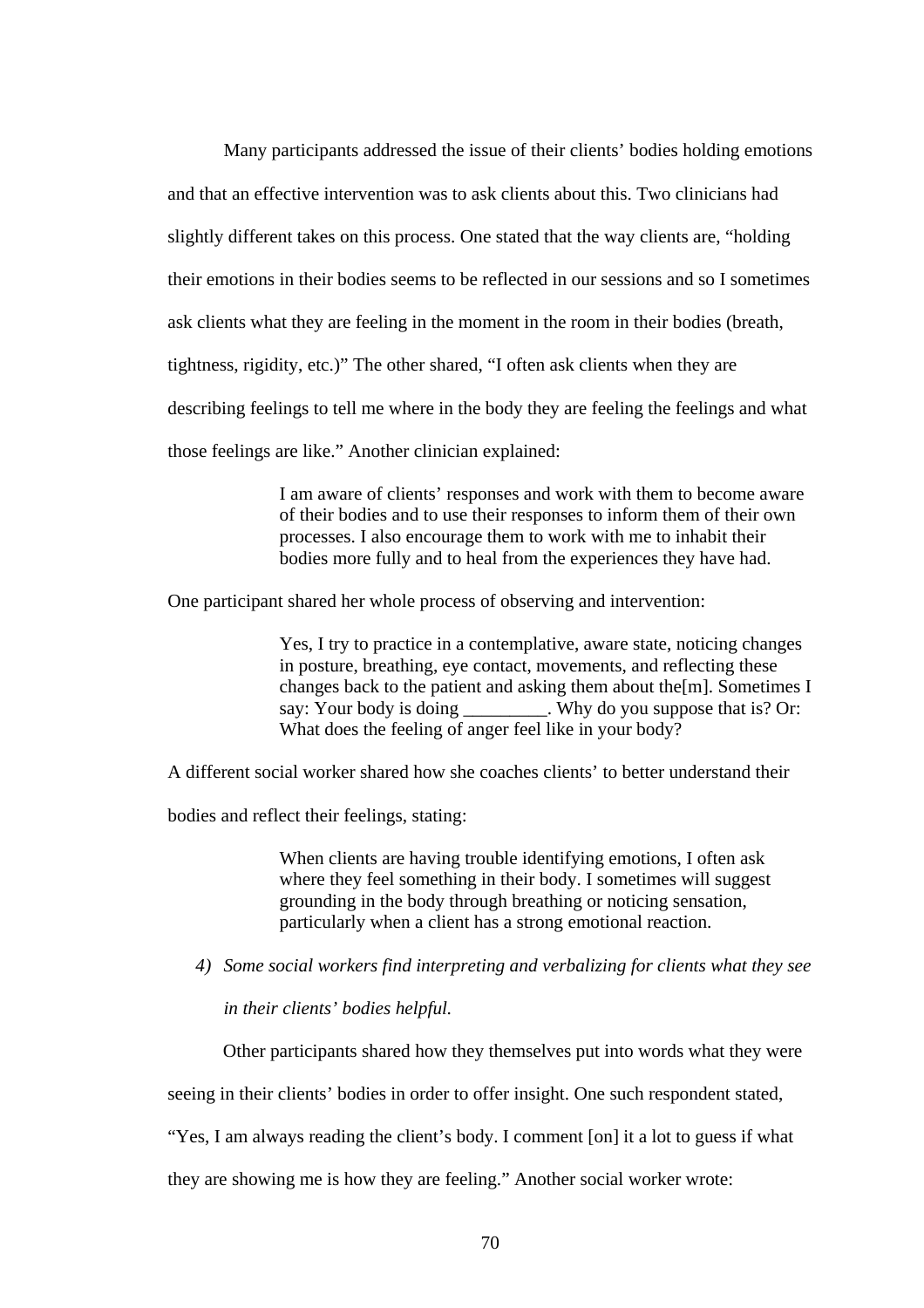Yes. I pay close attention to such client responses as blushing, teariness/nearcrying, eye contact, physically leaning/moving closer or father away from me during session…and I often utilize these observations in session—helping client to identify hidden feelings or to state feelings with words rather than actions, etc.

A different participant shared how she thought both teaching clients about feelings in the body and also inquiring verbally about what she is seeing are helpful to the process. She shared, "I definitely notice my clients' nonverbal clues, and inquire about them – 'You look very tense. I'm wondering if that is how you are feeling.'

*5) Some social workers reported that clients' bodies present material just as effectively as their verbal presentation.* 

Again, many respondents shared that they see the body presenting material just as fruitfully as the clients' words. One participant shared that body language is "a language that conveys just as readily and accurately as words." Another clinician wrote that the body's messages are in fact more important, noting, "you can often tell much more about anxiety, depression, and psychosis through body language than you can through verbal interaction." A different clinician commented on how sometimes verbal language is not enough and that the body gives a truer impression, sharing that clients' "bodies tell me things that they cannot usually describe in words. The past is housed in the body and where energy is blocked." Another social worker agreed, stating, "I believe that our bodies speak what we can not say in words."

*6) Some social workers believe that how the client uses spatial dynamics is an important factor to consider when working therapeutically.*

Another group of clinicians wrote about their understanding of their clients use of their bodies in space. One social worker wrote:

> Very much so- I look at how they place themselves in relation to me (space-wise), their pose, their gestures, and how the client carries him/herself as cues to assess their current state. I may discuss a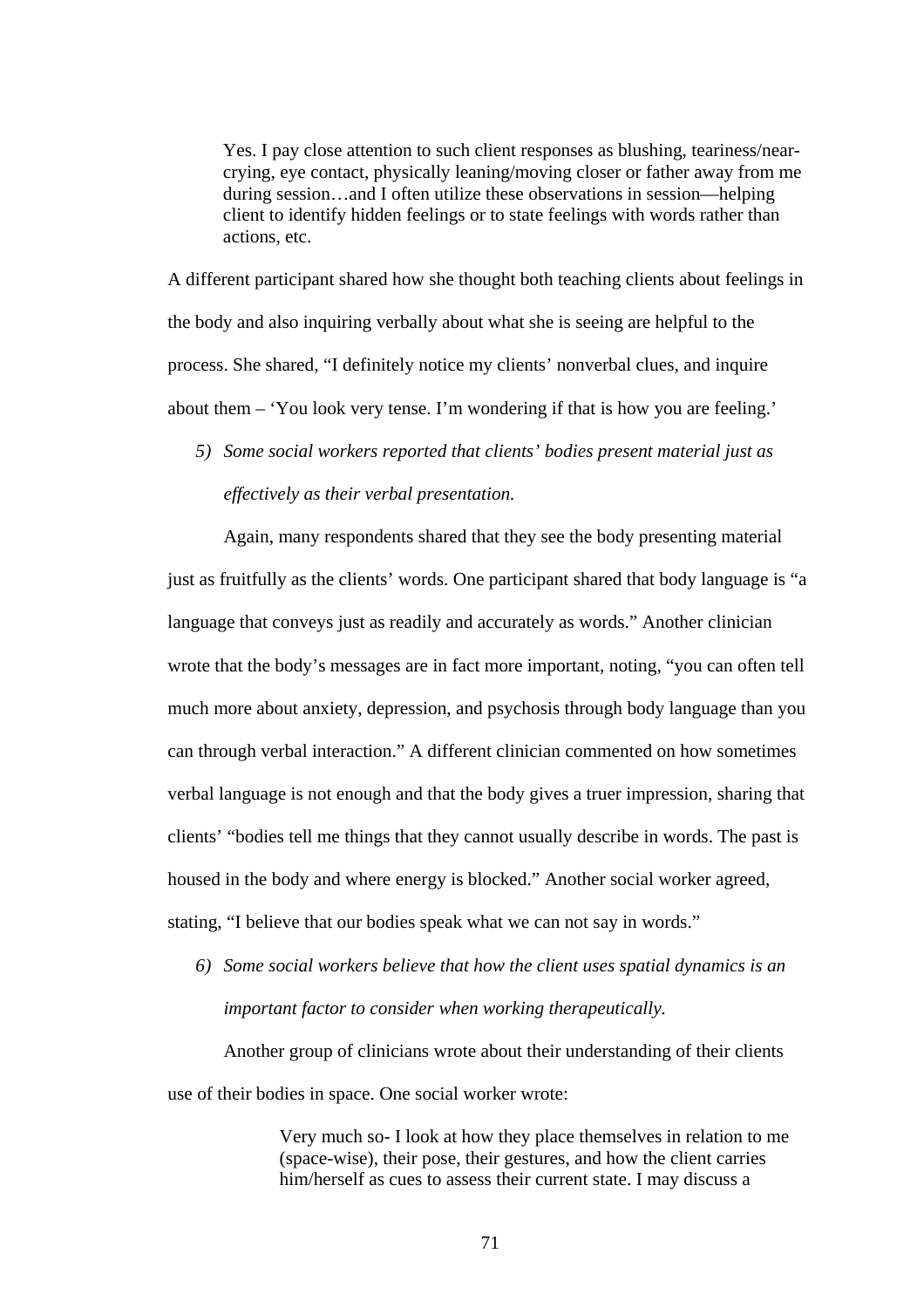patient's body posture or gestures with him if it seems changed from the norm.

One clinician shared how power dynamics can be evoked through spatial factors, sharing this example:

> I find it interesting that new clients debate about where to sit in my office. I have several choices for them (comfy chair, formal chair, loveseat) but MY seat is obvious and it is interesting to me when they consider sitting in my seat or ask me where I will be sitting. In my opinion, it's a statement about who is going to be in charge of the session, in some ways.

Another social worker related that a particular counselling space, her car, was, "very unthreatening way for especially teenage kids to freely express what's going on with them ('Car therapy')." Finally, one respondent noted how some clients will, "adopt the same positions as I do, how close or far they choose to sit from me, and will pay attention to [this]."

*7) Some social workers commented on noticing and taking into account more readily their clients' bodies when clients presented with a trauma history.*

There were many respondents who observed that they were especially attentive to the body when working with clients with a trauma history. One clinician wrote, "Their body responses can tell me a lot about my clients – especially those who have trauma histories." Another shared that specific sensations may be related to trauma such as, "When a client reports that she is disconnecting from her body." Several other social workers spoke of the importance of physically 'grounding' when working with clients with trauma histories. One reported, "Working with trauma survivors, I do a lot of grounding and relaxation work." Another shared, "I use the body as way to ground clients in [the] moment when they are being overwhelmed in recounting their trauma histories." Finally, another clinician wrote: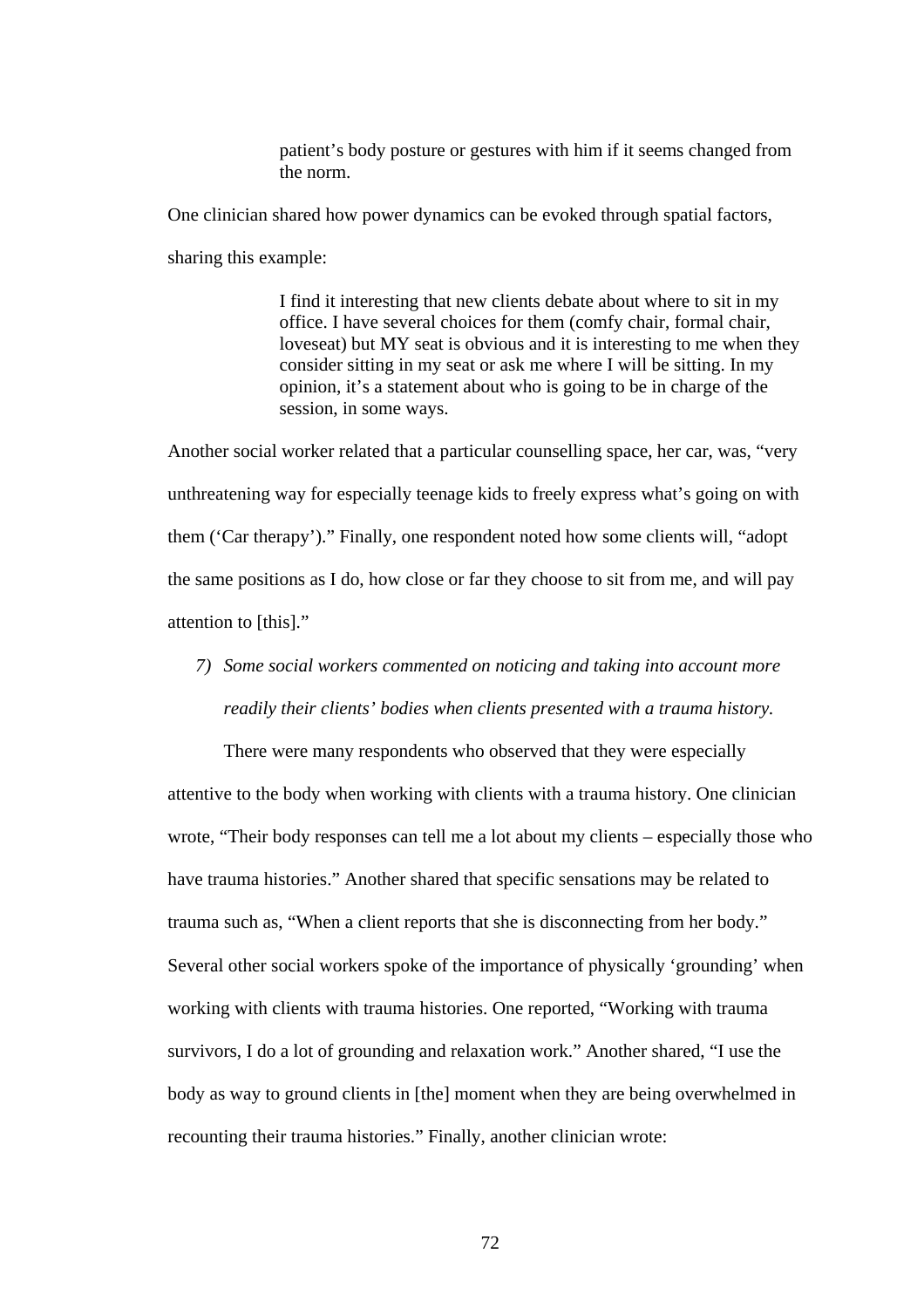Because I work almost exclusively with trauma survivors, I do a lot of work with clients to help them identify their emotions by how they experience them in their body. This helps them be aware of what they may be feeling at other times, and then allows them to take steps to manage these affects.

#### *8) Other Outlier Comments*

There were several other themes mentioned that vary slightly from the common themes explored above. These include several respondents stating that as therapists they only address the body when the client first brings the topic into verbal interplay, another clinician wrote of assessing her clients' bodies to help them maintain their physical well-being, another participant shared that she is only aware of her clients' bodies and not her own. A few respondents reported that they think their clients' bodies and bodily responses are important but do not know what to do with this information. Another small group wrote of the importance of using clients' use or lack of use of eye contact in assessment.

## *Third Question*

The third open-ended question asked participants to share stories of times that clinicians had become very aware of their own bodies in sessions with clients. (Do you have a story of a time when you became very aware of your body in a session with a client? Please describe. For example: falling asleep or feeling aroused.) Two hundred and thirty-one respondents  $(N=231)$  answered this question with responses ranging from 'no' to lengthy stories of personal awareness. For the purposes of this study these answers will be used only for discussion purposes to highlight findings from the non-open-ended questions above. The themes of these stories ranged from times when clinicians felt extremely uncomfortable in their bodies due to the danger that they perceived from their clients to the usefulness of being able to make a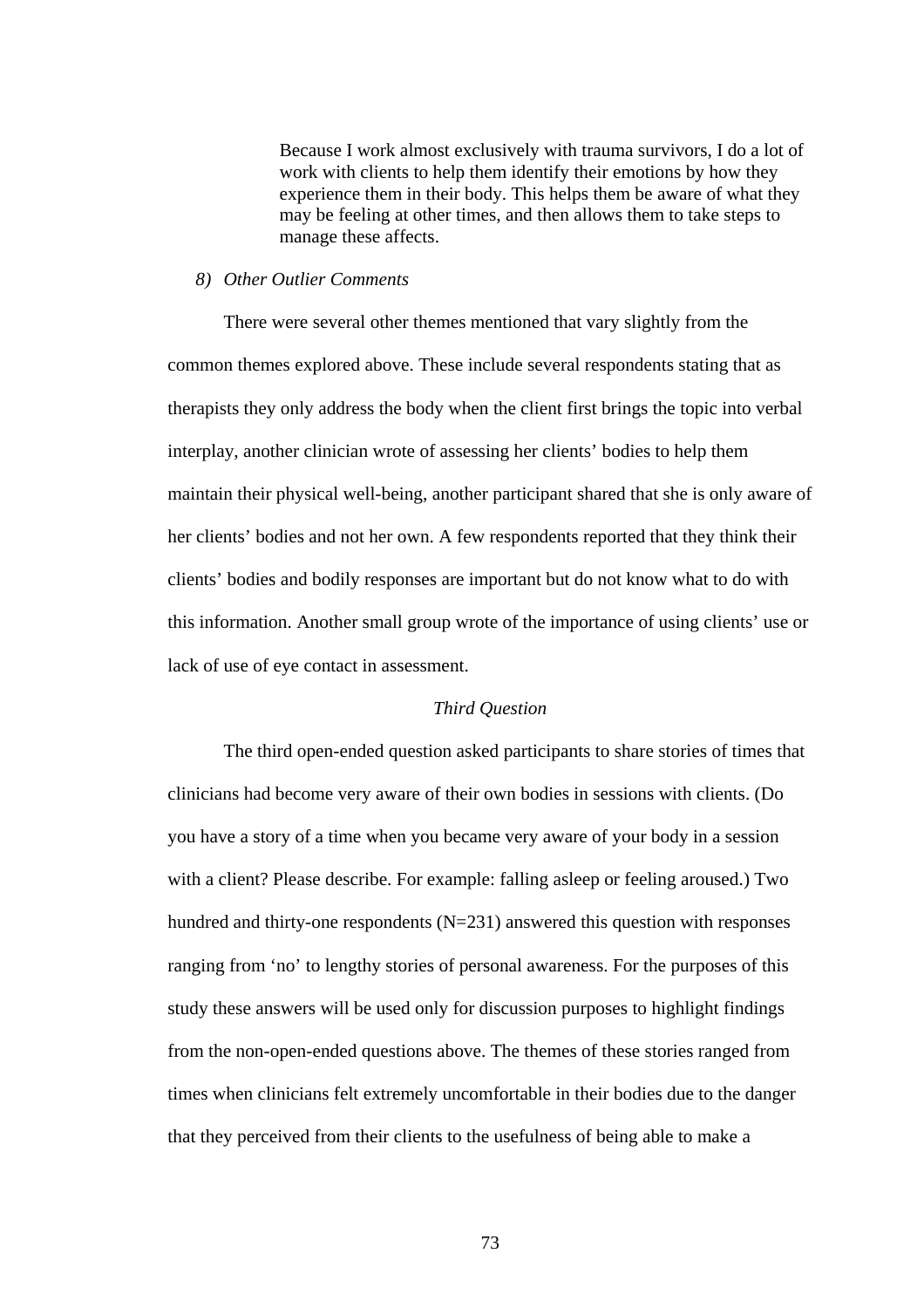meaningful interpretation because of allowing the sensations of their bodies to inform their practice.

The following chapter will explore the theoretical meaning of these findings. It begins with an exploration of the implications of social workers reporting high and varied awareness of their bodies and bodily sensations. This will be followed by a brief discussion of why non-heterosexuals report higher body awareness than their heterosexual colleagues. It will also examine possible reasons for limited correlations between heightened awareness with certain personal and professional qualities of the participants. The chapter will conclude with heuristic questions, the study's research limitations, and implications for future social work practice and research.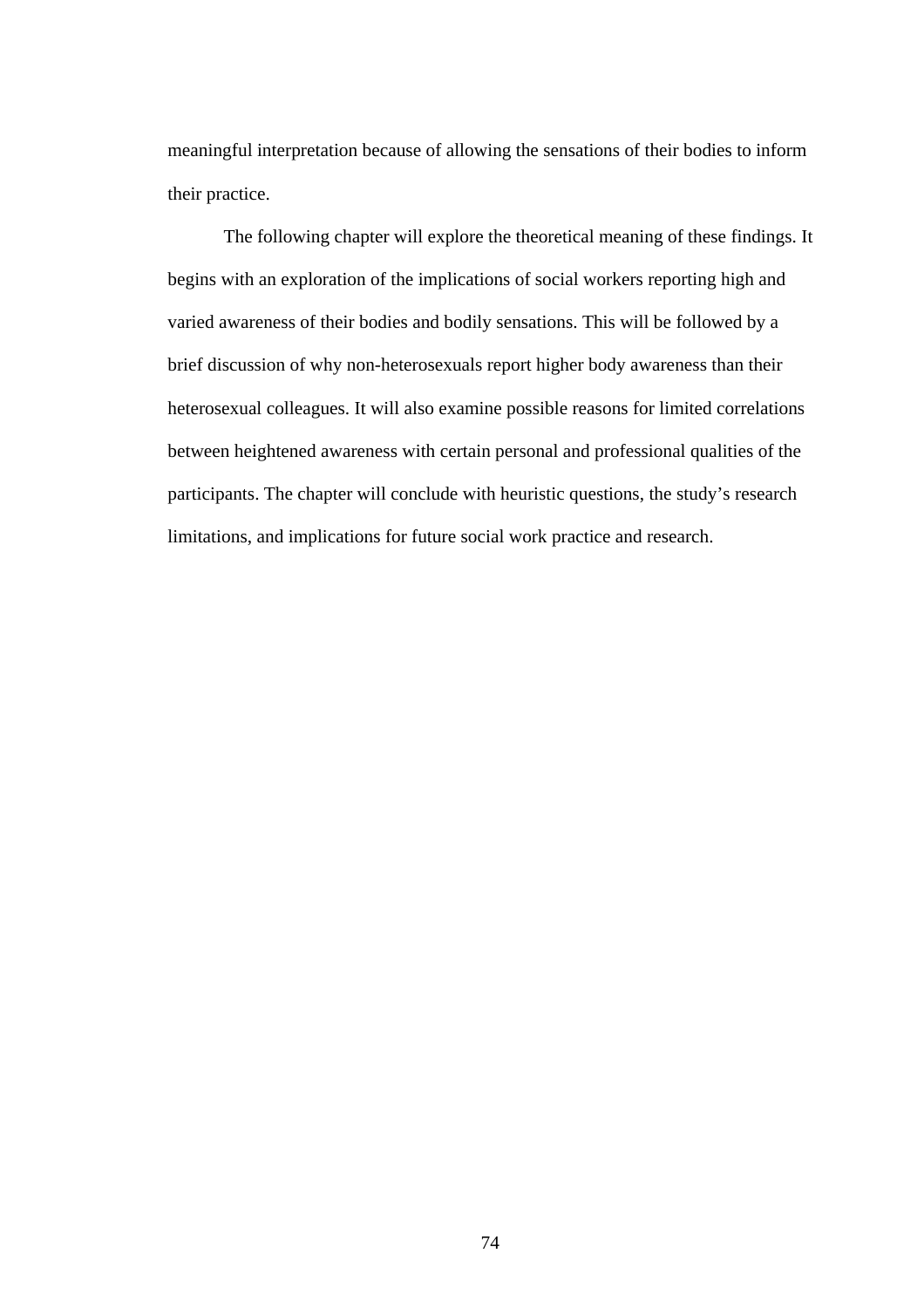## CHAPTER V

## **DISCUSSION**

#### *Introduction*

The original impetus for this study was this researcher's belief in the importance of inclusion of the body, both the clinician's and the client's, in social work practice. In order to create a study area, this researcher chose to examine how social workers are aware or not aware of their body in sessions with clients. Second to this inquiry was a question regarding whether or not those social workers who report a higher body awareness are more likely to be correlated with any particular sociodemographic, personal experience, or client population. The discussion below addresses four major findings from this study: 1) The majority of social workers report having a high personal body awareness *and* using their bodily responses in practice; 2) There are specific types of body awareness that are more readily identified by social workers; 3) There is a lack of correlations between those with a heightened sense of body awareness and specific personal factors; 4) The newlycreated scale is statistically robust and there are important implications for its future use. This chapter will also outline further questions for study and limitations of this research project.

## *Social Workers and Personal Body Awareness*

It was expected at the beginning of the research that social workers in general would report low personal body awareness. This assumption was based on literature that suggests that in therapy today, the body, *and the therapist's body and personal*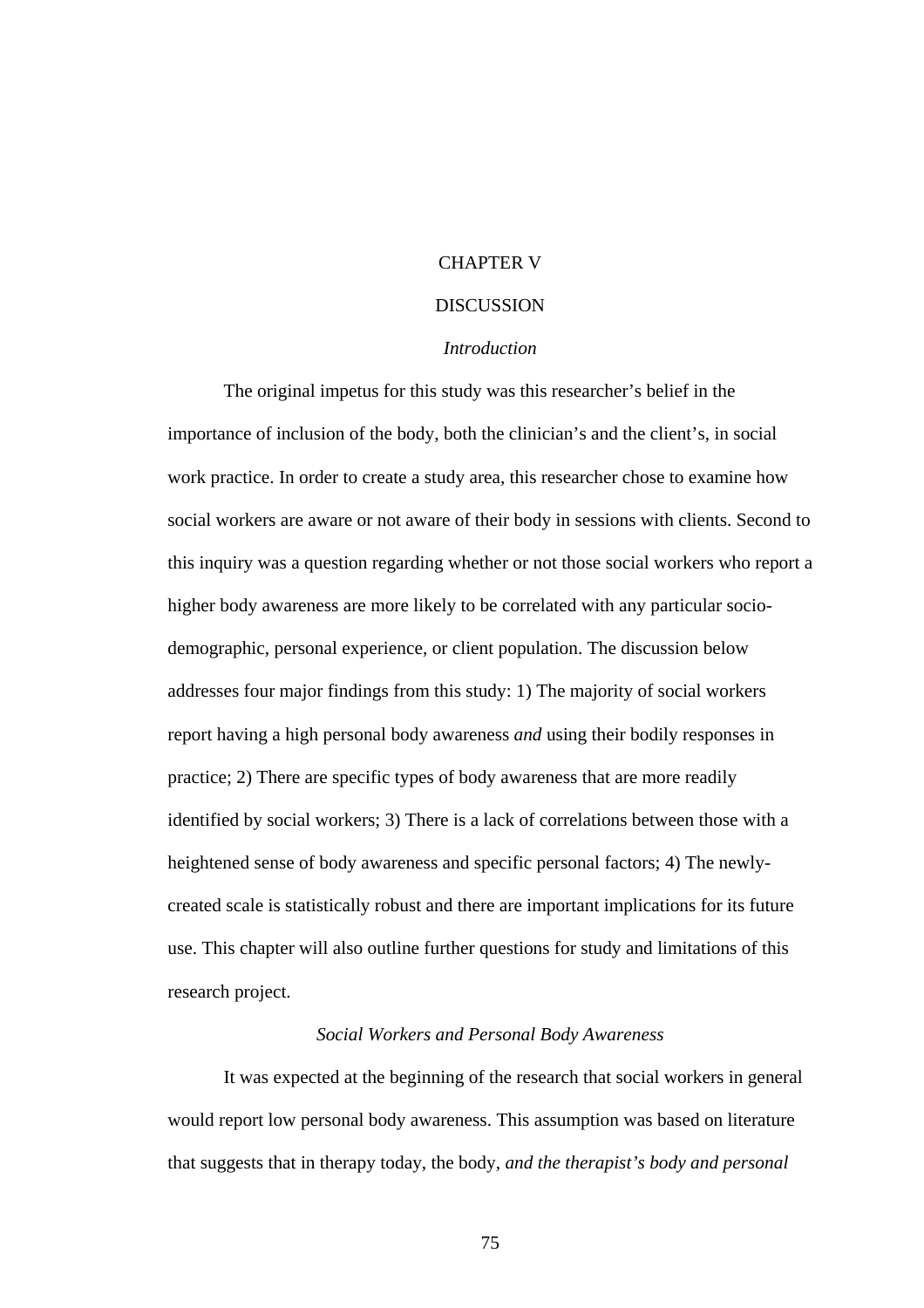*body awareness specifically*, is not discussed, acknowledged, or taught as a site of inquiry or practice (Aron, 1998). Therefore, the overwhelming response of the sample stating high levels of personal body awareness *and* using this awareness came as a surprise. Within the written responses of the qualitative portion, the vast majority, eighty-six percent of respondents, shared that they use their own body and bodily responses in their assessment and practice with clients. These social workers reported a wide and varied use of their bodily awareness, sharing a breadth of possibility for inclusion of the body in practice. For example, a large group of social workers reported using their bodily responses as countertransference material in sessions with clients. These clinicians are noticing not only their bodies but are *addressing* why they are feeling how they are feeling in the context of the relationship. It seems as though they are using their bodies as sites of inquiry and guidance.

Similarly, within the quantitative scale, the overwhelming majority of participants reported having awareness of particular physical sensations as compared to those who reported 'not noticing.' Further, forty-five percent of social workers reported having a higher awareness of particular physical sensations as opposed to those with a lower awareness (55%). Additionally, ten physical sensations were reported as being experienced sometimes or frequently by over seventy percent of the sample. Ninety percent of participants reported experiencing thirst and 94.1% sleepiness.

These results have crucial implications for the continued understanding, research and teaching of social work as they highlight the importance of the social worker's body and bodily responses in practice. They demonstrate that even though the body and bodily responses are very rarely addressed in mainstream social work training and supervision, they are essential (Jacobs, 1994). When these aspects of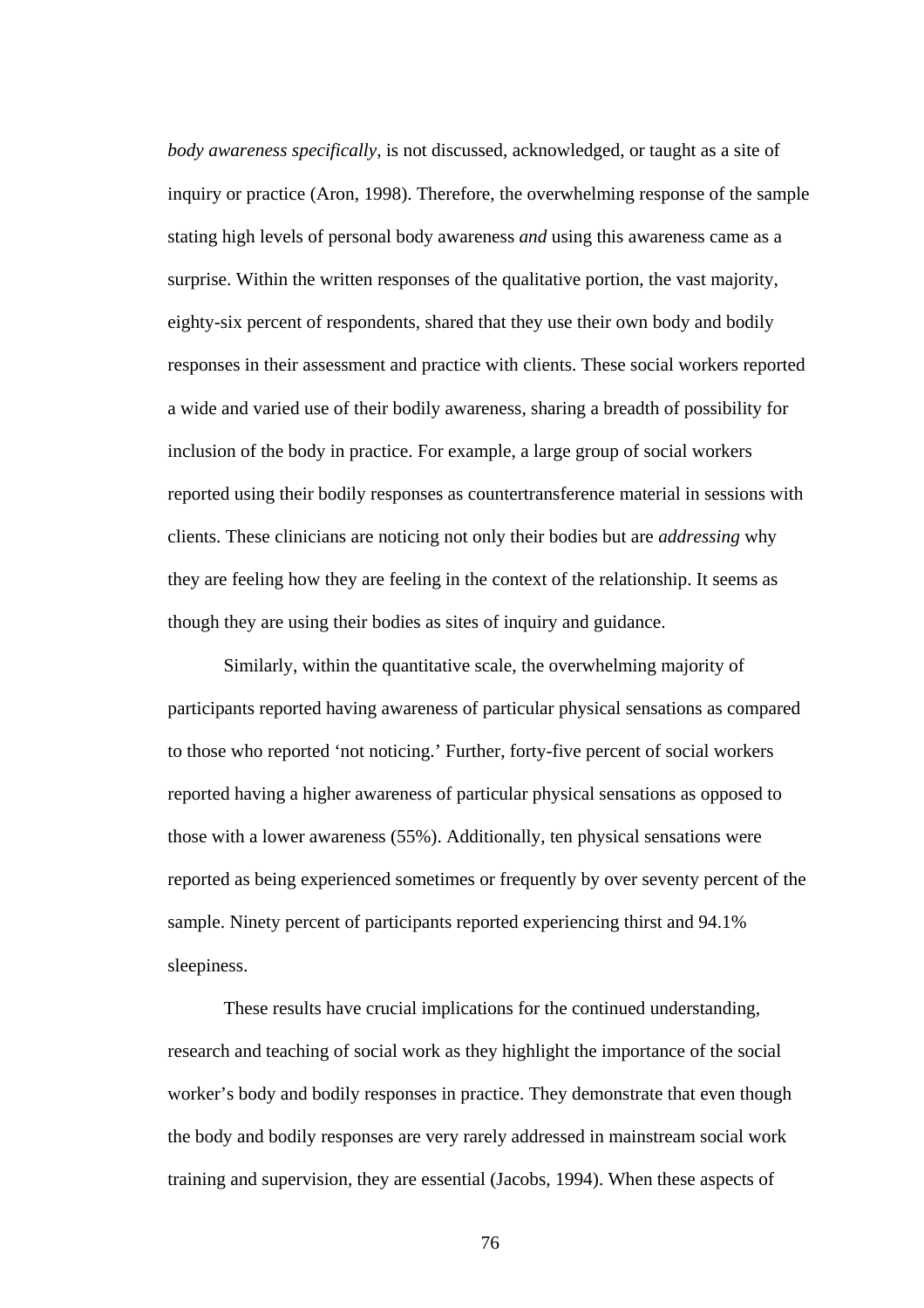therapy are not acknowledged it is as though there is an elephant in the room, a large, breathing, moving, sensate being whose presence is not addressed. Yet, outside of mainstream social work practice and teaching, there are multiple disciplines addressing the body. (Some examples include psychotherapy, dance-movement therapy, bio-energetics and so on.) These theories and practices remain on the fringe and not within the typical training. However, the results of this study demonstrate that for social workers the body is not on the periphery but is a critical instrument and site of knowledge in their work.

What then are some of the specific implications of these findings? If the majority of social workers are including body awareness in their practice, what does this mean to the field that in many ways has excluded the body, and certainly the practitioner's body, from theory and practice since its inception? One factor is that the type of research that this study addresses needs to be continued and broadened. If social workers are using their bodies, but do not have a theoretical or practical undergirding, there may be hazards to both the client and clinician. It is possible that without further training, both parties in the therapeutic dyad may experience (or continue to experience) preventable physical and/or psychological effects from the practitioners use of the body in treatment. Further, the sample reported using body awareness mostly in a constructive manner; however, it is possible that it might also have a harmful effect. Both the literature and the sample suggested that the body and its reactions may interfere with other types of responses – thus important projections or countertransference may be overwhelmed by the body's response and therefore be neglected (Iannaco, 2000).

As well, it is likely that just as the unconscious psyche of all participants plays its part in therapy, so too may the unconscious bodily responses of both parties. This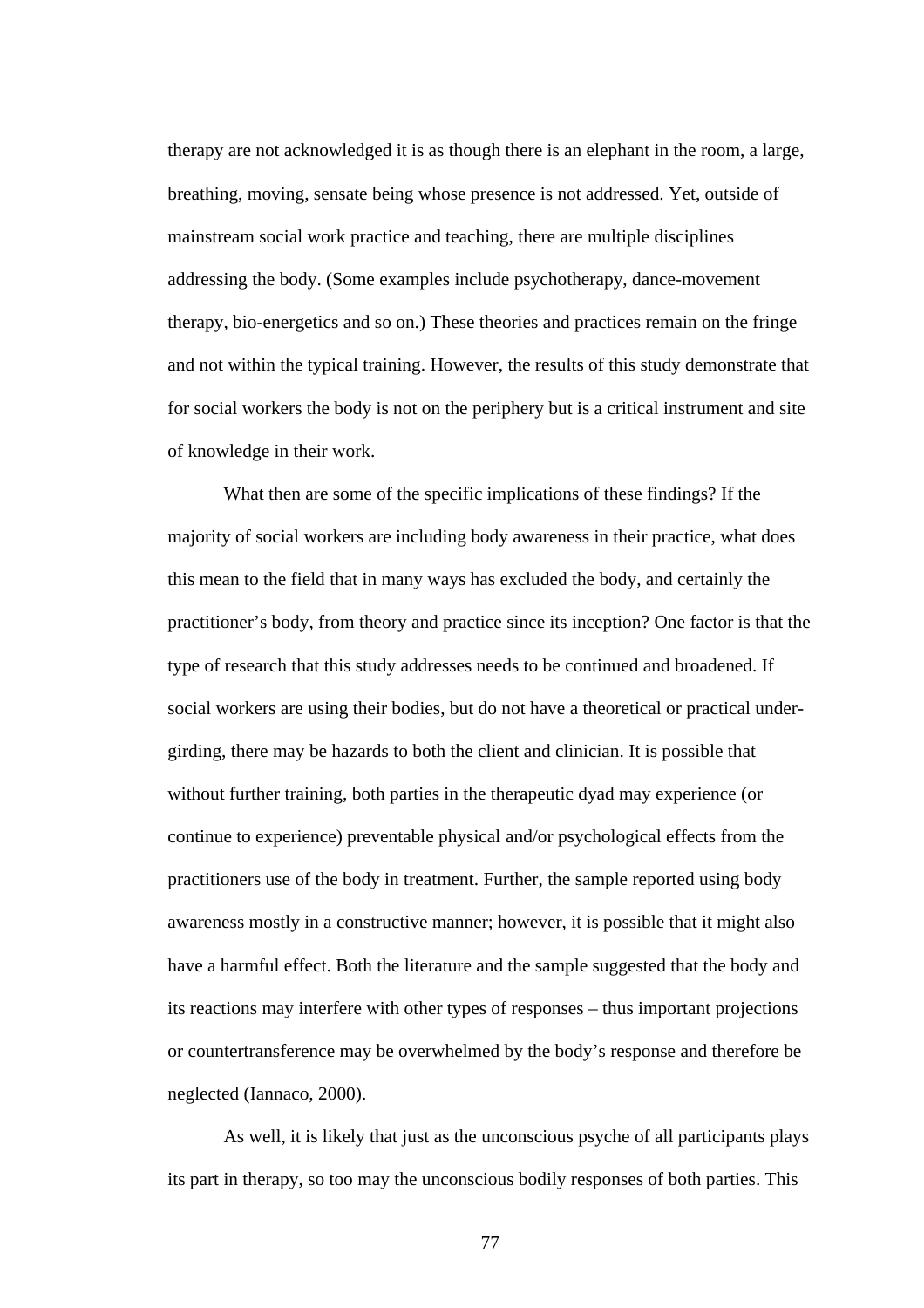unconscious part may have both negative and positive consequences. This interplay may lead to unforeseen consequences in therapy. It is possible that the unconscious may create blind spots in the relationship where client and clinician cannot discern their next steps. At the same time perhaps the interchange between unconscious may contribute to a new kind of dynamic (Suchet, 2004).

Next, perhaps it would be possible, with greater awareness of the body, that burn out, which is often manifested physically (Maslach & Jackson, 1981), could be eased or avoided. A greater understanding of the body in social work, may lead to more effective self-care for social workers leading to greater longevity and productivity while practicing. Social workers with greater awareness might be better able to predict, for instance, their own tiredness and work within sessions to actively refine this feeling to understand it as either the effect of embodied countertransference or not getting enough sleep the night before, or possibly both.

A further implication to these findings is the possibility that greater awareness might lead to a more effective treatment with certain clients, such as those who would benefit from a more intentional inclusion of the body as it applies to the preverbal level, through the nonverbal interchange. Those experiencing alexythymia, for example, who are unable to put into words their emotions, may benefit more from a therapist who is able to attune to their bodily responses through his or her own sense of body awareness (McDougall, 1989; Aron, 1998). Many clinicians reported using techniques of interpretation of their clients' bodily clues to aide their clients in selfexpression. Therefore including the body, as the majority of social workers do, seems to be a helpful step in addressing the needs of this particular type of client. Additionally, intentionally using the body with the general population may also be helpful as humans first learn to communicate and interact socially though preverbal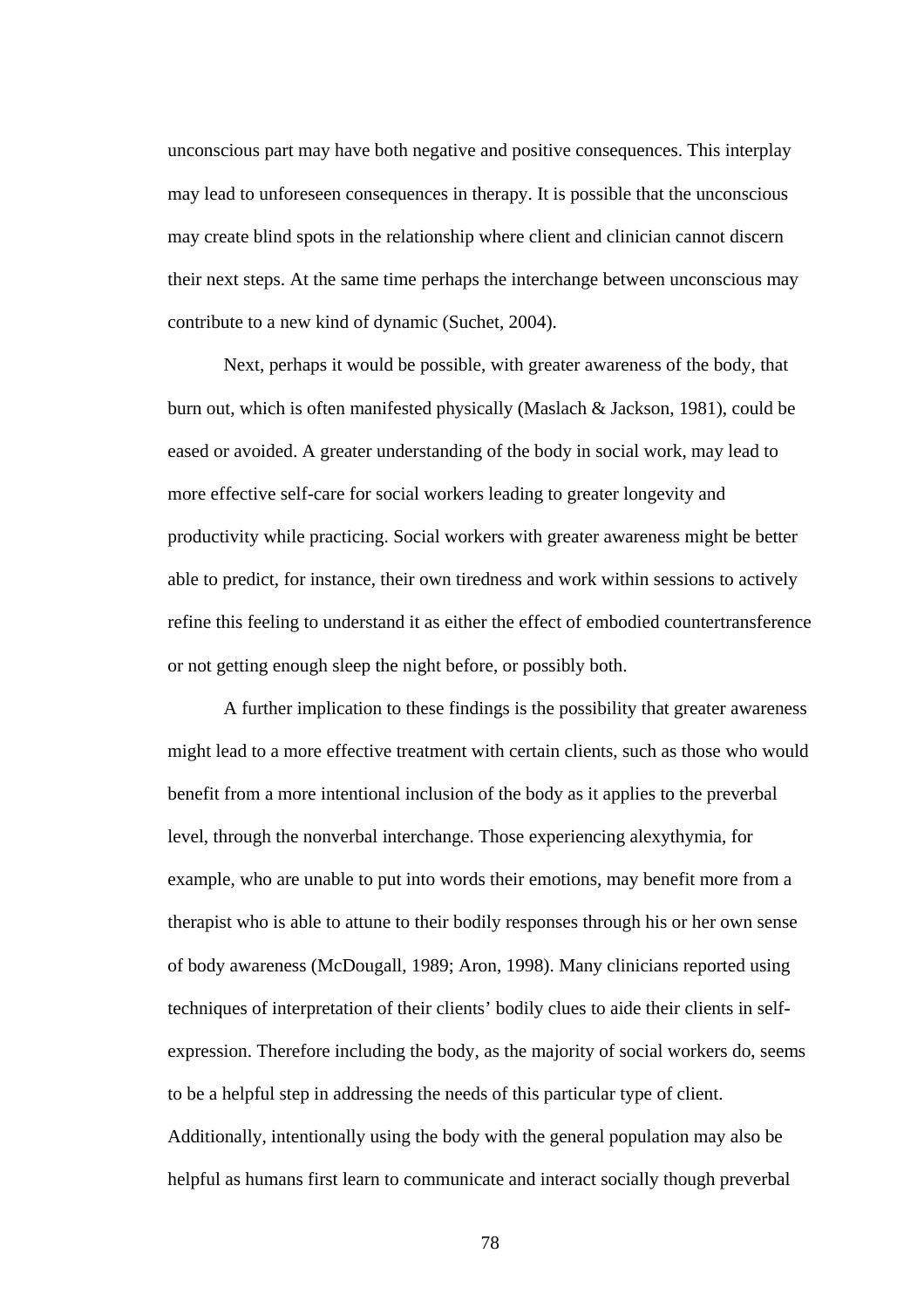experiences (Beebe & Lachmann, 1988). By acknowledging and accessing this part of the whole human there is perhaps a greater possibility of working therapeutically.

Fourteen percent of respondents report that they do *not* take into account their own body. Who are these persons? One participant suggested, that she is unaware of her body because she has never been exposed to it as a possible site of information or exploration. Another participant shared that she finds the body to be distracting from the process and thus unhelpful. Further research into why this minority of social workers do not address their own bodies in practice is needed to better understand this phenomenon.

## *Levels of Specific Sensations*

Another important contribution of this research is identifying what specific areas of physical sensation social workers are most aware. Included in the top ten sensations, listed in descending order, are: sleepiness, thirst, yawning, hunger, tearing eyes, uncomfortable body position, need to urinate, coughing, increased heart rate, and tension in neck (see Table 8). However, this list is complicated by the fact that it is hard to determine the causality of each of these factors. Was the social worker tired before entering the session, or did the social worker become tired during the session through countertransferential response? Was the social worker hungry and thirsty because she skipped lunch or because of the client's projection of oral needs onto the clinician?

Out of this list, three appear to likely be more often caused from *within* the session: tearing eyes, uncomfortable body position, and increased heart rate. Other physical sensations may be determined by countertransference within the session, but without further investigation it is difficult to make this theoretical leap. Tearing eyes seem to be a physical sensation that social workers are aware of frequently as a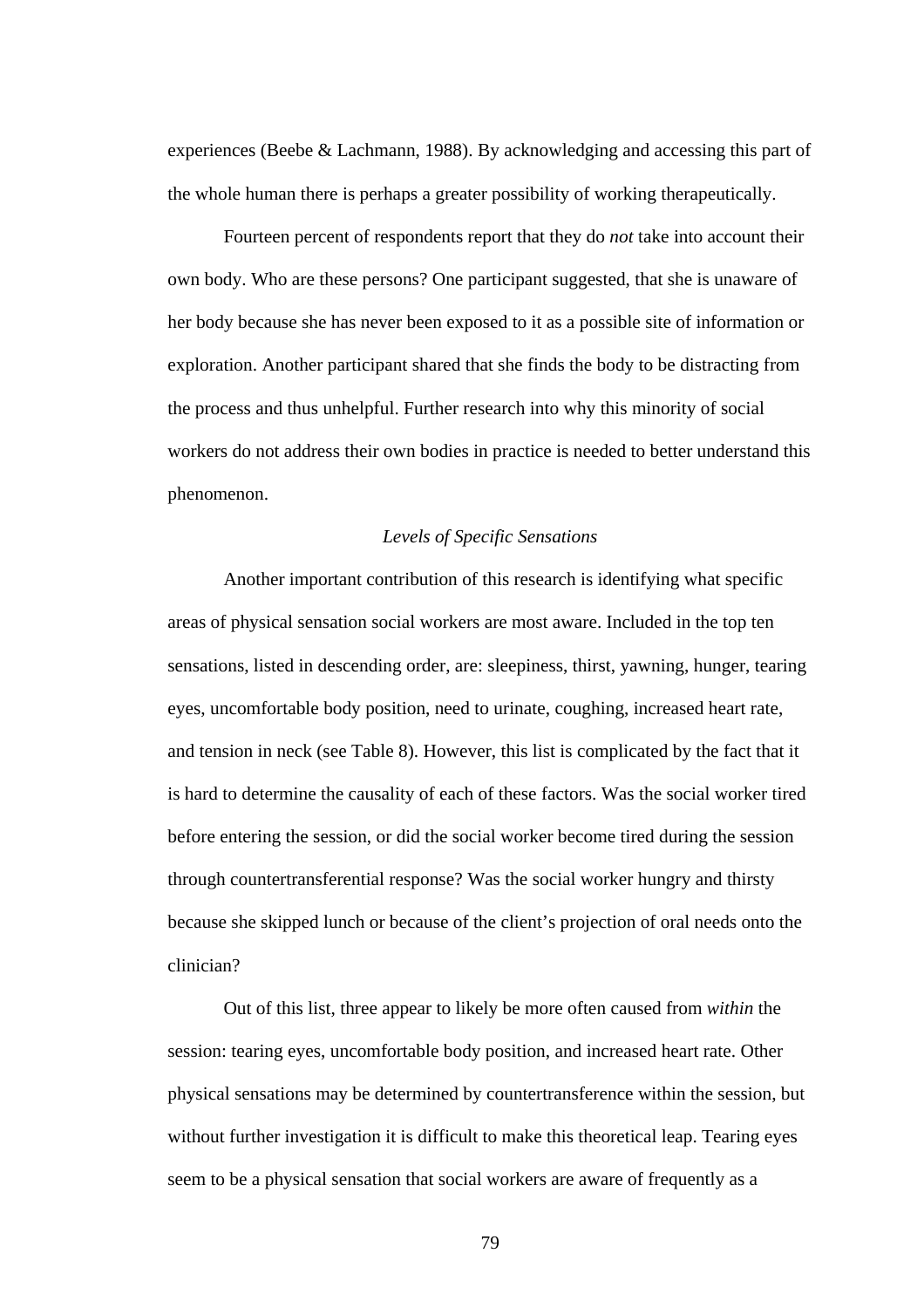*countertransference response,* barring some external event that has caused the social worker great sadness and an inability to contain her emotions. This supports literature that suggests counsellors believe that crying in sessions is appropriate at times in order to form genuine relationships with clients (Curtis, Matise, & Glass, 2003). Through sharing this genuine expression of emotion it is possible that both the client and clinician experience a sense of healing in the dyad.

Additionally, both the high reporting of *uncomfortable* body position and *increased* heart rate could indicate that a majority of social workers are also frequently or sometimes feeling discomfort and, or anxiety within the therapeutic session. Their bodies may be alerting them to their own reactivity and possible countertransferential experience of their clients. Some social workers within the qualitative responses wrote of using feelings of discomfort as ways of recognizing particularly problematic clients, such as those with a later corroborated history of violence.

Further, although sexual/erotic arousal was not included in the top ten responses, it is interesting that almost half of the sample reported frequently or sometimes experiencing this sensation (45.1% and 54.9%). Again, it is possible that this feeling was lingering from an external event; however, it seems more likely that it was evoked from within the session itself. As there is a strong sexual taboo in the therapeutic setting, this high rate of reporting is unexpected. This high rate of response also reflects the need to address more openly, both in training and in the research, the issue of sexual arousal to better support both parties in the dyad (Field, 1988). As the body in practice merits further research, so too does this particular type of physical and emotional reaction.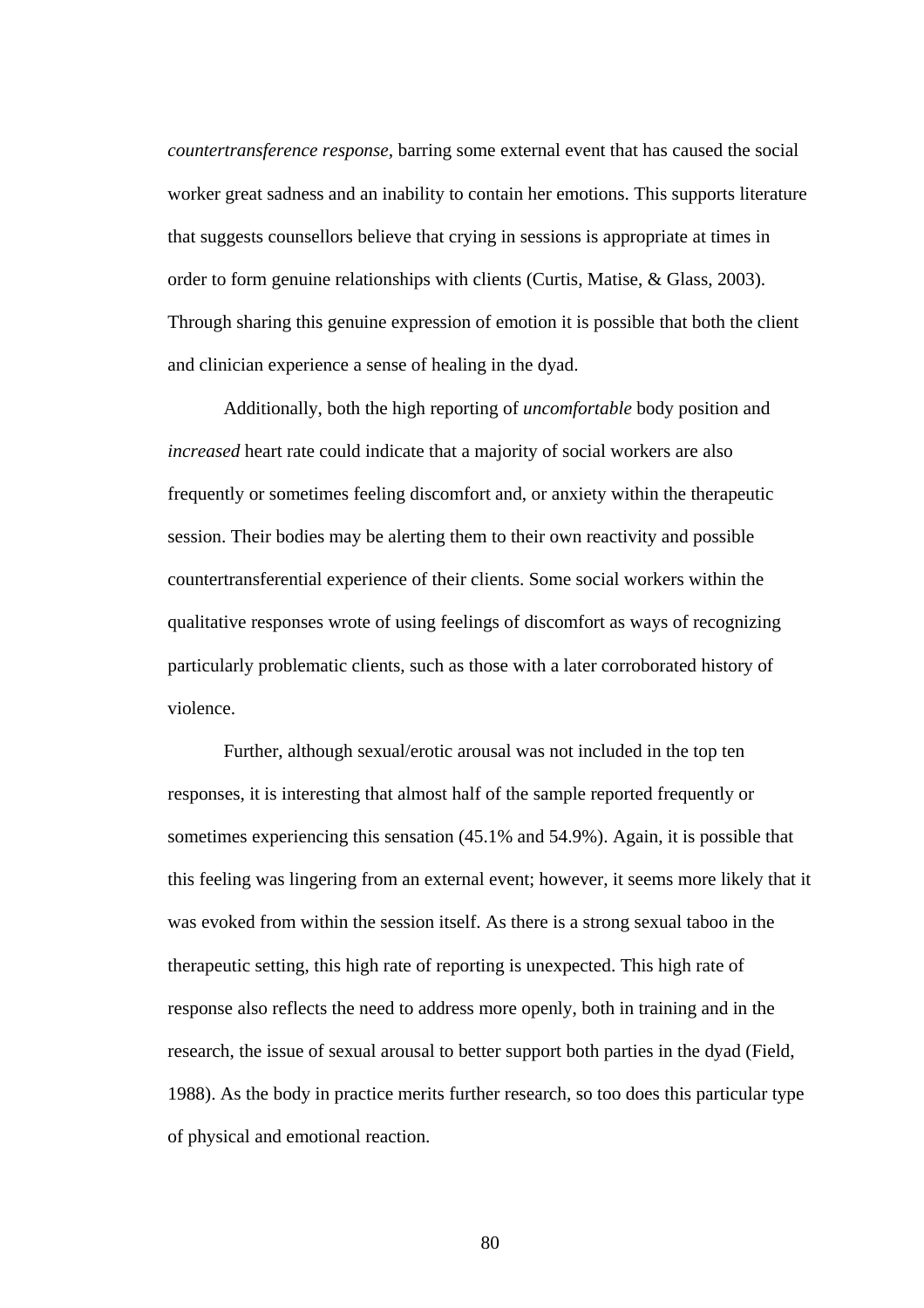A further question raised by these varying levels of awareness of physical sensation, is why do clinicians report differing levels of each sensation? Why was the sample more aware of sleepiness as opposed to tension in their arms? Why are social workers more aware of the feeling of being disconnected from their bodies versus feelings of being 'outside of their skin'? Perhaps different societal or cultural training, physical illness or health or idiosyncratic reasons influence why people attend to certain body sensations and not others. It is also possible that certain physical sensations are more relevant to the psychic process and to the therapeutic process compared with other sensations. If a social worker is more aware of sleepiness as opposed to thirst, perhaps the therapeutic interaction may be different. Again, this lack of understanding leads to a need for more research.

#### *Correlates to Social Workers' Personal Body Awareness*

The second research question of this study was to explore possible relationships between body awareness and various factors, including sociodemographic, personal experiences, and client population with whom they work. The literature suggests that all of these areas might increase the clinician's body awareness (Stone, 2000; Field, 1988). However, with the exception of one socio-demographic factor, that of sexual orientation (which will be further addressed below), there were no significant differences between those reporting higher or lower personal body awareness and any of the above mentioned factors.

Social workers who reported being non-heterosexual have an overall higher personal body awareness than those who reported being heterosexual. (It should be noted that the non-heterosexual category is a recoding of those who replied as gay, lesbian, bisexual, and queer.) None of the literature reviewed suggested this result; therefore, this is a new finding that perhaps offers more questions than answers. In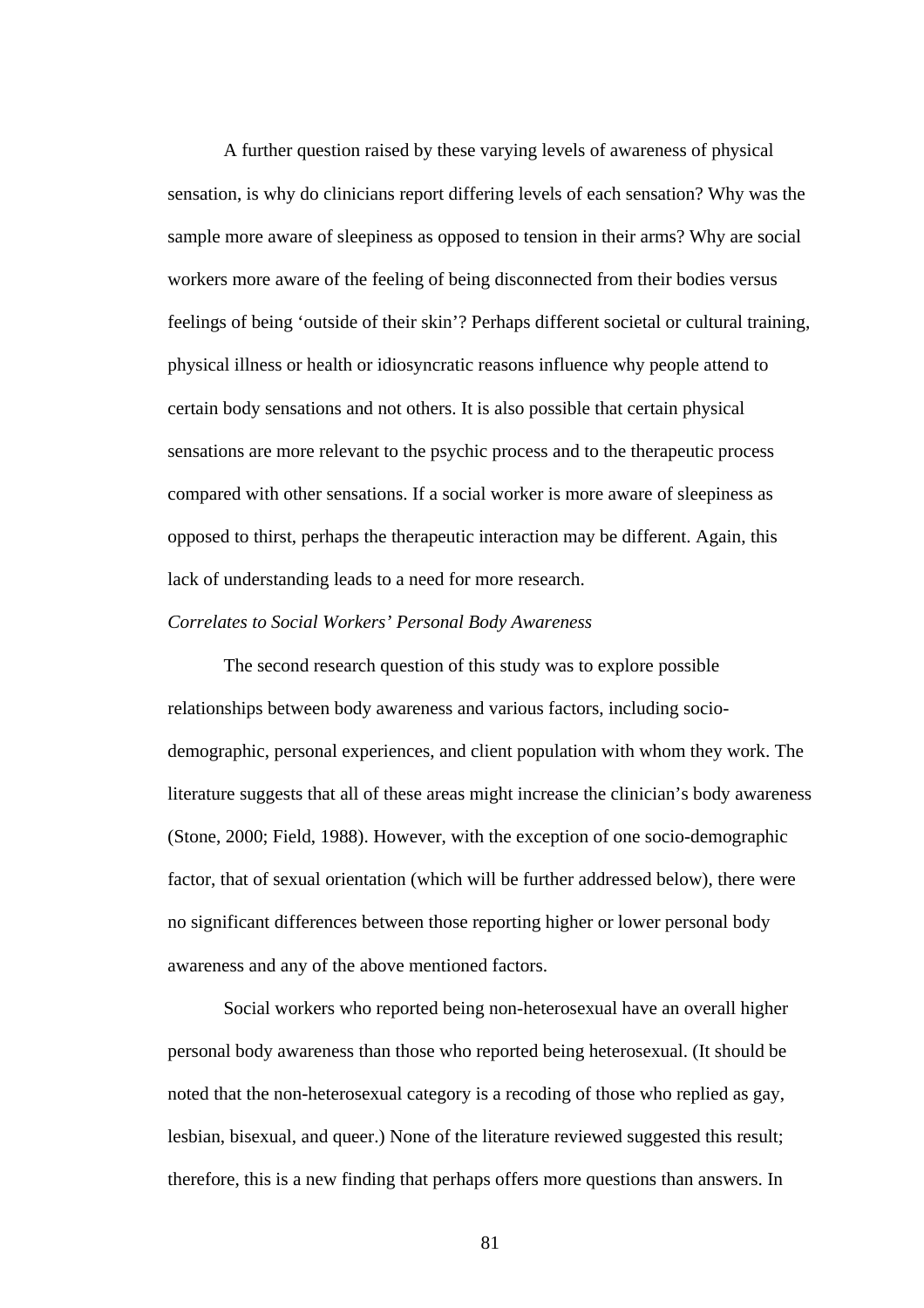theorizing why this is the case, one hypothesis may be that because of nonheterosexuals definition as an 'other' in society, and therefore marginal, nonheterosexuals have had to examine more closely all aspects of themselves, including, and perhaps especially, their bodies. Perhaps in becoming aware of being oriented differently from mainstream society, where this 'otherness' is defined by the *sexual, physical act*, a person must become more aware of the body to understand this positioning. Another possible reason for this difference may be that non-heterosexuals have a greater comfort in disclosing, in particular, sexual/erotic information as they have possibly had more practice of this type of discussion due to the need for personal evaluation and disclosure due to their 'marginal' status. Further research is needed to target these questions as there are no known previous studies related to this.

The finding of no other significant associations may be explored theoretically in several ways. First, it is possible that since the majority of clinicians reported being aware of and using their bodies and bodily responses in sessions (86%), body awareness itself may supersede other factors, such as age, years of experience, and client symptom picture. Second, another explanation may be that the study does not address other potentially significant predictors of body awareness. Perhaps what creates the difference in social workers' personal body awareness is something that this survey did not elicit. One such possibility is highlighted in the literature, as Jacobs (1973) states, "the nature of the [clinician's] own bodily experience in childhood plays an important role in fostering [embodied] responses" (p. 91). Third, it is possible that as personal body awareness is not a subject that is taught or emphasized in primary training institutes for social workers, it is not a skill that social workers consider perfecting or developing through continued education. Without further refinement, perhaps levels of personal body awareness remain much the same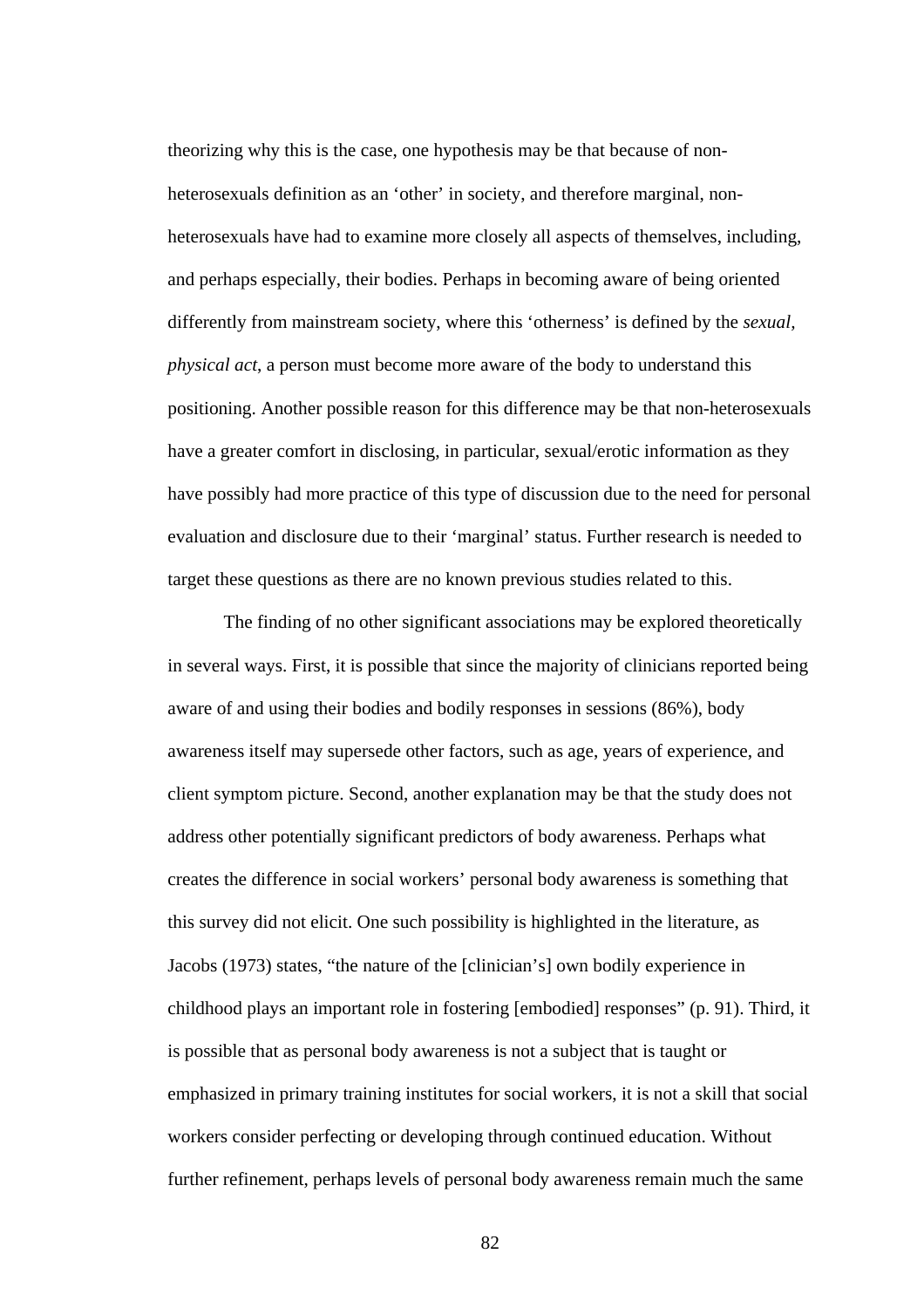for social workers over years of practice. Fourth, it is possible that there are methodological reasons why these suggested results were not found, primarily that the tool itself does not offer space for nuanced answers or test in a way that can measure body awareness accurately as it is a written, retrospective tool. (These methodological limitations will be further discussed below.)

Despite the lack of significant findings in the quantitative portion of the study, social workers did write of many self-perceived associations between a heightened sense of body awareness and other factors they identified. These responses could be primarily divided into two categories: 1) clinician's theoretical inclusion of the body in practice, and 2) their client type. First, some of the respondents stated that they worked from a primarily body-centered approach, where their main interpretation came from their own and their clients' bodily responses within sessions. These clinicians spoke emphatically of the "necessity" and "importance" of the body's information, both of client and clinician. These social workers report that the body, their own and their client's, gives them the most essential information about treatment. For them, it appears, the primary 'language' of therapy is the bodies', not verbal.

Second, another group of clinicians reported on having a higher awareness of their bodies because of clients' presenting material. These particular client types included: 1) when working with a client with a personality disorder; 2) when working with a client with a trauma history; and, 3) when working with a client with a history of violence. How can this be understood theoretically? Clinicians who work with clients with personality disorders are often challenged by the intensity of the client's emotions (Horwitz, Gabbard, Allen, Frieswyk, Colson, Newsom, & Coyne, 1996). These emotions are not neutral and may lead the clinician to question herself or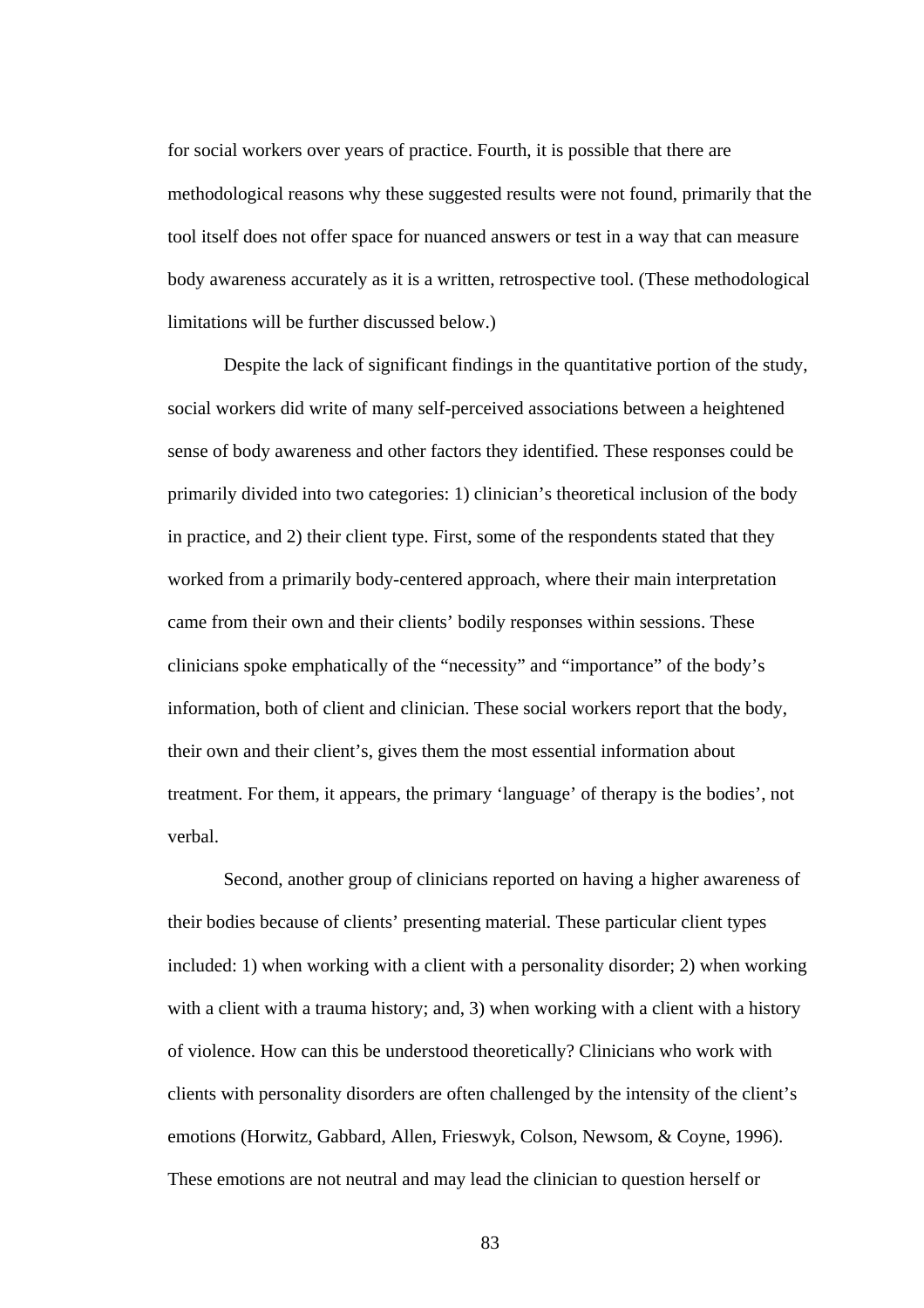himself more deeply than with other clients. Clients with certain personality disorders may also report being in crisis more often and may use splitting with their clinicians to both distance and embrace them (Horwitz, 1996). Therefore, perhaps it is this quality of intensity of clients with personality disorders which elicits strong psychological and physiological responses, including sleepiness, anxiety, uncomfortable body positions and more.

Further, it is clear from current trauma theory that trauma effects both the physiology and psychology of those who have experienced it (van der Kolk, 1996; Scaer, 2001). It seems likely that if there is a "body memory" (Siegal, 1986), then those who have experienced trauma would carry the trauma within their bodies to a certain degree. Perhaps attuned and aware clinicians are better able to identify and work with these bodily aspects of the trauma experienced. There may be a different quality or intensity to a body's presentation or sensation if it has experienced trauma and certain clinicians may be able to better recognize this through intentional use of their bodies.

Lastly, clinicians working with people who they know to be or later determine to have a violent history reported having a heightened sense of bodily awareness. Here, there seems to be a direct correlation – actual physical fear and discomfort. However, even those clinicians who do not know the client's history of violent interactions have reported in this study feeling unsafe physically. In these cases their body awareness alerted them to a potential danger in the room. In this way, it seems that part of body awareness may be related to the instinctual fight or flight mechanism in humans. These clinicians were perhaps 'warned' by their bodies about these clients before they had any other information.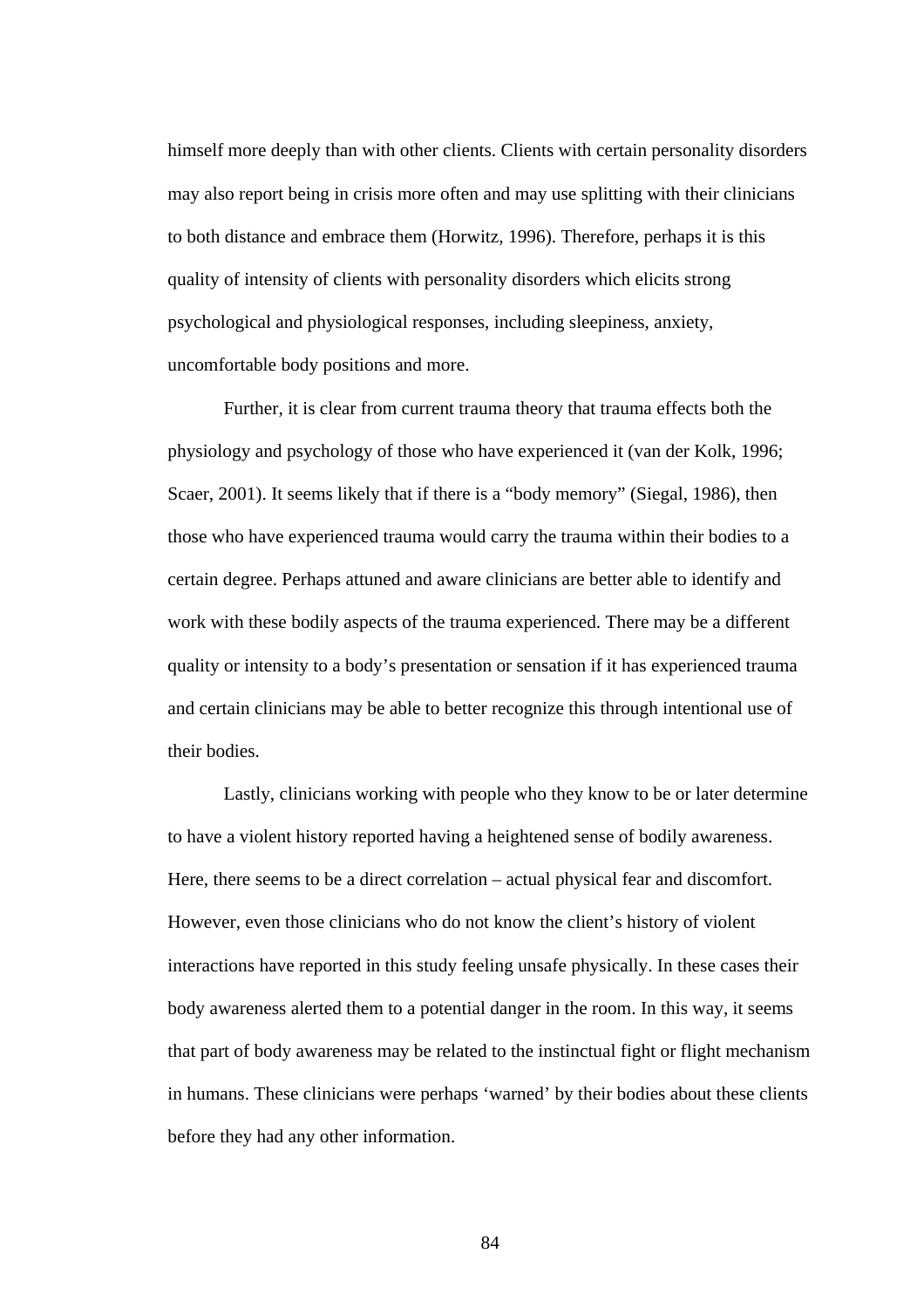There were several significant findings when addressing specific physical sensations from the scale with specific socio-demographic characteristics. As these findings do not speak to the larger sense of overall body awareness, they will not be discussed further (please refer back to Findings chapter for results). However, these specific sensations are worthy of further study in and of themselves for greater illumination of the use of the body in social work.

#### *Robust Scale*

Finally, this research has contributed to therapeutic practice through the introduction of a new scale to measure body awareness of social workers in sessions. This scale has a strong internal reliability (alpha=  $.87, N=310$ , number of items= 27). The scale's robustness suggests that it represents what social workers' pay attention to in terms of their physical sensations while sitting in sessions. This scale has created a foundation for new lines of inquiry. It may be used in the future, with modifications, for further research with different samples in order to broaden the field's understanding of clinicians' body awareness and its affect on therapeutic practice.

## *Heuristic Questions*

As this study is an initial investigation into empirical research on social workers' personal body awareness, there are many avenues of discovery yet to be explored. One of the main questions that this researcher is left with, is how is personal body awareness developed? It has been suggested through the literature that childhood experiences influence the development of body awareness (Stone, 2006). However, if it is something, as this researcher postulates, that is worthy of cultivation by social workers for deeper and more holistic work with clients it is imperative that further research be undertaken. It may also be important to include learning from this future research in the education and future training of social workers. Another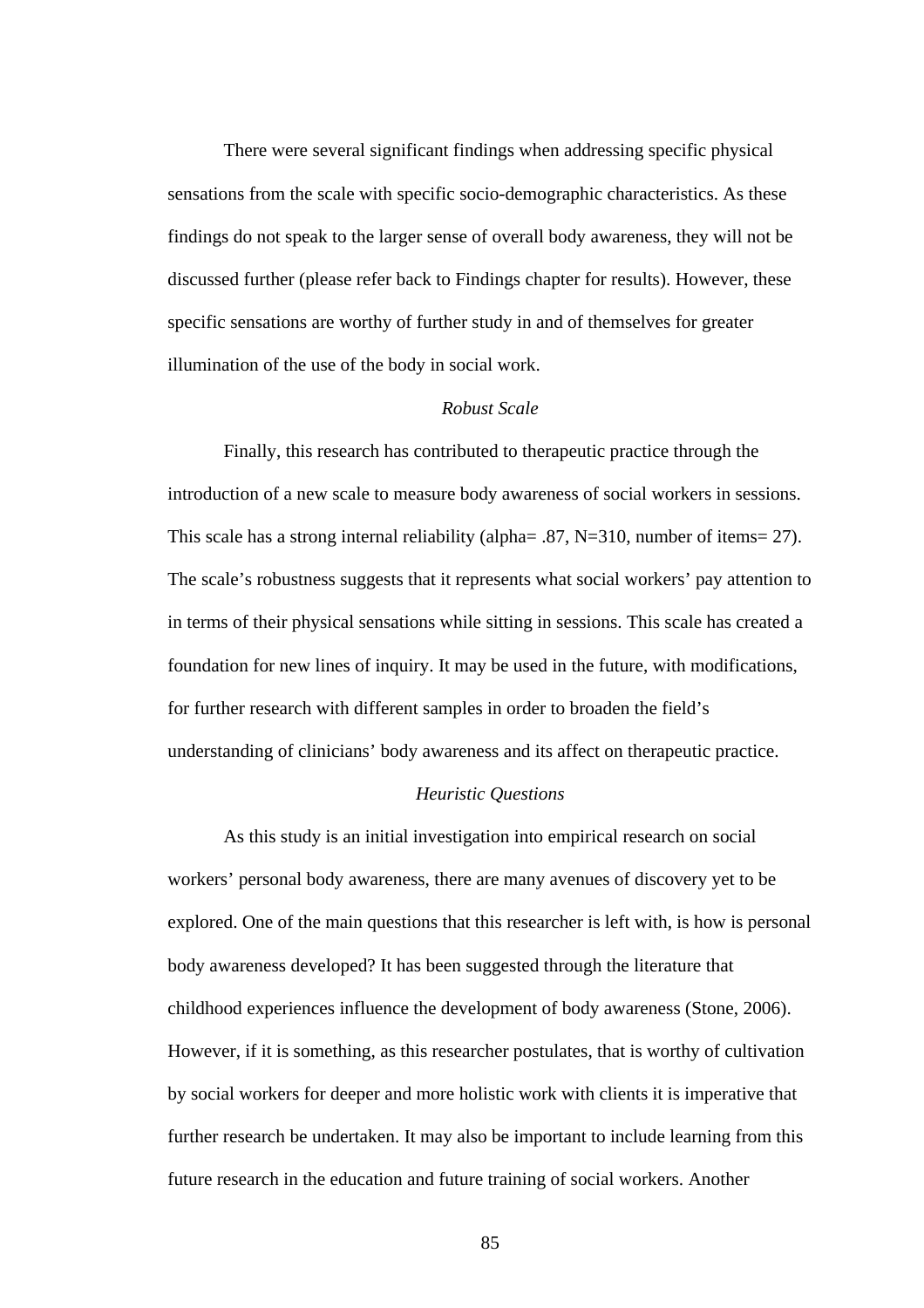question for additional research is why do non-heterosexual social workers report a higher overall body awareness? As this has been thus far unexplored, it is undetermined why there is this difference. Further research might allow a clearer understanding thus enabling all social workers, of all sexual orientations, to gain more body awareness and insight. Another line of fruitful investigation may be into the atypical respondents who did not take their own bodies and bodily responses into account in practice. What makes these respondents different from the others? Also, are they using their bodies unconsciously and if so how does this affect their work? A possible future project could employ 'pre', 'during', and 'post' testing for physical sensations of the clinician in order to determine a closer link between evoked embodied countertransference and pre-existing and non-related physical sensations.

## *Research Limitations*

The major research limitation of this study revolves around the lack of diversity of socio-demographic characteristics within the sample. The first such limitation is represented by gender, where the overwhelming majority of participants were female (87.7%). However, this is largely reflective of the social work field in general, (females 79% and males 20%) (Demographics, 2003). The second skewed category was racial identity, where 84.5% of social workers reported being White/Caucasian. This number is actually slightly lower than the national average of social workers (87% White versus 13% Clinicians of Colour); yet, it does not address a need for a diverse sample (Demographics, 2003). The third is the lack of representation of participants over the age of forty (61.2% of participants were forty years old and younger versus 38.8% who were forty-one years and older). This sample is not consistent with the national average where only 24% of social workers report being under the age of forty-two years old (Demographics, 2003). Another area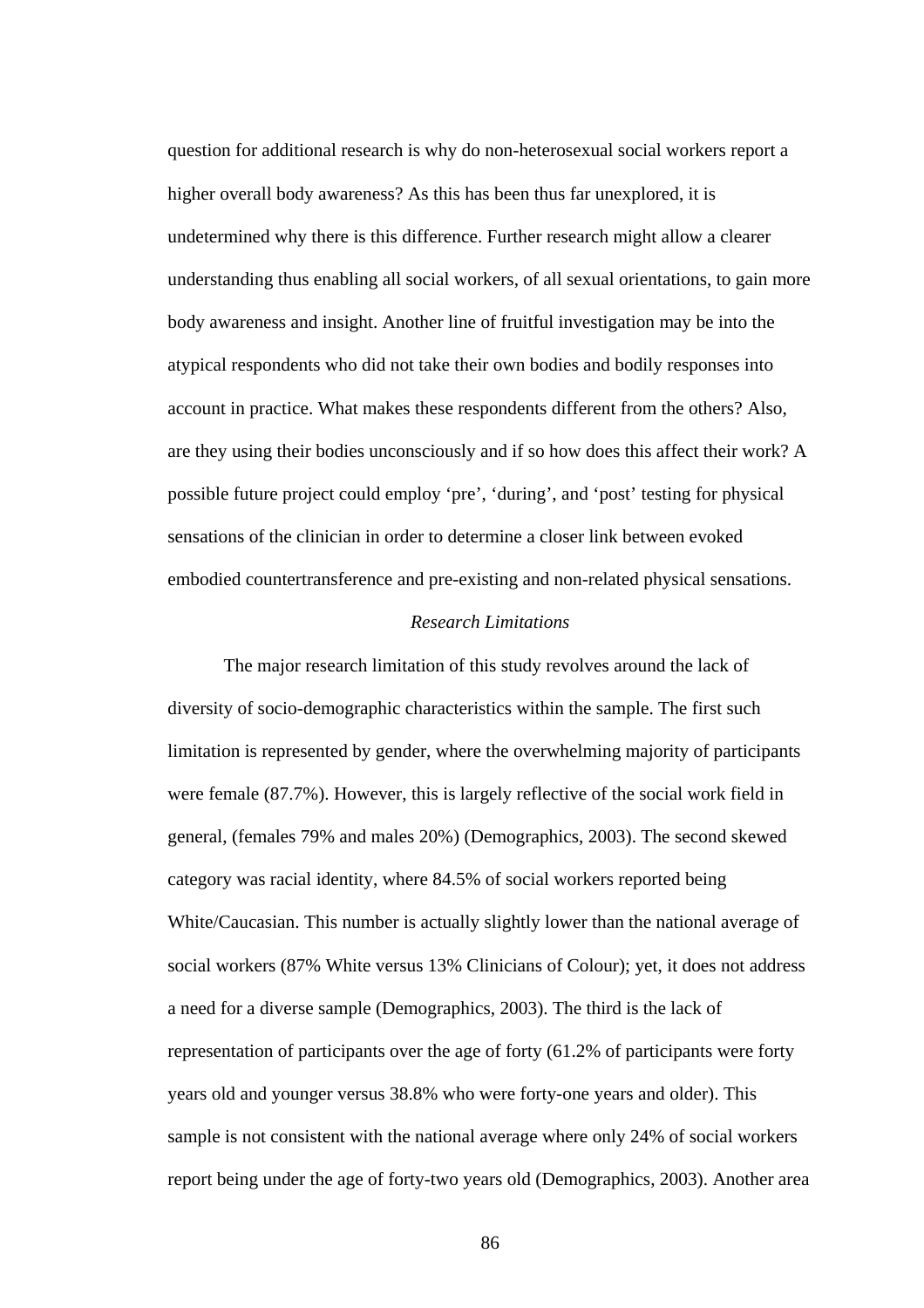where diversity was not addressed was in the median years of experience as a practicing social worker. For this sample the median was six years, however, the vast number of social workers working in the field have had over fourteen years of experience (Demographics, 2003). This begs the question of how would the research have been different had these socio-demographic issues been more balanced?

Another limitation may be that the sample was drawn from Smith College School for Social Work. It is unclear if and how a different training environment might influence social workers; however, it is possible that it would. Further to this issue, the majority of respondents stated that their theoretical orientation psychodynamic (69.1%), a field characterized by little research in the areas of body awareness or inclusion of the clinician's body and bodily responses in assessment and practice (Jacobs, 1994). Yet as it was found that theoretical orientation did not influence higher body awareness, perhaps this is not a significant factor.

There are two potentially significant methodological limitations. First, this research question is addressing physical awareness and sensations; however, as a written tool was used to address the topic, it is possible that much of the 'physical' was lost. Additionally, it was a retrospective survey, again perhaps limiting some of the nuance of observation of process. It may be that physiological tests of social workers during sessions with clients might gather more nuanced data. Another methodological restriction may be the survey tool's reliance on the Internet for gathering data. It is possible that by using computer and Internet technology the sample was distorted to those who use the Internet, can afford the Internet, have access to a private computer in order to confidentially complete the survey, and have the training to use the Internet, and so on. The use of the Internet may also have limited the shades that verbal interview collection could have elicited.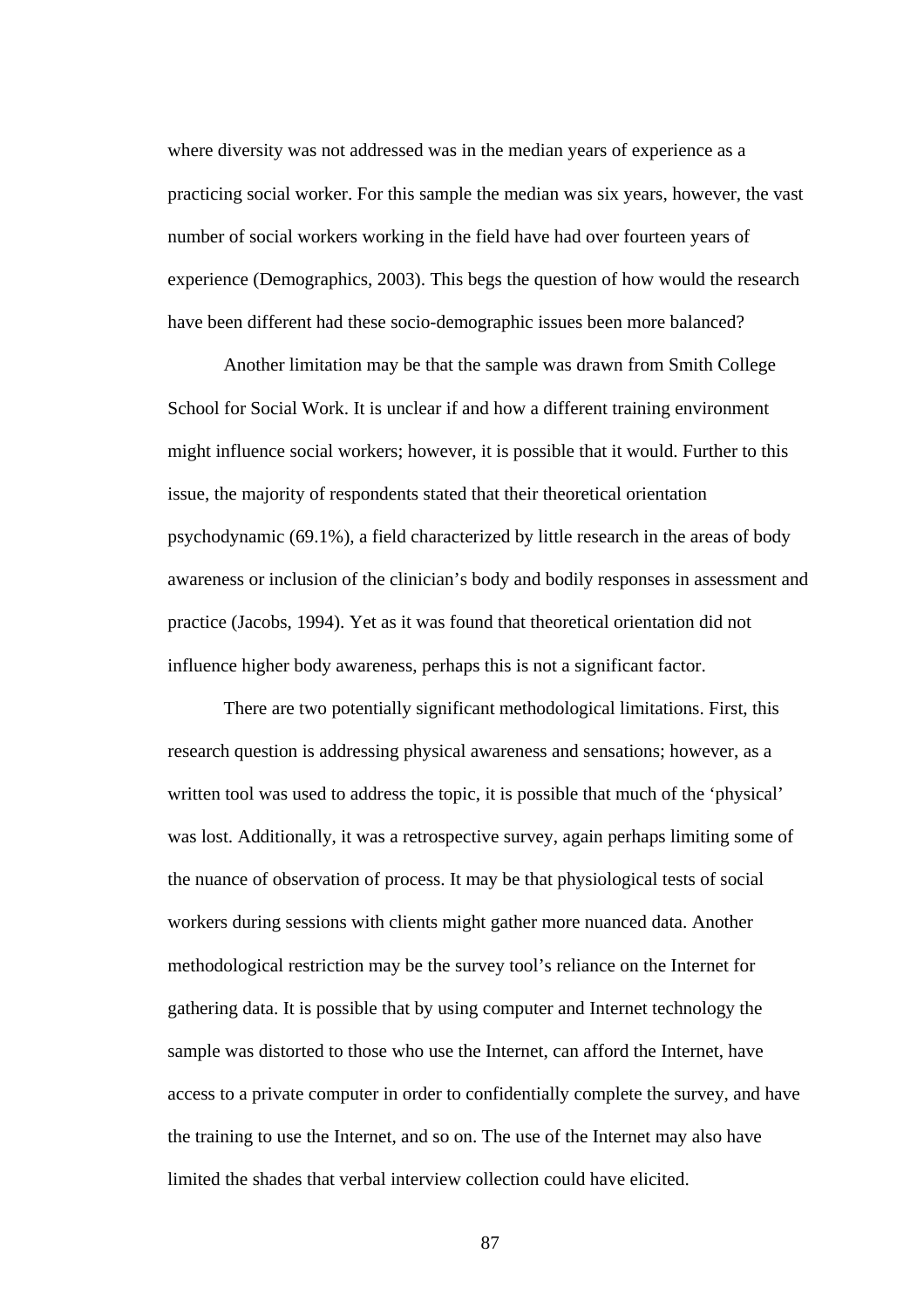## *Conclusion and Implications for Clinical Social Work*

 Two underlying conclusions have guided this research: 1) that inclusion of the body in social work enriches practice by offering a more holistic view of practice; and, 2) that as the bodies of both the client and clinician in social work have been understudied they are thus underutilized and unacknowledged in practice. The first underlying assumption was firmly supported by the social workers' own responses where the vast *majority* stated that they take their bodies and bodily responses into consideration when assessing and practicing with clients and *all* who responded stated that they take their clients' bodies into account. This first finding disproves the second assumption, that the body is underutilized and unacknowledged in practice; however, the reality of it being understudied remains true. Thus this study is significant as it begins to address this lack of research. It is clear through this research that the body is being used in social work practice. It is essential that further research on the body, including how it is being used and with what theoretical under-girding, be conducted for the betterment of treatment outcomes for both client and clinician.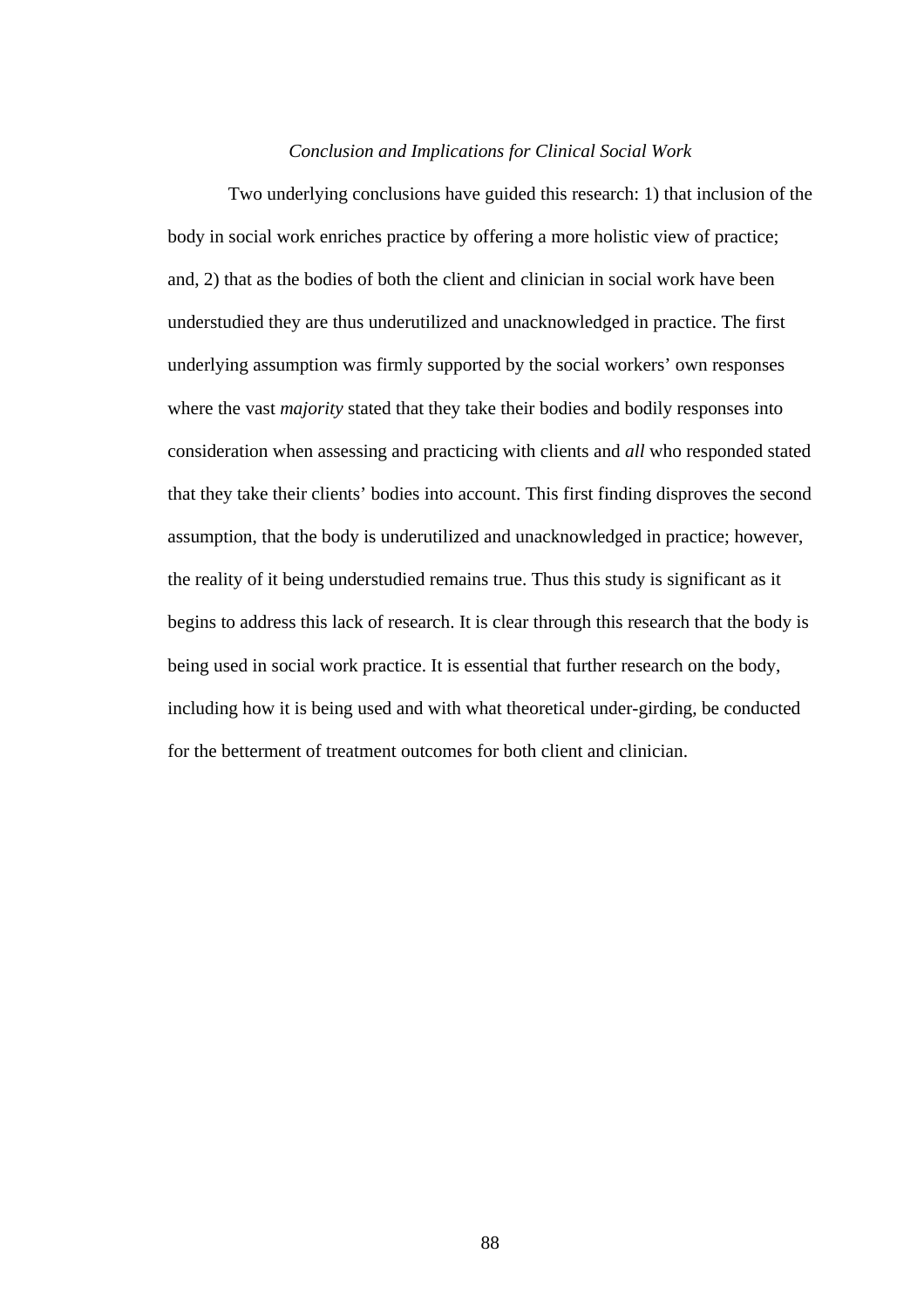## References

- Aron, L. (1998). Introduction. In L. Aron & S.F. Anderson (Eds.), *Relational perspectives on the body* (Vol. 12, pp. xix-xxviii). New Jersey: Analytic Press.
- Aron, L. (1998). The clinical body and the reflexive mind. In L. Aron,& S.F. Anderson (Eds.), *Relational perspectives on the body* (Vol. 12, pp. 3-38). New Jersey: Analytic Press.
- Balamuth, R. (1998). Re-membering the body: A psychoanalytic study of presence and absence of the lived body. In L. Aron & S.F. Anderson (Eds.), *Relational perspectives on the body* (Vol. 12, pp. 263-286). New Jersey: Analytic Press.
- Bebi, R. (2006). Concept mapping the client's perspective on counseling alliance formation. *Journal of Counseling Psychology*, *53*(1), 26-35.
- Beebe, B., & Lachmann, F. M. (1988). Mother-infant mutual influence and precursors of psychic structure. In A. Goldberg (Ed.), *Frontiers in self psychology: progress in self psychology* (Vol. 3, pp. 3-25). Hillsdale, NU: Analytic Press.
- Burstein, C. (1998). Living Inquiry. In D.H. Johnson & I.J. Grand (Eds.), *The body in psychotherapy: Inquiries in somatic psychology* (Issue 58, pp. 107-124). Berkeley, CA: North Atlantic Books.
- Curtis, R., Matise, M., & Glass, J. (2003). Counselling students' views and concerns about weeping with clients: A pilot study. *Counselling and Psychotherapy Research, 3*(4), 1473-3145. Retrieved June 08, 2007, from http://www.informaworld.com/10.1080/14733140312331384303
- Davis, J. T. (2002). Countertransference temptation and the use of self-disclosure by psychotherapists in training. *Psychoanalytic Psychology, 19*(3), 435-454.
- Davis, M., & Hadiks, D. (1994). Nonverbal aspects of therapist attunement*. Journal of Clinical Psychology, 50*(3), 393-405.
- Davis, M., & Hadiks, D. (1990). Nonverbal behavior and client state changes during psychotherapy. *Journal of Clinical Psychology, 46,* 340-351.
- *Demographics*. (2003). *Practice Research Network, 2*(2). Retrieved May 7, 2007, from http://careerplanning.about.com/gi/dynamic/offsite.htm?zi=1/XJ/Ya&sdn=car eerplanning&cdn=careers&tm=4&f=10&tt=14&bt=1&bts=1&zu=http%3A//j obstar.org/tools/salary/sal-surv.php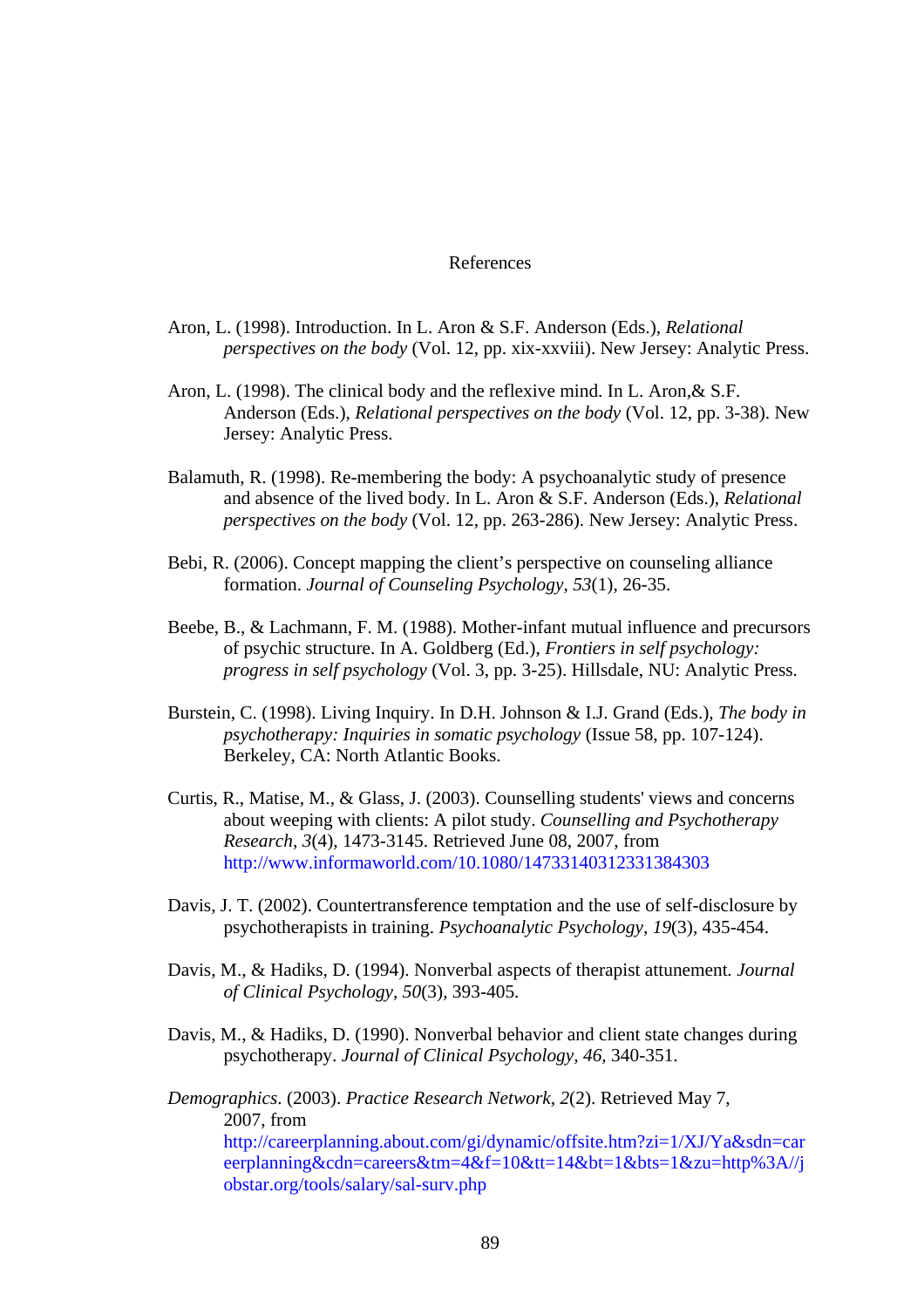Embody. (n.d.). Retrieved October 28, 2006 from, www.answers.com/embody

- Field, N. (1988). 'Listening with the body: an exploration in the countertransference'. *British Journal of Psychotherapy, 5*(4), 512-522.
- Forester, C. A. (2000). Body awareness: an aspect of countertransference management that moderates vicarious traumatization. *Dissertation Abstracts International*, (UMI No. 9992388).
- Fretz, B. R., Corn, R., Tuemmler, J.M., & Bellet, W. (1979). Counselor nonverbal behaviors and client evaluations. *Journal of Counseling Psychology, 26*(4), 304-311.
- Freud, S. & Breuer, J. (2004). *Studies in Hysteria.* (N. Luckhurst, Trans.). New York: Penguin Classics. (Original work published 1893, 1895, 1908).
- Freud, S. (1961). The ego and the id. In J. Strachey (Ed. & Trans.). *The standard edition of the complete psychological works of Sigmund Freud.* (Vol. 19, pp. 3-66). London: Hogarth Press. (Original work published 1923).
- Grand, I. J. (1998). Psyche's body: Towards a somatic psychodynamics. In D.H. Johnson & I.J. Grand (Eds.), *The body in psychotherapy: Inquiries in somatic psychology* (Issue 58, pp. 171-194). Berkeley, CA: North Atlantic Books.
- Harris, A. (1998). Psychic envelopes and sonorous baths: sitting the body in relational theory and clinical practice. In L. Aron & S.F. Anderson (Eds.), *Relational perspectives on the body* (Vol. 12, pp. 39-64). New Jersey: Analytic Press.
- Hayes, J. A. & Gelso, C.J. (2001). Clinical implications of research on countertranference: science informing practice. *In Session: Psychotherapy in Practice*, *57*(8), 1041-1051.
- Horwitz, L., Gabbard, G., Allen, J., Frieswyk, S., Colson, D., Newsom, G., & Coyne, L. (1996) Borderline Personality Disorder: Tailoring the Psychotherapy to the Patient. *American Psychological Publication*. Washington, DC. Retrieved June 8, 2007, from, http://books.google.com/books?id=mR8eXrqeI5EC&pg=PR3&dq=borderline +personality+disorder+splitting+crisis&sig=Vjp17Jj3hW04kvK3wm7\_eK9qH xY#PPA36,M1
- Iannaco, G. (2000). Open space: the therapist's body. *Psychodynamic Counselling, 6*(4), 533-537.
- Jacobs, T. J. (1973). Posture, gesture and movement in the analysis. *Journal of American Psychoanalytic Association, 21*, 77-92.
- Jacobs, T.J. (1994). Nonverbal communications: some reflections on their role in the psychoanalytic process and psychoanalytic education. *Journal of American Psychoanalytic Association, 42*, 741-762.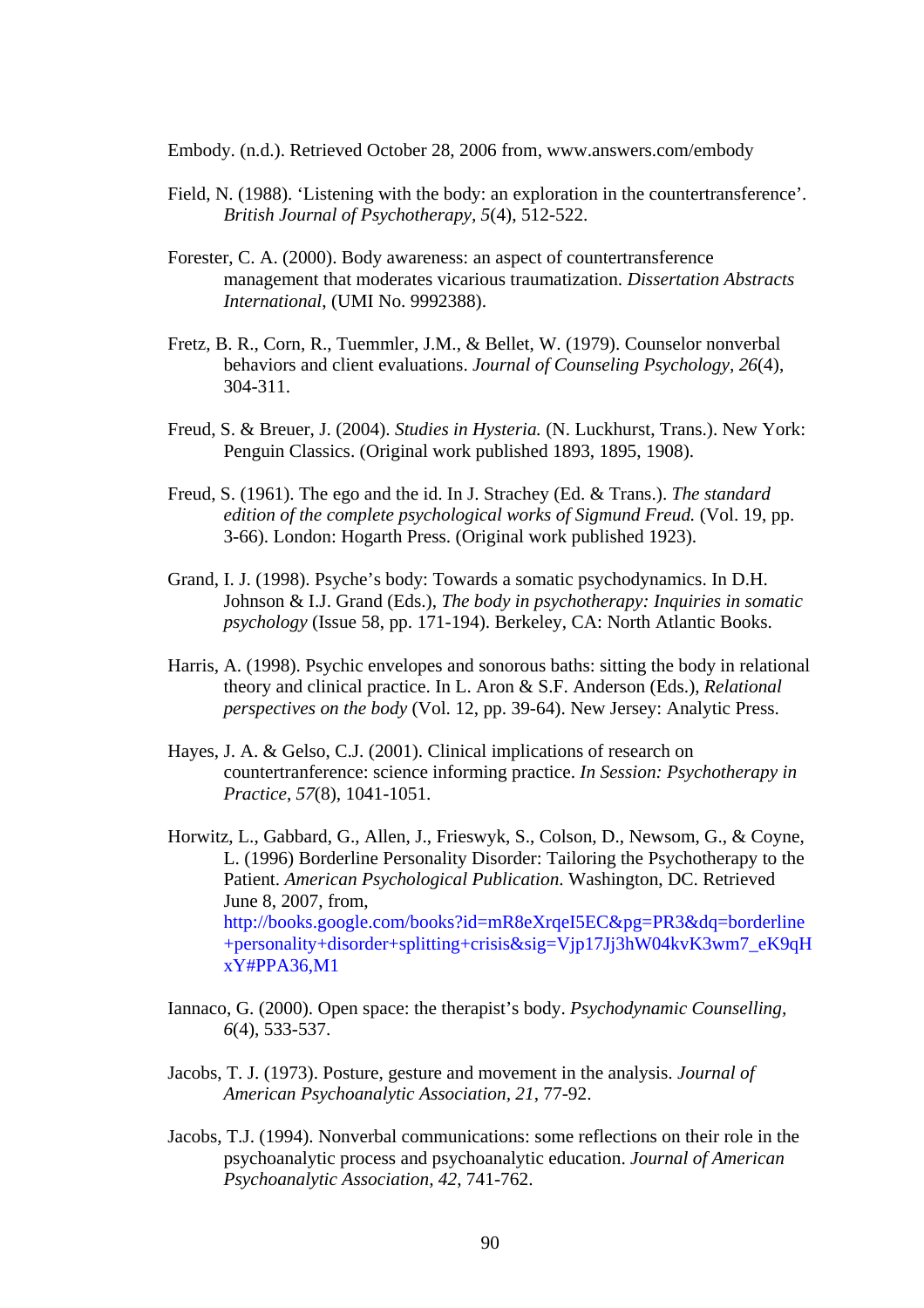- Kahn, M. (2001). *Between therapist and client: The new relationship*. (revised edition). New York: Henry Holt and Co.
- Kimble Wrye, H. (1998). The embodiment of desire: Rethinking the bodymind within the analytic dyad. In L. Aron & S.F. Anderson (Eds.), *Relational perspectives on the body* (Vol. 12, pp. 39-64). New Jersey: Analytic Press.
- Maslach, C. & Jackson, S. (1981). The measurement of experienced burnout. *Journal of Occupational Behaviour, 2*(2), 99-113. Retrieved June 8 2007, from, http://links.jstor.org/sici?sici=0142-2774%28198104%292%3A2%3C99%3ATMOEB%3E2.0.CO%3B2-X
- McDougall, J. (1989). *Theaters of the body.* NY: Norton & Company.
- McLaughlin, J.T. (1972). The sleepy analyst: some observations on states of consciousness in the analyst at work. *Journal of American Psychoanalytic Association, 23*, 363-382.
- Miller, J. A. (2000). The fear of the body in psychotherapy. *Psychodynamic Counselling, 6*(4), 437-450.
- Norman, S.L. (1982). Nonverbal communication: implications for and use by counselors. *Individual Psychology, 38*(4), 353-359.
- Ross, M. (2000). Body talk: somatic countertransference. *Psychodynamic Counselling, 6*(4), 451-467.
- Scaer, C. R. (2001). *The body bears the burden: Trauma, dissociation, and disease.*  New York: Haworth Medical Press.
- Siegal, E. V. (1984). *Dance-movement therapy: mirror of our selves: the psychoanalytic approach.* New York: Human Sciences Press.
- Silvia, M. D. (2003). *Clinical social work students speak about use-of-self.*  Unpublished Master's thesis, Smith College School for Social Work, Northampton, MA.

Somatic. (n.d.). Retrieved October 28, 2006, from www.answers.com/soma&r=67

- Stern, D. (1985). *The interpersonal world of the infant.* New York: Basic Books.
- Stone, M. (2006). The analyst's body as tuning fork: embodied resonance in countertransference. *Journal of Analytical Psychology, 51,* 109-124.
- Suchet, M. (2004). Whose mind is it anyway? *Studies in Gender and Sexuality, 5*(3), 259-287.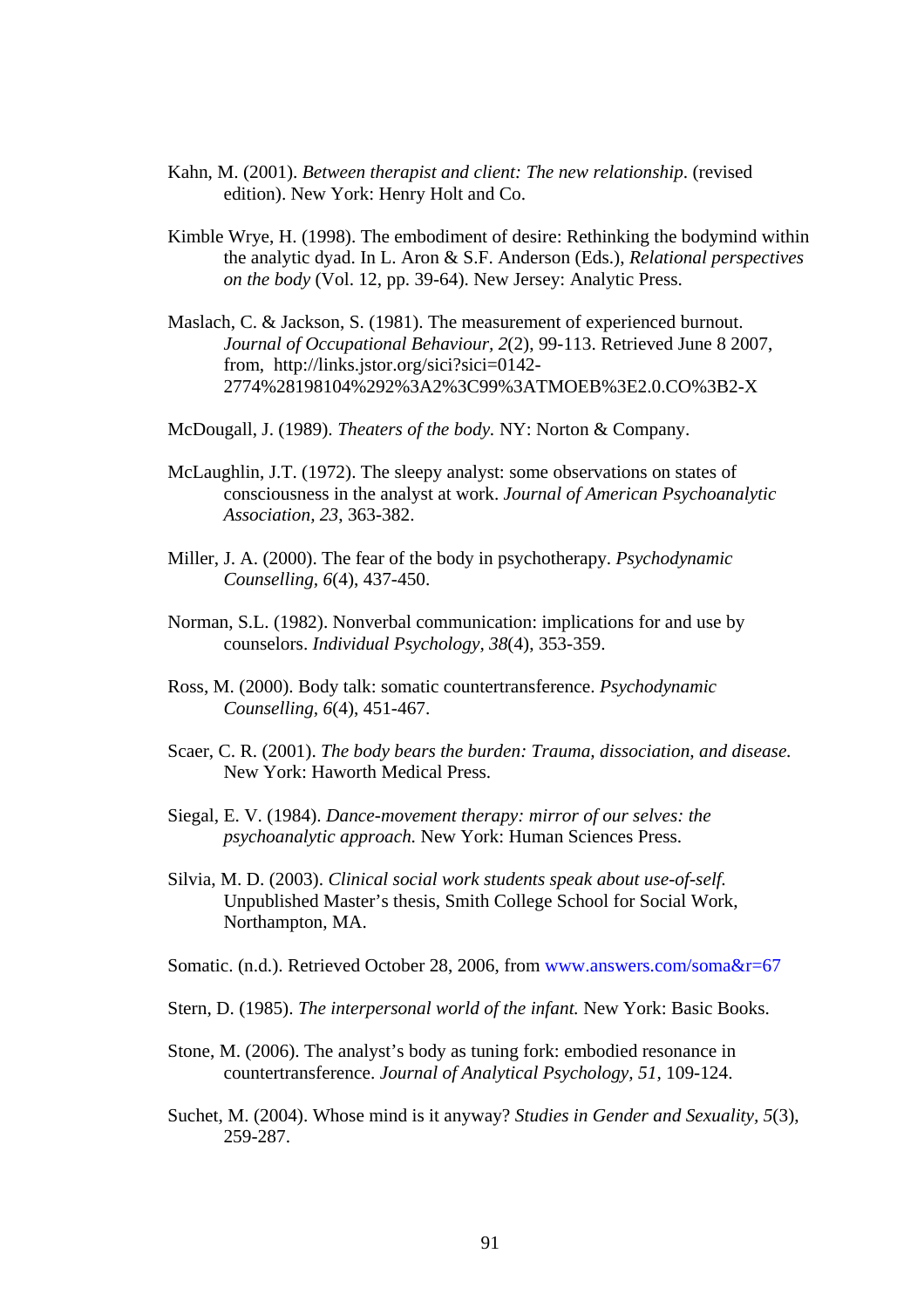- Tinnin, L. (1990). Biological processes in nonverbal communication and their role in the making and interpretation of art. *American Journal of Art Therapy*, *29*(1), 9-13.
- van der Kolk, B. A., MacFarlane, A.C., & Weisaeth, L. (1996). *Traumatic Stress.*  New York: Guilford Press.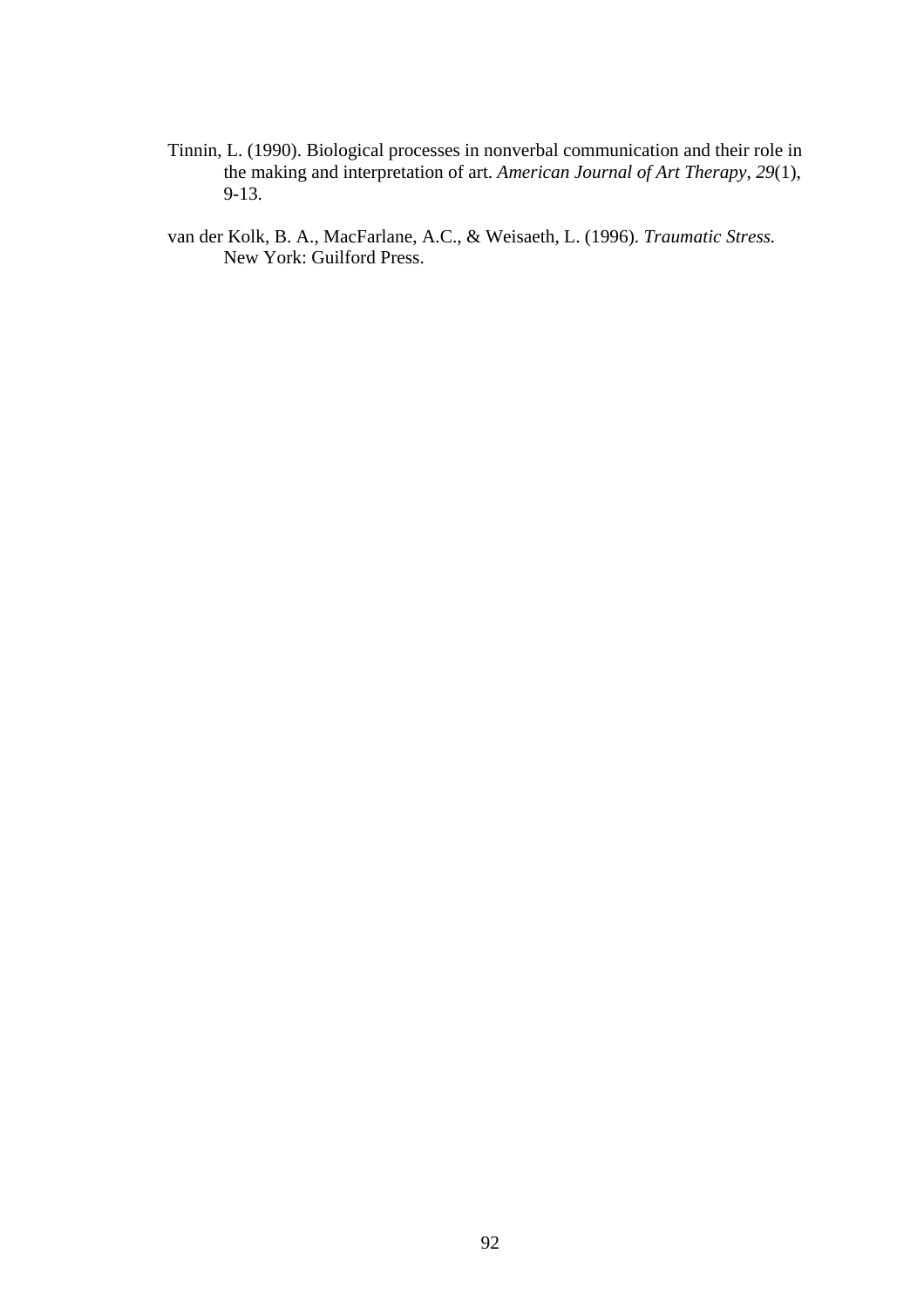## Appendix A Informed Consent for Current Students

Dear Fellow Smith College School for Social Work Student,

My name is Lauren Clarke and I am currently on my second year placement with Smith College School for Social Work (SCSSW). I am conducting a research study on social workers' sense of personal body awareness in therapy sessions. I will be using this data in order complete my thesis, along with a hope to publish and present my results in the future.

Your participation is requested because you are one of my classmates, a current MSW student from Smith College. Non-Smith students are excluded from the survey. If you choose to participate, you will fill out an online survey with questions concerning demographic and personal experiences associated with personal body awareness. The last three questions are open-ended and optional. The survey should take around 10- 15 minutes to complete.

As this is an anonymous survey, with questions of a fairly non-intrusive nature, there are few risks to you if you choose to participate. Alternatively, your participation will aid in furthering the profession's knowledge on the body in social work practice in the future. Unfortunately, I am unable to give you any type of compensation for completing this survey beyond your own sense of contribution-Thanks!

You may leave the survey at any time and may also leave questions blank. Participation in this study is anonymous as I will have no record of who has participated and who has not. The survey can be found at surveymonkey.com, which uses firewalls and data encryption to protect your identity. Only my thesis advisor, a statistical analyst, and myself will have access to the data. The data from this study will be kept locked for a period of three years as required by Federal guidelines and destroyed if not needed for further use. Please be aware that once you have submitted the survey your information cannot be withdrawn from the study.

# **BY ANSWERING THE SURVEY, YOU ARE INDICATING THAT YOU HAVE READ AND UNDERSTAND THE INFORMATION ABOVE AND THAT YOU HAVE HAD AN OPPORTUNITY TO ASK QUESTIONS ABOUT THE STUDY, YOUR PARTICIPATION, AND YOUR RIGHTS AND THAT YOU AGREE TO PARTICIPATE IN THE STUDY.**

Please click the following link to be connected to the survey. http://www.surveymonkey.com/s.asp?u=18123107534

Please do not hesitate to contact me if you have any questions, comments, or concerns. Please email me if you would like an executive summary of my results.

Thank-you very much, Lauren Clarke lclarke@smith.edu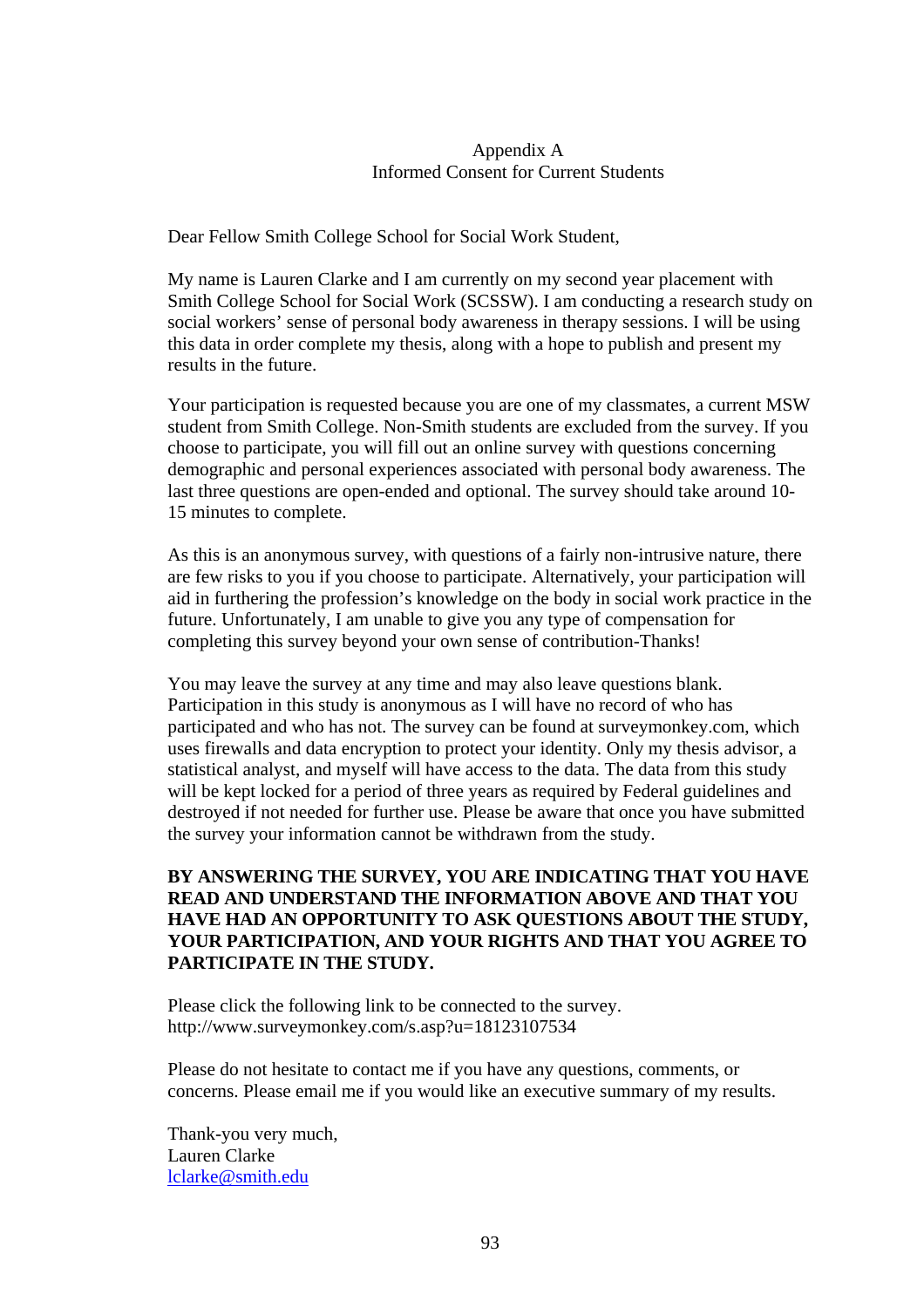## Appendix B Informed Consent for Graduates

Dear Smith College School for Social Work Graduate,

My name is Lauren Clarke and I am currently on my second year placement with Smith College School for Social Work (SCSSW). I am conducting a research study on social workers' sense of personal body awareness in therapy sessions. I will be using this data in order to complete my thesis**,** along with a hope to publish and present my results in the future.

Your participation is requested because you are a past MSW student from Smith College. Non-Smith graduates or current non-Smith students are not included in the survey. If you choose to participate, you will fill out an online survey with questions concerning demographic and personal experiences associated with personal body awareness. The last three questions are open-ended and optional. The survey should take around 10-15 minutes to complete.

As this is an anonymous survey, with questions of a fairly non-intrusive nature, there are few risks to you if you choose to participate. Alternatively, your participation will aid in furthering the profession's knowledge on the body in social work practice in the future. Unfortunately, I am unable to give you any type of compensation for completing this survey beyond your own sense of contribution-Thanks!

You may leave the survey at any time and may also leave questions blank. Participation in this study is anonymous as I will have no record of who has participated and who has not. The survey can be found at surveymonkey.com, which uses firewalls and data encryption to protect your identity. Only my thesis advisor, a statistical analyst, and myself will have access to the data. The data from this study will be kept locked for a period of three years as required by Federal guidelines and destroyed if not needed for further use. Please be aware that once you have submitted the survey your information cannot be withdrawn from the study.

# **BY ANSWERING THE SURVEY, YOU ARE INDICATING THAT YOU HAVE READ AND UNDERSTAND THE INFORMATION ABOVE AND THAT YOU HAVE HAD AN OPPORTUNITY TO ASK QUESTIONS ABOUT THE STUDY, YOUR PARTICIPATION, AND YOUR RIGHTS AND THAT YOU AGREE TO PARTICIPATE IN THE STUDY.**

Please click the following link to be connected to the survey. http://www.surveymonkey.com/s.asp?u=18123107534

Please do not hesitate to contact me if you have any questions, comments, or concerns. Please email me if you would like an executive summary of my results.

Thank-you very much, Lauren Clarke lclarke@smith.edu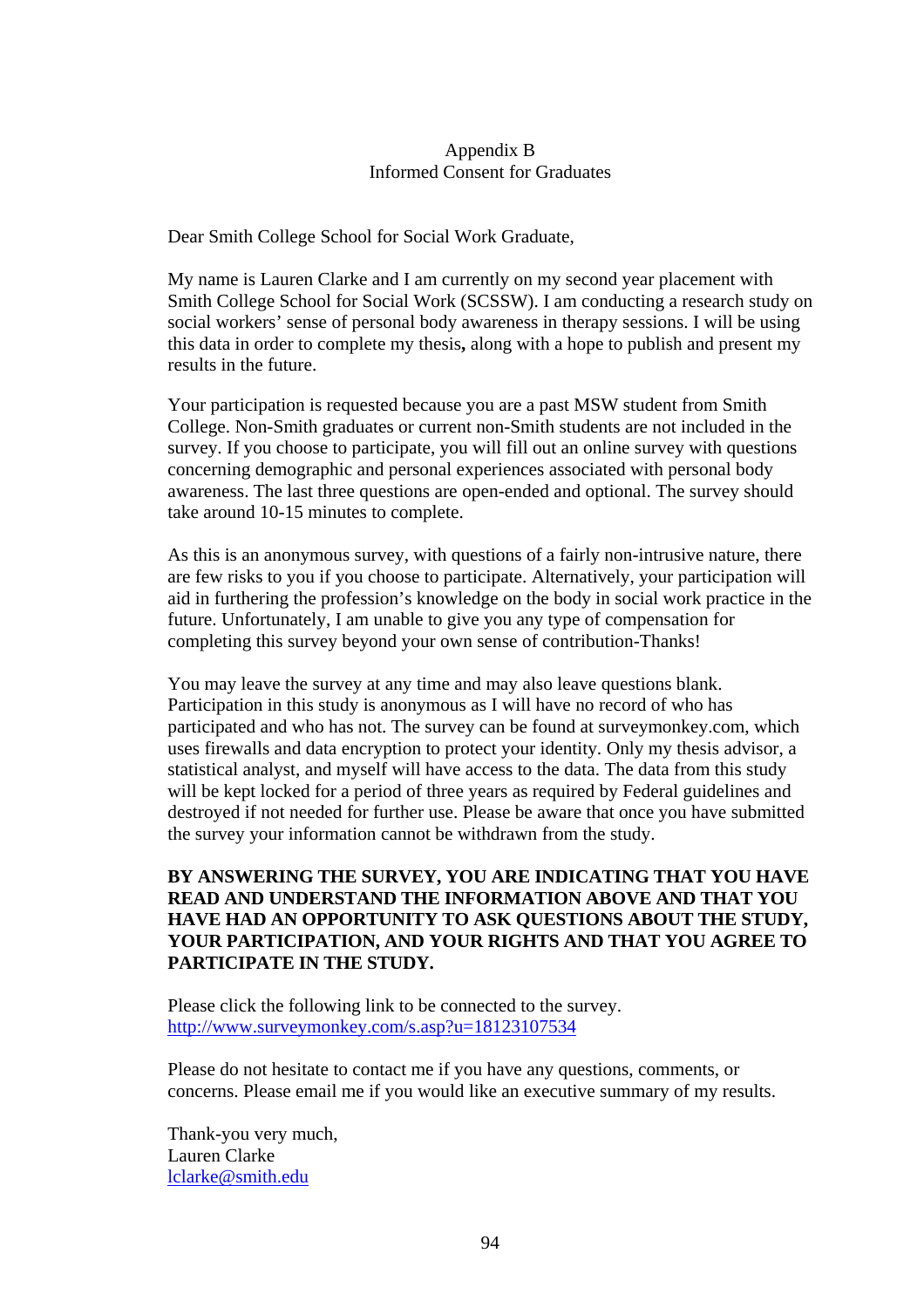# Appendix C Clinicians' Body Awareness Scale

This survey is to address social workers' personal body awareness in psychotherapy sessions. It is also a measure to investigate possible any correlations between particular types of awareness, personal characteristics, and population served. You may skip a question at any time or leave the survey at any time. If you complete the survey and press send, you have agreed to participate in the survey and will not be able to remove yourself at the point from the study. Thank-you in advance for your participation!

| 1) Gender:                                                                                                                                                                                                                                         | Female<br>Male                                                                          | Intersex<br>Transgender                                    |
|----------------------------------------------------------------------------------------------------------------------------------------------------------------------------------------------------------------------------------------------------|-----------------------------------------------------------------------------------------|------------------------------------------------------------|
| 2) Please type your age:                                                                                                                                                                                                                           |                                                                                         |                                                            |
| 3) Racial Identity:                                                                                                                                                                                                                                | African-American<br><b>Black</b><br>Hispanic/Latino/Latina<br>Pacific Islander<br>Other | Asian<br><b>Biracial</b><br>Multiracial<br>White/Caucasian |
| 4) Sexual Orientation:                                                                                                                                                                                                                             | Asexual<br>Gay<br>Lesbian<br>Other                                                      | <b>Bisexual</b><br>Heterosexual<br>Queer                   |
| 5) Please type your years of experience in practice:                                                                                                                                                                                               |                                                                                         |                                                            |
| 6) Please indicate if you are a: Graduate                                                                                                                                                                                                          |                                                                                         | Student                                                    |
| 7) Please choose which term best describes your theoretical orientation:<br>Behavioral (e.g. cognitive, dialectical, schema)<br>Psychodynamic (e.g. relational, ego psychology)<br>Systems (e.g. narrative, solutions focused)<br>12-Step<br>Other |                                                                                         |                                                            |

Section 1: Personal Demographic Questions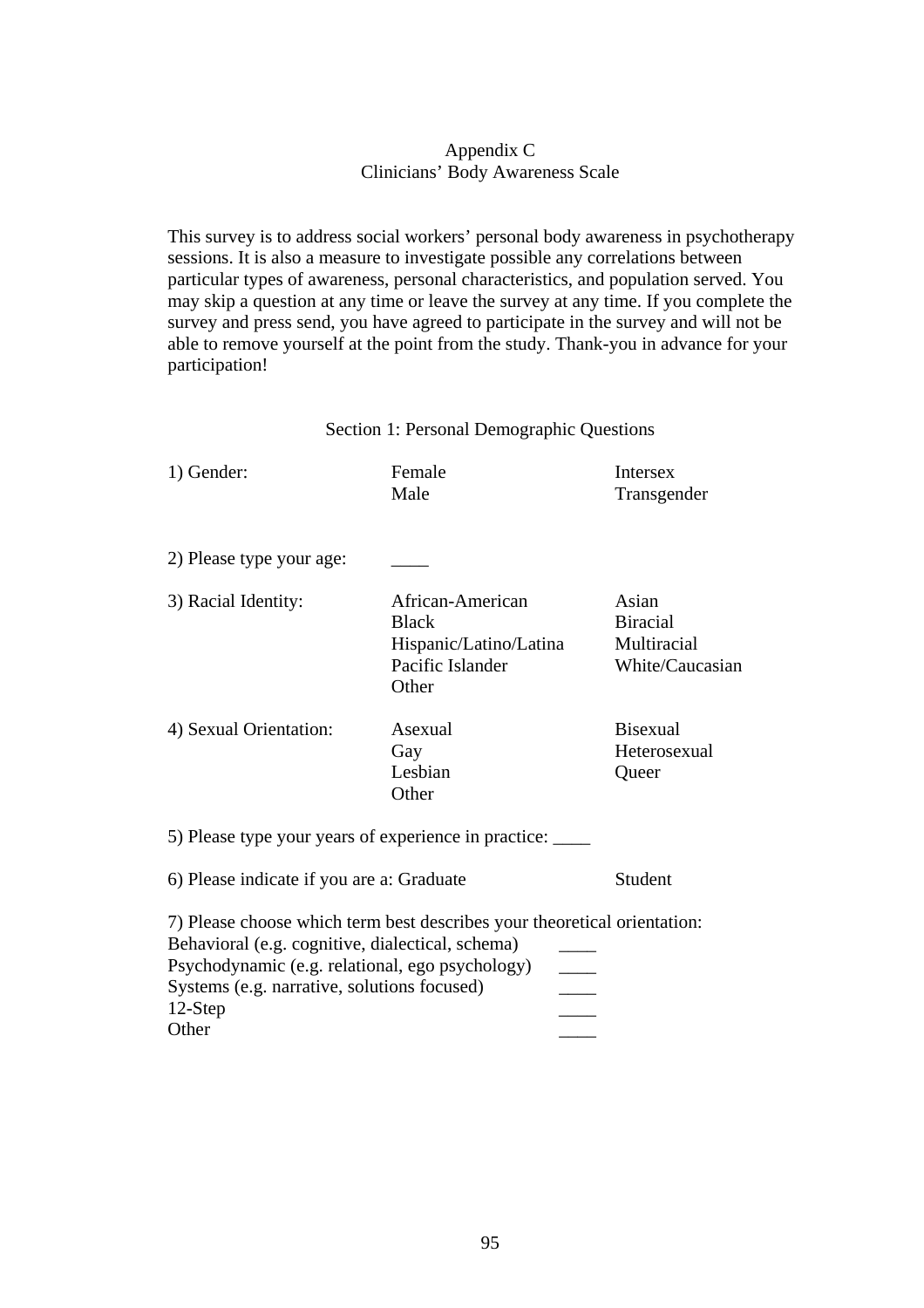| 8) Choose one primary practice setting: |  |
|-----------------------------------------|--|
| Day Treatment Facility                  |  |
| <b>Inpatient Unit</b>                   |  |
| Medical Social Worker at Hospital       |  |
| <b>Outpatient Clinic</b>                |  |
| <b>Private Practice</b>                 |  |
| <b>Residential Program</b>              |  |
| School                                  |  |
| Other                                   |  |

# Section 2: The Population You Serve

1) Think of your current caseload. Please indicate the approximate number who are struggling with:

| Anxiety disorder         |  |
|--------------------------|--|
| Developmental disability |  |
| Mood disorder            |  |
| Personality disorder     |  |
| Psychosis disorder       |  |
| Substance abuse          |  |
| Trauma                   |  |
| Other                    |  |
|                          |  |

2) Again, think of your current caseload and indicate the approximate number of clients who are:

| Adolescents (13-18)  |  |
|----------------------|--|
| Adults (31-64)       |  |
| Children $(0-12)$    |  |
| Seniors $(65 + )$    |  |
| Young adults (19-30) |  |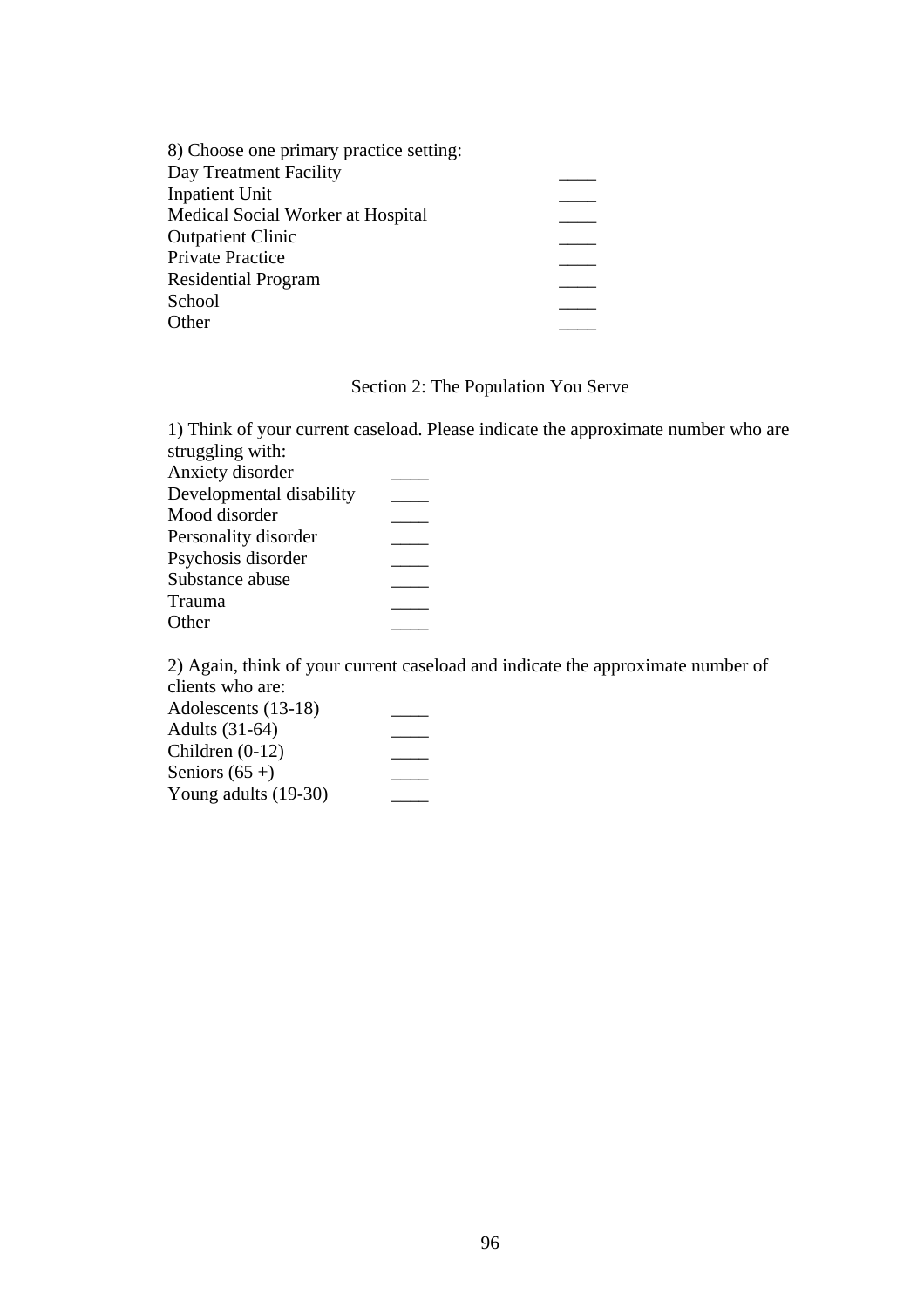# Section 3: Personal Body Awareness

1) Please comment on how you have been aware of these bodily sensations during therapy sessions.

|                       | Never                       | Sometimes                                    | Often | I haven't noticed |
|-----------------------|-----------------------------|----------------------------------------------|-------|-------------------|
|                       | (1)                         | $\overline{2}$                               | 3     | $\left( 0\right)$ |
| Coughing              |                             |                                              |       |                   |
| Constricted throat    |                             |                                              |       |                   |
| Dry throat            |                             |                                              |       |                   |
| Increased heart rate  |                             |                                              |       |                   |
| Decreased heart rate  |                             |                                              |       |                   |
| Trembling             |                             |                                              |       |                   |
| Sweating              |                             |                                              |       |                   |
| Sweaty palms          |                             |                                              |       |                   |
| Crying                |                             |                                              |       |                   |
| Tearing eyes          |                             |                                              |       |                   |
| Yawning               |                             |                                              |       |                   |
| Sleepiness            |                             |                                              |       |                   |
| Falling asleep        |                             |                                              |       |                   |
| Headache              |                             |                                              |       |                   |
| Tension in jaw        |                             |                                              |       |                   |
| Tension in back       |                             |                                              |       |                   |
| Tension in neck       |                             |                                              |       |                   |
| Tension in arms       |                             |                                              |       |                   |
| Pain in jaw           |                             |                                              |       |                   |
| Pain in back          |                             |                                              |       |                   |
| Pain in neck          |                             |                                              |       |                   |
| Pain in arms          |                             |                                              |       |                   |
|                       | Rigidity in body position   |                                              |       |                   |
|                       | Uncomfortable body position |                                              |       |                   |
|                       | Abnormal body position      |                                              |       |                   |
| Sexual/erotic arousal |                             |                                              |       |                   |
| Erection              |                             |                                              |       |                   |
| Thirst                |                             |                                              |       |                   |
| Hunger                |                             |                                              |       |                   |
| Need to defecate      |                             |                                              |       |                   |
| Need to urinate       |                             |                                              |       |                   |
|                       |                             | Feeling of being "outside of your skin"      |       |                   |
|                       |                             | Feeling of being disconnected from your body |       |                   |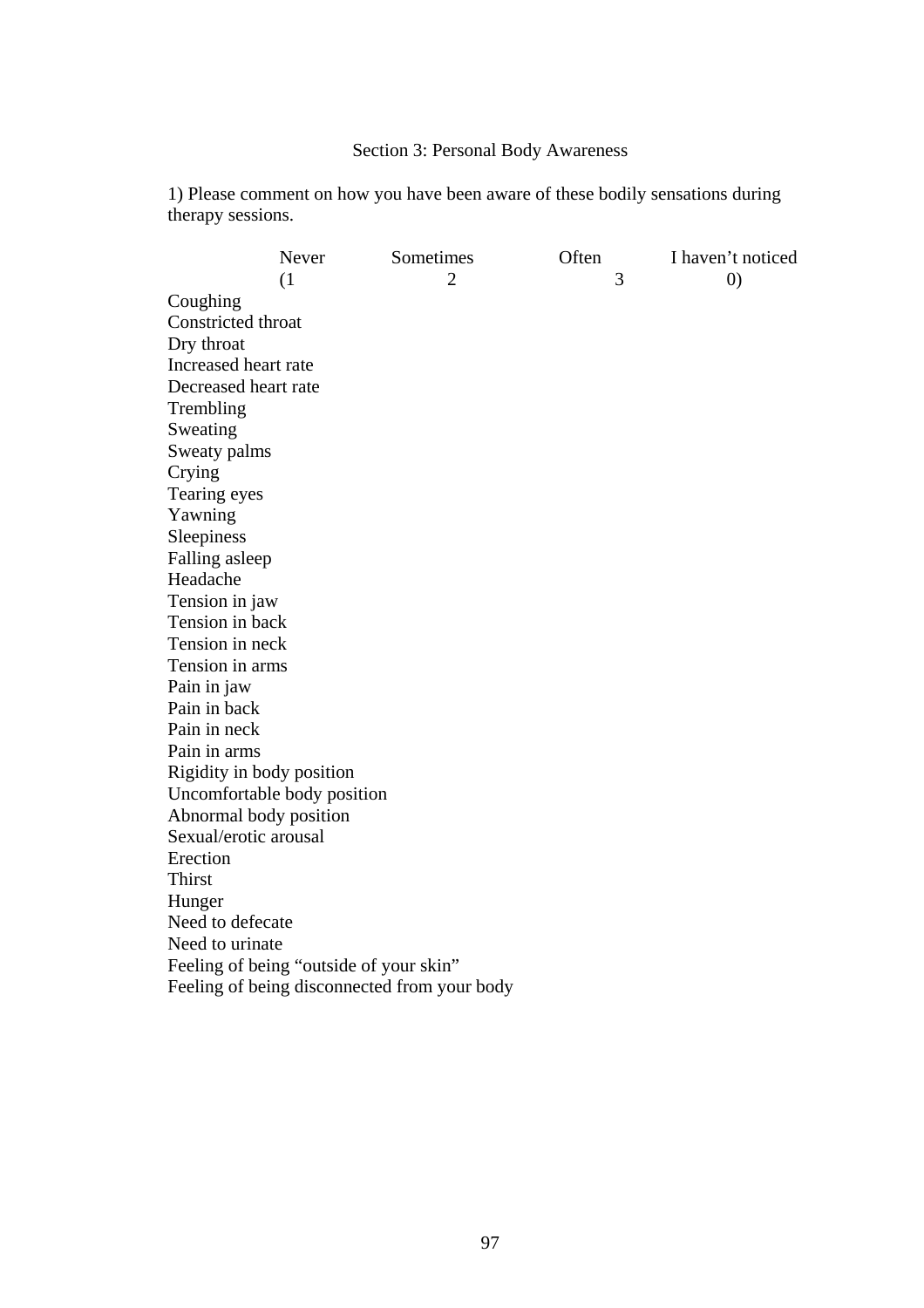## Section 4: Personal Bodily Experiences

| 1) Have you have ever had a personal experience of: |     |                |
|-----------------------------------------------------|-----|----------------|
| Serious or life-threatening physical illness        | Yes | No             |
| Physical disability                                 | Yes | No             |
| Debilitating accident(s)                            | Yes | No             |
| Other trauma                                        | Yes | N <sub>0</sub> |
| 2) Are you suffering from a current:                |     |                |
| Serious or life-threatening physical illness        | Yes | No             |
| Chronic physical illness                            | Yes | No             |
| Physical disability                                 | Yes | No             |
| Other trauma                                        | Yes | $N_{\Omega}$   |

## Section 5: Written answers

1) Is your body or your bodily responses in sessions a factor in your assessment and practice with clients? Please describe.

2) Are your clients' bodies and bodily responses a factor in your assessment and practice with clients? Please describe.

3) Do you have a story of a time when you became very aware of your body in a session with a client? Please describe. (For example: falling asleep or feeling aroused.)